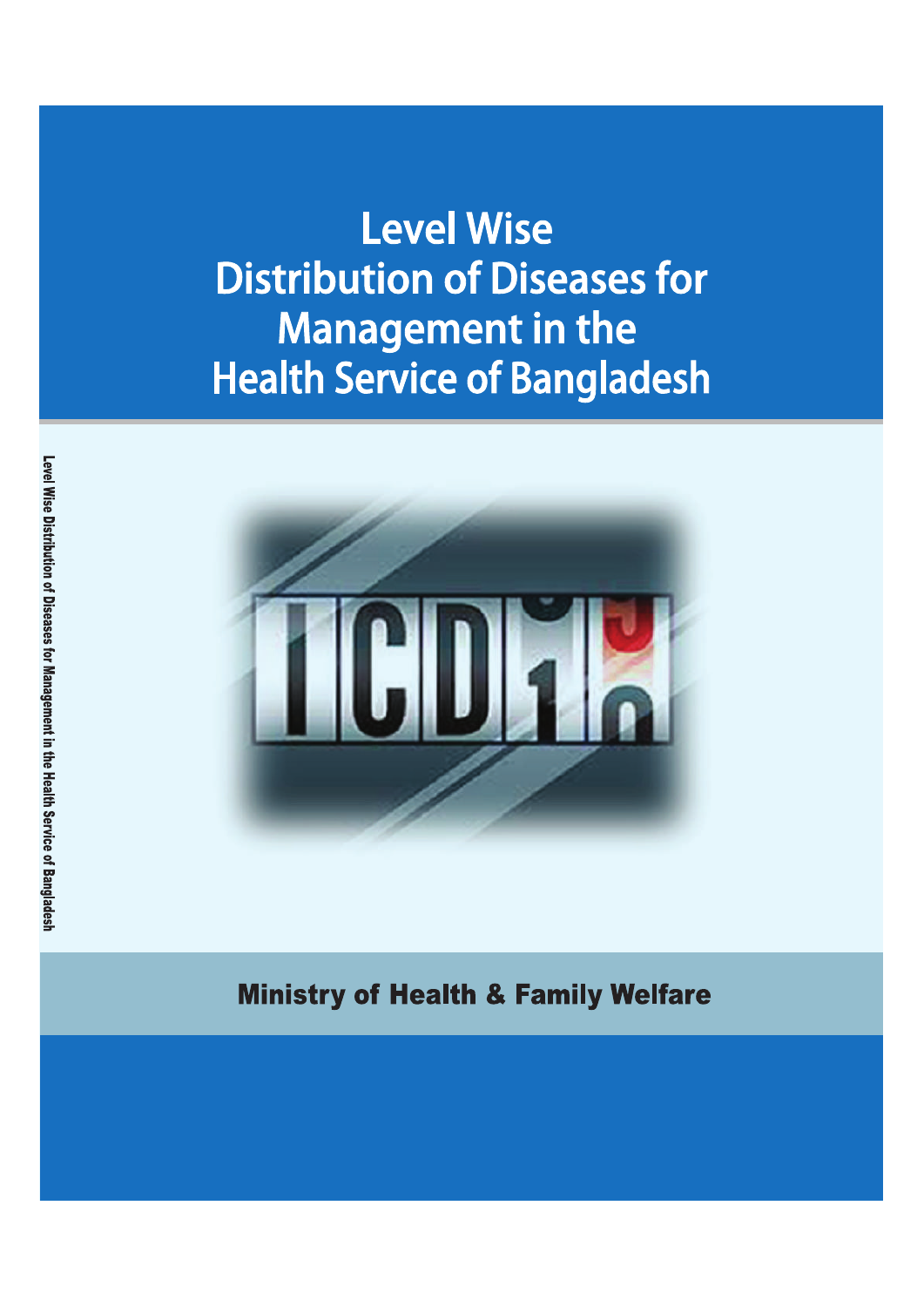# **Level Wise Distribution of Diseases for Health Service Management, Bangladesh**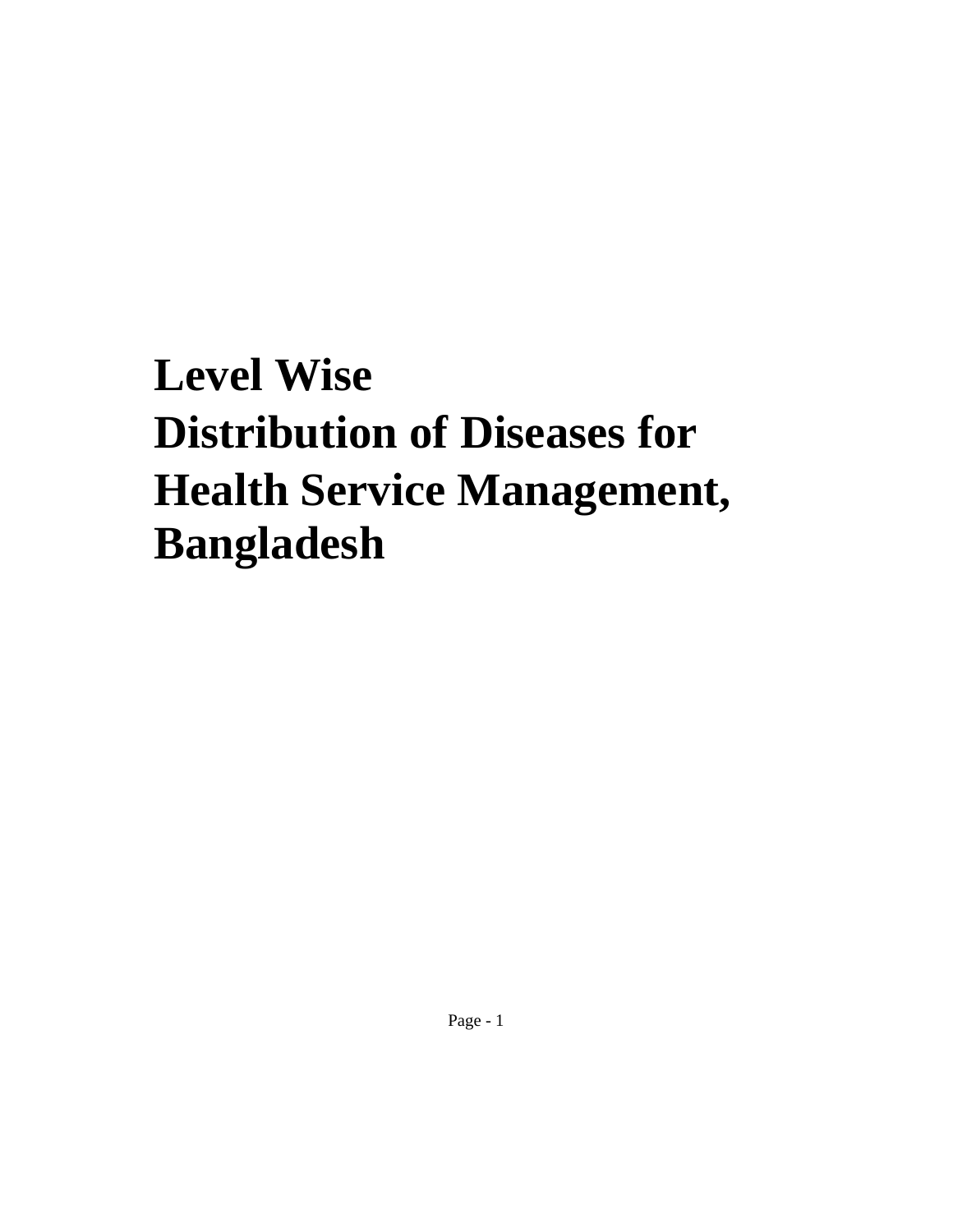**Developed by**  Health Economics Unit

#### **Published on**

2015

### **Printed by**

Bersha (Pvt.) Ltd. 8/3 Babupura Nilkhet, Dhaka-1205 Tel : 02-58617158, 01712713985 E-mail : bersha\_123@yahoo.com bersha124@gmail.com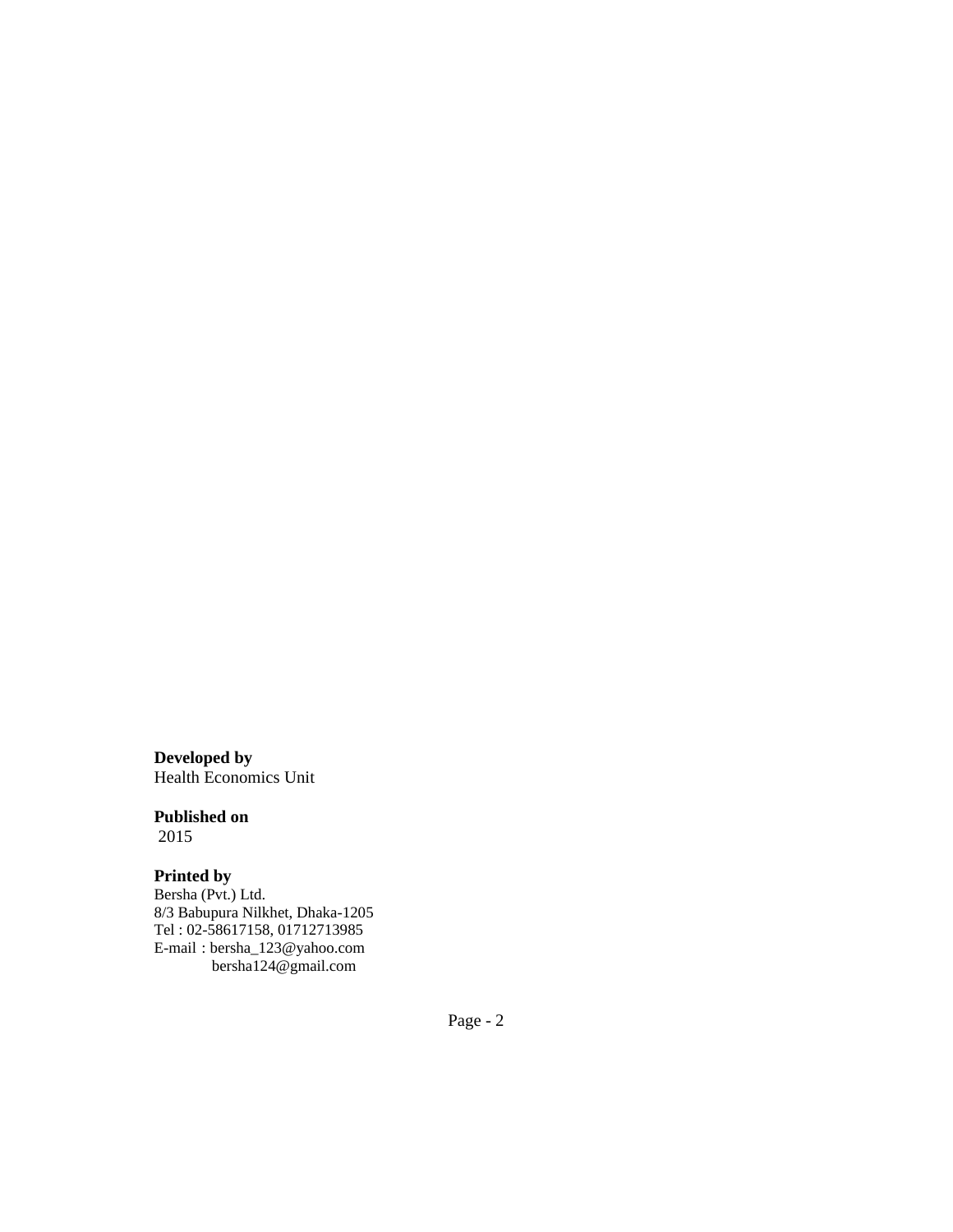## **Foreword**

Developing a practical and affordable benefit package is one of the important tasks for achieving Universal Health Coverage. It essentially involves a process of selecting, prioritizing and agreeing the services and also identifying the appropriate levels from where the services are to be delivered.

In identifying and selecting diseases and health related problems, International Classification of Diseases (ICD-10) developed by WHO is being used worldwide. ICD is a global standard diagnostic classification for all general epidemiological functions, specially for health management purposes and clinical use. The main purpose of ICD is to harmonize medical recording practices worldwide. It is also used for morbidity and mortality statistics and for decision making in medical practices and reimbursement.

Health Economics Unit of Ministry of Health and Family Welfare as part of their endeavor to develop a benefit package, has identified and listed the services to be delivered from different levels following the ICD-10. It has been developed through a consultative process involving the relevant stakeholders and keeping the epidemiology, technical competence, ability and affordability into active consideration. It is fundamentally a continuous process and the package will be a dynamic one to meet the growing demand, requirement and ability. However, it may be considered as a basic document for further work, pricing of the services and developing the referral guidelines.

I strongly believe that having a comprehensive list of services with appropriate earmarking of delivery levels (primary, secondary and tertiary level) will immensely help in policy making, specially in allocating resources — human, finance and logistics, and also optimizing the health care services in the health system of our country. It will also help towards developing a structured referral system and achieving the goal of becoming fully compliant in using ICD-10.

**Syed Monjurul Islam**  Secretary Ministry of Health & Family Welfare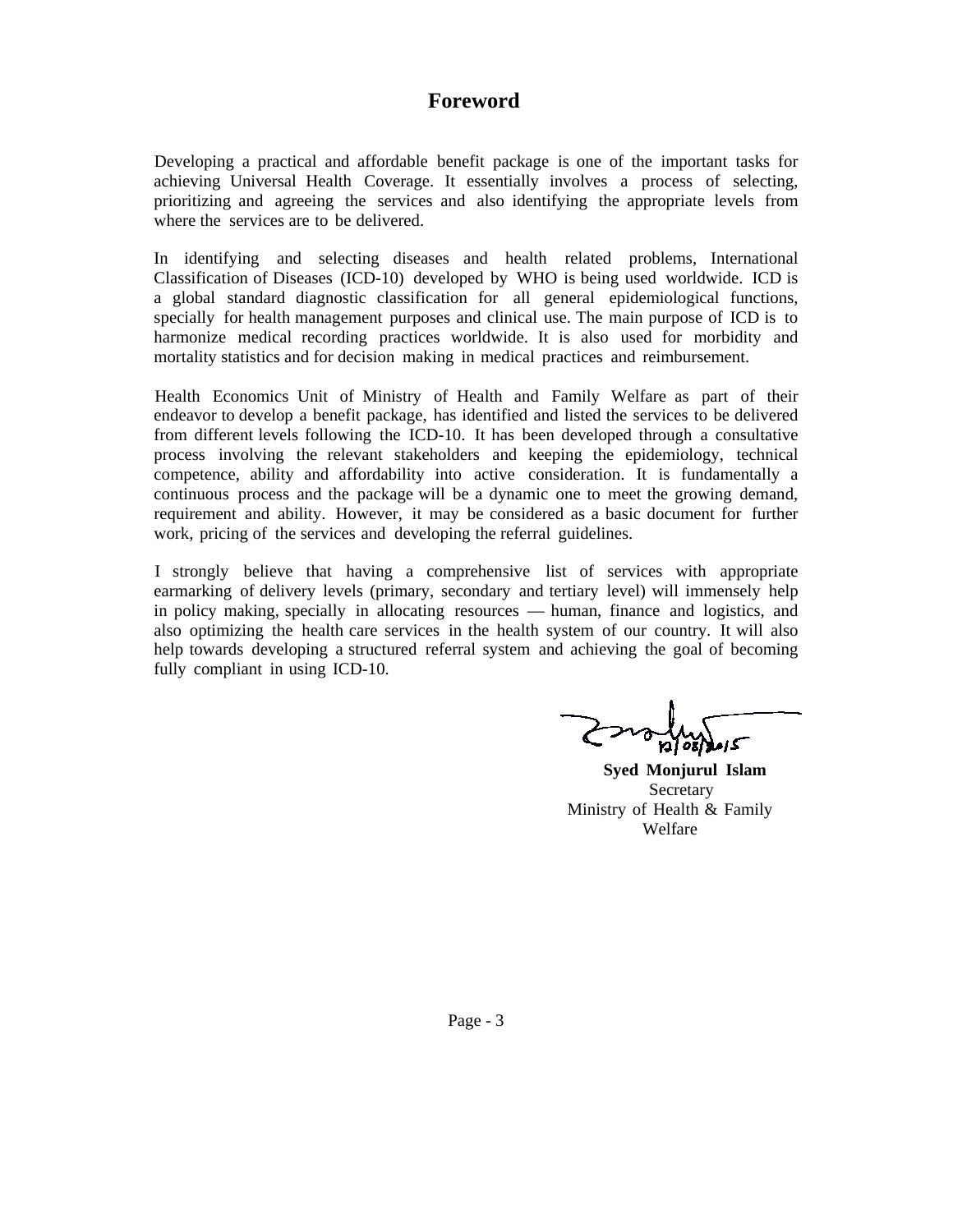## **Acknowledgement**

Level Wise Distribution of Diseases for Management in the Health Service of Bangladesh is an organized attempt to list down the diseases to be treated and managed at different the level of health service delivery. It is an output of collaborative efforts by respected Clinicians, experienced Hospital and Health Managers, who used the International Classification of Diseases (ICD) -10 as the basis for classifying the diseases and carefully considered the resources and capacity of the health care facilitates in distributing those across the levels. Health Economics Unit as the coordinator of the process gratefully acknowledges the participation and contribution of all the experts, practitioners, managers and members in outlining the document.

Personally, I would like to record my sincere thanks and gratitude to Dr M A Faiz, Prof Dr Md Ridwanur Rahman and others who actively involved in the process.

This document will require to be changed and updated in regular intervals with the changing landscape of health service delivery – especially mode and capacity of delivery.

I hope that this document will help in improving the efficiency of the health delivery system through a number of ways specially in better understating of the organizational and staff responsibility, enhancing accountability, formulating resource requirement, and in developing a formal referral system.

> **Md Ashadul Islam Director General**  Health Economics Unit MOHFW.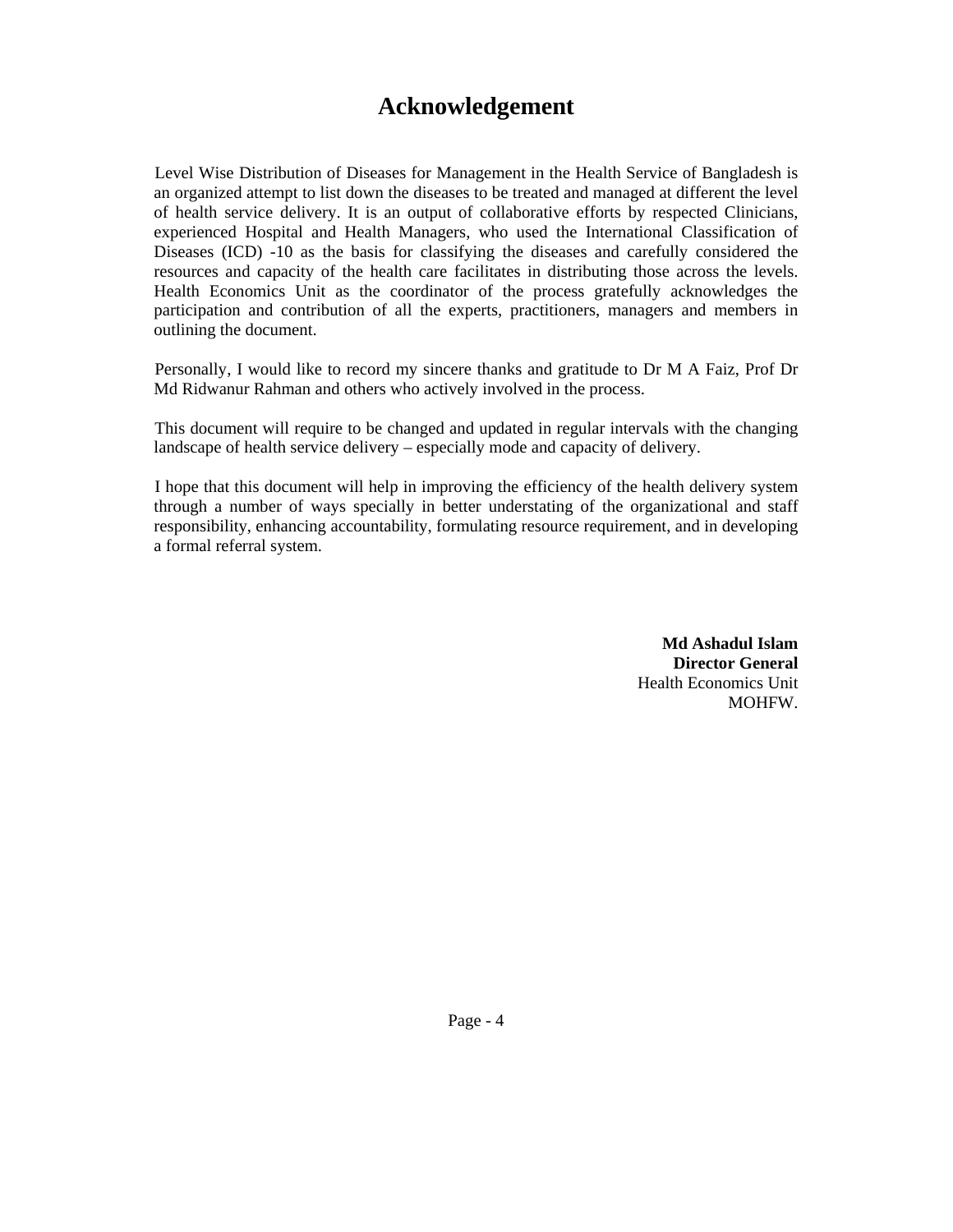## **Preamble**

ICD-10 is the International Statistical Classification of Diseases and Related Health Problems (ICD), a medical classification list by the World Health Organization (WHO). It contains codes for diseases, signs and symptoms, abnormal findings, complaints, social circumstances, and external causes of injury or diseases.

The code set allows more than 14,400 different codes and permits the tracking of many new diagnoses. The codes can be expanded to over 16,000 codes by using optional subclassifications.

In health care, coding systems are used to differentiate diagnoses and procedures in virtually all treatment settings. Diagnostic and procedural codes are connected to nearly every system and business process in health plans and provider organizations, including reimbursement and claim processes, world wide. The ICD codes provide a standardized approach to categorize disease and patient conditions and surgical, diagnostic and therapeutic procedures in the inpatient setting.

The major benefit of using ICD 10 in Health Service Delivery are operational and strategic planning and designing healthcare delivery systems, measuring the quality, safety and efficacy of care, improving clinical, financial, and administrative performance, conducting research, epidemiological studies, and clinical trials, designing payment systems and processing claims for reimbursement etc.

Identification  $\&$  type of health services in different level (primary, secondary  $\&$  tertiary) has not established in our health services, which is creating a lot of challenges for distribution of manpower, logistics and for developing the health benefit package. MOHFW has decided to identify the services in different level for effective strategic planning.

22 chapters of ICD 10 were divided in to 15 working group for identification of diseases level wise, ie primary, secondary and tertiary level , considering the manpower, equipment's and logistics with three categories, "Most common", "Common", "Less Common". The working group composed of experts, according to the chapters. Draft document has developed after the compilation the task of 15 groups. National validation workshop was held for finalization of the document with the relevant stakeholders. The health service benefit package will be developed on the basis of ICD 10, level wise distribution which will contain typically contains a necessary & limited subset of all health care interventions made possible by today's medical technology.

A package can link treatment and prevention activities, rather than viewing them in isolation of one another. It therefore recognizes that treatment activities, and costs, could be eliminated with adequate attention paid to prevention.

> **Dr Md Aminul Hasan**  MBBS. MPH. PhD Coordinator Level wise distribution of diseases for Health Service Management, Bangladesh Health Economics Unit. MOHFW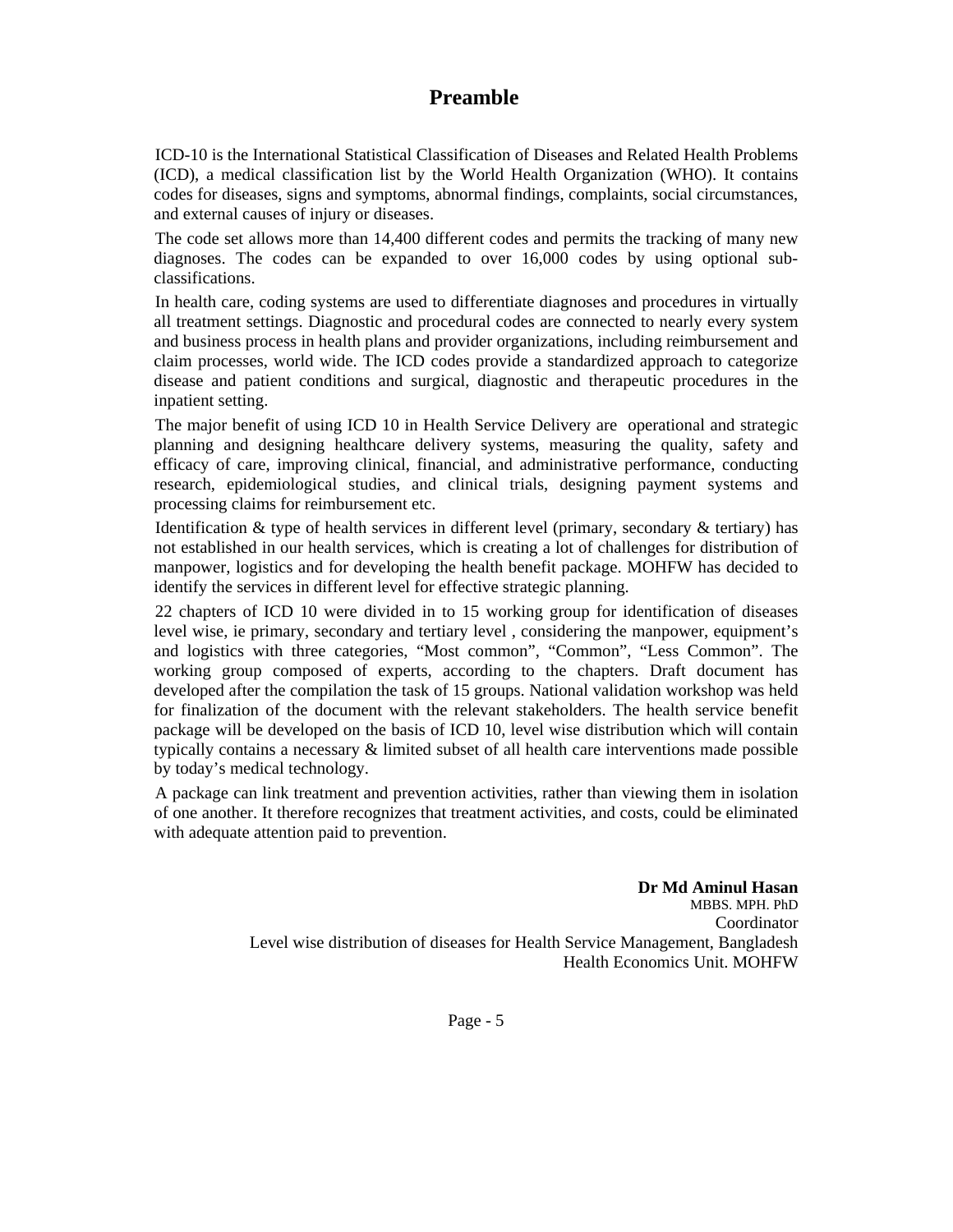| 1. Introduction                          |         |
|------------------------------------------|---------|
| 2. Diseases (ICD-10) for primary level   | $10-20$ |
| 3. Diseases (ICD-10) for Secondary level | 21-42   |
| 4. Diseases (ICD-10) for Tertiary level  | 43-83   |
|                                          |         |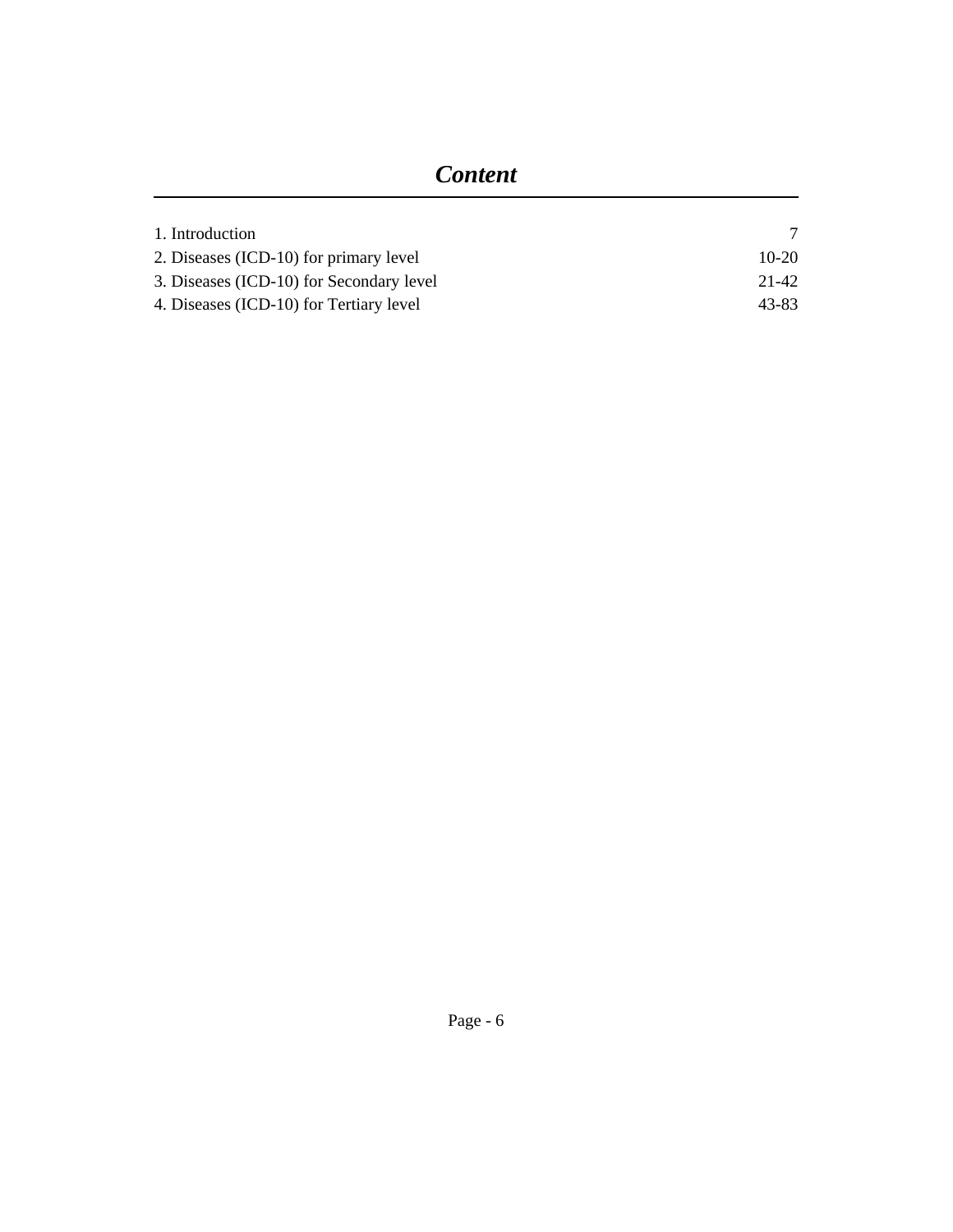## **Introduction**

In health care, coding systems are used to differentiate diagnoses and procedures in virtually all treatment settings. Diagnostic and procedural codes are connected to nearly every system and business process in health plans and provider organizations, including reimbursement and claim processes, worldwide.

The International Statistical Classification of Diseases is a diagnosis coding system of diseases and signs, symptoms, abnormal findings, complaints, social circumstances and external causes of injury or diseases and a procedure coding system for inpatient procedures.

The ICD codes provide a standardized approach to categorize disease and patient conditions and surgical, diagnostic and therapeutic procedures in the inpatient setting.

ICD classifications are used to assign codes to diagnoses in virtually all health care settings, including inpatient and outpatient settings and physician offices. ICD codes allow comparison of collection, classification, processing, and presentation of morbidity and mortality statistics globally.

ICD procedure codes are used only on inpatient hospital claims to capture inpatient procedures. Entities that will use the updated ICD-10 codes include hospital and professional billing, registries, clinical and hospital departments, clinical decision support systems, and patient financial services.

#### **Benefit of using ICD 10:**

Health Service Delivery:

- 1. Operational and strategic planning and designing healthcare delivery systems
- 2. Measuring the quality, safety and efficacy of care
- 3. Improving clinical, financial, and administrative performance
- 4. Conducting research, epidemiological studies, and clinical trials
- 5. Setting health policy
- 6. Monitoring resource utilization
- 7. Preventing and detecting healthcare fraud and abuse
- 8. Designing payment systems and processing claims for reimbursement
- 9. Tracking public concerns and assessing risks of adverse public health events

Improve patient care**:** The increased level of detail within ICD-10 is designed to improve the ability to measure quality, safety and efficacy of care, which should ultimately lead to improved patient care.

Improve research: For example, ICD-10 is likely to open new opportunities in injury research and trauma services evaluation, since the code set more accurately classifies the nature of injuries and correlates them with cause, treatment, and outcome. The new code set will also allow the U.S. to conduct comparative effectiveness research with other countries that already use ICD-10.

Lend insight to the setting of health policy**:** With higher quality data analytics afforded by ICD-10, policy leaders will be empowered to better informed policy decisions.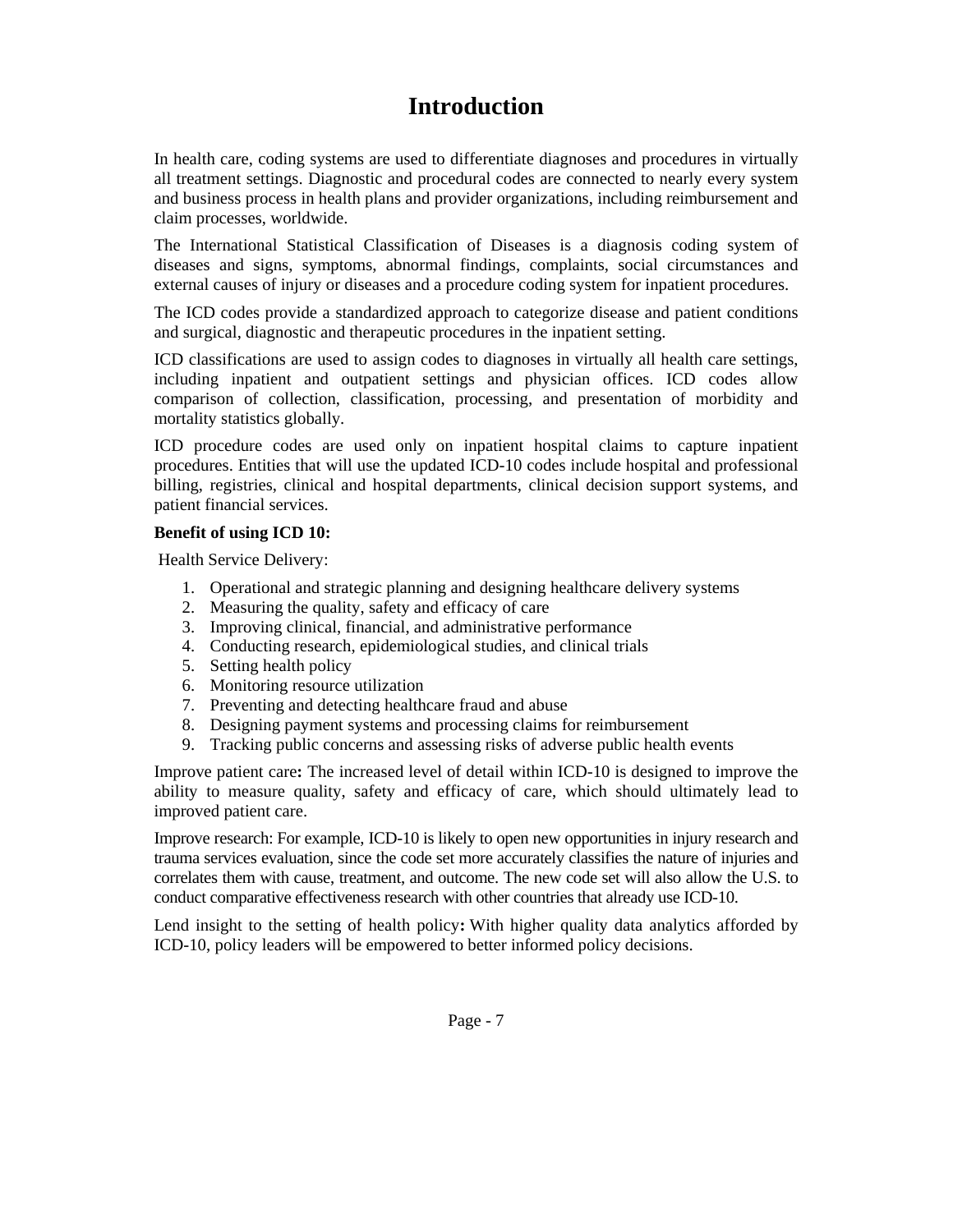Facilitate improved public health reporting and tracking: The increased level of detail will enable agencies to track public health risks and trends in greater detail.

Improve clinical, financial and administrative performance**:** The quality data afforded by ICD-10 can reveal insights into patterns of care and more. These insights enable administrators to make more informed decisions and achieve positive clinical and financial outcomes.

Allow for monitoring of resource utilization**:** The ICD-10 codes will allow administrators to track the amount of time spent on procedures, enabling them to better allocate resources.

At present, identification & type of health services in different level (primary, secondary & tertiary) has not established, which has created a lot of challenges for distribution of manpower, logistics and for developing the health benefit package. MOHFW has decided to identify the services in different level for effective strategic planning.

Steps of development: In the beginning of the process, literature review and other necessary documents regarding ICD 10 for development of the 1<sup>st</sup> draft . After development of 1st draft based on the literature review, a planning workshop was held with the aim to develop the document.

 22 chapters of ICD 10 were divided in to 15 working group for identification of diseases, level wise, ie primary, secondary and tertiary level , considering the manpower, equipments and logistics with three categories, "Most common", "Common", "Less Common". The working group composed of specialists  $\&$  experts, according to the chapters.  $2<sup>nd</sup>$  Draft document has developed after the compilation the task of 15 groups. National validation workshop was held for finalization of the document with the relevant stakeholders.

ICD-10 represents a bold and necessary move for the healthcare industry. The hope is that this more precise information detailing patient maladies and treatments will fuel the effort to utilize the many benefits brought by Big Data, machine learning, and advanced analytics, including prediction, classification, and the discovery of hidden knowledge waiting to be found in healthcare's immense data stores.

**ICD 10 & Benefit package:** The health service benefit package will be developed on the basis of ICD10, level wise distribution.

Benefit Package of health services will have the following distinguishing features:

- It typically contains a necessary & limited subset of all health care interventions made possible by today's medical technology.
- Interventions are not randomly assigned to the package; rather, they result from a prioritization process to achieve specific technical and/or social objectives.
- Interventions are not independent from each other within the package. In fact, many are chosen specifically to complement or reinforce each other so that there is synergism among them.

 Designing a package of services has certain advantages. By pooling together a number of interventions, it may be possible to take advantage of the shared use of inputs and therefore reduce the cost of obtaining services. Grouping together services in a package has the following benefits: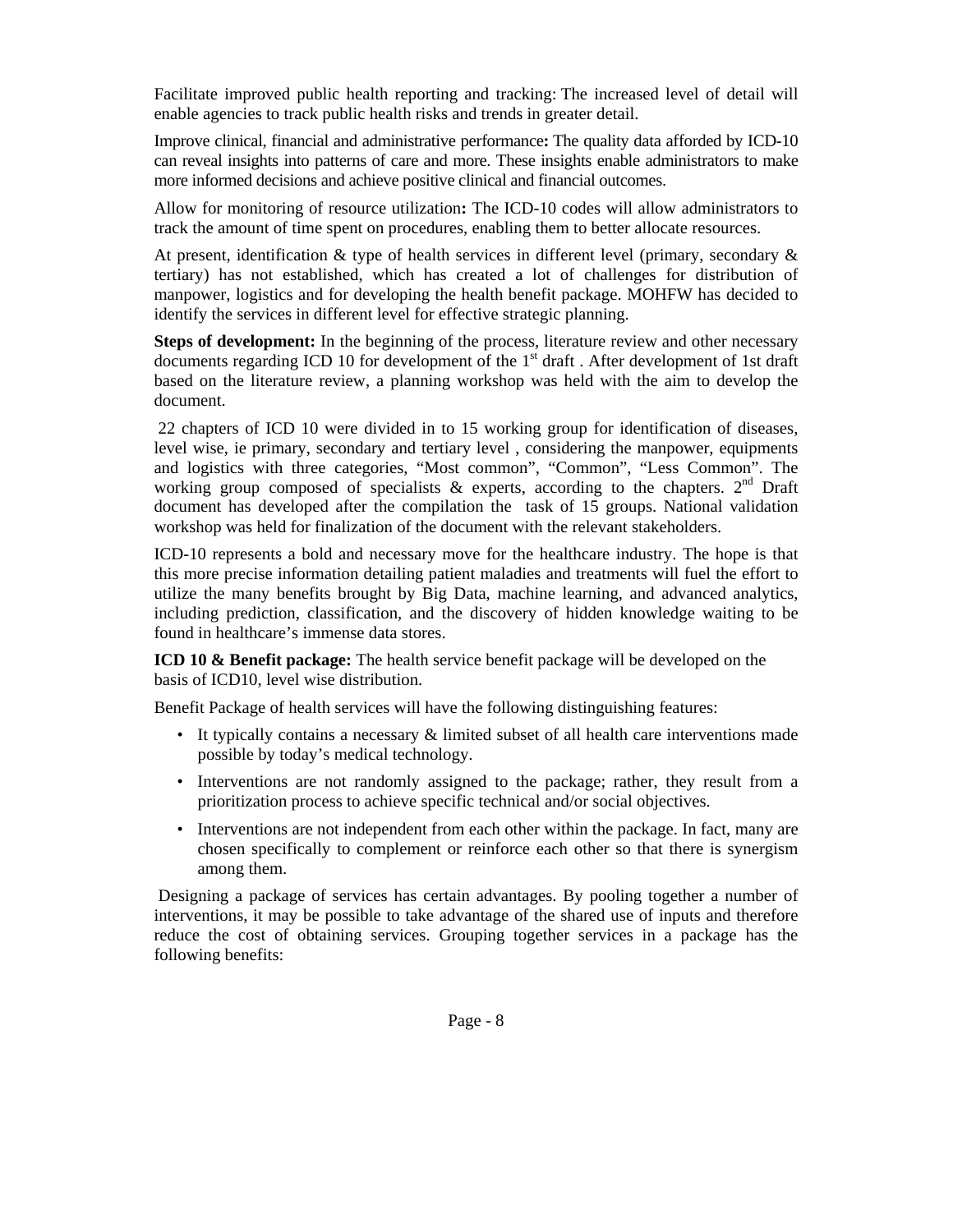- The link between treatment and prevention
- Multiple outputs from inputs
- Identification of all required inputs
- Coordination of resources
- Directing demand for services

 A package can link treatment and prevention activities, rather than viewing them in isolation of one another. It therefore recognizes that treatment activities, and costs, could be eliminated with adequate attention paid to prevention.

#### **Uses of ICD 10 code in benefit package:**

*Operations Management* - The Operations Management business processes use ICD-10 codes for processing claims, service authorization, and capitation pricing, to check recipient lifetime limits, verify clinical appropriateness of services, and suspend encounters

*Program Management* - Program Management activities include adding new codes, adjusting rates associated with codes, and adding and updating existing rates, benefits, provider information, and drug formulary information.

*Contractor Management* - Contractor Management business area processes include Requests for Proposals (RFP), reviews of content against an RFP, designates contractor/vendor, handles the protest process, negotiates contracts, and notifies parties.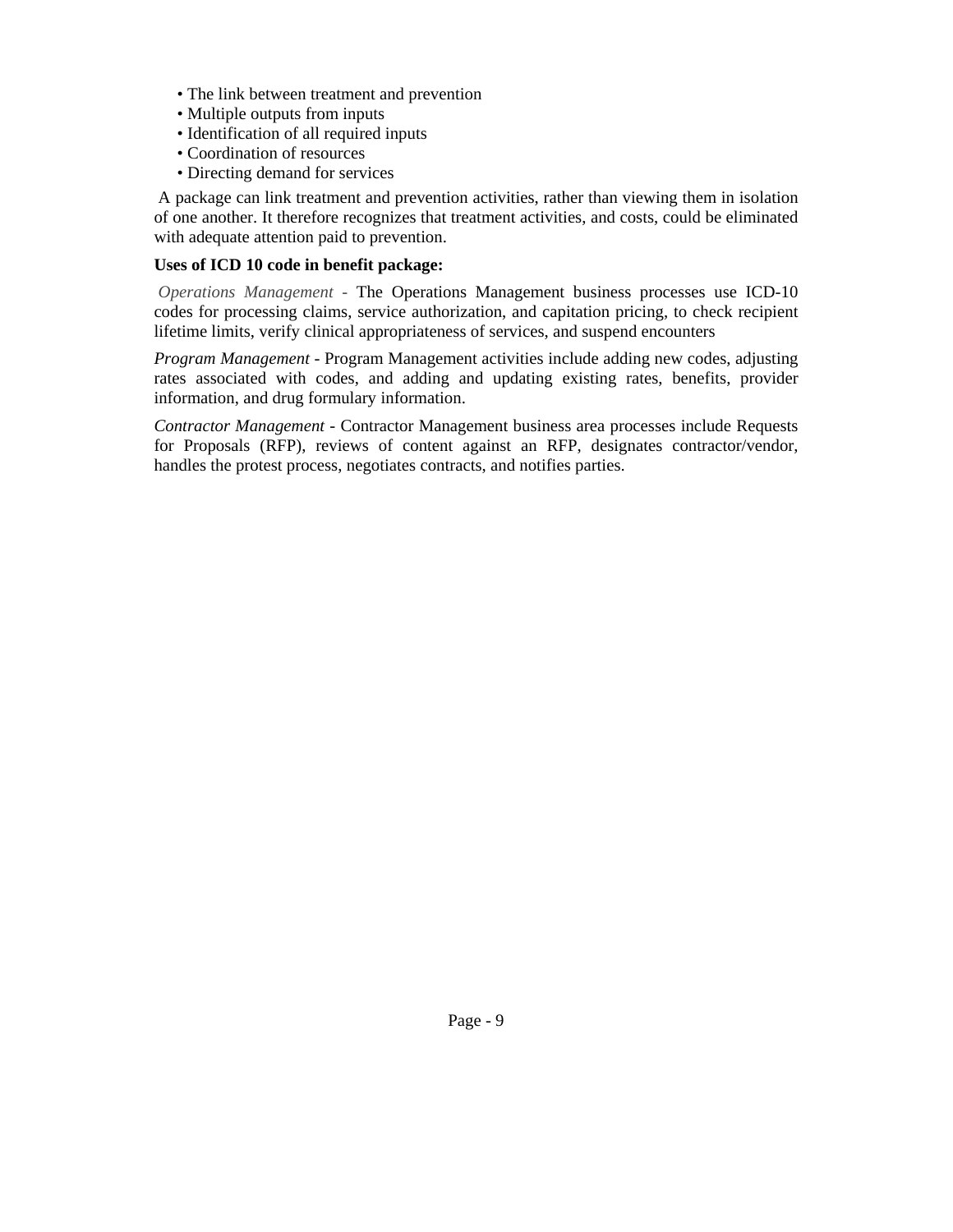## **Primary Level**

| Code         | <b>Name of the Diseases</b>                     | <b>UHC</b>    | No.          |
|--------------|-------------------------------------------------|---------------|--------------|
| A00          | Cholera                                         | <b>VC</b>     | 1            |
| A00.a        | Cholera With AKI                                | <b>VC</b>     | $\mathbf{1}$ |
| A01          | Typhoid and paratyphoid fevers                  | <b>VC</b>     | 1            |
| A01.0        | Typhoid fever                                   | <b>VC</b>     | 1            |
| A01.a        | Paratyphoid fever A/B/C                         | $\mathbf C$   | 1            |
| A03          | Shigellosis                                     | <b>VC</b>     | 1            |
| A04          | Other bacterial intestinal infections           | $\mathbf C$   | 1            |
| A06          | Amoebiasis                                      | <b>VC</b>     | 1            |
| A06.0        | Acute amoebic dysentery                         | <b>VC</b>     | 1            |
| A06.1        | Chronic intestinal amoebiasis                   | <b>VC</b>     | 1            |
| A07          | Other protozoal intestinal diseases             | <b>VC</b>     | 1            |
| A07.1        | Giardiasis [lambliasis]                         | <b>VC</b>     | 1            |
| A08          | Viral and other specified intestinal infections | <b>VC</b>     | 1            |
| A08.0        | Rotaviral enteritis                             | <b>VC</b>     | 1            |
| A22.0        | Cutaneous anthrax                               | <b>VC</b>     | 1            |
| A30          | Leprosy [Hansen's disease]                      | $\mathbf C$   | 1            |
| A37          | Whooping cough                                  | $\mathcal{C}$ | 1            |
| A51          | Early syphilis                                  | $\mathcal{C}$ | 1            |
| A54          | Gonococcal infection                            | $\mathbf C$   | 1            |
| A59          | Trichomoniasis                                  | LC            | 1            |
| A82          | Rabies                                          | $\mathbf C$   | 1            |
| A90          | Dengue fever [classical dengue]                 | <b>VC</b>     | 1            |
| A93.1        | Sandfly fever                                   | <b>VC</b>     | 1            |
| Assault      | $(X85-Y09)$                                     | $\mathbf C$   | 1            |
| <b>B00</b>   | Herpesviral [herpes simplex] infections         | <b>VC</b>     | 1            |
| $B00.5+$     | Herpesviral ocular disease                      | $\mathbf C$   | 1            |
| <b>B01</b>   | Varicella [chickenpox]                          | $\mathcal{C}$ | 1            |
| <b>B01.b</b> | Varicella without complication                  | $\mathcal{C}$ | 1            |
| <b>B02</b>   | Zoster [herpes zoster]                          | $\mathsf{C}$  | 1            |
| <b>B05</b>   | Measles                                         | <b>VC</b>     | 1            |
| <b>B26</b>   | Mumps                                           | <b>VC</b>     | 1            |
| B26.9        | Mumps without complication                      | $\mathbf C$   | 1            |
| <b>B26.a</b> | Mumps with complication                         | $\mathbf C$   | 1            |
| <b>B30</b>   | Viral conjunctivitis                            | <b>VC</b>     | 1            |
| <b>B35</b>   | Dermatophytosis                                 | <b>VC</b>     | 1            |
| B35.0        | Tinea barbae and tinea capitis                  | <b>VC</b>     | 1            |
| B35.1        | Tinea unguium                                   | <b>VC</b>     | 1            |
| B35.2        | Tinea manuum                                    | <b>VC</b>     | $\mathbf{1}$ |
| B35.3        | Tinea pedis                                     | <b>VC</b>     | 1            |
| B35.4        | Tinea corporis                                  | <b>VC</b>     | 1            |
| B35.5        | Tinea imbricata                                 | LC            | 1            |
| B35.6        | Tinea cruris                                    | <b>VC</b>     | 1            |
| <b>B36</b>   | Other superficial mycoses                       | <b>VC</b>     | 1            |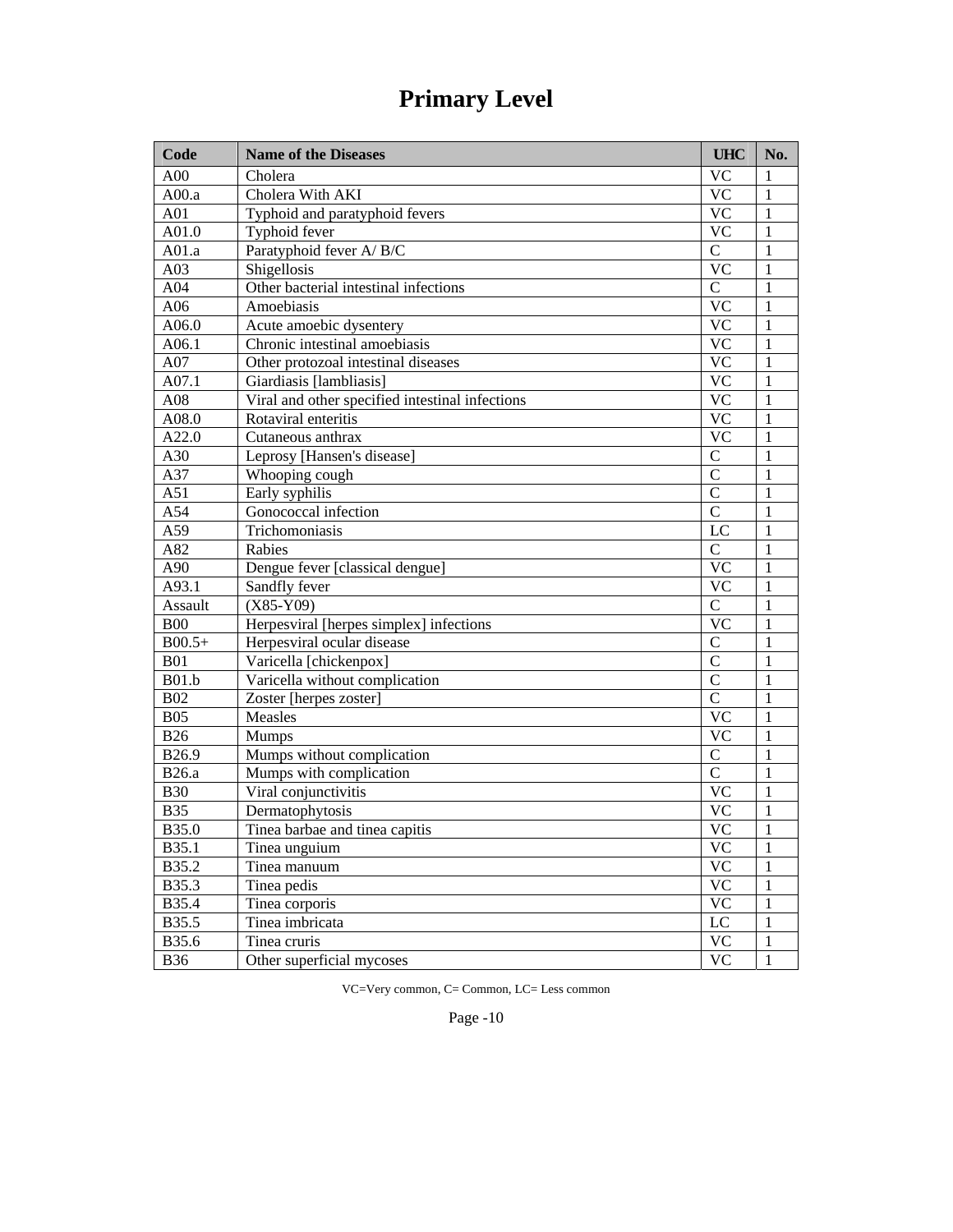| <b>VC</b><br>B36.0<br>Pityriasis versicolor<br>1<br><b>VC</b><br><b>B37</b><br>Candidiasis<br>$\mathbf{1}$<br>$\mathbf C$<br><b>B50</b><br>Plasmodium falciparum malaria<br>1<br>$\overline{VC}$<br><b>B51</b><br>$\mathbf{1}$<br>Plasmodium vivax malaria<br><b>VC</b><br><b>B51.b</b><br>$\mathbf{1}$<br>Vivax malaria withlout complication<br><b>B52</b><br>LC<br>$\mathbf{1}$<br>Plasmodium malariae malaria<br>$\mathbf C$<br><b>B74</b><br>$\mathbf{1}$<br>Filariasis<br>$\overline{VC}$<br><b>B76</b><br>$\mathbf{1}$<br>Hookworm diseases<br><b>VC</b><br>B76.0<br>$\mathbf{1}$<br>Ancylostomiasis<br><b>VC</b><br><b>B77</b><br>$\mathbf{1}$<br>Ascariasis<br>$\mathbf C$<br><b>B78</b><br>$\mathbf{1}$<br>Strongyloidiasis<br>LC<br><b>B79</b><br>$\mathbf{1}$<br>Trichuriasis<br>$\mathbf C$<br><b>B80</b><br>$\mathbf{1}$<br>Enterobiasis<br>$\overline{VC}$<br><b>B86</b><br>$\mathbf{1}$<br>Scabies<br>$\overline{VC}$<br>D17<br>$\mathbf{1}$<br>Benign lipomatous neoplasm<br><b>VC</b><br>D50<br>$\mathbf{1}$<br>Iron deficiency anaemia<br><b>VC</b><br>D64<br>$\mathbf{1}$<br>Other anaemias<br>$\mathbf C$<br>D73.0<br>$\mathbf{1}$<br>Hyposplenism<br>$\overline{C}$<br>D73.3<br>$\mathbf{1}$<br>Abscess of spleen<br>D74<br>Methaemoglobinaemia<br>LC<br>$\mathbf{1}$<br>$\mathbf C$<br>E05.9<br>$\mathbf{1}$<br>Thyrotoxicosis, unspecified<br>$\overline{VC}$<br>$\mathbf{1}$<br>E10<br>Insulin-dependent diabetes mellitus<br>E10.9<br>Insulin-dependent diabetes mellitus without complications<br>LC<br>$\mathbf{1}$<br>E11<br>Non-insulin-dependent diabetes mellitus<br><b>VC</b><br>$\mathbf{1}$<br>$\mathbf C$<br>E15<br>$\mathbf{1}$<br>Nondiabetic hypoglycaemic coma<br>$\overline{VC}$<br>E24.2<br>Drug-induced Cushing's syndrome<br>$\mathbf{1}$<br>$\overline{C}$<br>E28<br>$\mathbf{1}$<br>Ovarian dysfunction<br>$\overline{VC}$<br>E53.0<br>Riboflavin deficiency<br>$\mathbf{1}$<br>$\overline{C}$<br>E53.1<br>$\mathbf{1}$<br>Pyridoxine deficiency<br>$\overline{C}$<br>E53.8<br>Deficiency of other specified B group vitamins<br>$\mathbf{1}$<br>$\overline{C}$<br>E61.7<br>Deficiency of multiple nutrient elements<br>$\mathbf{1}$<br><b>VC</b><br>$\mathbf{1}$<br>E66<br>Obesity<br>Mixed hyperlipidaemia<br>$\overline{C}$<br>E78.2<br>$\mathbf{1}$<br>$\overline{C}$<br>E79.0<br>Hyperuricaemia without signs of inflammatory arthritis and tophaceous<br>$\mathbf{1}$<br>$\mathcal{C}$<br>E79.a<br>Hyperuricaemia signs of inflammatory arthritis and tophaceous<br>1<br>$\overline{C}$<br>F18<br>Mental and behavioural disorders due to use of volatile solvents<br>$\mathbf{1}$<br>F32<br>Depressive episode<br>$\mathsf{C}$<br>1<br>$\overline{C}$<br>Recurrent depressive disorder<br>$\mathbf{1}$<br>F33<br>$\overline{C}$<br>F52<br>Sexual dysfunction, not caused by organic disorder or disease<br>1<br>$\overline{C}$<br>F53<br>Mental and behavioural disorders associated with the puerperium, not<br>1<br>F54<br>LC<br>Psychological and behavioural factors associated with disorders or<br>1<br>$\mathcal{C}$<br>F55<br>Abuse of non-dependence-producing substances<br>1<br>$\overline{C}$<br>G43<br>Migraine<br>1<br>$\overline{C}$<br>G43.0<br>1<br>Migraine without aura [common migraine]<br>$\overline{C}$<br>G43.1<br>Migraine with aura [classical migraine]<br>$\mathbf{1}$<br>$\mathbf C$<br>G43.2<br>Status migrainosus<br>$\mathbf{1}$ | Code | <b>Name of the Diseases</b> | <b>UHC</b> | No. |
|-----------------------------------------------------------------------------------------------------------------------------------------------------------------------------------------------------------------------------------------------------------------------------------------------------------------------------------------------------------------------------------------------------------------------------------------------------------------------------------------------------------------------------------------------------------------------------------------------------------------------------------------------------------------------------------------------------------------------------------------------------------------------------------------------------------------------------------------------------------------------------------------------------------------------------------------------------------------------------------------------------------------------------------------------------------------------------------------------------------------------------------------------------------------------------------------------------------------------------------------------------------------------------------------------------------------------------------------------------------------------------------------------------------------------------------------------------------------------------------------------------------------------------------------------------------------------------------------------------------------------------------------------------------------------------------------------------------------------------------------------------------------------------------------------------------------------------------------------------------------------------------------------------------------------------------------------------------------------------------------------------------------------------------------------------------------------------------------------------------------------------------------------------------------------------------------------------------------------------------------------------------------------------------------------------------------------------------------------------------------------------------------------------------------------------------------------------------------------------------------------------------------------------------------------------------------------------------------------------------------------------------------------------------------------------------------------------------------------------------------------------------------------------------------------------------------------------------------------------------------------------------------------------------------------------------------------------------------------------------------------------------------------------------------------------------------------------------------------------------------------------------------------------------------------------------------------------------------------------------------------------------------------------------------------------------------------------------------------------------------------------------------------------------------------|------|-----------------------------|------------|-----|
|                                                                                                                                                                                                                                                                                                                                                                                                                                                                                                                                                                                                                                                                                                                                                                                                                                                                                                                                                                                                                                                                                                                                                                                                                                                                                                                                                                                                                                                                                                                                                                                                                                                                                                                                                                                                                                                                                                                                                                                                                                                                                                                                                                                                                                                                                                                                                                                                                                                                                                                                                                                                                                                                                                                                                                                                                                                                                                                                                                                                                                                                                                                                                                                                                                                                                                                                                                                                                       |      |                             |            |     |
|                                                                                                                                                                                                                                                                                                                                                                                                                                                                                                                                                                                                                                                                                                                                                                                                                                                                                                                                                                                                                                                                                                                                                                                                                                                                                                                                                                                                                                                                                                                                                                                                                                                                                                                                                                                                                                                                                                                                                                                                                                                                                                                                                                                                                                                                                                                                                                                                                                                                                                                                                                                                                                                                                                                                                                                                                                                                                                                                                                                                                                                                                                                                                                                                                                                                                                                                                                                                                       |      |                             |            |     |
|                                                                                                                                                                                                                                                                                                                                                                                                                                                                                                                                                                                                                                                                                                                                                                                                                                                                                                                                                                                                                                                                                                                                                                                                                                                                                                                                                                                                                                                                                                                                                                                                                                                                                                                                                                                                                                                                                                                                                                                                                                                                                                                                                                                                                                                                                                                                                                                                                                                                                                                                                                                                                                                                                                                                                                                                                                                                                                                                                                                                                                                                                                                                                                                                                                                                                                                                                                                                                       |      |                             |            |     |
|                                                                                                                                                                                                                                                                                                                                                                                                                                                                                                                                                                                                                                                                                                                                                                                                                                                                                                                                                                                                                                                                                                                                                                                                                                                                                                                                                                                                                                                                                                                                                                                                                                                                                                                                                                                                                                                                                                                                                                                                                                                                                                                                                                                                                                                                                                                                                                                                                                                                                                                                                                                                                                                                                                                                                                                                                                                                                                                                                                                                                                                                                                                                                                                                                                                                                                                                                                                                                       |      |                             |            |     |
|                                                                                                                                                                                                                                                                                                                                                                                                                                                                                                                                                                                                                                                                                                                                                                                                                                                                                                                                                                                                                                                                                                                                                                                                                                                                                                                                                                                                                                                                                                                                                                                                                                                                                                                                                                                                                                                                                                                                                                                                                                                                                                                                                                                                                                                                                                                                                                                                                                                                                                                                                                                                                                                                                                                                                                                                                                                                                                                                                                                                                                                                                                                                                                                                                                                                                                                                                                                                                       |      |                             |            |     |
|                                                                                                                                                                                                                                                                                                                                                                                                                                                                                                                                                                                                                                                                                                                                                                                                                                                                                                                                                                                                                                                                                                                                                                                                                                                                                                                                                                                                                                                                                                                                                                                                                                                                                                                                                                                                                                                                                                                                                                                                                                                                                                                                                                                                                                                                                                                                                                                                                                                                                                                                                                                                                                                                                                                                                                                                                                                                                                                                                                                                                                                                                                                                                                                                                                                                                                                                                                                                                       |      |                             |            |     |
|                                                                                                                                                                                                                                                                                                                                                                                                                                                                                                                                                                                                                                                                                                                                                                                                                                                                                                                                                                                                                                                                                                                                                                                                                                                                                                                                                                                                                                                                                                                                                                                                                                                                                                                                                                                                                                                                                                                                                                                                                                                                                                                                                                                                                                                                                                                                                                                                                                                                                                                                                                                                                                                                                                                                                                                                                                                                                                                                                                                                                                                                                                                                                                                                                                                                                                                                                                                                                       |      |                             |            |     |
|                                                                                                                                                                                                                                                                                                                                                                                                                                                                                                                                                                                                                                                                                                                                                                                                                                                                                                                                                                                                                                                                                                                                                                                                                                                                                                                                                                                                                                                                                                                                                                                                                                                                                                                                                                                                                                                                                                                                                                                                                                                                                                                                                                                                                                                                                                                                                                                                                                                                                                                                                                                                                                                                                                                                                                                                                                                                                                                                                                                                                                                                                                                                                                                                                                                                                                                                                                                                                       |      |                             |            |     |
|                                                                                                                                                                                                                                                                                                                                                                                                                                                                                                                                                                                                                                                                                                                                                                                                                                                                                                                                                                                                                                                                                                                                                                                                                                                                                                                                                                                                                                                                                                                                                                                                                                                                                                                                                                                                                                                                                                                                                                                                                                                                                                                                                                                                                                                                                                                                                                                                                                                                                                                                                                                                                                                                                                                                                                                                                                                                                                                                                                                                                                                                                                                                                                                                                                                                                                                                                                                                                       |      |                             |            |     |
|                                                                                                                                                                                                                                                                                                                                                                                                                                                                                                                                                                                                                                                                                                                                                                                                                                                                                                                                                                                                                                                                                                                                                                                                                                                                                                                                                                                                                                                                                                                                                                                                                                                                                                                                                                                                                                                                                                                                                                                                                                                                                                                                                                                                                                                                                                                                                                                                                                                                                                                                                                                                                                                                                                                                                                                                                                                                                                                                                                                                                                                                                                                                                                                                                                                                                                                                                                                                                       |      |                             |            |     |
|                                                                                                                                                                                                                                                                                                                                                                                                                                                                                                                                                                                                                                                                                                                                                                                                                                                                                                                                                                                                                                                                                                                                                                                                                                                                                                                                                                                                                                                                                                                                                                                                                                                                                                                                                                                                                                                                                                                                                                                                                                                                                                                                                                                                                                                                                                                                                                                                                                                                                                                                                                                                                                                                                                                                                                                                                                                                                                                                                                                                                                                                                                                                                                                                                                                                                                                                                                                                                       |      |                             |            |     |
|                                                                                                                                                                                                                                                                                                                                                                                                                                                                                                                                                                                                                                                                                                                                                                                                                                                                                                                                                                                                                                                                                                                                                                                                                                                                                                                                                                                                                                                                                                                                                                                                                                                                                                                                                                                                                                                                                                                                                                                                                                                                                                                                                                                                                                                                                                                                                                                                                                                                                                                                                                                                                                                                                                                                                                                                                                                                                                                                                                                                                                                                                                                                                                                                                                                                                                                                                                                                                       |      |                             |            |     |
|                                                                                                                                                                                                                                                                                                                                                                                                                                                                                                                                                                                                                                                                                                                                                                                                                                                                                                                                                                                                                                                                                                                                                                                                                                                                                                                                                                                                                                                                                                                                                                                                                                                                                                                                                                                                                                                                                                                                                                                                                                                                                                                                                                                                                                                                                                                                                                                                                                                                                                                                                                                                                                                                                                                                                                                                                                                                                                                                                                                                                                                                                                                                                                                                                                                                                                                                                                                                                       |      |                             |            |     |
|                                                                                                                                                                                                                                                                                                                                                                                                                                                                                                                                                                                                                                                                                                                                                                                                                                                                                                                                                                                                                                                                                                                                                                                                                                                                                                                                                                                                                                                                                                                                                                                                                                                                                                                                                                                                                                                                                                                                                                                                                                                                                                                                                                                                                                                                                                                                                                                                                                                                                                                                                                                                                                                                                                                                                                                                                                                                                                                                                                                                                                                                                                                                                                                                                                                                                                                                                                                                                       |      |                             |            |     |
|                                                                                                                                                                                                                                                                                                                                                                                                                                                                                                                                                                                                                                                                                                                                                                                                                                                                                                                                                                                                                                                                                                                                                                                                                                                                                                                                                                                                                                                                                                                                                                                                                                                                                                                                                                                                                                                                                                                                                                                                                                                                                                                                                                                                                                                                                                                                                                                                                                                                                                                                                                                                                                                                                                                                                                                                                                                                                                                                                                                                                                                                                                                                                                                                                                                                                                                                                                                                                       |      |                             |            |     |
|                                                                                                                                                                                                                                                                                                                                                                                                                                                                                                                                                                                                                                                                                                                                                                                                                                                                                                                                                                                                                                                                                                                                                                                                                                                                                                                                                                                                                                                                                                                                                                                                                                                                                                                                                                                                                                                                                                                                                                                                                                                                                                                                                                                                                                                                                                                                                                                                                                                                                                                                                                                                                                                                                                                                                                                                                                                                                                                                                                                                                                                                                                                                                                                                                                                                                                                                                                                                                       |      |                             |            |     |
|                                                                                                                                                                                                                                                                                                                                                                                                                                                                                                                                                                                                                                                                                                                                                                                                                                                                                                                                                                                                                                                                                                                                                                                                                                                                                                                                                                                                                                                                                                                                                                                                                                                                                                                                                                                                                                                                                                                                                                                                                                                                                                                                                                                                                                                                                                                                                                                                                                                                                                                                                                                                                                                                                                                                                                                                                                                                                                                                                                                                                                                                                                                                                                                                                                                                                                                                                                                                                       |      |                             |            |     |
|                                                                                                                                                                                                                                                                                                                                                                                                                                                                                                                                                                                                                                                                                                                                                                                                                                                                                                                                                                                                                                                                                                                                                                                                                                                                                                                                                                                                                                                                                                                                                                                                                                                                                                                                                                                                                                                                                                                                                                                                                                                                                                                                                                                                                                                                                                                                                                                                                                                                                                                                                                                                                                                                                                                                                                                                                                                                                                                                                                                                                                                                                                                                                                                                                                                                                                                                                                                                                       |      |                             |            |     |
|                                                                                                                                                                                                                                                                                                                                                                                                                                                                                                                                                                                                                                                                                                                                                                                                                                                                                                                                                                                                                                                                                                                                                                                                                                                                                                                                                                                                                                                                                                                                                                                                                                                                                                                                                                                                                                                                                                                                                                                                                                                                                                                                                                                                                                                                                                                                                                                                                                                                                                                                                                                                                                                                                                                                                                                                                                                                                                                                                                                                                                                                                                                                                                                                                                                                                                                                                                                                                       |      |                             |            |     |
|                                                                                                                                                                                                                                                                                                                                                                                                                                                                                                                                                                                                                                                                                                                                                                                                                                                                                                                                                                                                                                                                                                                                                                                                                                                                                                                                                                                                                                                                                                                                                                                                                                                                                                                                                                                                                                                                                                                                                                                                                                                                                                                                                                                                                                                                                                                                                                                                                                                                                                                                                                                                                                                                                                                                                                                                                                                                                                                                                                                                                                                                                                                                                                                                                                                                                                                                                                                                                       |      |                             |            |     |
|                                                                                                                                                                                                                                                                                                                                                                                                                                                                                                                                                                                                                                                                                                                                                                                                                                                                                                                                                                                                                                                                                                                                                                                                                                                                                                                                                                                                                                                                                                                                                                                                                                                                                                                                                                                                                                                                                                                                                                                                                                                                                                                                                                                                                                                                                                                                                                                                                                                                                                                                                                                                                                                                                                                                                                                                                                                                                                                                                                                                                                                                                                                                                                                                                                                                                                                                                                                                                       |      |                             |            |     |
|                                                                                                                                                                                                                                                                                                                                                                                                                                                                                                                                                                                                                                                                                                                                                                                                                                                                                                                                                                                                                                                                                                                                                                                                                                                                                                                                                                                                                                                                                                                                                                                                                                                                                                                                                                                                                                                                                                                                                                                                                                                                                                                                                                                                                                                                                                                                                                                                                                                                                                                                                                                                                                                                                                                                                                                                                                                                                                                                                                                                                                                                                                                                                                                                                                                                                                                                                                                                                       |      |                             |            |     |
|                                                                                                                                                                                                                                                                                                                                                                                                                                                                                                                                                                                                                                                                                                                                                                                                                                                                                                                                                                                                                                                                                                                                                                                                                                                                                                                                                                                                                                                                                                                                                                                                                                                                                                                                                                                                                                                                                                                                                                                                                                                                                                                                                                                                                                                                                                                                                                                                                                                                                                                                                                                                                                                                                                                                                                                                                                                                                                                                                                                                                                                                                                                                                                                                                                                                                                                                                                                                                       |      |                             |            |     |
|                                                                                                                                                                                                                                                                                                                                                                                                                                                                                                                                                                                                                                                                                                                                                                                                                                                                                                                                                                                                                                                                                                                                                                                                                                                                                                                                                                                                                                                                                                                                                                                                                                                                                                                                                                                                                                                                                                                                                                                                                                                                                                                                                                                                                                                                                                                                                                                                                                                                                                                                                                                                                                                                                                                                                                                                                                                                                                                                                                                                                                                                                                                                                                                                                                                                                                                                                                                                                       |      |                             |            |     |
|                                                                                                                                                                                                                                                                                                                                                                                                                                                                                                                                                                                                                                                                                                                                                                                                                                                                                                                                                                                                                                                                                                                                                                                                                                                                                                                                                                                                                                                                                                                                                                                                                                                                                                                                                                                                                                                                                                                                                                                                                                                                                                                                                                                                                                                                                                                                                                                                                                                                                                                                                                                                                                                                                                                                                                                                                                                                                                                                                                                                                                                                                                                                                                                                                                                                                                                                                                                                                       |      |                             |            |     |
|                                                                                                                                                                                                                                                                                                                                                                                                                                                                                                                                                                                                                                                                                                                                                                                                                                                                                                                                                                                                                                                                                                                                                                                                                                                                                                                                                                                                                                                                                                                                                                                                                                                                                                                                                                                                                                                                                                                                                                                                                                                                                                                                                                                                                                                                                                                                                                                                                                                                                                                                                                                                                                                                                                                                                                                                                                                                                                                                                                                                                                                                                                                                                                                                                                                                                                                                                                                                                       |      |                             |            |     |
|                                                                                                                                                                                                                                                                                                                                                                                                                                                                                                                                                                                                                                                                                                                                                                                                                                                                                                                                                                                                                                                                                                                                                                                                                                                                                                                                                                                                                                                                                                                                                                                                                                                                                                                                                                                                                                                                                                                                                                                                                                                                                                                                                                                                                                                                                                                                                                                                                                                                                                                                                                                                                                                                                                                                                                                                                                                                                                                                                                                                                                                                                                                                                                                                                                                                                                                                                                                                                       |      |                             |            |     |
|                                                                                                                                                                                                                                                                                                                                                                                                                                                                                                                                                                                                                                                                                                                                                                                                                                                                                                                                                                                                                                                                                                                                                                                                                                                                                                                                                                                                                                                                                                                                                                                                                                                                                                                                                                                                                                                                                                                                                                                                                                                                                                                                                                                                                                                                                                                                                                                                                                                                                                                                                                                                                                                                                                                                                                                                                                                                                                                                                                                                                                                                                                                                                                                                                                                                                                                                                                                                                       |      |                             |            |     |
|                                                                                                                                                                                                                                                                                                                                                                                                                                                                                                                                                                                                                                                                                                                                                                                                                                                                                                                                                                                                                                                                                                                                                                                                                                                                                                                                                                                                                                                                                                                                                                                                                                                                                                                                                                                                                                                                                                                                                                                                                                                                                                                                                                                                                                                                                                                                                                                                                                                                                                                                                                                                                                                                                                                                                                                                                                                                                                                                                                                                                                                                                                                                                                                                                                                                                                                                                                                                                       |      |                             |            |     |
|                                                                                                                                                                                                                                                                                                                                                                                                                                                                                                                                                                                                                                                                                                                                                                                                                                                                                                                                                                                                                                                                                                                                                                                                                                                                                                                                                                                                                                                                                                                                                                                                                                                                                                                                                                                                                                                                                                                                                                                                                                                                                                                                                                                                                                                                                                                                                                                                                                                                                                                                                                                                                                                                                                                                                                                                                                                                                                                                                                                                                                                                                                                                                                                                                                                                                                                                                                                                                       |      |                             |            |     |
|                                                                                                                                                                                                                                                                                                                                                                                                                                                                                                                                                                                                                                                                                                                                                                                                                                                                                                                                                                                                                                                                                                                                                                                                                                                                                                                                                                                                                                                                                                                                                                                                                                                                                                                                                                                                                                                                                                                                                                                                                                                                                                                                                                                                                                                                                                                                                                                                                                                                                                                                                                                                                                                                                                                                                                                                                                                                                                                                                                                                                                                                                                                                                                                                                                                                                                                                                                                                                       |      |                             |            |     |
|                                                                                                                                                                                                                                                                                                                                                                                                                                                                                                                                                                                                                                                                                                                                                                                                                                                                                                                                                                                                                                                                                                                                                                                                                                                                                                                                                                                                                                                                                                                                                                                                                                                                                                                                                                                                                                                                                                                                                                                                                                                                                                                                                                                                                                                                                                                                                                                                                                                                                                                                                                                                                                                                                                                                                                                                                                                                                                                                                                                                                                                                                                                                                                                                                                                                                                                                                                                                                       |      |                             |            |     |
|                                                                                                                                                                                                                                                                                                                                                                                                                                                                                                                                                                                                                                                                                                                                                                                                                                                                                                                                                                                                                                                                                                                                                                                                                                                                                                                                                                                                                                                                                                                                                                                                                                                                                                                                                                                                                                                                                                                                                                                                                                                                                                                                                                                                                                                                                                                                                                                                                                                                                                                                                                                                                                                                                                                                                                                                                                                                                                                                                                                                                                                                                                                                                                                                                                                                                                                                                                                                                       |      |                             |            |     |
|                                                                                                                                                                                                                                                                                                                                                                                                                                                                                                                                                                                                                                                                                                                                                                                                                                                                                                                                                                                                                                                                                                                                                                                                                                                                                                                                                                                                                                                                                                                                                                                                                                                                                                                                                                                                                                                                                                                                                                                                                                                                                                                                                                                                                                                                                                                                                                                                                                                                                                                                                                                                                                                                                                                                                                                                                                                                                                                                                                                                                                                                                                                                                                                                                                                                                                                                                                                                                       |      |                             |            |     |
|                                                                                                                                                                                                                                                                                                                                                                                                                                                                                                                                                                                                                                                                                                                                                                                                                                                                                                                                                                                                                                                                                                                                                                                                                                                                                                                                                                                                                                                                                                                                                                                                                                                                                                                                                                                                                                                                                                                                                                                                                                                                                                                                                                                                                                                                                                                                                                                                                                                                                                                                                                                                                                                                                                                                                                                                                                                                                                                                                                                                                                                                                                                                                                                                                                                                                                                                                                                                                       |      |                             |            |     |
|                                                                                                                                                                                                                                                                                                                                                                                                                                                                                                                                                                                                                                                                                                                                                                                                                                                                                                                                                                                                                                                                                                                                                                                                                                                                                                                                                                                                                                                                                                                                                                                                                                                                                                                                                                                                                                                                                                                                                                                                                                                                                                                                                                                                                                                                                                                                                                                                                                                                                                                                                                                                                                                                                                                                                                                                                                                                                                                                                                                                                                                                                                                                                                                                                                                                                                                                                                                                                       |      |                             |            |     |
|                                                                                                                                                                                                                                                                                                                                                                                                                                                                                                                                                                                                                                                                                                                                                                                                                                                                                                                                                                                                                                                                                                                                                                                                                                                                                                                                                                                                                                                                                                                                                                                                                                                                                                                                                                                                                                                                                                                                                                                                                                                                                                                                                                                                                                                                                                                                                                                                                                                                                                                                                                                                                                                                                                                                                                                                                                                                                                                                                                                                                                                                                                                                                                                                                                                                                                                                                                                                                       |      |                             |            |     |
|                                                                                                                                                                                                                                                                                                                                                                                                                                                                                                                                                                                                                                                                                                                                                                                                                                                                                                                                                                                                                                                                                                                                                                                                                                                                                                                                                                                                                                                                                                                                                                                                                                                                                                                                                                                                                                                                                                                                                                                                                                                                                                                                                                                                                                                                                                                                                                                                                                                                                                                                                                                                                                                                                                                                                                                                                                                                                                                                                                                                                                                                                                                                                                                                                                                                                                                                                                                                                       |      |                             |            |     |
|                                                                                                                                                                                                                                                                                                                                                                                                                                                                                                                                                                                                                                                                                                                                                                                                                                                                                                                                                                                                                                                                                                                                                                                                                                                                                                                                                                                                                                                                                                                                                                                                                                                                                                                                                                                                                                                                                                                                                                                                                                                                                                                                                                                                                                                                                                                                                                                                                                                                                                                                                                                                                                                                                                                                                                                                                                                                                                                                                                                                                                                                                                                                                                                                                                                                                                                                                                                                                       |      |                             |            |     |
|                                                                                                                                                                                                                                                                                                                                                                                                                                                                                                                                                                                                                                                                                                                                                                                                                                                                                                                                                                                                                                                                                                                                                                                                                                                                                                                                                                                                                                                                                                                                                                                                                                                                                                                                                                                                                                                                                                                                                                                                                                                                                                                                                                                                                                                                                                                                                                                                                                                                                                                                                                                                                                                                                                                                                                                                                                                                                                                                                                                                                                                                                                                                                                                                                                                                                                                                                                                                                       |      |                             |            |     |
|                                                                                                                                                                                                                                                                                                                                                                                                                                                                                                                                                                                                                                                                                                                                                                                                                                                                                                                                                                                                                                                                                                                                                                                                                                                                                                                                                                                                                                                                                                                                                                                                                                                                                                                                                                                                                                                                                                                                                                                                                                                                                                                                                                                                                                                                                                                                                                                                                                                                                                                                                                                                                                                                                                                                                                                                                                                                                                                                                                                                                                                                                                                                                                                                                                                                                                                                                                                                                       |      |                             |            |     |
|                                                                                                                                                                                                                                                                                                                                                                                                                                                                                                                                                                                                                                                                                                                                                                                                                                                                                                                                                                                                                                                                                                                                                                                                                                                                                                                                                                                                                                                                                                                                                                                                                                                                                                                                                                                                                                                                                                                                                                                                                                                                                                                                                                                                                                                                                                                                                                                                                                                                                                                                                                                                                                                                                                                                                                                                                                                                                                                                                                                                                                                                                                                                                                                                                                                                                                                                                                                                                       |      |                             |            |     |
|                                                                                                                                                                                                                                                                                                                                                                                                                                                                                                                                                                                                                                                                                                                                                                                                                                                                                                                                                                                                                                                                                                                                                                                                                                                                                                                                                                                                                                                                                                                                                                                                                                                                                                                                                                                                                                                                                                                                                                                                                                                                                                                                                                                                                                                                                                                                                                                                                                                                                                                                                                                                                                                                                                                                                                                                                                                                                                                                                                                                                                                                                                                                                                                                                                                                                                                                                                                                                       |      |                             |            |     |
|                                                                                                                                                                                                                                                                                                                                                                                                                                                                                                                                                                                                                                                                                                                                                                                                                                                                                                                                                                                                                                                                                                                                                                                                                                                                                                                                                                                                                                                                                                                                                                                                                                                                                                                                                                                                                                                                                                                                                                                                                                                                                                                                                                                                                                                                                                                                                                                                                                                                                                                                                                                                                                                                                                                                                                                                                                                                                                                                                                                                                                                                                                                                                                                                                                                                                                                                                                                                                       |      |                             |            |     |
|                                                                                                                                                                                                                                                                                                                                                                                                                                                                                                                                                                                                                                                                                                                                                                                                                                                                                                                                                                                                                                                                                                                                                                                                                                                                                                                                                                                                                                                                                                                                                                                                                                                                                                                                                                                                                                                                                                                                                                                                                                                                                                                                                                                                                                                                                                                                                                                                                                                                                                                                                                                                                                                                                                                                                                                                                                                                                                                                                                                                                                                                                                                                                                                                                                                                                                                                                                                                                       |      |                             |            |     |
|                                                                                                                                                                                                                                                                                                                                                                                                                                                                                                                                                                                                                                                                                                                                                                                                                                                                                                                                                                                                                                                                                                                                                                                                                                                                                                                                                                                                                                                                                                                                                                                                                                                                                                                                                                                                                                                                                                                                                                                                                                                                                                                                                                                                                                                                                                                                                                                                                                                                                                                                                                                                                                                                                                                                                                                                                                                                                                                                                                                                                                                                                                                                                                                                                                                                                                                                                                                                                       |      |                             |            |     |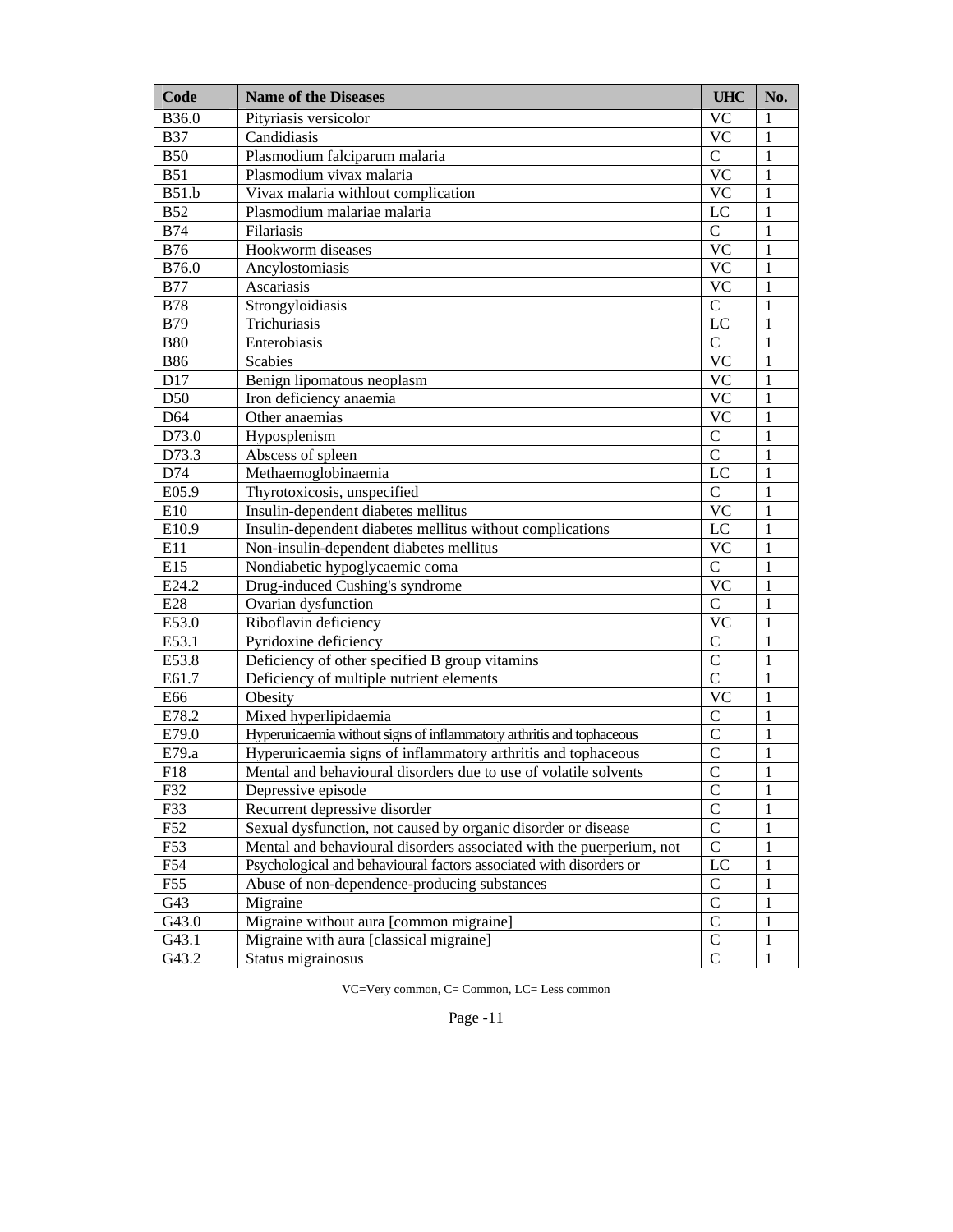| Code               | <b>Name of the Diseases</b>                                    | <b>UHC</b>      | No.          |
|--------------------|----------------------------------------------------------------|-----------------|--------------|
| G47                | Sleep disorders                                                | $\mathcal{C}$   | 1            |
| G51                | Facial nerve disorders                                         | $\overline{C}$  | 1            |
| G51.0              | Bell's palsy                                                   | $\mathcal{C}$   | 1            |
| G51.1              | Geniculate ganglionitis                                        | $\overline{C}$  | $\mathbf{1}$ |
| H01.0              | Blepharitis                                                    | $\overline{C}$  | 1            |
| H10                | Conjunctivitis                                                 | $\overline{VC}$ | $\mathbf{1}$ |
| <b>H10 A</b>       | Viral conjunctivitis                                           | <b>VC</b>       | 1            |
| H60.3              | Other infective otitis externa                                 | LC              | 1            |
| H69.9              | Eustachian tube disorder, unspecified                          | $\mathbf C$     | 1            |
| H72                | Perforation of tympanic membrane                               | $\overline{VC}$ | $\mathbf{1}$ |
| <b>I00</b>         | Rheumatic fever without mention of heart involvement           | $\mathbf C$     | $\mathbf{1}$ |
| I11                | Hypertensive heart disease                                     | $\overline{VC}$ | $\mathbf{1}$ |
| I47                | Paroxysmal tachycardia                                         | $\overline{C}$  | $\mathbf{1}$ |
| I51.7              | Cardiomegaly                                                   | $\overline{C}$  | $\mathbf{1}$ |
| I70                | Atherosclerosis                                                | $\overline{C}$  | $\mathbf{1}$ |
| <b>I88</b>         | Nonspecific lymphadenitis                                      | $\overline{C}$  | $\mathbf{1}$ |
| I89.0              | Lymphoedema, not elsewhere classified                          | $\overline{C}$  | $\mathbf{1}$ |
| J00                | Acute nasopharyngitis [common cold]                            | $\overline{VC}$ | 1            |
| J01                | Acute sinusitis                                                | $\overline{C}$  | $\mathbf{1}$ |
| J01.0              | Acute maxillary sinusitis                                      | $\overline{C}$  | $\mathbf{1}$ |
| J01.1              | Acute frontal sinusitis                                        | $\overline{C}$  | $\mathbf{1}$ |
| J02                | Acute pharyngitis                                              | $\overline{VC}$ | $\mathbf{1}$ |
| J03                | Acute tonsillitis                                              | <b>VC</b>       | 1            |
| J04                | Acute laryngitis and tracheitis                                | $\overline{C}$  | $\mathbf{1}$ |
| J04.1              | Acute tracheitis                                               | $\overline{C}$  | $\mathbf{1}$ |
| J04.2              | Acute laryngotracheitis                                        | $\overline{C}$  | $\mathbf{1}$ |
| J05                | Acute obstructive laryngitis [croup] and epiglottitis          | $\overline{C}$  | $\mathbf{1}$ |
| $\overline{J}06.0$ | Acute laryngopharyngitis                                       | $\overline{C}$  | 1            |
| J06.9              | Acute upper respiratory infection, unspecified                 | $\overline{VC}$ | $\mathbf{1}$ |
| J11                | Influenza, virus not identified                                | $\overline{VC}$ | $\mathbf{1}$ |
| J13                | Pneumonia due to Streptococcus pneumoniae                      | <b>VC</b>       | 1            |
| J15.9              | Bacterial pneumonia, unspecified / CAP                         | <b>VC</b>       | 1            |
| J18.9              | Pneumonia, unspecified                                         | $\mathbf C$     | $\mathbf{1}$ |
| J20                | Acute bronchitis                                               | $\overline{C}$  | 1            |
| J21                | Acute bronchiolitis                                            | <b>VC</b>       | 1            |
| J22                | Unspecified acute lower respiratory infection                  | <b>VC</b>       | $\mathbf{1}$ |
| J30                | Vasomotor and allergic rhinitis                                | <b>VC</b>       | 1            |
| J30.1              | Allergic rhinitis due to pollen                                | <b>VC</b>       | 1            |
| J34.0              | Abscess, furuncle and carbuncle of nose                        | $\mathbf C$     | $\mathbf{1}$ |
| J34.3              | Hypertrophy of nasal turbinates                                | $\overline{VC}$ | 1            |
| J35                | Chronic diseases of tonsils and adenoids                       | <b>VC</b>       | 1            |
| J41                | Simple and mucopurulent chronic bronchitis                     | $\mathsf{C}$    | 1            |
| J41.0              | Simple chronic bronchitis                                      | $\overline{C}$  | 1            |
| J41.1              | Mucopurulent chronic bronchitis                                | $\overline{C}$  | 1            |
| J41.8              | Mixed simple and mucopurulent chronic bronchitis               | $\overline{C}$  | $\mathbf{1}$ |
| J44.1              | Chronic obstructive pulmonary disease with acute exacerbation, | $\overline{VC}$ | $\mathbf{1}$ |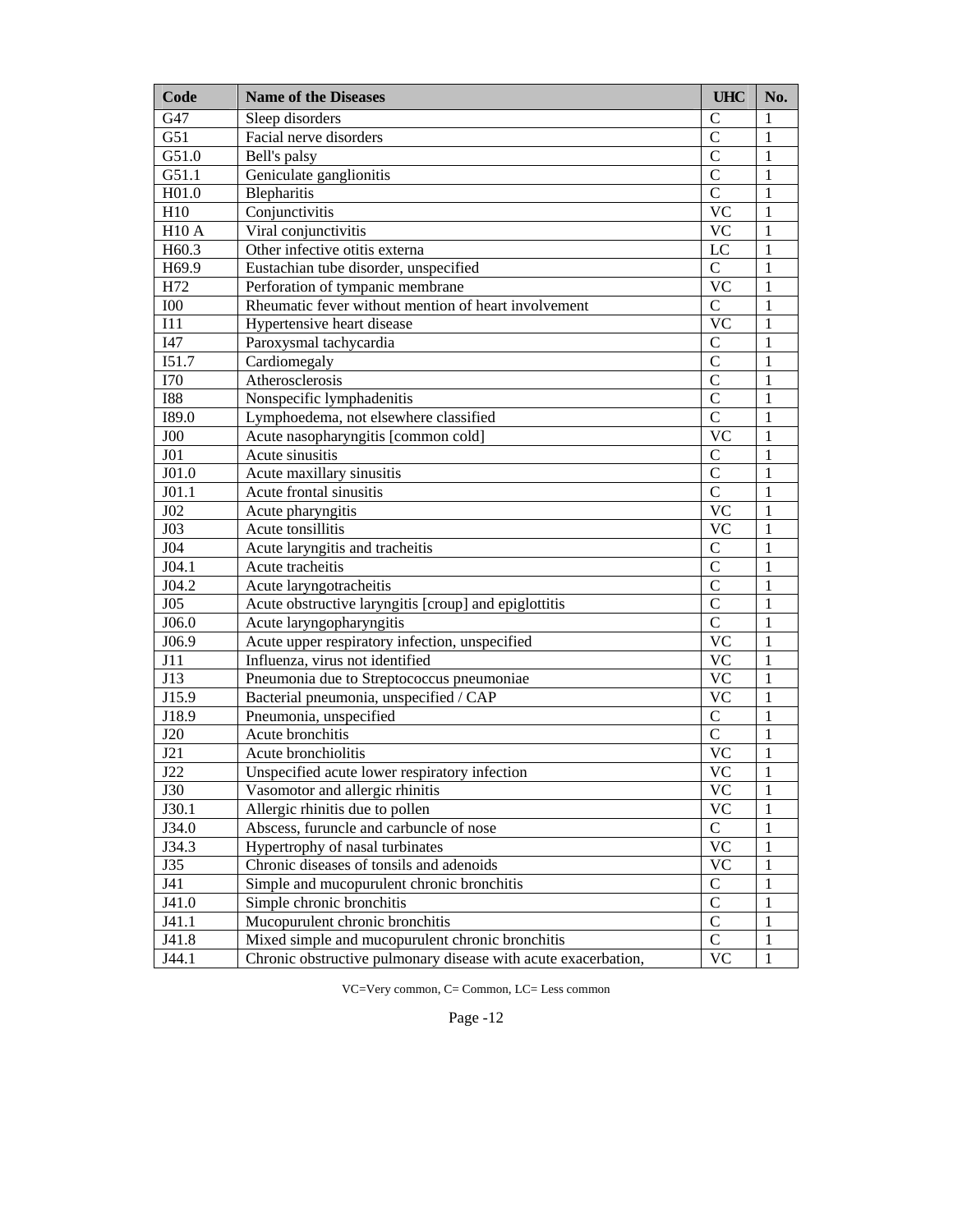| Code            | <b>Name of the Diseases</b>                            | <b>UHC</b>      | No.          |
|-----------------|--------------------------------------------------------|-----------------|--------------|
| J45             | Asthma                                                 | <b>VC</b>       | 1            |
| J45.0           | Predominantly allergic asthma                          | <b>VC</b>       | $\mathbf{1}$ |
| J46             | Status asthmaticus                                     | <b>VC</b>       | 1            |
| <b>J81</b>      | Pulmonary oedema                                       | <b>VC</b>       | 1            |
| <b>J85</b>      | Abscess of lung and mediastinum                        | $\mathbf C$     | 1            |
| J85.1           | Abscess of lung with pneumonia                         | $\overline{C}$  | 1            |
| J91*            | Pleural effusion in conditions classified elsewhere    | $\overline{VC}$ | $\mathbf{1}$ |
| J93             | Pneumothorax                                           | <b>VC</b>       | 1            |
| J98.6           | Disorders of diaphragm                                 | LC              | $\mathbf{1}$ |
| K00.1           | Supernumerary teeth                                    | $\mathbf C$     | $\mathbf{1}$ |
| K02             | Dental caries                                          | $\overline{VC}$ | $\mathbf{1}$ |
| K02.0           | Caries limited to enamel                               | $\overline{C}$  | $\mathbf{1}$ |
| K02.1           | Caries of dentine                                      | $\overline{C}$  | $\mathbf{1}$ |
| K02.2           | Caries of cementum                                     | $\overline{C}$  | $\mathbf{1}$ |
| K02.3           | Arrested dental caries                                 | $\overline{C}$  | 1            |
| K04             | Diseases of pulp and periapical tissues                | $\overline{C}$  | $\mathbf{1}$ |
| K04.0           | Pulpitis                                               | $\overline{C}$  | 1            |
| K04.1           | Necrosis of pulp                                       | $\overline{C}$  | 1            |
| K04.2           | Pulp degeneration                                      | $\overline{C}$  | 1            |
| K05             | Gingivitis and periodontal diseases                    | $\overline{C}$  | 1            |
| K05.0           | Acute gingivitis                                       | $\overline{C}$  | 1            |
| K05.1           | Chronic gingivitis                                     | $\overline{C}$  | 1            |
| K05.2           | Acute periodontitis                                    | $\overline{C}$  | 1            |
| K05.3           | Chronic periodontitis                                  | $\overline{C}$  | 1            |
| K05.4           | Periodontosis                                          | $\overline{C}$  | 1            |
| K11             | Diseases of salivary glands                            | $\overline{C}$  | 1            |
| K12             | Stomatitis and related lesions                         | $\overline{C}$  | 1            |
| K13             | Other diseases of lip and oral mucosa                  | LC              | 1            |
| K14.4           | Atrophy of tongue papillae                             | $\mathbf C$     | $\mathbf{1}$ |
| K20             | Oesophagitis                                           | $\overline{C}$  | $\mathbf{1}$ |
| K21             | Gastro-oesophageal reflux disease                      | <b>VC</b>       | $\mathbf{1}$ |
| K21.0           | Gastro-oesophageal reflux disease with oesophagitis    | $\mathbf C$     | $\mathbf{1}$ |
| K21.9           | Gastro-oesophageal reflux disease without oesophagitis | $\overline{C}$  | $\mathbf{1}$ |
| K30             | Dyspepsia                                              | $\overline{VC}$ | 1            |
| K58             | Irritable bowel syndrome                               | <b>VC</b>       | 1            |
| K58.0           | Irritable bowel syndrome with diarrhoea                | <b>VC</b>       | $\mathbf{1}$ |
| K58.9           | Irritable bowel syndrome without diarrhoea             | <b>VC</b>       | $\mathbf{1}$ |
| K59.0           | Constipation                                           | <b>VC</b>       | 1            |
| K59.1           | Functional diarrhoea                                   | <b>VC</b>       | 1            |
| K60.0           | Acute anal fissure                                     | $\mathbf C$     | $\mathbf{1}$ |
| K74             | Fibrosis and cirrhosis of liver                        | $\overline{C}$  | $\mathbf{1}$ |
| L <sub>01</sub> | Impetigo                                               | $\overline{C}$  | $\mathbf{1}$ |
| L02             | Cutaneous abscess, furuncle and carbuncle              | $\overline{VC}$ | $\mathbf{1}$ |
| L <sub>03</sub> | Cellulitis                                             | <b>VC</b>       | 1            |
| L04             | Acute lymphadenitis                                    | <b>VC</b>       | $\mathbf{1}$ |
| L08             | Other local infections of skin and subcutaneous tissue | $\mathbf C$     | $\mathbf{1}$ |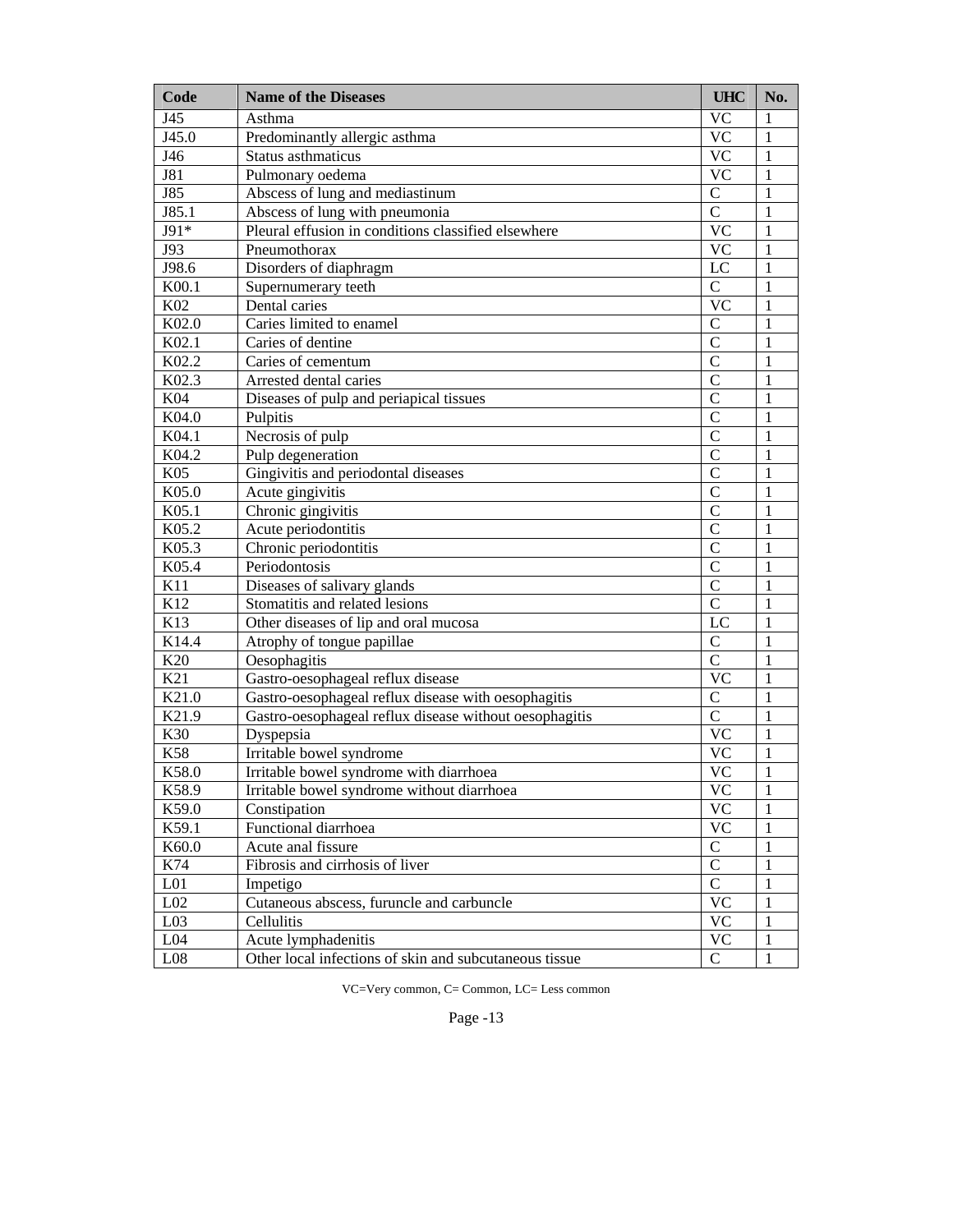| Code              | <b>Name of the Diseases</b>                      | <b>UHC</b>     | No.          |
|-------------------|--------------------------------------------------|----------------|--------------|
| L20               | Atopic dermatitis                                | $\mathsf{C}$   | 1            |
| L21               | Seborrhoeic dermatitis                           | $\overline{C}$ | 1            |
| L22               | Diaper [napkin] dermatitis                       | $\overline{C}$ | 1            |
| L23               | Allergic contact dermatitis                      | $\overline{C}$ | 1            |
| L24               | Irritant contact dermatitis                      | $\overline{C}$ | 1            |
| L25               | Unspecified contact dermatitis                   | $\overline{C}$ | 1            |
| L29               | Pruritus                                         | <b>VC</b>      | 1            |
| L30               | Other dermatitis                                 | $\mathbf C$    | 1            |
| L <sub>30.3</sub> | Infective dermatitis                             | $\overline{C}$ | 1            |
| L30.5             | Pityriasis alba                                  | <b>VC</b>      | 1            |
| L30.9             | Dermatitis, unspecified                          | $\mathbf C$    | 1            |
| L43               | Lichen planus                                    | $\overline{C}$ | 1            |
| L50               | Urticaria                                        | <b>VC</b>      | 1            |
| L50.0             | Allergic urticaria                               | <b>VC</b>      | 1            |
| L50.1             | Idiopathic urticaria                             | <b>VC</b>      | 1            |
| L50.2             | Urticaria due to cold and heat                   | $\mathbf C$    | 1            |
| L50.6             | Contact urticaria                                | $\overline{C}$ | 1            |
| L50.8             | Other urticaria                                  | $\overline{C}$ | 1            |
| L60               | Nail disorders                                   | <b>VC</b>      | 1            |
| L60.0             | Ingrowing nail                                   | LC             | 1            |
| L60.1             | Onycholysis                                      | LC             | 1            |
| L60.4             | Beau's lines                                     | $\mathbf C$    | 1            |
| L63               | Alopecia areata                                  | $\overline{C}$ | 1            |
| L63.0             | Alopecia (capitis) totalis                       | $\overline{C}$ | 1            |
| L64               | Androgenic alopecia                              | <b>VC</b>      | 1            |
| L67               | Hair colour and hair shaft abnormalities         | $\mathcal{C}$  | 1            |
| L70               | Acne                                             | <b>VC</b>      | 1            |
| L71               | Rosacea                                          | $\mathbf C$    | 1            |
| L72               | Follicular cysts of skin and subcutaneous tissue | $\overline{C}$ | 1            |
| L72.0             | Epidermal cyst                                   | $\overline{C}$ | 1            |
| L80               | Vitiligo                                         | $\overline{C}$ | 1            |
| L81.1             | Chloasma                                         | <b>VC</b>      | 1            |
| L81.2             | Freckles                                         | <b>VC</b>      | 1            |
| L83               | Acanthosis nigricans                             | $\mathbf C$    | 1            |
| L84               | Corns and callosities                            | $\overline{C}$ | 1            |
| L85               | Other epidermal thickening                       | $\overline{C}$ | 1            |
| L85.3             | Xerosis cutis                                    | $\mathbf C$    | 1            |
| L89               | Decubitus ulcer                                  | $\overline{C}$ | 1            |
| L91.0             | Keloid scar                                      | $\mathcal{C}$  | 1            |
| L97               | Ulcer of lower limb, not elsewhere classified    | $\mathcal{C}$  | 1            |
| M <sub>00</sub>   | Pyogenic arthritis                               | $\overline{C}$ | 1            |
| M <sub>05</sub>   | Seropositive rheumatoid arthritis                | <b>VC</b>      | 1            |
| M25.5             | Pain in joint                                    | <b>VC</b>      | 1            |
| M40               | Kyphosis and lordosis                            | $\mathbf C$    | 1            |
| M43               | Other deforming dorsopathies                     | $\overline{C}$ | 1            |
| M43.6             | Torticollis                                      | $\mathbf C$    | $\mathbf{1}$ |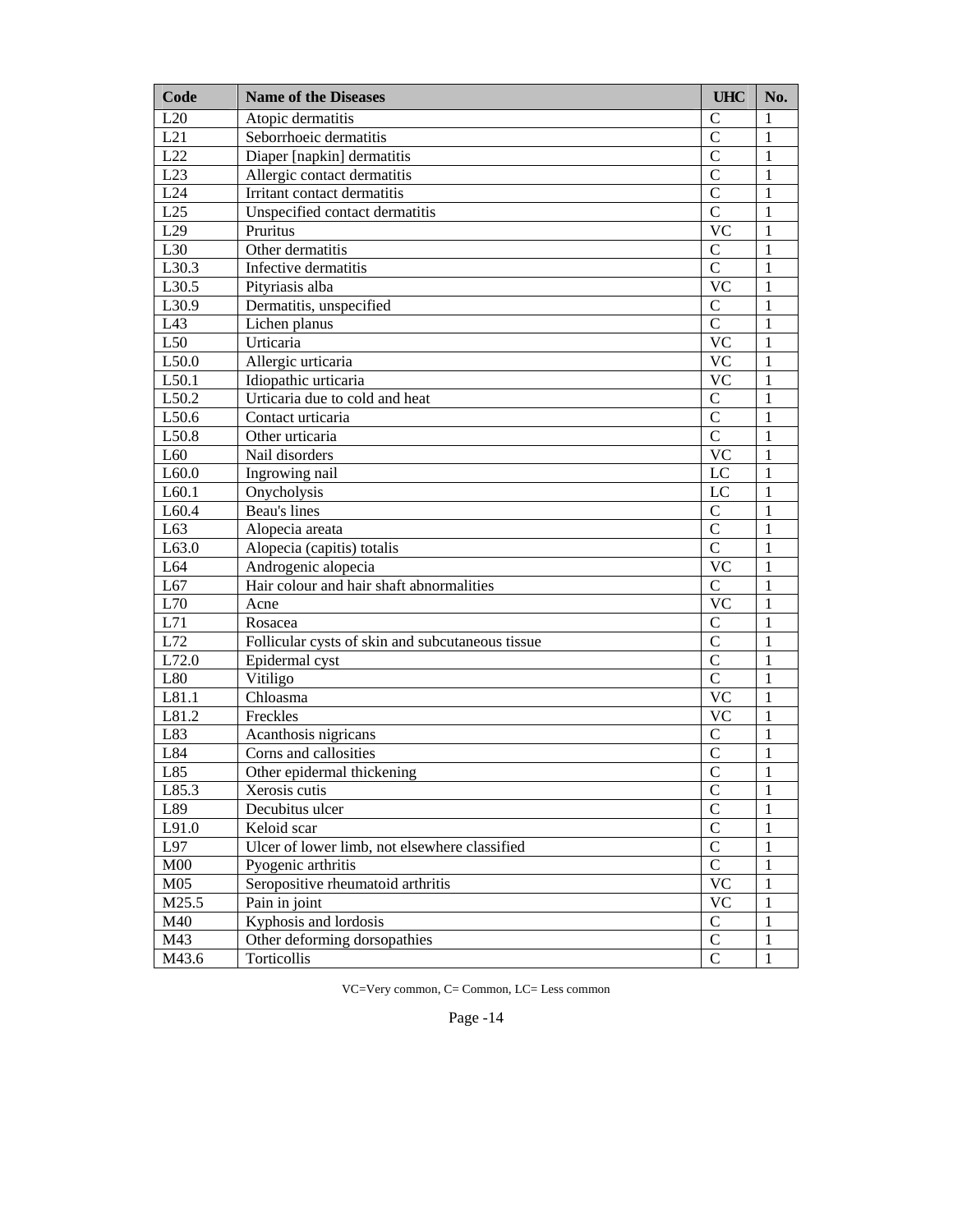| Code                | <b>Name of the Diseases</b>                                  | <b>UHC</b>      | No.          |
|---------------------|--------------------------------------------------------------|-----------------|--------------|
| $\overline{M}$ 53.2 | Radiculopathy                                                | $\mathcal{C}$   | 1            |
| M53.3               | Cervicalgia                                                  | $\overline{C}$  | $\mathbf{1}$ |
| M53.9               | Sciatica                                                     | $\overline{C}$  | 1            |
| M54                 | Lumbago with sciatica                                        | $\overline{C}$  | $\mathbf{1}$ |
| M54.0               | Low back pain                                                | $\overline{VC}$ | 1            |
| M62.0               |                                                              | $\mathcal{C}$   | $\mathbf{1}$ |
| M63*                | Synovitis and tenosynovitis                                  | $\overline{C}$  | $\mathbf{1}$ |
| M63.3*              | Trigger finger                                               | $\overline{C}$  | $\mathbf{1}$ |
| M66.5               | Ganglion                                                     | $\overline{C}$  | $\mathbf{1}$ |
| M67.4               | Soft tissue disorders re1`lated to use, overuse and pressure | $\overline{C}$  | $\mathbf{1}$ |
| N <sub>00</sub>     | Acute nephritic syndrome                                     | $\overline{VC}$ | $\mathbf{1}$ |
| N <sub>04</sub>     | Nephrotic syndrome                                           | <b>VC</b>       | 1            |
| N05                 | Unspecified nephritic syndrome                               | $\mathsf{C}$    | $\mathbf{1}$ |
| N13                 | Obstructive and reflux uropathy                              | $\overline{C}$  | $\mathbf{1}$ |
| N17                 | Acute renal failure                                          | $\overline{C}$  | $\mathbf{1}$ |
| N19                 | Unspecified renal failure                                    | $\overline{C}$  | $\mathbf{1}$ |
| N20                 | Calculus of kidney and ureter                                | $\overline{VC}$ | $\mathbf{1}$ |
| N20.0               | Calculus of kidney                                           | <b>VC</b>       | $\mathbf{1}$ |
| N20.1               | Calculus of ureter                                           | <b>VC</b>       | $\mathbf{1}$ |
| N21.0               | Calculus in bladder                                          | $\overline{C}$  | $\mathbf{1}$ |
| N21.1               | Calculus in urethra                                          | LC              | $\mathbf{1}$ |
| N30                 | Cystitis                                                     | <b>VC</b>       | $\mathbf{1}$ |
| N30.0               | Acute cystitis                                               | $\mathsf{C}$    | $\mathbf{1}$ |
| N32                 | Other disorders of bladder                                   | $\overline{C}$  | $\mathbf{1}$ |
| N32.0               | Bladder-neck obstruction                                     | $\overline{C}$  | $\mathbf{1}$ |
| N34                 | Urethritis and urethral syndrome                             | $\overline{VC}$ | $\mathbf{1}$ |
| N34.1               | Nonspecific urethritis                                       | <b>VC</b>       | $\mathbf{1}$ |
| N39                 | Other disorders of urinary system                            | $\overline{C}$  | $\mathbf{1}$ |
| N40                 | Hyperplasia of prostate                                      | $\overline{VC}$ | $\mathbf{1}$ |
| N41                 | Inflammatory diseases of prostate                            | $\mathbf C$     | $\mathbf{1}$ |
| N43.4               | Spermatocele                                                 | LC              | $\mathbf{1}$ |
| N45                 | Orchitis and epididymitis                                    | $\mathbf C$     | $\mathbf{1}$ |
| N47                 | Redundant prepuce, phimosis and paraphimosis                 | <b>VC</b>       | $\mathbf{1}$ |
| N72                 | Inflammatory disease of cervix uteri                         | $\mathsf{C}$    | 1            |
| N73.0               | Acute parametritis and pelvic cellulitis                     | $\mathcal{C}$   | 1            |
| N73.1               | Chronic parametritis and pelvic cellulitis                   | $\overline{C}$  | $\mathbf{1}$ |
| N76                 | Other inflammation of vagina and vulva                       | LC              | 1            |
| N76.2               | Acute vulvitis                                               | $\mathbf C$     | $\mathbf{1}$ |
| N82                 | Fistulae involving female genital tract                      | $\overline{C}$  | 1            |
| N90.4               | Leukoplakia of vulva                                         | LC              | 1            |
| N91.3               | Primary oligomenorrhoea                                      | $\mathcal{C}$   | 1            |
| N91.4               | Secondary oligomenorrhoea                                    | $\overline{C}$  | 1            |
| $\rm N92$           | Excessive, frequent and irregular menstruation               | $\overline{C}$  | 1            |
| N92.0               | Excessive and frequent menstruation with regular cycle       | $\overline{C}$  | $\mathbf{1}$ |
| N92.1               | Excessive and frequent menstruation with irregular cycle     | $\overline{C}$  | $\mathbf{1}$ |
| N92.2               | Excessive menstruation at puberty                            | $\mathbf C$     | $\mathbf{1}$ |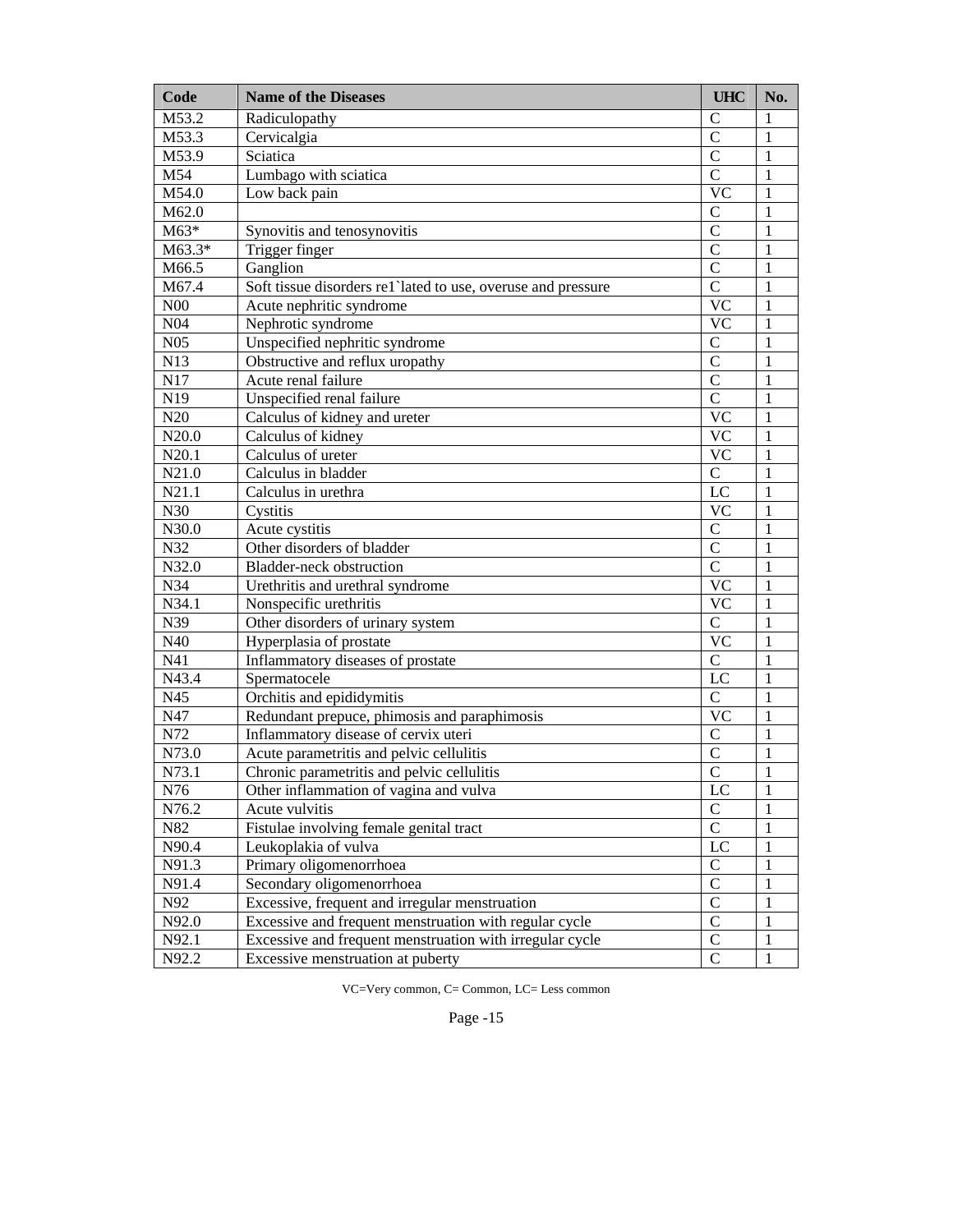| Code              | <b>Name of the Diseases</b>                                           | <b>UHC</b>             | No.          |
|-------------------|-----------------------------------------------------------------------|------------------------|--------------|
| N93               | Other abnormal uterine and vaginal bleeding                           | $\mathcal{C}$          | 1            |
| N93.0             | Postcoital and contact bleeding                                       | $\overline{C}$         | $\mathbf{1}$ |
| N94               | Pain and other conditions associated with female genital organs and   | $\overline{C}$         | $\mathbf{1}$ |
| N94.1             | Dyspareunia                                                           | $\overline{C}$         | $\mathbf{1}$ |
| N94.2             | Vaginismus                                                            | LC                     | $\mathbf{1}$ |
| N94.3             | Premenstrual tension syndrome                                         | <b>VC</b>              | $\mathbf{1}$ |
| N94.4             | Primary dysmenorrhoea                                                 | $\mathcal{C}$          | $\mathbf{1}$ |
| N94.5             | Secondary dysmenorrhoea                                               | $\overline{C}$         | $\mathbf{1}$ |
| N95.2             | Postmenopausal atrophic vaginitis                                     | $\overline{C}$         | $\mathbf{1}$ |
| N96               | Habitual aborter                                                      | $\overline{C}$         | $\mathbf{1}$ |
| O01.1             | Incomplete and partial hydatidiform mole                              | $\overline{C}$         | $\mathbf{1}$ |
| O02.0             | Blighted ovum and nonhydatidiform mole                                | $\overline{C}$         | $\mathbf{1}$ |
| O03               | Spontaneous abortion                                                  | $\overline{\text{VC}}$ | $\mathbf{1}$ |
| O03.0             | Spontaneous abortion, incomplete, complicated by genital tract        | $\mathcal{C}$          | $\mathbf{1}$ |
| O07               | Failed attempted abortion                                             | $\overline{C}$         | $\mathbf{1}$ |
| O07.4             | Failed medical abortion, without complication                         | $\overline{C}$         | $\mathbf{1}$ |
| O07.9             | Other and unspecified failed attempted abortion, without complication | LC                     | $\mathbf{1}$ |
| O20               | Haemorrhage in early pregnancy                                        | $\mathbf C$            | $\mathbf{1}$ |
| O20.0             | Threatened abortion                                                   | $\overline{VC}$        | $\mathbf{1}$ |
| O20.8             | Other haemorrhage in early pregnancy                                  | <b>VC</b>              | $\mathbf{1}$ |
| O20.9             | Haemorrhage in early pregnancy, unspecified                           | <b>VC</b>              | $\mathbf{1}$ |
| O21               | Excessive vomiting in pregnancy                                       | <b>VC</b>              | $\mathbf{1}$ |
| O21.0             | Mild hyperemesis gravidarum                                           | <b>VC</b>              | $\mathbf{1}$ |
| O21.2             | Late vomiting of pregnancy                                            | LC                     | $\mathbf{1}$ |
| O21.8             | Other vomiting complicating pregnancy                                 | LC                     | $\mathbf{1}$ |
| O21.9             | Vomiting of pregnancy, unspecified                                    | LC                     | $\mathbf{1}$ |
| O22.4             | Haemorrhoids in pregnancy                                             | $\mathbf C$            | $\mathbf{1}$ |
| O22.9             | Venous complication in pregnancy, unspecified                         | LC                     | $\mathbf{1}$ |
| O23               | Infections of genitourinary tract in pregnancy                        | <b>VC</b>              | $\mathbf{1}$ |
| O23.1             | Infections of bladder in pregnancy                                    | <b>VC</b>              | $\mathbf{1}$ |
| O23.2             | Infections of urethra in pregnancy                                    | LC                     | $\mathbf{1}$ |
| O23.3             | Infections of other parts of urinary tract in pregnancy               | LC                     | $\mathbf{1}$ |
| O23.4             | Unspecified infection of urinary tract in pregnancy                   | LC                     | $\mathbf{1}$ |
| O23.5             | Infections of the genital tract in pregnancy                          | $\mathbf C$            | $\mathbf{1}$ |
| O23.9             | Other and unspecified genitourinary tract infection in pregnancy      | LC                     | $\mathbf{1}$ |
| O <sub>26</sub>   | Maternal care for other conditions predominantly related to pregnancy | LC                     | $\mathbf{1}$ |
| O26.0             | Excessive weight gain in pregnancy                                    | $\mathbf C$            | $\mathbf{1}$ |
| O26.1             | Low weight gain in pregnancy                                          | $\overline{VC}$        | $\mathbf{1}$ |
| O26.4             | Herpes gestationis                                                    | LC                     | $\mathbf{1}$ |
| O26.5             | Maternal hypotension syndrome                                         | LC                     | $\mathbf 1$  |
| O <sub>26.9</sub> | Pregnancy-related condition, unspecified                              | LC                     | $\mathbf 1$  |
| O29.9             | Complication of anaesthesia during pregnancy, unspecified             | LC                     | $\mathbf 1$  |
| O47               | False labour                                                          | $\overline{VC}$        | $\mathbf 1$  |
| O47.0             | False labour before 37 completed weeks of gestation                   | $\overline{VC}$        | $\mathbf 1$  |
| O47.1             | False labour at or after 37 completed weeks of gestation              | $\overline{VC}$        | $\mathbf{1}$ |
| O47.9             | False labour, unspecified                                             | LC                     | $\mathbf{1}$ |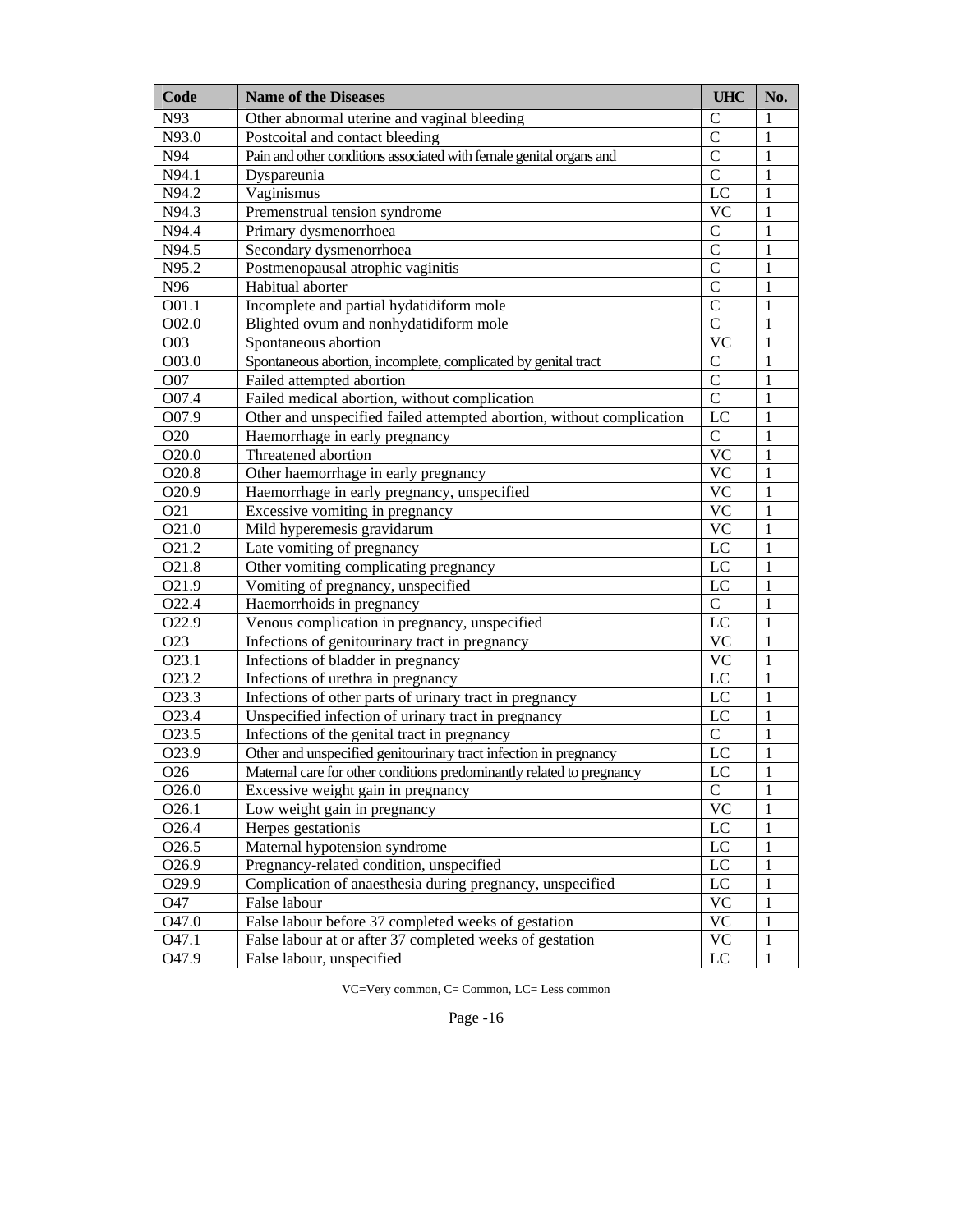| Code  | <b>Name of the Diseases</b>                                                | <b>UHC</b>     | No.          |
|-------|----------------------------------------------------------------------------|----------------|--------------|
| O66.4 | Failed trial of labour, unspecified                                        | $\mathbf C$    | 1            |
| O66.5 | Failed application of vacuum extractor and forceps, unspecified            | LC             | 1            |
| O68   | Labour and delivery complicated by fetal stress [distress]                 | <b>VC</b>      | 1            |
| O68.0 | Labour and delivery complicated by fetal heart rate anomaly                | <b>VC</b>      | 1            |
| O68.1 | Labour and delivery complicated by meconium in amniotic fluid              | <b>VC</b>      | $\mathbf{1}$ |
| O68.2 | Labour and delivery complicated by fetal heart rate anomaly with           | LC             | $\mathbf{1}$ |
| O68.3 | Labour and delivery complicated by biochemical evidence of fetal<br>stress | LC             | $\mathbf{1}$ |
| O68.8 | Labour and delivery complicated by other evidence of fetal stress          | LC             | $\mathbf{1}$ |
| O68.9 | Labour and delivery complicated by fetal stress, unspecified               | LC             | $\mathbf{1}$ |
| O69   | Labour and delivery complicated by umbilical cord complications            | LC             | $\mathbf{1}$ |
| O69.0 | Labour and delivery complicated by prolapse of cord                        | LC             | $\mathbf{1}$ |
| O69.1 | Labour and delivery complicated by cord around neck, with<br>compression   | <b>VC</b>      | $\mathbf{1}$ |
| O69.2 | Labour and delivery complicated by other cord entanglement                 | LC             | $\mathbf{1}$ |
| O69.3 | Labour and delivery complicated by short cord                              | $_{\text{LC}}$ | $\mathbf{1}$ |
| O69.4 | Labour and delivery complicated by vasa praevia                            | $_{\text{LC}}$ | 1            |
| O69.5 | Labour and delivery complicated by vascular lesion of cord                 | LC             | 1            |
| O69.8 | Labour and delivery complicated by other cord complications                | LC             | 1            |
| O69.9 | Labour and delivery complicated by cord complication, unspecified          | LC             | 1            |
| O70   | Perineal laceration during delivery                                        | VC             | $\mathbf{1}$ |
| O70.0 | First degree perineal laceration during delivery                           | <b>VC</b>      | 1            |
| O70.1 | Second degree perineal laceration during delivery                          | <b>VC</b>      | 1            |
| O70.2 | Third degree perineal laceration during delivery                           | LC             | 1            |
| O70.9 | Perineal laceration during delivery, unspecified                           | $\mathbf C$    | $\mathbf{1}$ |
| O72   | Postpartum haemorrhage                                                     | <b>VC</b>      | $\mathbf{1}$ |
| O73   | Retained placenta and membranes, without haemorrhage                       | <b>VC</b>      | 1            |
| O73.0 | Retained placenta without haemorrhage                                      | <b>VC</b>      | 1            |
| O73.1 | Retained portions of placenta and membranes, without haemorrhage           | <b>VC</b>      | 1            |
| O74.5 | Spinal and epidural anaesthesia-induced headache during labour and         | <b>VC</b>      | 1            |
| O75.4 | Other complications of obstetric surgery and procedures                    | LC             | $\mathbf{1}$ |
| O75.5 | Delayed delivery after artificial rupture of membranes                     | LC             | $\mathbf{1}$ |
| O75.6 | Delayed delivery after spontaneous or unspecified rupture of<br>membranes  | LC             | $\mathbf{1}$ |
| O75.9 | Complication of labour and delivery, unspecified                           | LV             | 1            |
| O80   | Single spontaneous delivery                                                | <b>VC</b>      | 1            |
| O80.0 | Spontaneous vertex delivery                                                | <b>VC</b>      | 1            |
| O80.1 | Spontaneous breech delivery                                                | $\mathbf C$    | 1            |
| O80.8 | Other single spontaneous delivery                                          | <b>VC</b>      | 1            |
| O80.9 | Single spontaneous delivery, unspecified                                   | <b>VC</b>      | 1            |
| O81   | Single delivery by forceps and vacuum extractor                            | $\mathbf C$    | 1            |
| O81.0 | Low forceps delivery                                                       | <b>VC</b>      | 1            |
| O81.1 | Mid-cavity forceps delivery                                                | LC             | 1            |
| O81.2 | Mid-cavity forceps with rotation                                           | LC             | 1            |
| O81.3 | Other and unspecified forceps delivery                                     | LC             | 1            |
| O81.4 | Vacuum extractor delivery                                                  | <b>VC</b>      | 1            |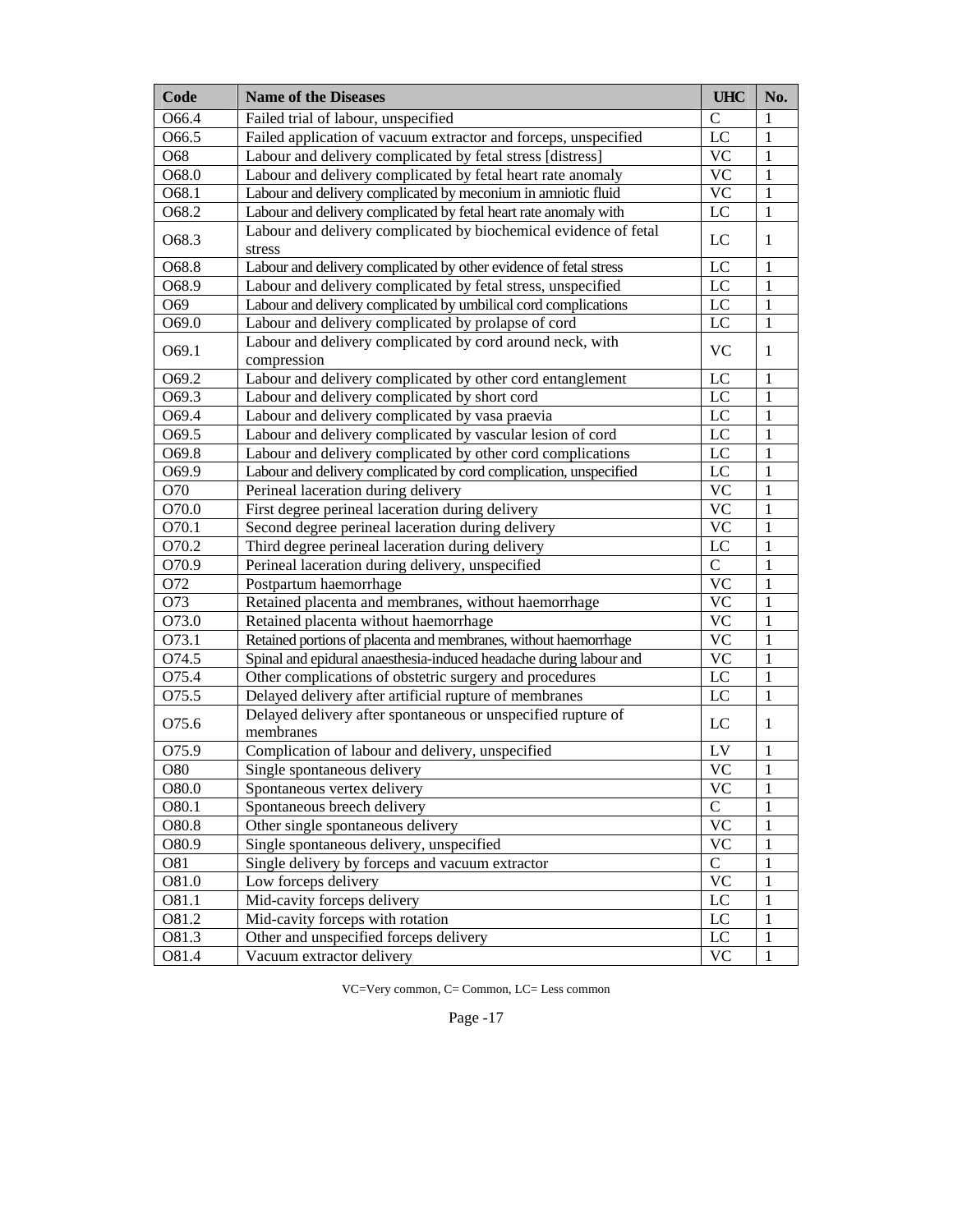| Code              | <b>Name of the Diseases</b>                                          | <b>UHC</b>    | No.          |
|-------------------|----------------------------------------------------------------------|---------------|--------------|
| O82               | Single delivery by caesarean section                                 | <b>VC</b>     | 1            |
| O82.0             | Delivery by elective caesarean section                               | <b>VC</b>     | $\mathbf{1}$ |
| O <sub>82.1</sub> | Delivery by emergency caesarean section                              | <b>VC</b>     | $\mathbf{1}$ |
| O85               | Puerperal sepsis                                                     | <b>VC</b>     | $\mathbf{1}$ |
| O86               | Other puerperal infections                                           | <b>VC</b>     | $\mathbf{1}$ |
| O86.0             | Infection of obstetric surgical wound                                | $\mathbf C$   | $\mathbf{1}$ |
| O86.1             | Other infection of genital tract following delivery                  | LC            | $\mathbf{1}$ |
| O86.2             | Urinary tract infection following delivery                           | LC            | $\mathbf{1}$ |
| O86.3             | Other genitourinary tract infections following delivery              | LC            | $\mathbf{1}$ |
| O86.8             | Other specified puerperal infections                                 | LC            | $\mathbf{1}$ |
| O87.2             | Haemorrhoids in the puerperium                                       | $\mathbf C$   | $\mathbf{1}$ |
| O89               | Complications of anaesthesia during the puerperium                   | LC            | $\mathbf{1}$ |
| O89.0             | Pulmonary complications of anaesthesia during the puerperium         | LC            | $\mathbf{1}$ |
| O89.1             | Cardiac complications of anaesthesia during the puerperium           | LC            | $\mathbf{1}$ |
| O89.2             | Central nervous system complications of anaesthesia during the       | LC            | $\mathbf{1}$ |
|                   | Spinal and epidural anaesthesia-induced headache during the          |               |              |
| O89.4             | puerperium                                                           | <b>VC</b>     | $\mathbf{1}$ |
| O90.0             | Disruption of caesarean section wound                                | $\mathcal{C}$ | 1            |
| O90.1             | Disruption of perineal obstetric wound                               | $\mathcal{C}$ | 1            |
| O90.2             | Haematoma of obstetric wound                                         | $\mathcal{C}$ | $\mathbf{1}$ |
| O91               | Infections of breast associated with childbirth                      | <b>VC</b>     | $\mathbf{1}$ |
| O91.0             | Infection of nipple associated with childbirth                       | <b>VC</b>     | $\mathbf{1}$ |
| O91.1             | Abscess of breast associated with childbirth                         | $\mathbf C$   | $\mathbf{1}$ |
| O91.2             | Nonpurulent mastitis associated with childbirth                      | LC            | $\mathbf{1}$ |
| O92               | Other disorders of breast and lactation associated with childbirth   | LC            | $\mathbf{1}$ |
| O92.0             | Retracted nipple associated with childbirth                          | LC            | $\mathbf{1}$ |
| O92.1             | Cracked nipple associated with childbirth                            | $\mathbf C$   | $\mathbf{1}$ |
| O92.2             | Other and unspecified disorders of breast associated with childbirth | LC            | $\mathbf{1}$ |
| O92.5             | Suppressed lactation                                                 | $\mathsf{C}$  | $\mathbf{1}$ |
|                   | Fetus and newborn affected by maternal conditions that may be        |               |              |
| P <sub>00</sub>   | unrelated                                                            | <b>VC</b>     | $\mathbf{1}$ |
| P02.4             | Fetus and newborn affected by prolapsed cord                         | LC            | 1            |
| P <sub>02.5</sub> | Fetus and newborn affected by other compression of umbilical cord    | LC            | $\mathbf{1}$ |
| P03.2             | Fetus and newborn affected by forceps delivery                       | <b>VC</b>     | 1            |
| P03.4             | Fetus and newborn affected by caesarean delivery                     | <b>VC</b>     | 1            |
| P08.2             | Post-term infant, not heavy for gestational age                      | $\mathbf C$   | 1            |
| P12.0             | Cephalhaematoma due to birth injury                                  | VC            | 1            |
| P12.1             | Chignon due to birth injury                                          | <b>VC</b>     | 1            |
| P12.3             | Bruising of scalp due to birth injury                                | <b>VC</b>     | $\mathbf{1}$ |
| P12.4             | Monitoring injury of scalp of newborn                                | $\mathbf C$   | $\mathbf{1}$ |
| P15.4             | Birth injury to face                                                 | LC            | $\mathbf{1}$ |
| P <sub>24.1</sub> | Neonatal aspiration of amniotic fluid and mucus                      | <b>VC</b>     | $\mathbf{1}$ |
| P39.0             | Neonatal infective mastitis                                          | LC            | 1            |
| P39.1             | Neonatal conjunctivitis and dacryocystitis                           | $\mathbf C$   | $\mathbf{1}$ |
| P39.4             | Neonatal skin infection                                              | <b>VC</b>     | $\mathbf{1}$ |
| P54.6             | Neonatal vaginal haemorrhage                                         | $\mathbf C$   | $\mathbf{1}$ |
|                   |                                                                      |               |              |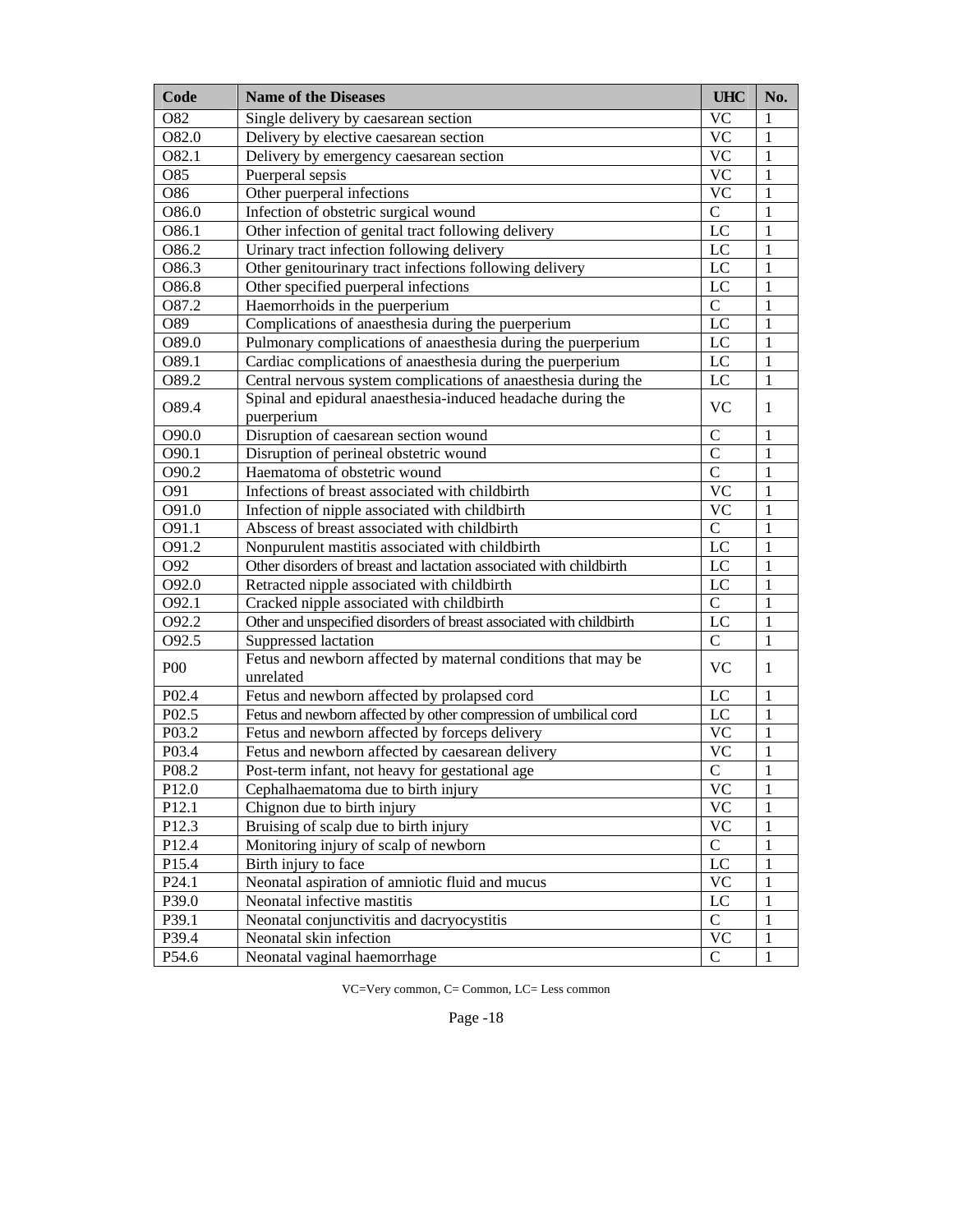| Code               | <b>Name of the Diseases</b>                                        | <b>UHC</b>     | No. |
|--------------------|--------------------------------------------------------------------|----------------|-----|
| P80                | Hypothermia of newborn                                             | $\mathsf{C}$   | 1   |
| P80.0              | Cold injury syndrome                                               | $\overline{C}$ | 1   |
| P83.1              | Neonatal erythema toxicum                                          | <b>VC</b>      | 1   |
| P83.4              | Breast engorgement of newborn                                      | $\mathcal{C}$  | 1   |
| P92                | Feeding problems of newborn                                        | LC             | 1   |
| P92.0              | Vomiting in newborn                                                | LC             | 1   |
| P92.2              | Slow feeding of newborn                                            | <b>VC</b>      | 1   |
| P92.3              | Underfeeding of newborn                                            | <b>VC</b>      | 1   |
| P92.4              | Overfeeding of newborn                                             | <b>VC</b>      | 1   |
| P92.5              | Neonatal difficulty in feeding at breast                           | <b>VC</b>      | 1   |
| P92.8              | Other feeding problems of newborn                                  | <b>VC</b>      | 1   |
| P92.9              | Feeding problem of newborn, unspecified                            | LC             | 1   |
| <b>R00</b>         | Abnormalities of heart beat                                        | <b>VC</b>      | 1   |
| R <sub>00.0</sub>  | Tachycardia, unspecified                                           | <b>VC</b>      | 1   |
| R <sub>00.1</sub>  | Bradycardia, unspecified                                           | <b>VC</b>      | 1   |
| R <sub>03</sub>    | Abnormal blood-pressure reading, without diagnosis                 | $\mathcal{C}$  | 1   |
| R <sub>0</sub> 3.0 | Elevated blood-pressure reading, without diagnosis of hypertension | $\overline{C}$ | 1   |
| R03.1              | Nonspecific low blood-pressure reading                             | $\overline{C}$ | 1   |
| R <sub>04.0</sub>  | Epistaxis                                                          | $\overline{C}$ | 1   |
| R04.2              | Haemoptysis                                                        | $\overline{C}$ | 1   |
| R04.8              | Haemorrhage from other sites in respiratory passages               | $\overline{C}$ | 1   |
| R04.9              | Haemorrhage from respiratory passages, unspecified                 | $\overline{C}$ | 1   |
| <b>R05</b>         | Cough                                                              | $\overline{C}$ | 1   |
| <b>R06</b>         | Abnormalities of breathing                                         | $\overline{C}$ | 1   |
| R <sub>06.0</sub>  | Dyspnoea                                                           | $\overline{C}$ | 1   |
| R <sub>06.1</sub>  | Stridor                                                            | $\overline{C}$ | 1   |
| R <sub>06.2</sub>  | Wheezing                                                           | $\overline{C}$ | 1   |
| R <sub>06.3</sub>  | Periodic breathing                                                 | $\overline{C}$ | 1   |
| R <sub>06.4</sub>  | Hyperventilation                                                   | $\overline{C}$ | 1   |
| R <sub>06.5</sub>  | Mouth breathing                                                    | $\overline{C}$ | 1   |
| R06.6              | Hiccough                                                           | $\overline{C}$ | 1   |
| R <sub>06.7</sub>  | Sneezing                                                           | $\overline{C}$ | 1   |
| R <sub>06.8</sub>  | Other and unspecified abnormalities of breathing                   | $\overline{C}$ | 1   |
| <b>R07</b>         | Pain in throat and chest                                           | $\overline{C}$ | 1   |
| R <sub>07.0</sub>  | Pain in throat                                                     | $\mathcal{C}$  | 1   |
| R07.1              | Chest pain on breathing                                            | $\overline{C}$ | 1   |
| R07.2              | Precordial pain                                                    | $\mathbf C$    | 1   |
| R07.3              | Other chest pain                                                   | $\overline{C}$ | 1   |
| R07.4              | Chest pain, unspecified                                            | $\mathcal{C}$  | 1   |
| R <sub>09</sub>    | Other symptoms and signs involving the circulatory and respiratory | $\overline{C}$ | 1   |
| R09.0              | Asphyxia                                                           | $\mathcal{C}$  | 1   |
| R09.1              | Pleurisy                                                           | $\mathcal{C}$  | 1   |
| R09.3              | Abnormal sputum                                                    | $\mathcal{C}$  | 1   |
| R <sub>10.0</sub>  | Acute abdomen                                                      | $\overline{C}$ | 1   |
| R10.1              | Pain localized to upper abdomen                                    | $\overline{C}$ | 1   |
| R10.2              | Pelvic and perineal pain                                           | $\overline{C}$ | 1   |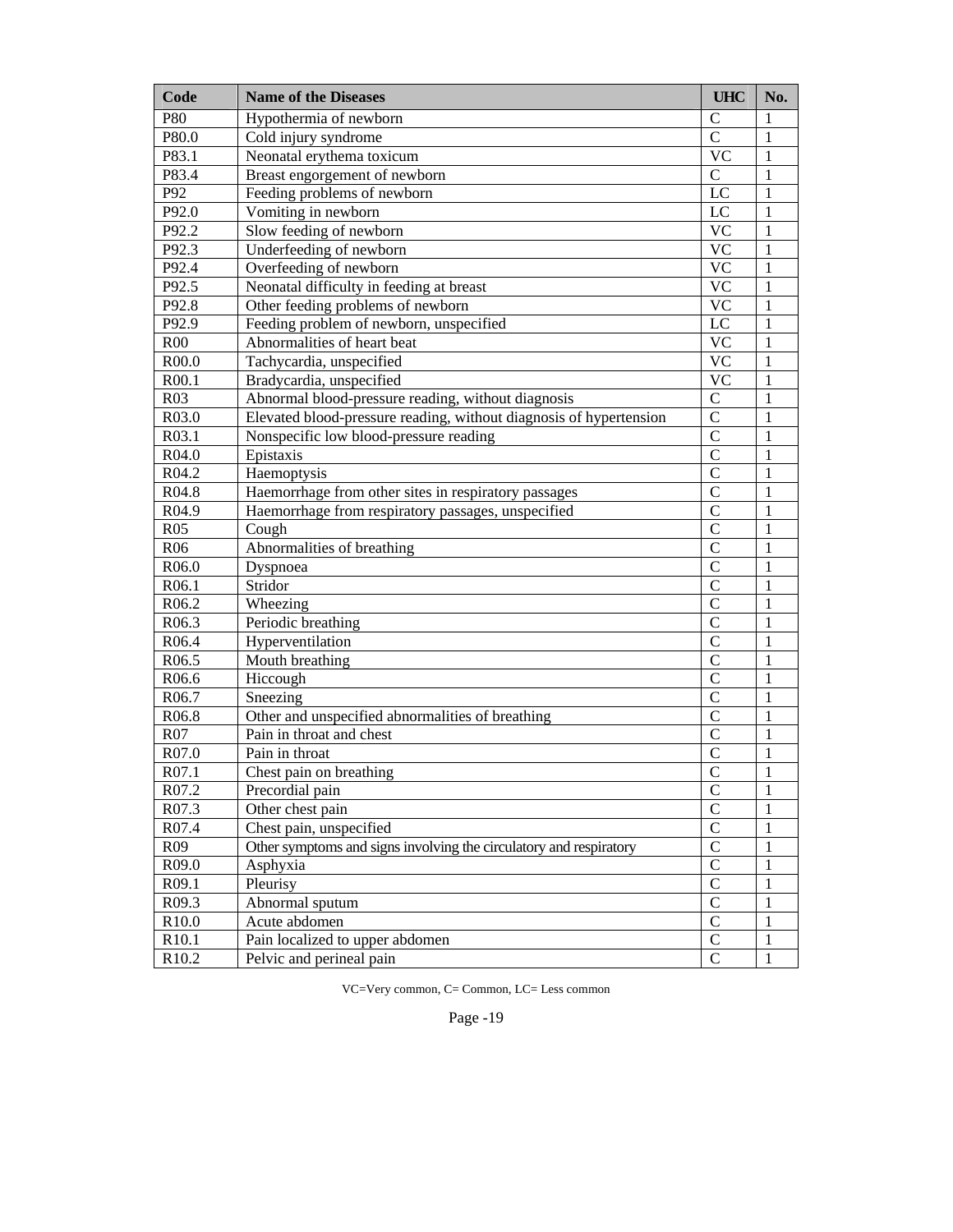| Code               | <b>Name of the Diseases</b>                                       | <b>UHC</b>                      | No.          |
|--------------------|-------------------------------------------------------------------|---------------------------------|--------------|
| R <sub>10.3</sub>  | Pain localized to other parts of lower abdomen                    | C                               | 1            |
| R10.4              | Other and unspecified abdominal pain                              | $\mathcal{C}$                   | $\mathbf{1}$ |
| R11                | Nausea and vomiting                                               | $\overline{C}$                  | $\mathbf{1}$ |
| R12                | Heartburn                                                         | $\overline{C}$                  | $\mathbf{1}$ |
| R13                | Dysphagia                                                         | $\overline{C}$                  | 1            |
| R14                | Flatulence and related conditions                                 | $\overline{C}$                  | 1            |
| R21                | Rash and other nonspecific skin eruption                          | $\overline{VC}$                 | 1            |
| R <sub>22</sub>    | Localized swelling, mass and lump of skin and subcutaneous tissue | <b>VC</b>                       | 1            |
| R22.0              | Localized swelling, mass and lump, head                           | $\overline{VC}$                 | $\mathbf{1}$ |
| R22.1              | Localized swelling, mass and lump, neck                           | $\overline{VC}$                 | 1            |
| R22.2              | Localized swelling, mass and lump, trunk                          | $\overline{VC}$                 | $\mathbf{1}$ |
| R22.3              | Localized swelling, mass and lump, upper limb                     | <b>VC</b>                       | 1            |
| R22.4              | Localized swelling, mass and lump, lower limb                     | $\overline{\text{VC}}$          | $\mathbf{1}$ |
| R22.7              | Localized swelling, mass and lump, multiple sites                 | $\overline{VC}$                 | $\mathbf{1}$ |
| R22.9              | Localized swelling, mass and lump, unspecified                    | $\overline{VC}$                 | $\mathbf{1}$ |
| R23                | Other skin changes                                                | $\overline{\text{VC}}$          | 1            |
| R59.0              | Localized enlarged lymph nodes                                    | <b>VC</b>                       | 1            |
| R59.1              | Generalized enlarged lymph nodes                                  | $\overline{VC}$                 | $\mathbf{1}$ |
| R59.9              | Enlarged lymph nodes, unspecified                                 | $\overline{\rm \overline{v}}$ C | 1            |
| R60                | Oedema, not elsewhere classified                                  | $\overline{VC}$                 | 1            |
| R60.0              | Localized oedema                                                  | $\overline{VC}$                 | 1            |
| R73                | Elevated blood glucose level                                      | $\overline{VC}$                 | $\mathbf{1}$ |
| R73.0              | Abnormal glucose tolerance test                                   | <b>VC</b>                       | 1            |
| R73.9              | Hyperglycaemia, unspecified                                       | $\overline{VC}$                 | $\mathbf{1}$ |
| R74                | Abnormal serum enzyme levels                                      | $\overline{VC}$                 | $\mathbf{1}$ |
| <b>R80</b>         | Isolated proteinuria                                              | $\overline{VC}$                 | $\mathbf{1}$ |
| R81                | Glycosuria                                                        | $\overline{VC}$                 | 1            |
| R82                | Other abnormal findings in urine                                  | <b>VC</b>                       | $\mathbf{1}$ |
| S <sub>00</sub>    | Superficial injury of head                                        | $\overline{C}$                  | $\mathbf{1}$ |
| S00.0              | Superficial injury of scalp                                       | $\overline{C}$                  | 1            |
| S00.3              | Superficial injury of nose                                        | LC                              | $\mathbf{1}$ |
| $S00.\overline{4}$ | Superficial injury of ear                                         | $\overline{LC}$                 | $\mathbf{1}$ |
| S00.5              | Superficial injury of lip and oral cavity                         | LC                              | $\mathbf{1}$ |
| $S$ 03.2           | Dislocation of tooth                                              | $\mathbf C$                     | 1            |
| S <sub>20.0</sub>  | Contusion of breast                                               | $\overline{LC}$                 | $\mathbf{1}$ |
| Symptom            | s and signs involving the digestive system and abdomen (R10-R19)  | $\overline{VC}$                 | $\mathbf{1}$ |
| Symptom            | s and signs involving the skin and subcutaneous tissue (R20-R23)  | $\overline{VC}$                 | $\mathbf{1}$ |
| Symptom            | s and signs involving the nervous and musculoskeletal systems     | $\overline{\text{VC}}$          | 1            |
| T17.1              | Foreign body in nostril                                           | $\mathcal{C}$                   | 1            |
| T17.2              | Foreign body in pharynx                                           | $\overline{C}$                  | 1            |
| T18.0              | Foreign body in mouth                                             | $\overline{C}$                  | 1            |
| T31.0              | Burns involving less than 10% of body surface                     | $\overline{C}$                  | $\mathbf{1}$ |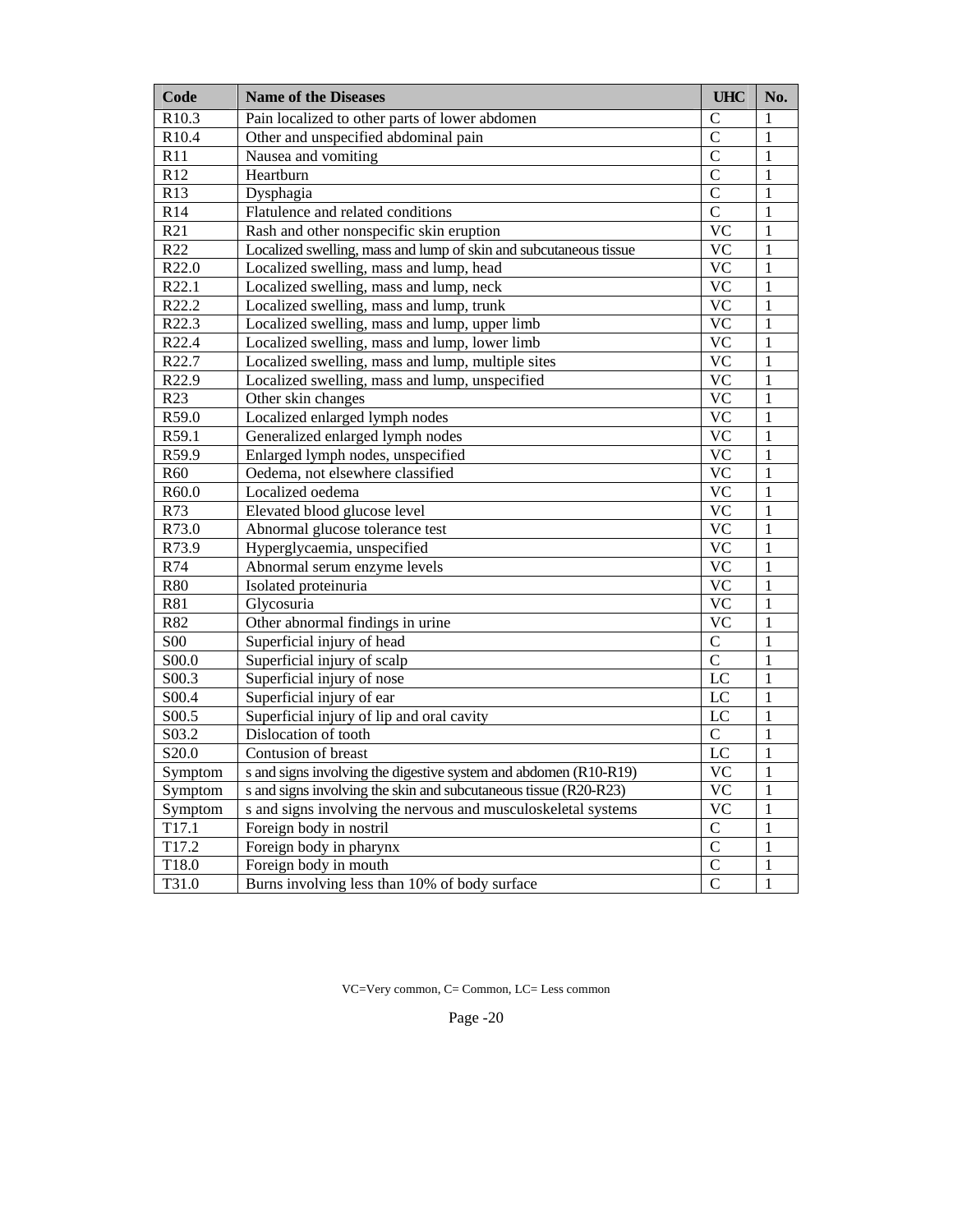# **Secondary Level**

| $ICD-10$                            | <b>Name of the Diseases</b>                                         | <b>DH</b>      | No.          |
|-------------------------------------|---------------------------------------------------------------------|----------------|--------------|
| (Block)                             |                                                                     |                |              |
| A05                                 | Other bacterial foodborne intoxications                             | $\mathbf C$    | $\mathbf{1}$ |
| A05.0                               | Foodborne staphylococcal intoxication                               | $\overline{C}$ | $\mathbf{1}$ |
| A06.4                               | Amoebic liver adscess                                               | $\overline{C}$ | $\mathbf{1}$ |
| $A18.0+$                            | Tuberculosis of bones and joints                                    | $\overline{C}$ | $\mathbf{1}$ |
| A18.2                               | Tuberculous peripheral lymphadenopathy                              | $\overline{C}$ | $\mathbf{1}$ |
| A18.4                               | Tuberculosis of skin and subcutaneous tissue                        | $\overline{C}$ | $\mathbf{1}$ |
| A19                                 | Miliary tuberculosis                                                | LC             | $\mathbf{1}$ |
| A24.1                               | Acute and fulminating melioidosis                                   | LC             | $\mathbf{1}$ |
| A24.2                               | Subacute and chronic melioidosis                                    | LC             | $\mathbf{1}$ |
| A24.3                               | Other melioidosis                                                   | LC             | $\mathbf{1}$ |
| A24.4                               | Melioidosis, unspecified                                            | LC             | $\mathbf{1}$ |
| A26                                 | Erysipeloid                                                         | LC             | $\mathbf{1}$ |
| A39                                 | Meningococcal infection                                             | $\overline{C}$ | $\mathbf{1}$ |
| A39.2                               | Acute meningococcaemia                                              | $\overline{C}$ | $\mathbf{1}$ |
| A57                                 | Chancroid                                                           | $\overline{C}$ | $\mathbf{1}$ |
| A75                                 | Typhus fever                                                        | LC             | $\mathbf{1}$ |
| A92                                 | Other mosquito-borne viral fevers                                   | $\overline{C}$ | $\mathbf{1}$ |
| <b>B06</b>                          | Rubella [German measles]                                            | LC             | $\mathbf{1}$ |
| <b>B06.b</b>                        | Rubella without emplication                                         | LC             | $\mathbf{1}$ |
| <b>B07</b>                          | Viral warts                                                         | $\overline{C}$ | $\mathbf{1}$ |
| <b>B15</b>                          | Acute hepatitis A                                                   | <b>VC</b>      | 1            |
| B15.0                               | Hepatitis A with hepatic coma                                       | $\mathsf{C}$   | $\mathbf{1}$ |
| B15.9                               | Hepatitis A without hepatic coma                                    | $\overline{C}$ | $\mathbf{1}$ |
| <b>B16</b>                          | Acute hepatitis B                                                   | <b>VC</b>      | $\mathbf{1}$ |
| B17.2                               | Acute hepatitis E                                                   | <b>VC</b>      | $\mathbf{1}$ |
| <b>B52.8</b>                        | Plasmodium malariae malaria with other complications                | LC             | $\mathbf{1}$ |
| B52.9                               | Plasmodium malariae malaria without complication                    | LC             | $\mathbf{1}$ |
| <b>B53</b>                          | Other parasitologically confirmed malaria, not elsewhere classified | LC             | $\mathbf{1}$ |
| <b>B54</b>                          | Unspecified malaria                                                 | LC             | $\mathbf{1}$ |
| <b>B75</b>                          | Trichinellosis                                                      | LC             | $\mathbf{1}$ |
| <b>B85</b>                          | Pediculosis and phthiriasis                                         | LC             | $\mathbf{1}$ |
| C <sub>00</sub>                     | Malignant neoplasm of lip                                           | LC             | $\mathbf{1}$ |
| C43                                 | Malignant melanoma of skin                                          | LC             | $\mathbf{1}$ |
| C50                                 | Malignant neoplasm of breast                                        | <b>VC</b>      | 1            |
| $C5\overline{3}$                    | Malignant neoplasm of cervix uteri                                  | $\mathbf C$    | 1            |
| $\underline{\overline{\text{C56}}}$ | Malignant neoplasm of ovary                                         | $\overline{C}$ | $\mathbf 1$  |
| C77                                 | Secondary and unspecified malignant neoplasm of lymph nodes         | $\overline{C}$ | 1            |
| Certain                             | early complications of trauma (T79)                                 | $\overline{C}$ | 1            |
| Chronic                             | rheumatic heart diseases (I05-I09)                                  | $\mathsf{C}$   | $\mathbf{1}$ |
| D <sub>03</sub>                     | Melanoma in situ                                                    | LC             | 1            |
| D <sub>04</sub>                     | Carcinoma in situ of skin                                           | LC             | $\mathbf{1}$ |
| D10                                 | Benign neoplasm of mouth and pharynx                                | LC             | $\mathbf{1}$ |

VC=Very common, C= Common, LC= Less common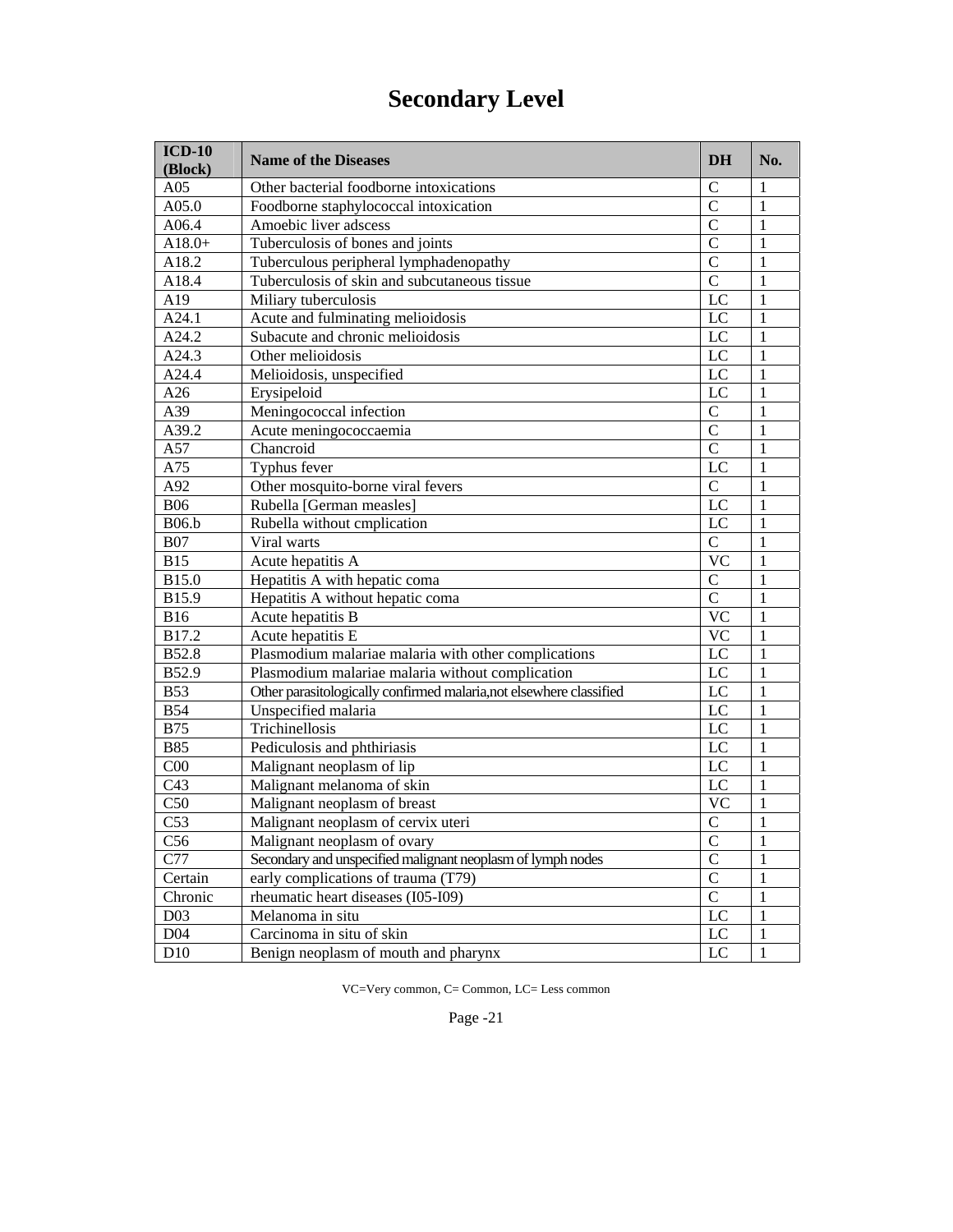| $ICD-10$<br>(Block) | <b>Name of the Diseases</b>                                     | <b>DH</b>      | No.          |
|---------------------|-----------------------------------------------------------------|----------------|--------------|
| D <sub>11</sub>     | Benign neoplasm of major salivary glands                        | LC             | 1            |
| D12                 | Benign neoplasm of colon, rectum, anus and anal canal           | $\mathbf C$    | 1            |
| D12.8               | Rectum                                                          | $\overline{C}$ | 1            |
| D16.0               | Scapula and long bones of upper limb                            | LC             | $\mathbf{1}$ |
| D16.2               | Long bones of lower limb                                        | $\mathcal{C}$  | 1            |
| D18                 | Haemangioma and lymphangioma, any site                          | $\overline{C}$ | 1            |
| D <sub>20.1</sub>   | Peritoneum                                                      | LC             | 1            |
| D22                 | Melanocytic naevi                                               | LC             | $\mathbf{1}$ |
| D <sub>23</sub>     | Other benign neoplasms of skin                                  | LC             | $\mathbf{1}$ |
| D <sub>24</sub>     | Benign neoplasm of breast                                       | $\overline{C}$ | 1            |
| D25                 | Leiomyoma of uterus                                             | $\overline{C}$ | 1            |
| D27                 | Benign neoplasm of ovary                                        | $\mathcal{C}$  | 1            |
| D28                 | Benign neoplasm of other and unspecified female genital organs  | LC             | $\mathbf{1}$ |
| D28.0               | Vulva                                                           | LC             | $\mathbf{1}$ |
| D28.1               | Vagina                                                          | LC             | $\mathbf{1}$ |
| D29                 | Benign neoplasm of male genital organs                          | LC             | $\mathbf{1}$ |
| D34                 | Benign neoplasm of thyroid gland                                | $\overline{C}$ | 1            |
| E03                 | Other hypothyroidism                                            | $\overline{C}$ | 1            |
| E05                 | Thyrotoxicosis [hyperthyroidism]                                | $\overline{C}$ | 1            |
| E05.0               | Thyrotoxicosis with diffuse goitre                              | $\overline{C}$ | 1            |
| E10.0               | Insulin-dependent diabetes mellitus with coma                   | $\overline{C}$ | 1            |
| E11.0               | Non-insulin-dependent diabetes mellitus with coma               | $\overline{C}$ | 1            |
| E11.1               | Non-insulin-dependent diabetes mellitus with ketoacidosis       | $\overline{C}$ | $\mathbf{1}$ |
| E22.1               | Hyperprolactinaemia                                             | $\overline{C}$ | 1            |
| E22.2               | Syndrome of inappropriate secretion of antidiuretic hormone     | $\overline{C}$ | 1            |
| E24                 | Cushing's syndrome                                              | $\overline{C}$ | 1            |
| E28.2               | Polycystic ovarian syndrome                                     | $\mathcal{C}$  | 1            |
| E40                 | Kwashiorkor                                                     | $\mathcal{C}$  | 1            |
| E41                 | Nutritional marasmus                                            | $\overline{C}$ | 1            |
| E42                 | Marasmic kwashiorkor                                            | $\overline{C}$ | 1            |
| E44                 | Protein-energy malnutrition of moderate and mild degree         | $\overline{C}$ | 1            |
| E44.0               | Moderate protein-energy malnutrition                            | $\overline{C}$ | 1            |
| E44.1               | Mild protein-energy malnutrition                                | $\mathcal{C}$  | $\mathbf{1}$ |
| E45                 | Retarded development following protein-energy malnutrition      | $\overline{C}$ | 1            |
| E50.0               | Vitamin A deficiency with conjunctival xerosis                  | $\mathcal{C}$  | $\mathbf{1}$ |
| E50.1               | Vitamin A deficiency with Bitot's spot and conjunctival xerosis | $\mathbf C$    | $\,1$        |
| E50.2               | Vitamin A deficiency with corneal xerosis                       | $\overline{C}$ | $\mathbf{1}$ |
| E50.3               | Vitamin A deficiency with corneal ulceration and xerosis        | $\mathbf C$    | $\mathbf{1}$ |
| E50.4               | Vitamin A deficiency with keratomalacia                         | $\mathcal{C}$  | 1            |
| E50.5               | Vitamin A deficiency with night blindness                       | $\mathcal{C}$  | 1            |
| E50.6               | Vitamin A deficiency with xerophthalmic scars of cornea         | $\mathbf C$    | 1            |
| E50.7               | Other ocular manifestations of vitamin A deficiency             | $\mathcal{C}$  | 1            |
| E50.8               | Other manifestations of vitamin A deficiency                    | $\mathcal{C}$  | 1            |
| E50.9               | Vitamin A deficiency, unspecified                               | $\mathbf C$    | 1            |
| E51                 | Thiamine deficiency                                             | $\mathbf C$    | $\mathbf{1}$ |
| E51.1               | Beriberi                                                        | $\mathcal{C}$  | $\mathbf{1}$ |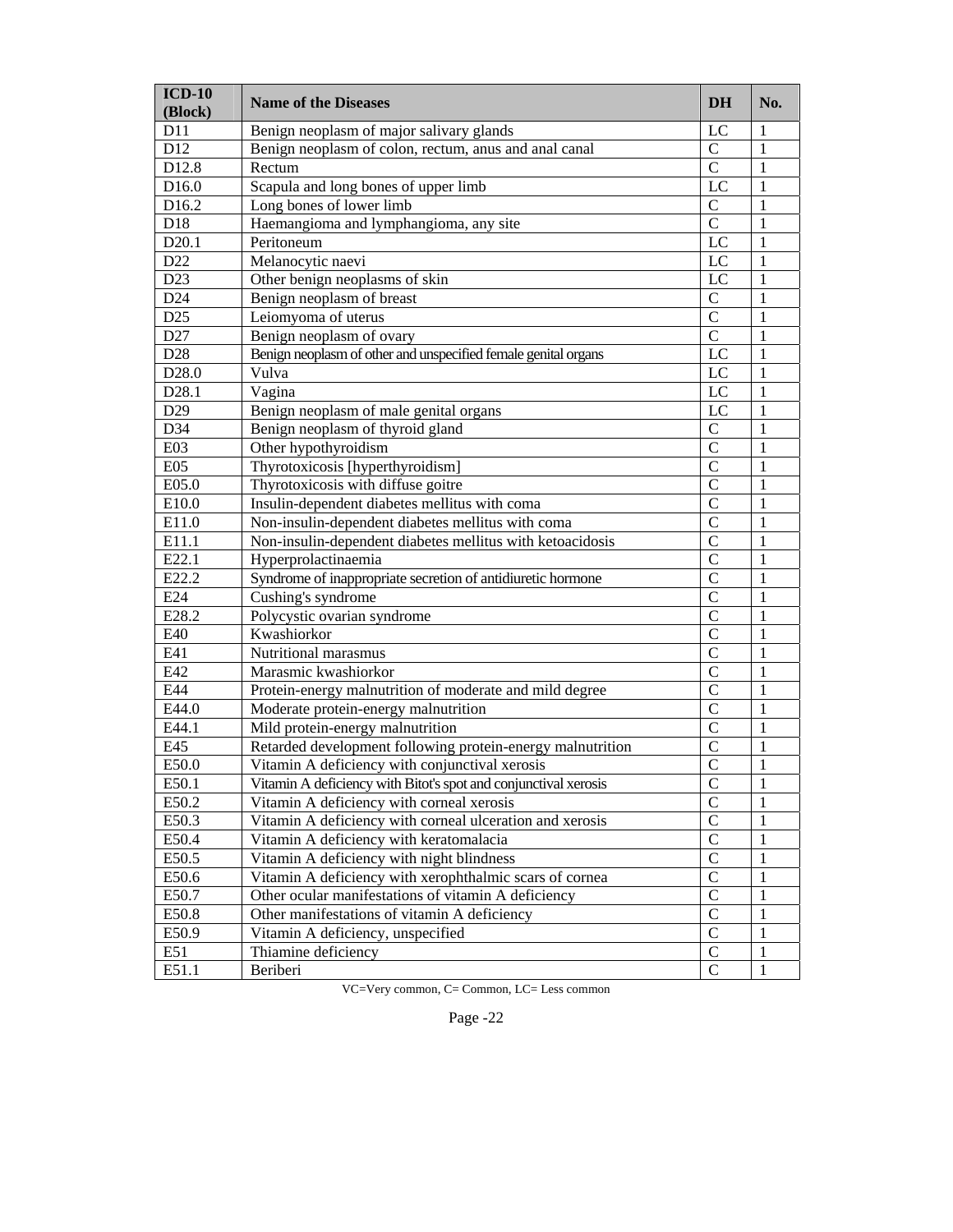| $ICD-10$<br>(Block) | <b>Name of the Diseases</b>                                    | DH             | No.          |
|---------------------|----------------------------------------------------------------|----------------|--------------|
| E54                 | Ascorbic acid deficiency                                       | LC             | 1            |
| E65                 | Localized adiposity                                            | $\mathbf C$    | 1            |
| E86                 | Volume depletion                                               | $\overline{C}$ | 1            |
| E87.0               | Hyperosmolality and hypernatraemia                             | $\overline{C}$ | 1            |
| E87.1               | Hypo-osmolality and hyponatraemia                              | $\overline{C}$ | 1            |
| E87.2               | Acidosis                                                       | $\overline{C}$ | 1            |
| E87.3               | Alkalosis                                                      | $\overline{C}$ | 1            |
| E87.4               | Mixed disorder of acid-base balance                            | $\overline{C}$ | 1            |
| E87.5               | Hyperkalaemia                                                  | $\overline{C}$ | 1            |
| E87.6               | Hypokalaemia                                                   | $\overline{C}$ | 1            |
| E87.7               | Fluid overload                                                 | $\overline{C}$ | 1            |
| F06.4               | Organic anxiety disorder                                       | $\overline{C}$ | 1            |
| F40.0               | Agoraphobia                                                    | $\overline{C}$ | 1            |
| F40.1               | Social phobias                                                 | $\overline{C}$ | $\mathbf{1}$ |
| F40.2               | Specific (isolated) phobias                                    | $\overline{C}$ | 1            |
| F41                 | Other anxiety disorders                                        | $\overline{C}$ | 1            |
| F41.0               | Panic disorder [episodic paroxysmal anxiety]                   | $\overline{C}$ | 1            |
| F41.1               | Generalized anxiety disorder                                   | $\overline{C}$ | 1            |
| F42                 | Obsessive-compulsive disorder                                  | $\overline{C}$ | 1            |
| F43                 | Reaction to severe stress, and adjustment disorders            | $\overline{C}$ | 1            |
| F44                 | Dissociative [conversion] disorders                            | $\overline{C}$ | 1            |
| F48                 | Other neurotic disorders                                       | $\overline{C}$ | 1            |
| F48.0               | Neurasthenia                                                   | $\overline{C}$ | $\mathbf{1}$ |
| F66                 | Psychological and behavioural disorders associated with sexual | LC             | 1            |
| F70                 | Mild mental retardation                                        | $\mathbf C$    | 1            |
| G00.9               | Bacterial meningitis, unspecified                              | $\overline{C}$ | 1            |
| G03                 | Meningitis due to other and unspecified causes                 | LC             | 1            |
| G03.0               | Nonpyogenic meningitis                                         | LC             | $\mathbf{1}$ |
| G24.0               | Drug-induced dystonia                                          | $\overline{C}$ | 1            |
| G24.3               | Spasmodic torticollis                                          | $\overline{C}$ | $\mathbf{1}$ |
| G24.4               | Idiopathic orofacial dystonia                                  | LC             | 1            |
| G24.5               | Blepharospasm                                                  | LC             | $\mathbf{1}$ |
| G24.8               | Other dystonia                                                 | LC             | $\mathbf{1}$ |
| G24.9               | Dystonia, unspecified                                          | LC             | 1            |
| G25.2               | Other specified forms of tremor                                | $\mathsf{C}$   | $\mathbf{1}$ |
| G25.4               | Drug-induced chorea                                            | $\overline{C}$ | $\,1$        |
| G25.8               | Other specified extrapyramidal and movement disorders          | $\overline{C}$ | 1            |
| G40                 | Epilepsy                                                       | $\mathsf{C}$   | 1            |
| G44                 | Other headache syndromes                                       | LC             | 1            |
| G44.0               | Cluster headache syndrome                                      | LC             | 1            |
| G44.1               | Vascular headache, not elsewhere classified                    | LC             | 1            |
| G44.2               | Tension-type headache                                          | LC             | 1            |
| G44.3               | Chronic post-traumatic headache                                | LC             | 1            |
| G44.4               | Drug-induced headache, not elsewhere classified                | LC             | 1            |
| G45                 | Transient cerebral ischaemic attacks and related syndromes     | $\mathbf C$    | 1            |
| G47.1               | Disorders of excessive somnolence [hypersomnias]               | LC             | $\mathbf{1}$ |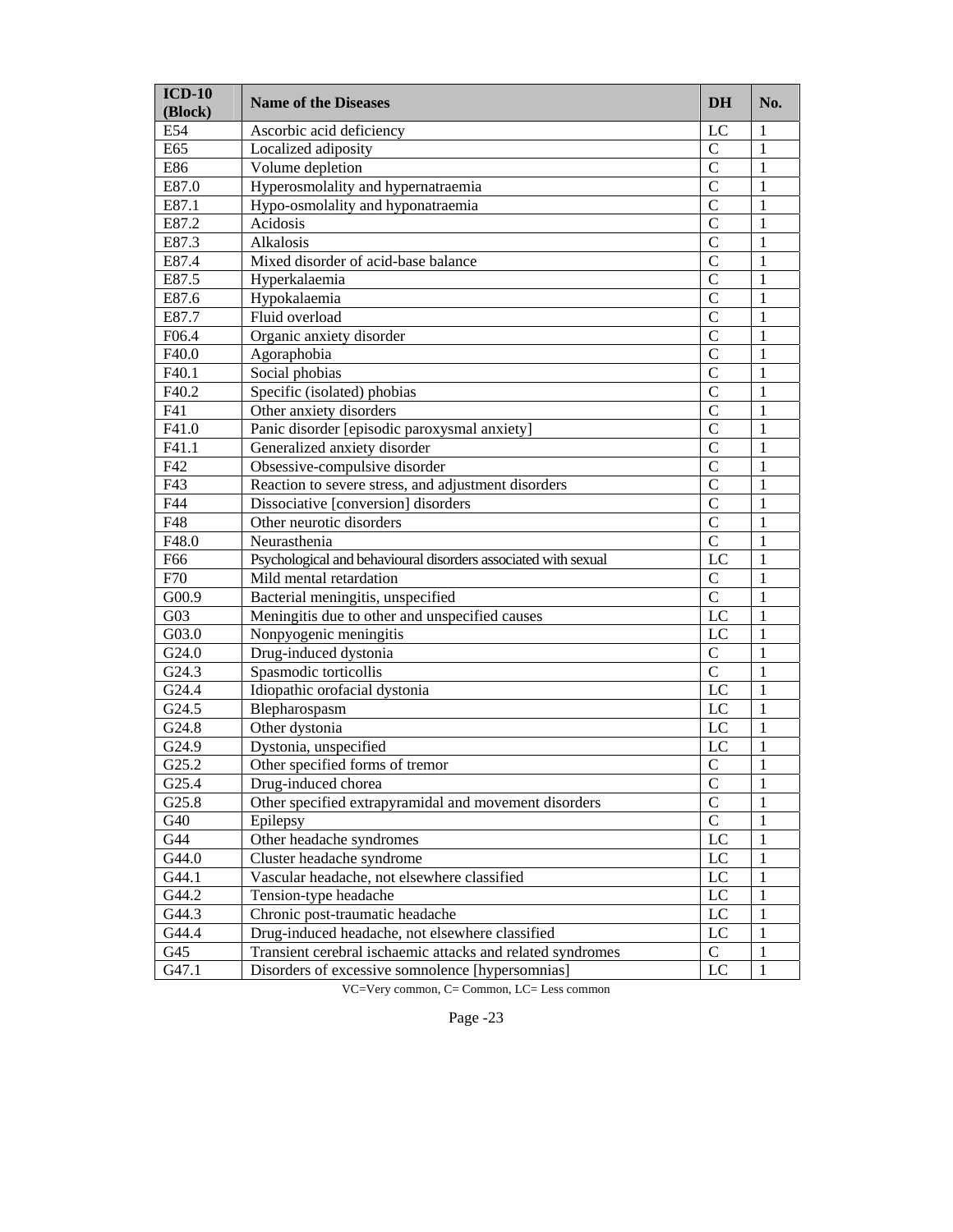| $ICD-10$<br>(Block) | <b>Name of the Diseases</b>                                            | <b>DH</b>       | No.          |
|---------------------|------------------------------------------------------------------------|-----------------|--------------|
| G47.2               | Disorders of the sleep-wake schedule                                   | LC              | 1            |
| G47.4               | Narcolepsy and cataplexy                                               | LC              | $\mathbf{1}$ |
| G50                 | Disorders of trigeminal nerve                                          | LC              | $\mathbf{1}$ |
| G50.0               | Trigeminal neuralgia                                                   | LC              | $\mathbf{1}$ |
| G50.1               | Atypical facial pain                                                   | LC              | $\mathbf{1}$ |
| G52.0               | Disorders of olfactory nerve                                           | LC              | $\mathbf{1}$ |
| G53.0*              | Postzoster neuralgia (B02.2+)                                          | $\overline{C}$  | $\mathbf{1}$ |
| G54                 | Nerve root and plexus disorders                                        | $\overline{C}$  | $\mathbf{1}$ |
| G59.0*              | Diabetic mononeuropathy (E10-E14+ with common fourth character .4)     | LC              | $\mathbf{1}$ |
| G63.2*              | Diabetic polyneuropathy (E10-E14+ with common fourth character .4)     | <b>VC</b>       | $\mathbf{1}$ |
| G63.3*              | Polyneuropathy in other endocrine and metabolic diseases (E00-E07+,    | <b>VC</b>       | $\mathbf{1}$ |
| G63.4*              | Polyneuropathy in nutritional deficiency (E40-E64+)                    | <b>VC</b>       | $\mathbf{1}$ |
| G63.5*              | Polyneuropathy in systemic connective tissue disorders (M30-M35+)      | <b>VC</b>       | $\mathbf{1}$ |
| G63.6*              | Polyneuropathy in other musculoskeletal disorders (M00-M25+, M40-M96+) | <b>VC</b>       | $\mathbf{1}$ |
| H <sub>00</sub>     | Hordeolum and chalazion                                                | $\mathbf C$     | $\mathbf{1}$ |
| H00.1               | Chalazion                                                              | $\overline{C}$  | $\mathbf{1}$ |
| H <sub>04</sub>     | Disorders of lacrimal system                                           | $\overline{C}$  | $\mathbf{1}$ |
| H04.0               | Dacryoadenitis                                                         | $\overline{C}$  | $\mathbf{1}$ |
| H04.1               | Other disorders of lacrimal gland                                      | $\overline{C}$  | $\mathbf{1}$ |
| H04.2               | Epiphora                                                               | $\overline{C}$  | $\mathbf{1}$ |
| H04.3               | Acute and unspecified inflammation of lacrimal passages                | $\overline{C}$  | $\mathbf{1}$ |
| H04.4               | Chronic inflammation of lacrimal passages                              | $\overline{C}$  | $\mathbf{1}$ |
| H04.5               | Stenosis and insufficiency of lacrimal passages                        | $\overline{C}$  | $\mathbf{1}$ |
| H10.0               | Mucopurulent conjunctivitis                                            | $\overline{C}$  | $\mathbf{1}$ |
| H10.8               | Other conjunctivitis                                                   | $\overline{C}$  | $\mathbf{1}$ |
| H25                 | Senile cataract                                                        | <b>VC</b>       | $\mathbf{1}$ |
| H <sub>25.0</sub>   | Senile incipient cataract                                              | <b>VC</b>       | $\mathbf{1}$ |
| H <sub>25.1</sub>   | Senile nuclear cataract                                                | <b>VC</b>       | $\mathbf{1}$ |
| H <sub>25.2</sub>   | Senile cataract, morgagnian type                                       | <b>VC</b>       | $\mathbf{1}$ |
| H <sub>25.8</sub>   | Other senile cataract                                                  | <b>VC</b>       | $\mathbf{1}$ |
| H <sub>25.9</sub>   | Senile cataract, unspecified                                           | <b>VC</b>       | $\mathbf{1}$ |
| H52                 | Disorders of refraction and accommodation                              | <b>VC</b>       | $\mathbf{1}$ |
| H52.0               | Hypermetropia                                                          | <b>VC</b>       | $\mathbf{1}$ |
| H52.1               | Myopia                                                                 | <b>VC</b>       | $\mathbf{1}$ |
| H52.2               | Astigmatism                                                            | <b>VC</b>       | $\mathbf{1}$ |
| H52.3               | Anisometropia and aniseikonia                                          | $\overline{VC}$ | $\,1\,$      |
| H52.4               | Presbyopia                                                             | <b>VC</b>       | $\mathbf{1}$ |
| H52.5               | Disorders of accommodation                                             | <b>VC</b>       | $\mathbf{1}$ |
| H52.6               | Other disorders of refraction                                          | <b>VC</b>       | $\mathbf{1}$ |
| H52.7               | Disorder of refraction, unspecified                                    | <b>VC</b>       | $\mathbf{1}$ |
| H <sub>60</sub>     | Otitis externa                                                         | $\mathbf C$     | $\mathbf{1}$ |
| H60.1               | Cellulitis of external ear                                             | <b>UC</b>       | $\mathbf{1}$ |
| H <sub>65</sub>     | Nonsuppurative otitis media                                            | $\mathbf C$     | $\mathbf{1}$ |
| H65.0               | Acute serous otitis media                                              | $\overline{C}$  | $\mathbf{1}$ |
| H65.1               | Other acute nonsuppurative otitis media                                | $\mathbf C$     | $\mathbf{1}$ |
| H65.2               | Chronic serous otitis media                                            | $\mathbf C$     | $\mathbf{1}$ |
|                     |                                                                        |                 |              |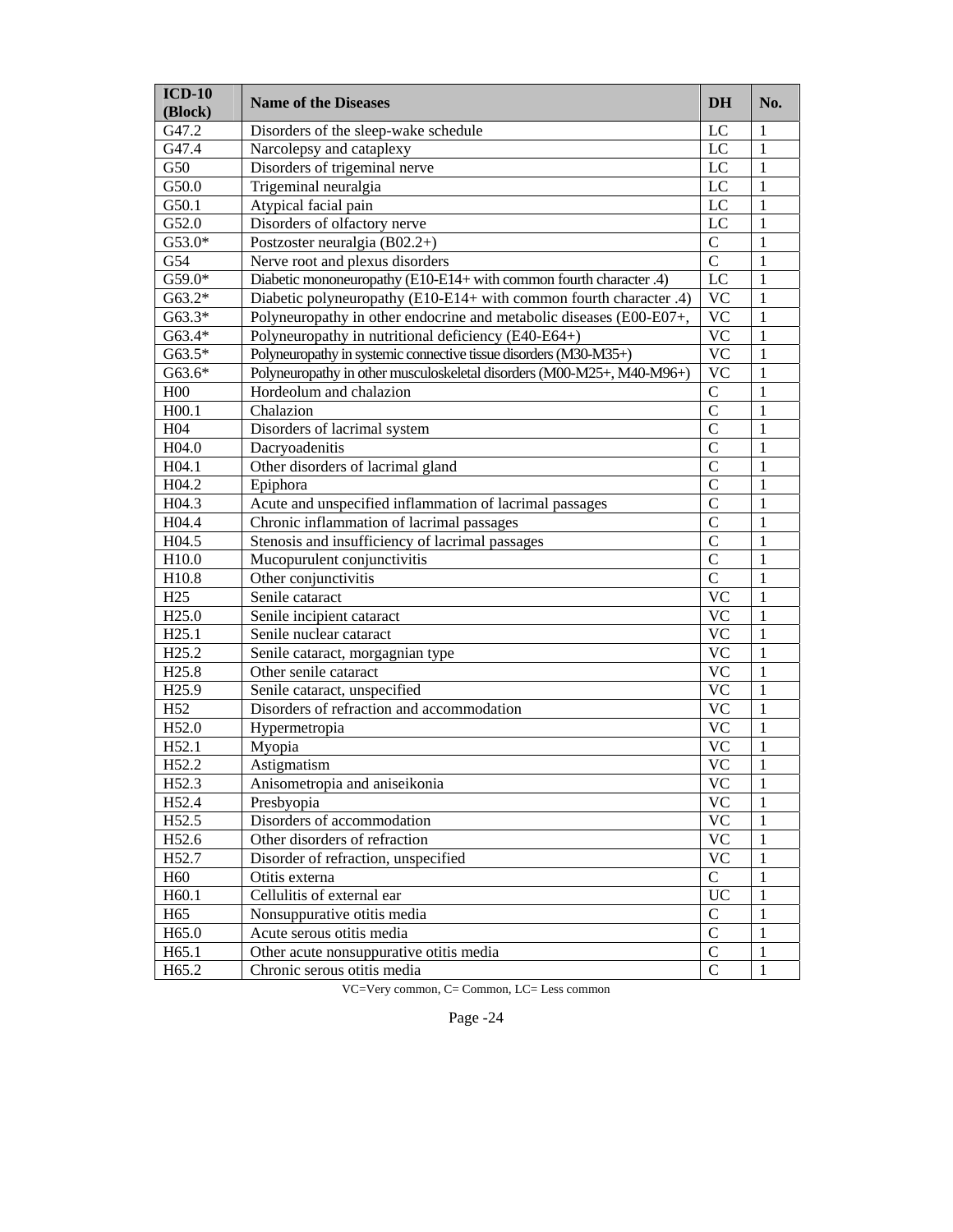| $ICD-10$<br>(Block) | <b>Name of the Diseases</b>                               | <b>DH</b>       | No.          |
|---------------------|-----------------------------------------------------------|-----------------|--------------|
| H65.3               | Chronic mucoid otitis media                               | $\mathcal{C}$   | 1            |
| H65.4               | Other chronic nonsuppurative otitis media                 | $\mathcal{C}$   | 1            |
| H65.9               | Nonsuppurative otitis media, unspecified                  | $\overline{C}$  | 1            |
| H70                 | Mastoiditis and related conditions                        | $\overline{C}$  | 1            |
| H70.1               | Chronic mastoiditis                                       | $\overline{C}$  | 1            |
| H70.9               | Mastoiditis, unspecified                                  | LC              | 1            |
| H71                 | Cholesteatoma of middle ear                               | <b>VC</b>       | 1            |
| $ICD-10$<br>(Block) | Osteopathies in diseases classified elsewhere             | LC              | 1            |
| K35.a               | With Complication                                         | $\mathcal{C}$   | 1            |
| K40.a.1             | With Complication                                         | $\overline{C}$  | $\mathbf{1}$ |
| K40.b.1             | With Complication                                         | $\overline{C}$  | $\mathbf{1}$ |
| K41.a.1             | With Complication                                         | LC              | $\mathbf{1}$ |
| K41.b.1             | With Complication                                         | LC              | 1            |
| K42.a               | With Complication                                         | $\overline{LC}$ | $\mathbf{1}$ |
| K51                 | Ulcerative colitis                                        | $\overline{C}$  | $\mathbf{1}$ |
| K55.0               | Acute vascular disorders of intestine                     | LC              | $\mathbf{1}$ |
| K57                 | Diverticular disease of intestine                         | $\overline{LC}$ | $\mathbf{1}$ |
| K59.2               | Neurogenic bowel, not elsewhere classified                | $L\overline{C}$ | $\mathbf{1}$ |
| K59.3               | Megacolon, not elsewhere classified                       | $\overline{LC}$ | $\mathbf{1}$ |
| K60.4               | Rectal fistula                                            | $\overline{C}$  | $\mathbf{1}$ |
| K70.3               | Alcoholic cirrhosis of liver                              | LC              | $\mathbf{1}$ |
| K70.4               | Alcoholic hepatic failure                                 | $\overline{LC}$ | $\mathbf{1}$ |
| K71                 | Toxic liver disease                                       | $\overline{LC}$ | $\mathbf{1}$ |
| K72                 | Hepatic failure, not elsewhere classified                 | $\overline{LC}$ | $\mathbf{1}$ |
| K72.0               | Acute and subacute hepatic failure                        | $L\overline{C}$ | $\mathbf{1}$ |
| K72.1               | Chronic hepatic failure                                   | $L\overline{C}$ | $\mathbf{1}$ |
| K72.9               | Hepatic failure, unspecified                              | $\overline{LC}$ | $\mathbf{1}$ |
| K74.3               | Primary biliary cirrhosis                                 | $\overline{LC}$ | $\mathbf{1}$ |
| K74.4               | Secondary biliary cirrhosis                               | $\overline{LC}$ | $\mathbf{1}$ |
| K75.9               | Inflammatory liver disease, unspecified                   | $\overline{LC}$ | $\mathbf{1}$ |
| K76.0               | Fatty (change of) liver, not elsewhere classified         | $\overline{C}$  | $\mathbf{1}$ |
| K76.5               | Hepatic veno-occlusive disease                            | LC              | $\mathbf{1}$ |
| K76.6               | Portal hypertension                                       | LC              | 1            |
| K76.7               |                                                           | LC              | $\mathbf{1}$ |
| $\rm L26$           | Exfoliative dermatitis                                    | $\overline{LC}$ | $\mathbf{1}$ |
| L27                 | Dermatitis due to substances taken internally             | LC              | 1            |
| L28                 | Lichen simplex chronicus and prurigo                      | LC              | 1            |
| L30.4               | Erythema intertrigo                                       | $\rm LC$        | 1            |
| L40                 | Psoriasis                                                 | $\mathbf C$     | 1            |
| L <sub>40.0</sub>   | Psoriasis vulgaris                                        | $\overline{C}$  | 1            |
| L <sub>40.1</sub>   | Generalized pustular psoriasis                            | $\overline{C}$  | 1            |
| L41                 | Parapsoriasis                                             | LC              | 1            |
| $L45*$              | Papulosquamous disorders in diseases classified elsewhere | $\mathbf C$     | 1            |
| L59.0               | Erythema ab igne [dermatitis ab igne]                     | LC              | 1            |
| L60.2               | Onychogryphosis                                           | LC              | 1            |

VC=Very common, C= Common, LC= Less common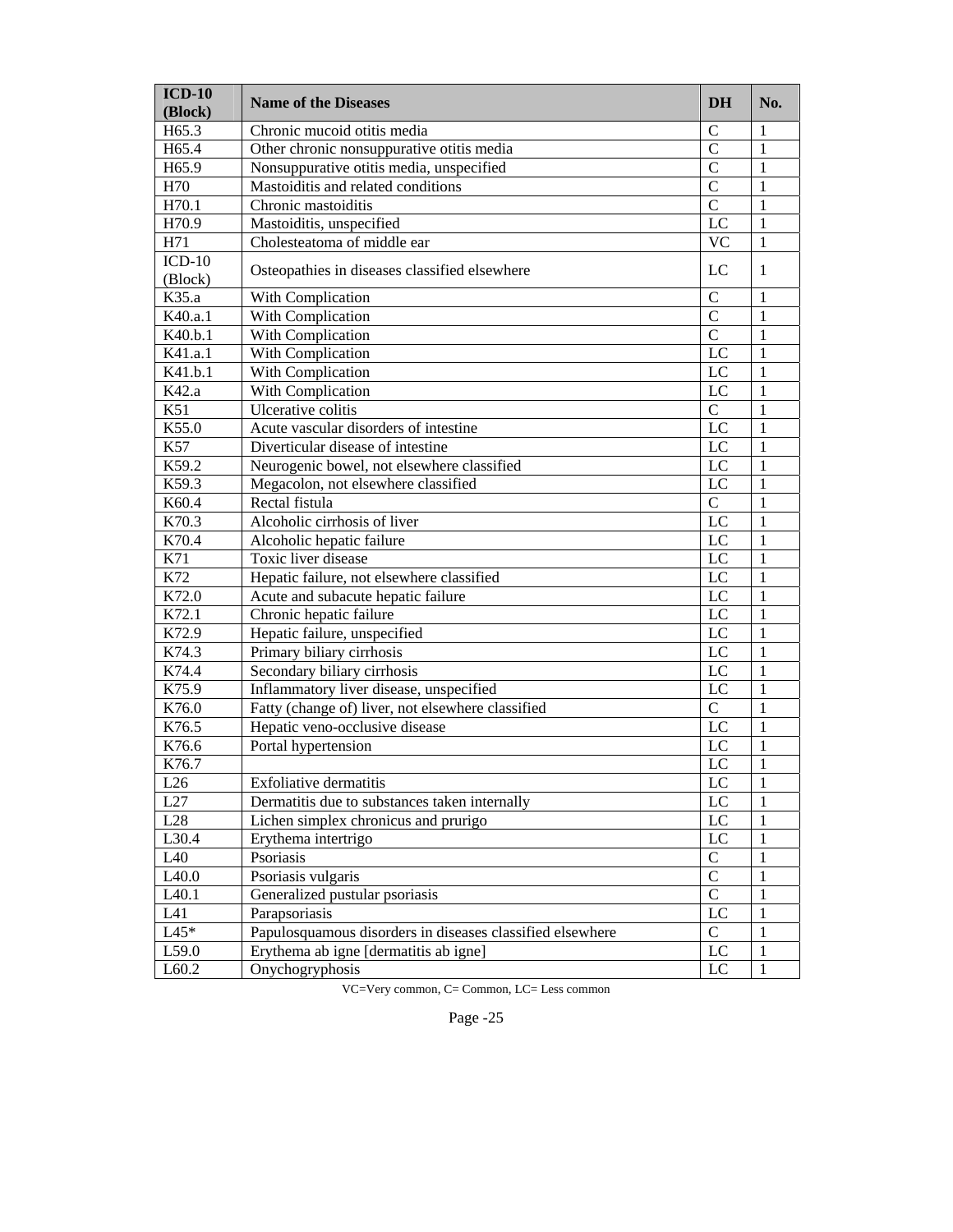| $ICD-10$          | <b>Name of the Diseases</b>                             | <b>DH</b>      | No.          |
|-------------------|---------------------------------------------------------|----------------|--------------|
| (Block)           |                                                         |                |              |
| L60.3             | Nail dystrophy                                          | LC             | 1            |
| $L62.0*$          | Clubbed nail pachydermoperiostosis (M89.4+)             | $\mathsf{C}$   | 1            |
| L68               | Hypertrichosis                                          | $\overline{C}$ | 1            |
| L68.0             | Hirsutism                                               | $\mathcal{C}$  | 1            |
| L85.0             | Acquired ichthyosis                                     | <b>VC</b>      | 1            |
| L88               | Pyoderma gangrenosum                                    | LC             | 1            |
| L91               | Hypertrophic disorders of skin                          | $\mathsf{C}$   | 1            |
| L92               | Granulomatous disorders of skin and subcutaneous tissue | $\overline{C}$ | 1            |
| L92.1             | Necrobiosis lipoidica, not elsewhere classified         | $\mathcal{C}$  | 1            |
| M00.1             | Pneumococcal arthritis and polyarthritis                | LC             | 1            |
| $M01.1*$          | Tuberculous arthritis $(A18.0+)$                        | $\mathbf C$    | 1            |
| M02               | Reactive arthropathies                                  | $\overline{C}$ | 1            |
| M02.3             | Reiter's disease                                        | $\mathcal{C}$  | 1            |
| M02.8             | Other reactive arthropathies                            | $\mathcal{C}$  | 1            |
| M05.8             | Other seropositive rheumatoid arthritis                 | $\mathcal{C}$  | 1            |
| M06.0             | Seronegative rheumatoid arthritis                       | $\overline{C}$ | 1            |
| M10               | Gout                                                    | $\mathcal{C}$  | 1            |
| M13.9             | Arthritis, unspecified                                  | $\overline{C}$ | 1            |
| M15               | Polyarthrosis                                           | $\overline{C}$ | 1            |
| M <sub>15.0</sub> | Primary generalized (osteo)arthrosis                    | $\mathcal{C}$  | 1            |
| M15.1             | Heberden's nodes (with arthropathy)                     | $\mathcal{C}$  | 1            |
| M15.2             | Bouchard's nodes (with arthropathy)                     | $\mathcal{C}$  | 1            |
| M15.3             | Secondary multiple arthrosis                            | $\mathcal{C}$  | 1            |
| M15.4             | Erosive (osteo)arthrosis                                | $\mathcal{C}$  | 1            |
| M25.0             | Haemarthrosis                                           | LC             | 1            |
| M25.4             | Effusion of joint                                       | $\mathbf C$    | 1            |
| M25.7             | Osteophyte                                              | $\mathcal{C}$  | 1            |
| M40.1             | Other secondary kyphosis                                | $\mathsf{C}$   | 1            |
| M41               | Scoliosis                                               | LC             | $\mathbf{1}$ |
| M42               | Spinal osteochondrosis                                  | LC             | 1            |
| M43.0             | Spondylolysis                                           | LC             | 1            |
| M43.1             | Spondylolisthesis                                       | LC             | 1            |
| M43.2             | Other fusion of spine                                   | LC             | 1            |
| M43.3             | Recurrent atlantoaxial subluxation with myelopathy      | LC             | $\mathbf{1}$ |
| M45               | Ankylosing spondylitis                                  | $\mathbf C$    | 1            |
| M46               | Other inflammatory spondylopathies                      | $\overline{C}$ | $\,1$        |
| M46.0             | Spinal enthesopathy                                     | $\mathcal{C}$  | 1            |
| M46.1             | Sacroiliitis, not elsewhere classified                  | $\mathcal{C}$  | 1            |
| M46.2             | Spondylosis                                             | $\mathbf C$    | 1            |
| M47.9             | Traumatic spondylopathy                                 | $\mathbf C$    | 1            |
| M48.3             | Tuberculosis of spine $(A18.0+)$                        | $\mathcal{C}$  | 1            |
| M53.0             | Dorsalgia                                               | LC             | 1            |
| $M63.2*$          | Calcific tendinitis                                     | LC             | 1            |
| M70.4             | Other bursopathies                                      | $\mathcal{C}$  | 1            |
| M72.8             | Shoulder lesions                                        | $\mathcal{C}$  | 1            |
| M92.4             | Other osteochondropathies                               | LC             | $\mathbf{1}$ |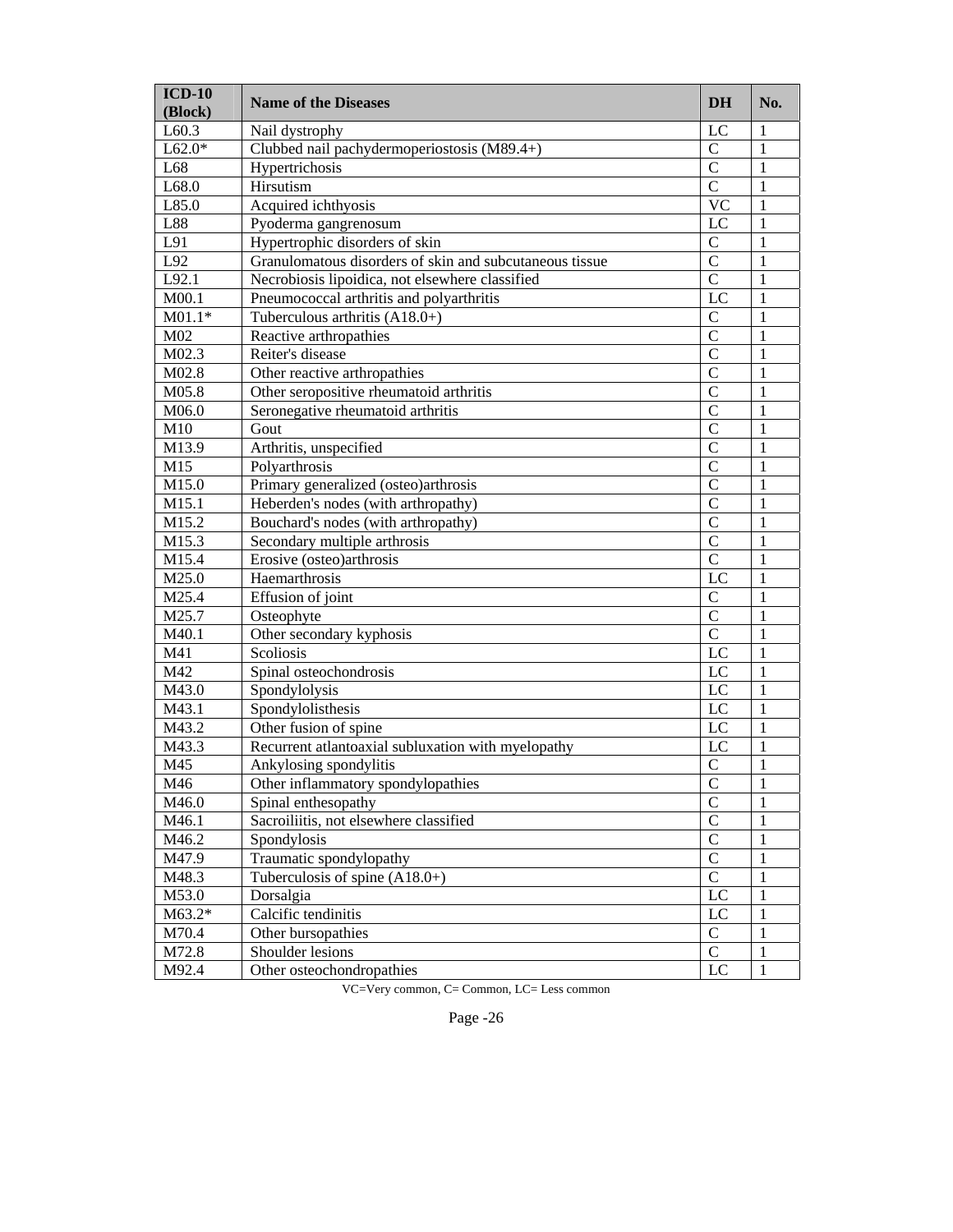| $ICD-10$        | <b>Name of the Diseases</b>                              | <b>DH</b>       | No.          |
|-----------------|----------------------------------------------------------|-----------------|--------------|
| (Block)         |                                                          |                 |              |
| N15.1           | Renal and perinephric abscess                            | LC              | 1            |
| N18             | Chronic renal failure                                    | <b>VC</b>       | 1            |
| N21             | Calculus of lower urinary tract                          | $\mathsf{C}$    | 1            |
| N34.0           | Urethral abscess                                         | LC              | $\mathbf{1}$ |
| N39.3           | Stress incontinence                                      | $\mathsf{C}$    | $\mathbf{1}$ |
| N39.4           | Other specified urinary incontinence                     | $\overline{C}$  | 1            |
| N41.0           | Acute prostatitis                                        | $\mathcal{C}$   | 1            |
| N41.1           | Chronic prostatitis                                      | $\mathcal{C}$   | 1            |
| N43             | Hydrocele and spermatocele                               | $\mathcal{C}$   | $\mathbf{1}$ |
| N43.0           | Encysted hydrocele                                       | $\mathcal{C}$   | $\mathbf{1}$ |
| N44             | Torsion of testis                                        | $\mathbf C$     | 1            |
| N <sub>60</sub> | Benign mammary dysplasia                                 | LC              | 1            |
| N60.0           | Solitary cyst of breast                                  | LC              | 1            |
| N60.1           | Diffuse cystic mastopathy                                | LC              | 1            |
| N60.2           | Fibroadenosis of breast                                  | LC              | 1            |
| N60.3           | Fibrosclerosis of breast                                 | LC              | 1            |
| N60.4           | Mammary duct ectasia                                     | LC              | $\mathbf{1}$ |
| N61             | Inflammatory disorders of breast                         | $\mathbf C$     | $\mathbf{1}$ |
| N64             | Other disorders of breast                                | $\overline{C}$  | $\mathbf{1}$ |
| N64.0           | Fissure and fistula of nipple                            | $\mathsf{C}$    | $\mathbf{1}$ |
| N64.3           | Galactorrhoea not associated with childbirth             | <b>VC</b>       | $\mathbf{1}$ |
| N64.4           | Mastodynia                                               | $\mathsf{C}$    | $\mathbf{1}$ |
| N70             | Salpingitis and oophoritis                               | $\mathbf C$     | $\mathbf{1}$ |
| N70.0           | Acute salpingitis and oophoritis                         | LC              | $\mathbf{1}$ |
| N70.1           | Chronic salpingitis and oophoritis                       | $\mathsf{C}$    | $\mathbf{1}$ |
| N71             | Inflammatory disease of uterus, except cervix            | $\mathsf{C}$    | $\mathbf{1}$ |
| N76.0           | Acute vaginitis                                          | LC              | $\mathbf{1}$ |
| N76.1           | Subacute and chronic vaginitis                           | LC              | $\mathbf{1}$ |
| N76.5           | Ulceration of vagina                                     | $\mathsf{C}$    | $\mathbf{1}$ |
| N76.6           | Ulceration of vulva                                      | $\overline{C}$  | $\mathbf{1}$ |
| N80             | Endometriosis                                            | $\mathcal{C}$   | $\mathbf{1}$ |
| N81             | Female genital prolapse                                  | <b>VC</b>       | $\mathbf{1}$ |
| N81.0           | Female urethrocele                                       | LC              | $\mathbf{1}$ |
| N81.1           | Cystocele                                                | LC              | $\mathbf{1}$ |
| N81.2           | Incomplete uterovaginal prolapse                         | $\mathbf C$     | $\mathbf{1}$ |
| N81.3           | Complete uterovaginal prolapse                           | $\overline{LC}$ | $\,1$        |
| N81.6           | Rectocele                                                | LC              | 1            |
| N82.0           | Vesicovaginal fistula                                    | $\mathcal{C}$   | 1            |
| N82.2           | Fistula of vagina to small intestine                     | $\mathbf C$     | 1            |
| N82.3           | Fistula of vagina to large intestine                     | $\mathcal{C}$   | 1            |
| N83.5           | Torsion of ovary, ovarian pedicle and fallopian tube     | LC              | 1            |
| N83.6           | Haematosalpinx                                           | LC              | 1            |
| N84             | Polyp of female genital tract                            | LC              | 1            |
| N85             | Other noninflammatory disorders of uterus, except cervix | LC              | 1            |
| N85.0           | Endometrial glandular hyperplasia                        | LC              | 1            |
| N85.1           | Endometrial adenomatous hyperplasia                      | LC              | 1            |

VC=Very common, C= Common, LC= Less common

|--|--|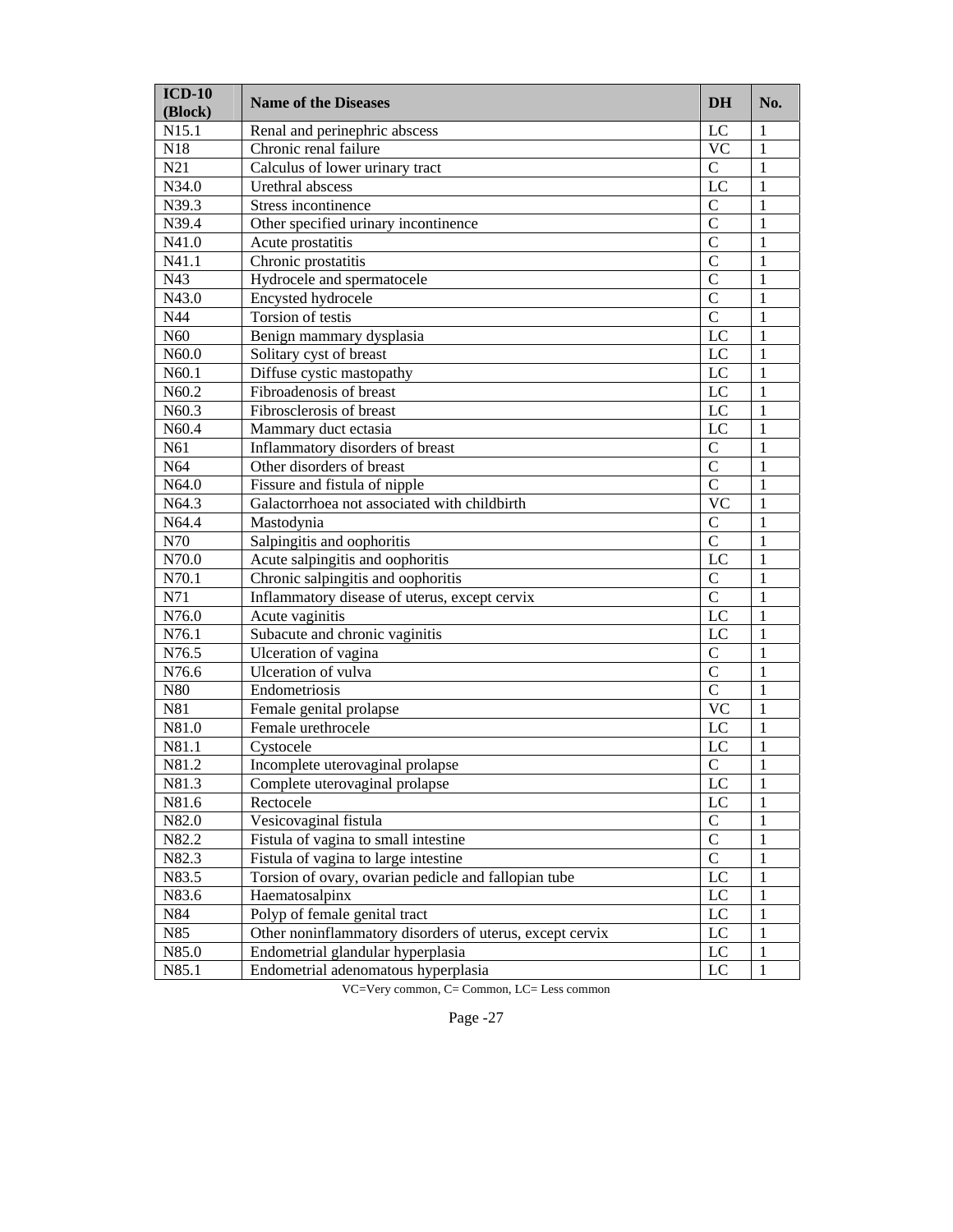| $ICD-10$<br>(Block) | <b>Name of the Diseases</b>                                             | <b>DH</b>              | No.          |
|---------------------|-------------------------------------------------------------------------|------------------------|--------------|
| N85.2               | Hypertrophy of uterus                                                   | LC                     | 1            |
| N85.3               | Subinvolution of uterus                                                 | LC                     | 1            |
| N85.4               | Malposition of uterus                                                   | LC                     | $\mathbf{1}$ |
| N85.5               | Inversion of uterus                                                     | LC                     | $\mathbf{1}$ |
| N85.6               | Intrauterine synechiae                                                  | LC                     | $\mathbf{1}$ |
| N85.7               | Haematometra                                                            | LC                     | $\mathbf{1}$ |
| N86                 | Erosion and ectropion of cervix uteri                                   | LC                     | $\mathbf{1}$ |
| N87                 | Dysplasia of cervix uteri                                               | LC                     | $\mathbf{1}$ |
| N88                 | Other noninflammatory disorders of cervix uteri                         | LC                     | $\mathbf{1}$ |
| N89.4               | Leukoplakia of vagina                                                   | LC                     | $\mathbf{1}$ |
| N89.5               | Stricture and atresia of vagina                                         | LC                     | $\mathbf{1}$ |
| N89.6               | Tight hymenal ring                                                      | LC                     | $\mathbf{1}$ |
| N91                 | Absent, scanty and rare menstruation                                    | LC                     | $\mathbf{1}$ |
| N91.0               | Primary amenorrhoea                                                     | LC                     | $\mathbf{1}$ |
| N91.1               | Secondary amenorrhoea                                                   | LC                     | $\mathbf{1}$ |
| N92.4               | Excessive bleeding in the premenopausal period                          | $\overline{C}$         | $\mathbf{1}$ |
| N95                 | Menopausal and other perimenopausal disorders                           | $\overline{C}$         | $\mathbf{1}$ |
| N95.0               | Postmenopausal bleeding                                                 | $\overline{C}$         | $\mathbf{1}$ |
| N98.1               | Hyperstimulation of ovaries                                             | LC                     | $\mathbf{1}$ |
| O <sub>00</sub>     | Ectopic pregnancy                                                       | <b>VC</b>              | $\mathbf{1}$ |
| O00.0               | Abdominal pregnancy                                                     | LC                     | $\mathbf{1}$ |
| O00.1               | Tubal pregnancy                                                         | <b>VC</b>              | $\mathbf{1}$ |
| O00.2               | Ovarian pregnancy                                                       | $\mathcal{C}$          | $\mathbf{1}$ |
| O00.8               | Other ectopic pregnancy                                                 | $\overline{C}$         | $\mathbf{1}$ |
| O00.9               | Ectopic pregnancy, unspecified                                          | $\overline{C}$         | $\mathbf{1}$ |
| O01                 | Hydatidiform mole                                                       | $\overline{\text{VC}}$ | $\mathbf{1}$ |
| O01.0               | Classical hydatidiform mole                                             | <b>VC</b>              | $\mathbf{1}$ |
| O01.9               | Hydatidiform mole, unspecified                                          | $\mathbf C$            | $\mathbf{1}$ |
| O02.1               | Missed abortion                                                         | $\overline{\text{VC}}$ | $\mathbf{1}$ |
| O02.8               | Other specified abnormal products of conception                         | $\mathcal{C}$          | $\mathbf{1}$ |
| O02.9               | Abnormal product of conception, unspecified                             | $\overline{C}$         | $\mathbf{1}$ |
| O03.1               | Spontaneous abortion, incomplete, complicated by delayed or excessive   | $\overline{C}$         | $\mathbf{1}$ |
| O03.2               | Spontaneous abortion, incomplete, complicated by embolism               | $\overline{L}C$        | $\mathbf{1}$ |
| O03.5               | Spontaneous abortion, complete or unspecified, complicated by genital   | $\overline{C}$         | $\mathbf{1}$ |
| O03.6               | Spontaneous abortion, complete or unspecified, complicated by delayed   | $\overline{C}$         | $\mathbf{1}$ |
| O03.7               | Spontaneous abortion, complete or unspecified, complicated by embolism  | LC                     | $\,1\,$      |
| O03.8               | Spontaneous abortion, complete or unspecified, with other and           | LC                     | 1            |
| O03.9               | Spontaneous abortion, complete or unspecified, without complication     | $\mathbf C$            | $\mathbf{1}$ |
| O04                 | Medical abortion                                                        | LC                     | 1            |
| O06                 | Unspecified abortion                                                    | <b>VC</b>              | 1            |
| O07.0               | Failed medical abortion, complicated by genital tract and pelvic        | $\mathsf{C}$           | 1            |
| O07.1               | Failed medical abortion, complicated by delayed or excessive            | $\mathbf C$            | 1            |
| O07.2               | Failed medical abortion, complicated by embolism                        | LC                     | 1            |
| O07.3               | Failed medical abortion, with other and unspecified complications       | LC                     | 1            |
| O07.5               | Other and unspecified failed attempted abortion, complicated by genital | LC                     | $\mathbf{1}$ |
| O07.6               | Other and unspecified failed attempted abortion, complicated by delayed | LC                     | $\mathbf{1}$ |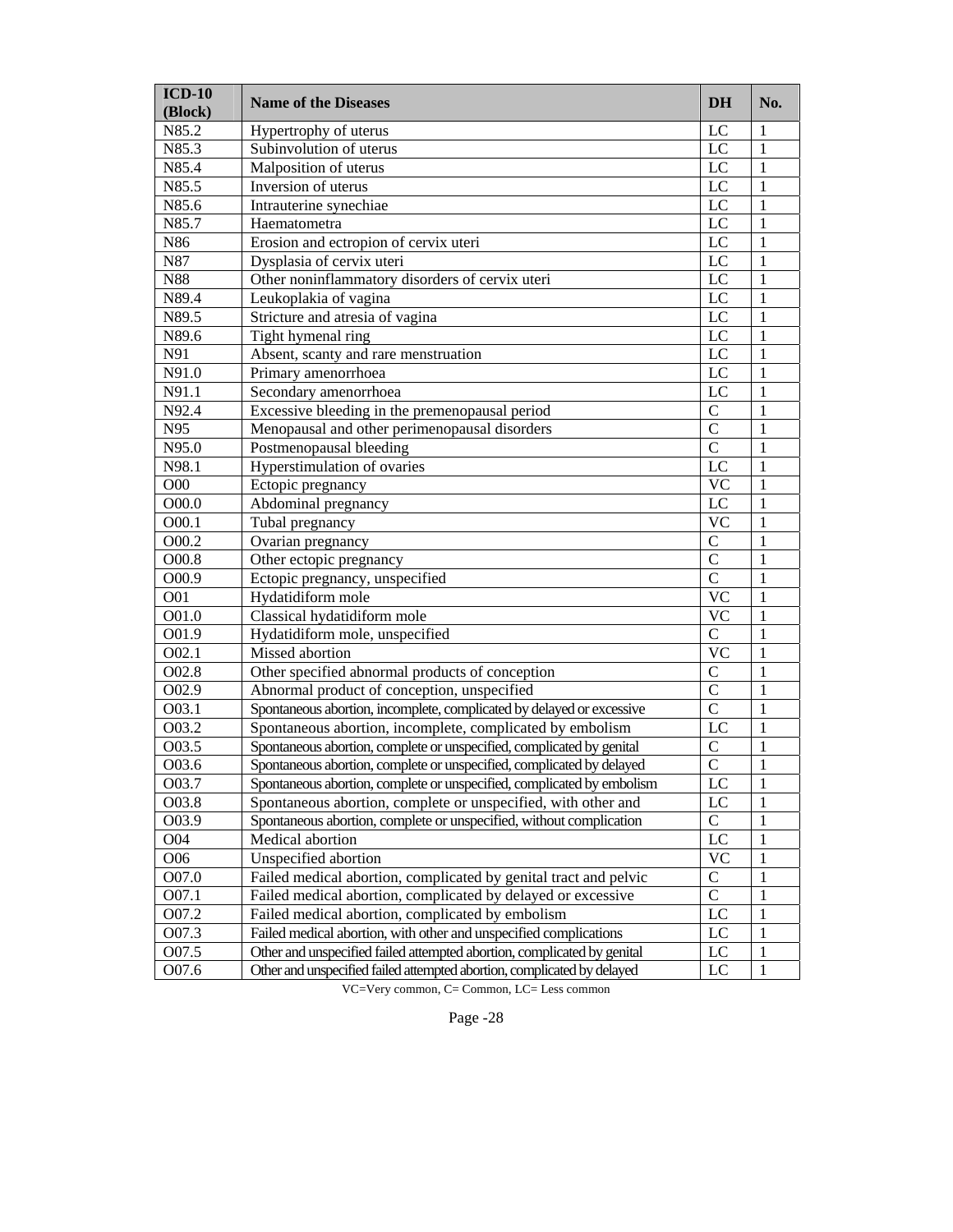| $ICD-10$<br>(Block) | <b>Name of the Diseases</b>                                           | DH             | No.          |
|---------------------|-----------------------------------------------------------------------|----------------|--------------|
| O07.7               | Other and unspecified failed attempted abortion, complicated by       | LC             | 1            |
| O07.8               | Other and unspecified failed attempted abortion, with other and       | LC             | $\mathbf{1}$ |
| O08                 | Complications following abortion and ectopic and molar pregnancy      | $\mathbf C$    | $\mathbf{1}$ |
| O08.0               | Genital tract and pelvic infection following abortion and ectopic and | LC             | 1            |
| O11                 | Pre-existing hypertensive disorder with superimposed proteinuria      | $\mathsf C$    | 1            |
| O12                 | Gestational [pregnancy-induced] oedema and proteinuria without        | $\overline{C}$ | $\mathbf{1}$ |
| O12.0               | Gestational oedema                                                    | $\overline{C}$ | 1            |
| O12.1               | Gestational proteinuria                                               | $\overline{C}$ | 1            |
| O12.2               | Gestational oedema with proteinuria                                   | $\overline{C}$ | 1            |
| O13                 | Gestational [pregnancy-induced] hypertension without significant      | $\overline{C}$ | $\mathbf{1}$ |
| O14                 | Gestational [pregnancy-induced] hypertension with significant         | $\overline{C}$ | $\mathbf{1}$ |
| O14.0               | Moderate pre-eclampsia                                                | <b>VC</b>      | $\mathbf{1}$ |
| O14.9               | Pre-eclampsia, unspecified                                            | <b>VC</b>      | $\mathbf{1}$ |
| O16                 | Unspecified maternal hypertension                                     | LC             | $\mathbf{1}$ |
| O23.0               | Infections of kidney in pregnancy                                     | ${\bf C}$      | $\mathbf{1}$ |
| O24                 | Diabetes mellitus in pregnancy                                        | <b>VC</b>      | $\mathbf{1}$ |
| O24.1               | Pre-existing diabetes mellitus, non-insulin-dependent                 | <b>VC</b>      | 1            |
| O24.3               | Pre-existing diabetes mellitus, unspecified                           | <b>VC</b>      | $\mathbf{1}$ |
| O24.4               | Diabetes mellitus arising in pregnancy                                | <b>VC</b>      | $\mathbf{1}$ |
| O24.9               | Diabetes mellitus in pregnancy, unspecified                           | <b>VC</b>      | $\mathbf{1}$ |
| O25                 | Malnutrition in pregnancy                                             | LC             | $\mathbf{1}$ |
| O26.2               | Pregnancy care of habitual aborter                                    | $\mathbf C$    | $\mathbf{1}$ |
| O28                 | Abnormal findings on antenatal screening of mother                    | LC             | $\mathbf{1}$ |
| O28.0               | Abnormal haematological finding on antenatal screening of mother      | LC             | $\mathbf{1}$ |
| O28.1               | Abnormal biochemical finding on antenatal screening of mother         | LC             | $\mathbf{1}$ |
| O28.2               | Abnormal cytological finding on antenatal screening of mother         | LC             | $\mathbf{1}$ |
| O28.3               | Abnormal ultrasonic finding on antenatal screening of mother          | LC             | $\mathbf{1}$ |
| O28.4               | Abnormal radiological finding on antenatal screening of mother        | LC             | $\mathbf{1}$ |
| O28.5               | Abnormal chromosomal and genetic finding on antenatal screening of    | LC             | $\mathbf{1}$ |
| O28.8               | Other abnormal findings on antenatal screening of mother              | LC             | $\mathbf{1}$ |
| O28.9               | Abnormal finding on antenatal screening of mother, unspecified        | LC             | $\mathbf{1}$ |
| O29                 | Complications of anaesthesia during pregnancy                         | LC             | $\mathbf{1}$ |
| O30                 | Multiple gestation                                                    | <b>VC</b>      | $\mathbf{1}$ |
| O30.0               | Twin pregnancy                                                        | <b>VC</b>      | 1            |
| O30.1               | Triplet pregnancy                                                     | LC             | $\mathbf{1}$ |
| $\overline{O3}0.2$  | Quadruplet pregnancy                                                  | LC             | 1            |
| O30.8               | Other multiple gestation                                              | LC             | 1            |
| O30.9               | Multiple gestation, unspecified                                       | LC             | 1            |
| O31                 | Complications specific to multiple gestation                          | LC             | 1            |
| O31.0               | Papyraceous fetus                                                     | LC             | 1            |
| 031.1               | Continuing pregnancy after abortion of one fetus or more              | LC             | 1            |
| O31.8               | Other complications specific to multiple gestation                    | LC             | 1            |
| O32                 | Maternal care for known or suspected malpresentation of fetus         | $\mathbf C$    | 1            |
| O32.0               | Maternal care for unstable lie                                        | $\overline{C}$ | 1            |
| 032.1               | Maternal care for breech presentation                                 | $\mathbf C$    | $\mathbf{1}$ |
| O32.2               | Maternal care for transverse and oblique lie                          | LC             | $\mathbf{1}$ |

| u |  |  |
|---|--|--|
|---|--|--|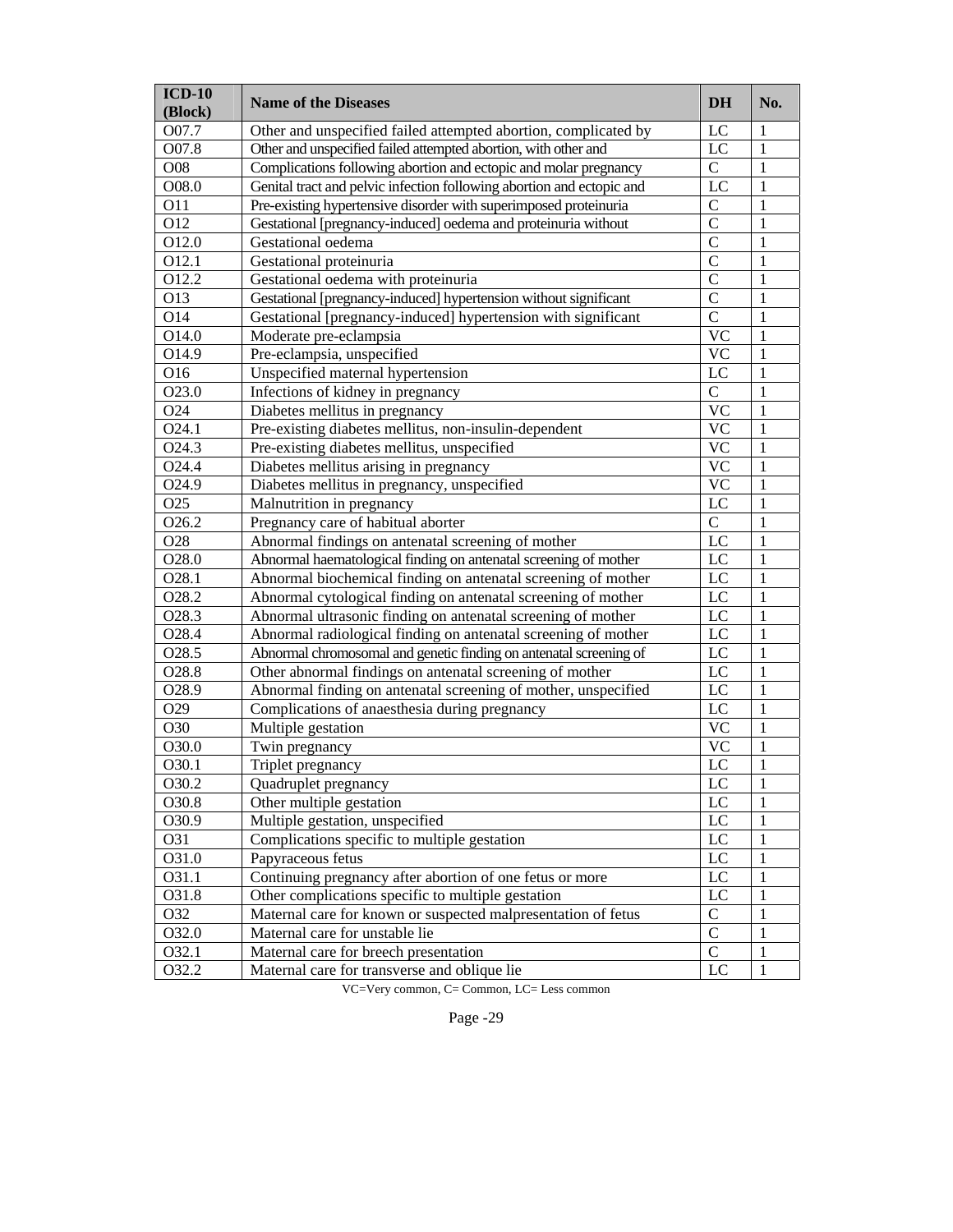| $ICD-10$<br>(Block) | <b>Name of the Diseases</b>                                            | <b>DH</b>    | No.          |
|---------------------|------------------------------------------------------------------------|--------------|--------------|
| 032.3               | Maternal care for face, brow and chin presentation                     | LC           | 1            |
| O32.4               | Maternal care for high head at term                                    | $\mathsf{C}$ | 1            |
| O32.5               | Maternal care for multiple gestation with malpresentation of one fetus | $\mathbf C$  | 1            |
| O32.6               | Maternal care for compound presentation                                | LC           | 1            |
| O32.8               | Maternal care for other malpresentation of fetus                       | LC           | 1            |
| O32.9               | Maternal care for malpresentation of fetus, unspecified                | LC           | 1            |
| O33                 | Maternal care for known or suspected disproportion                     | LC           | 1            |
| O33.5               | Maternal care for disproportion due to unusually large fetus           | $\mathsf{C}$ | 1            |
| O34.1               | Maternal care for tumour of corpus uteri                               | <b>VC</b>    | 1            |
| O34.2               | Maternal care due to uterine scar from previous surgery                | LC           | 1            |
| O36.3               | Maternal care for signs of fetal hypoxia                               | $\mathsf{C}$ | 1            |
| O36.4               | Maternal care for intrauterine death                                   | <b>VC</b>    | 1            |
| O36.5               | Maternal care for poor fetal growth                                    | <b>VC</b>    | 1            |
| O36.6               | Maternal care for excessive fetal growth                               | <b>VC</b>    | 1            |
| O40                 | Polyhydramnios                                                         | $\mathbf C$  | 1            |
| O41.0               | Oligohydramnios                                                        | <b>VC</b>    | 1            |
| O42                 | Premature rupture of membranes                                         | <b>VC</b>    | 1            |
| O42.0               | Premature rupture of membranes, onset of labour within 24 hours        | <b>VC</b>    | 1            |
| O42.1               | Premature rupture of membranes, onset of labour after 24 hours         | <b>VC</b>    | 1            |
| O42.2               | Premature rupture of membranes, labour delayed by therapy              | <b>VC</b>    | 1            |
| O42.9               | Premature rupture of membranes, unspecified                            | $\mathsf{C}$ | 1            |
| O44                 | Placenta praevia                                                       | <b>VC</b>    | 1            |
| O44.0               | Placenta praevia specified as without haemorrhage                      | <b>VC</b>    | 1            |
| O48                 | Prolonged pregnancy                                                    | <b>VC</b>    | $\mathbf{1}$ |
| O61                 | Failed induction of labour                                             | <b>VC</b>    | 1            |
| O61.0               | Failed medical induction of labour                                     | <b>VC</b>    | 1            |
| O61.1               | Failed instrumental induction of labour                                | <b>VC</b>    | 1            |
| O61.8               | Other failed induction of labour                                       | LC           | 1            |
| O61.9               | Failed induction of labour, unspecified                                | LC           | 1            |
| O62                 | Abnormalities of forces of labour                                      | LC           | 1            |
| O62.0               | Primary inadequate contractions                                        | LC           | 1            |
| O62.1               | Secondary uterine inertia                                              | LC           | $\mathbf{1}$ |
| O62.2               | Other uterine inertia                                                  | LC           | 1            |
| O62.3               | Precipitate labour                                                     | LC           | 1            |
| O62.4               | Hypertonic, incoordinate, and prolonged uterine contractions           | LC           | 1            |
| O62.8               | Other abnormalities of forces of labour                                | LC           | $\,1$        |
| O62.9               | Abnormality of forces of labour, unspecified                           | LC           | 1            |
| O63                 | Long labour                                                            | <b>VC</b>    | 1            |
| O63.0               | Prolonged first stage (of labour)                                      | <b>VC</b>    | 1            |
| O63.1               | Prolonged second stage (of labour)                                     | <b>VC</b>    | 1            |
| O63.2               | Delayed delivery of second twin, triplet, etc.                         | LC           | 1            |
| O63.9               | Long labour, unspecified                                               | LC           | 1            |
| O64                 | Obstructed labour due to malposition and malpresentation of fetus      | <b>VC</b>    | 1            |
| O64.0               | Obstructed labour due to incomplete rotation of fetal head             | <b>VC</b>    | 1            |
| O64.1               | Obstructed labour due to breech presentation                           | <b>VC</b>    | 1            |
| O64.2               | Obstructed labour due to face presentation                             | LC           | 1            |

| د،<br>.,<br>ш |  |
|---------------|--|
|---------------|--|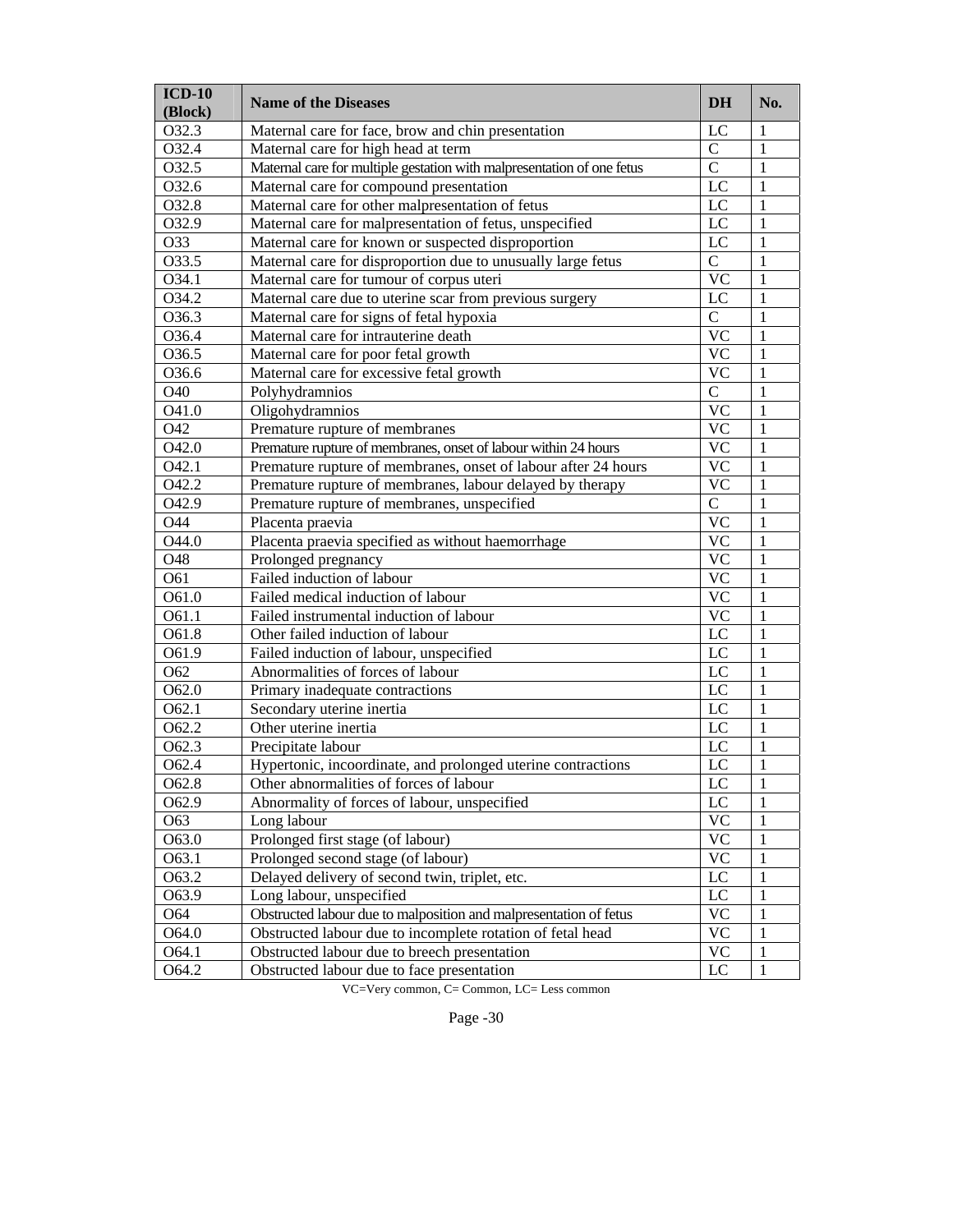| $ICD-10$<br>(Block) | <b>Name of the Diseases</b>                                             | DH           | No.          |
|---------------------|-------------------------------------------------------------------------|--------------|--------------|
| O64.3               | Obstructed labour due to brow presentation                              | LC           | 1            |
| O64.4               | Obstructed labour due to shoulder presentation                          | LC           | 1            |
| O64.5               | Obstructed labour due to compound presentation                          | LC           | $\mathbf{1}$ |
| O64.8               | Obstructed labour due to other malposition and malpresentation          | LC           | 1            |
| O64.9               | Obstructed labour due to malposition and malpresentation, unspecified   | LC           | 1            |
| O65                 | Obstructed labour due to maternal pelvic abnormality                    | LC           | 1            |
| O65.0               | Obstructed labour due to deformed pelvis                                | LC           | 1            |
| O65.1               | Obstructed labour due to generally contracted pelvis                    | LC           | 1            |
| O65.2               | Obstructed labour due to pelvic inlet contraction                       | LC           | 1            |
| O65.3               | Obstructed labour due to pelvic outlet and mid-cavity contraction       | LC           | 1            |
| O65.4               | Obstructed labour due to fetopelvic disproportion, unspecified          | LC           | 1            |
| O65.5               | Obstructed labour due to abnormality of maternal pelvic organs          | LC           | 1            |
| O65.8               | Obstructed labour due to other maternal pelvic abnormalities            | LC           | 1            |
| O65.9               | Obstructed labour due to maternal pelvic abnormality, unspecified       | LC           | 1            |
| O66                 | Other obstructed labour                                                 | LC           | 1            |
| O66.2               | Obstructed labour due to unusually large fetus                          | $\mathsf{C}$ | $\mathbf{1}$ |
| O66.3               | Obstructed labour due to other abnormalities of fetus                   | LC           | 1            |
| O66.8               | Other specified obstructed labour                                       | LC           | 1            |
| O66.9               | Obstructed labour, unspecified                                          | LC           | 1            |
| O67                 | Labour and delivery complicated by intrapartum haemorrhage, not         | $\mathsf{C}$ | $\mathbf{1}$ |
| O70.3               | Fourth degree perineal laceration during delivery                       | LC           | 1            |
| O71                 | Other obstetric trauma                                                  | LC           | 1            |
| O71.0               | Rupture of uterus before onset of labour                                | $\mathsf{C}$ | 1            |
| O71.1               | Rupture of uterus during labour                                         | ${\bf C}$    | 1            |
| O71.2               | Postpartum inversion of uterus                                          | LC           | 1            |
| O71.3               | Obstetric laceration of cervix                                          | $\mathsf{C}$ | $\mathbf{1}$ |
| O71.4               | Obstetric high vaginal laceration alone                                 | LC           | 1            |
| O71.5               | Other obstetric injury to pelvic organs                                 | LC           | 1            |
| O71.7               | Obstetric haematoma of pelvis                                           | LC           | 1            |
| O71.8               | Other specified obstetric trauma                                        | LC           | 1            |
| O71.9               | Obstetric trauma, unspecified                                           | LC           | 1            |
| O72.0               | Third-stage haemorrhage                                                 | <b>VC</b>    | 1            |
| O72.1               | Other immediate postpartum haemorrhage                                  | <b>VC</b>    | $\mathbf{1}$ |
| O72.2               | Delayed and secondary postpartum haemorrhage                            | <b>VC</b>    | 1            |
| O74                 | Complications of anaesthesia during labour and delivery                 | LC           | 1            |
| O74.0               | Aspiration pneumonitis due to anaesthesia during labour and delivery    | LC           | $\mathbf 1$  |
| O74.1               | Other pulmonary complications of anaesthesia during labour and delivery | LC           | 1            |
| O74.2               | Cardiac complications of anaesthesia during labour and delivery         | LC           | 1            |
| O74.3               | Central nervous system complications of anaesthesia during labour and   | LC           | 1            |
| O74.4               | Toxic reaction to local anaesthesia during labour and delivery          | LC           | 1            |
| O74.6               | Other complications of spinal and epidural anaesthesia during labour    | LC           | 1            |
| O74.7               | Failed or difficult intubation during labour and delivery               | LC           | 1            |
| O74.8               | Other complications of anaesthesia during labour and delivery           | LC           | 1            |
| O74.9               | Complication of anaesthesia during labour and delivery, unspecified     | LC           | 1            |
| O75                 | Other complications of labour and delivery, not elsewhere classified    | LC           | 1            |
| O75.0               | Maternal distress during labour and delivery                            | LC           | 1            |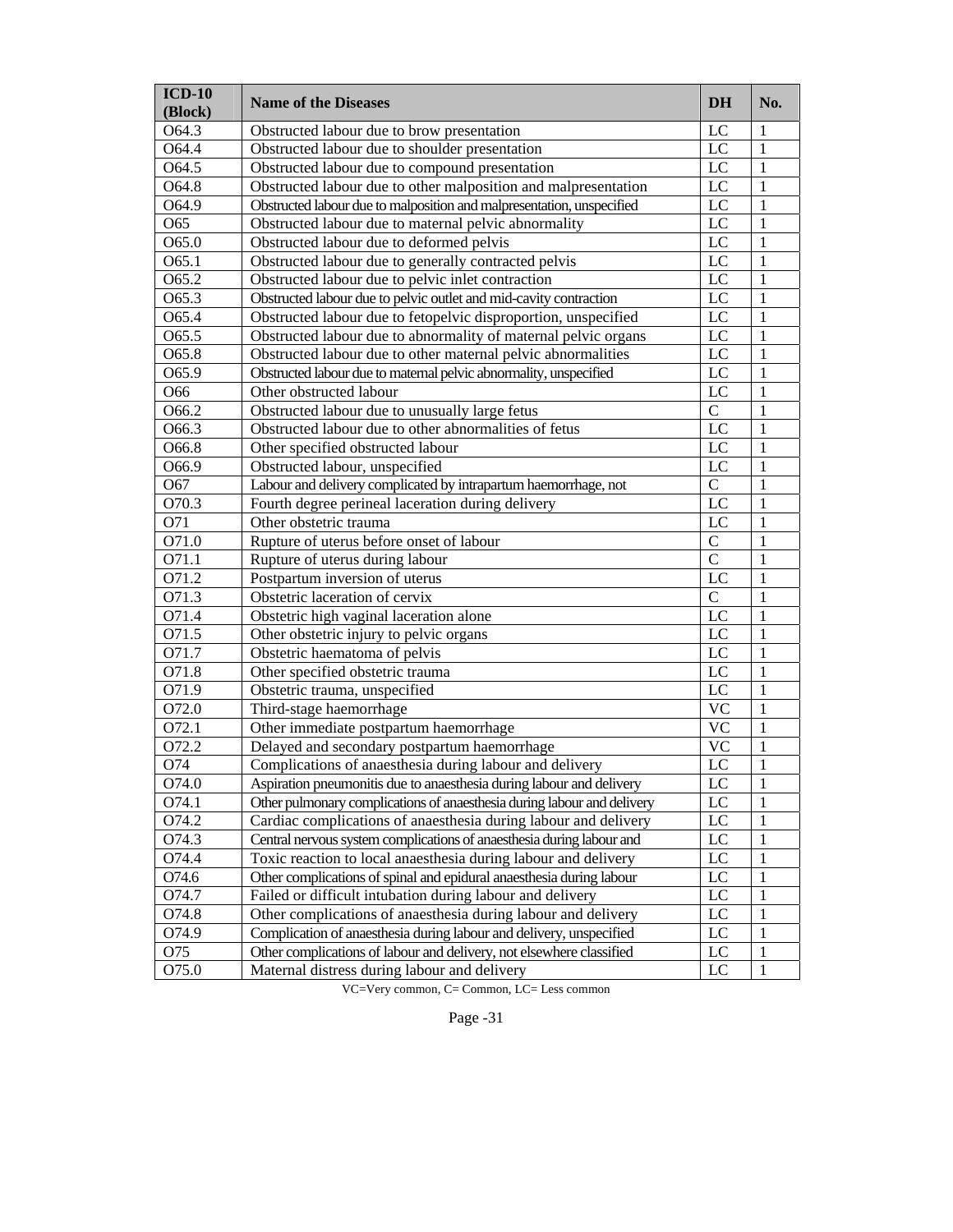| $ICD-10$<br>(Block) | <b>Name of the Diseases</b>                                             | DH           | No.          |
|---------------------|-------------------------------------------------------------------------|--------------|--------------|
| O75.1               | Shock during or following labour and delivery                           | LC           | 1            |
| O75.2               | Pyrexia during labour, not elsewhere classified                         | LC           | 1            |
| O75.3               | Other infection during labour                                           | LC           | 1            |
| O75.7               | Vaginal delivery following previous caesarean section                   | LC           | 1            |
| O75.8               | Other specified complications of labour and delivery                    | LC           | 1            |
| O81.5               | Delivery by combination of forceps and vacuum extractor                 | LC           | 1            |
| O82.2               | Delivery by caesarean hysterectomy                                      | LC           | 1            |
| O82.8               | Other single delivery by caesarean section                              | <b>VC</b>    | 1            |
| O82.9               | Delivery by caesarean section, unspecified                              | <b>VC</b>    | 1            |
| O83                 | Other assisted single delivery                                          | <b>VC</b>    | 1            |
| O83.0               | <b>Breech extraction</b>                                                | $\mathsf{C}$ | $\mathbf{1}$ |
| O83.1               | Other assisted breech delivery                                          | $\mathsf{C}$ | $\mathbf{1}$ |
| O83.2               | Other manipulation-assisted delivery                                    | LC           | $\mathbf{1}$ |
| O83.4               | Destructive operation for delivery                                      | LC           | $\mathbf{1}$ |
| O83.8               | Other specified assisted single delivery                                | LC           | 1            |
| O83.9               | Assisted single delivery, unspecified                                   | LC           | 1            |
| O84                 | Multiple delivery                                                       | $\mathsf{C}$ | $\mathbf{1}$ |
| O84.0               | Multiple delivery, all spontaneous                                      | $\mathsf C$  | 1            |
| O84.1               | Multiple delivery, all by forceps and vacuum extractor                  | $\mathsf C$  | 1            |
| O84.2               | Multiple delivery, all by caesarean section                             | $\mathsf C$  | 1            |
| O84.8               | Other multiple delivery                                                 | $\mathsf C$  | 1            |
| O84.9               | Multiple delivery, unspecified                                          | $\mathsf{C}$ | $\mathbf{1}$ |
| O89.3               | Toxic reaction to local anaesthesia during the puerperium               | LC           | 1            |
| O89.5               | Other complications of spinal and epidural anaesthesia during the       | LC           | 1            |
| O89.6               | Failed or difficult intubation during the puerperium                    | LC           | 1            |
| O89.8               | Other complications of anaesthesia during the puerperium                | LC           | 1            |
| O89.9               | Complication of anaesthesia during the puerperium, unspecified          | LC           | 1            |
| O90                 | Complications of the puerperium, not elsewhere classified               | LC           | 1            |
| O92.6               | Galactorrhoea                                                           | LC           | 1            |
| O92.7               | Other and unspecified disorders of lactation                            | LC           | 1            |
| O95                 | Obstetric death of unspecified cause                                    | $_{\rm LC}$  | $\mathbf{1}$ |
| O96                 | Death from any obstetric cause occurring more than 42 days but less     | LC           | 1            |
| O97                 | Death from sequelae of direct obstetric causes                          | LC           | 1            |
| O98                 | Maternal infectious and parasitic diseases classifiable elsewhere but   | $\mathbf C$  | $\mathbf{1}$ |
| O98.0               | Tuberculosis complicating pregnancy, childbirth and the puerperium      | LC           | 1            |
| O98.1               | Syphilis complicating pregnancy, childbirth and the puerperium          | LC           | $\,1$        |
| O98.2               | Gonorrhoea complicating pregnancy, childbirth and the puerperium        | LC           | 1            |
| O98.3               | Other infections with a predominantly sexual mode of transmission       | LC           | 1            |
| 098.4               | Viral hepatitis complicating pregnancy, childbirth and the puerperium   | LC           | 1            |
| O98.5               | Other viral diseases complicating pregnancy, childbirth and the         | LC           | 1            |
| O98.6               | Protozoal diseases complicating pregnancy, childbirth and the           | LC           | 1            |
| O98.8               | Other maternal infectious and parasitic diseases complicating           | LC           | 1            |
| O98.9               | Unspecified maternal infectious or parasitic disease complicating       | LC           | 1            |
| O99                 | Other maternal diseases classifiable elsewhere but complicating         | LC           | 1            |
| P <sub>00.0</sub>   | Fetus and newborn affected by maternal hypertensive disorders           | <b>VC</b>    | 1            |
| P00.1               | Fetus and newborn affected by maternal renal and urinary tract diseases | <b>VC</b>    | $\mathbf{1}$ |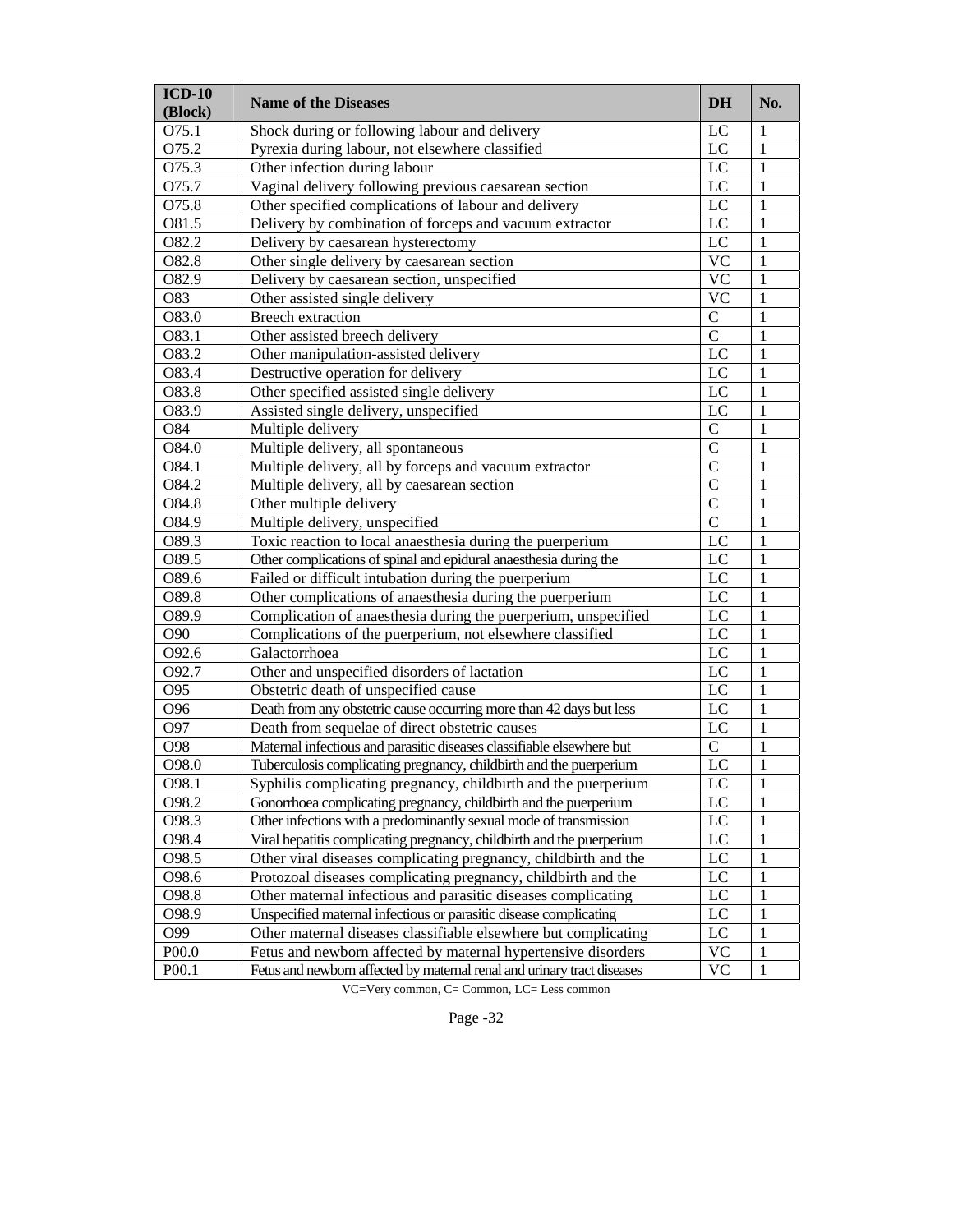| $ICD-10$<br>(Block) | <b>Name of the Diseases</b>                                             | DH           | No.          |
|---------------------|-------------------------------------------------------------------------|--------------|--------------|
| P <sub>00.5</sub>   | Fetus and newborn affected by maternal injury                           | LC           | 1            |
| P00.6               | Fetus and newborn affected by surgical procedure on mother              | LC           | 1            |
| P00.7               | Fetus and newborn affected by other medical procedures on mother, not   | LC           | 1            |
| P <sub>00.8</sub>   | Fetus and newborn affected by other maternal conditions                 | LC           | 1            |
| P <sub>00.9</sub>   | Fetus and newborn affected by unspecified maternal condition            | LC           | 1            |
| <b>P01</b>          | Fetus and newborn affected by maternal complications of pregnancy       | LC           | 1            |
| P01.0               | Fetus and newborn affected by incompetent cervix                        | $\mathsf{C}$ | 1            |
| P01.4               | Fetus and newborn affected by ectopic pregnancy                         | LC           | 1            |
| P <sub>01.5</sub>   | Fetus and newborn affected by multiple pregnancy                        | <b>VC</b>    | 1            |
| P01.7               | Fetus and newborn affected by malpresentation before labour             | $\mathbf C$  | 1            |
| P01.8               | Fetus and newborn affected by other maternal complications of pregnancy | $\mathbf C$  | 1            |
| P <sub>01.9</sub>   | Fetus and newborn affected by maternal complication of pregnancy        | LC           | 1            |
| P <sub>0</sub> 2    | Fetus and newborn affected by complications of placenta, cord and       | LC           | 1            |
| P02.1               | Fetus and newborn affected by other forms of placental separation and   | <b>VC</b>    | 1            |
| P02.2               | Fetus and newborn affected by other and unspecified morphological and   | LC           | 1            |
| P <sub>02.6</sub>   | Fetus and newborn affected by other and unspecified conditions of       | $_{\rm LC}$  | 1            |
| P <sub>02.9</sub>   | Fetus and newborn affected by abnormality of membranes, unspecified     | LC           | 1            |
| P03                 | Fetus and newborn affected by other complications of labour and         | LC           | 1            |
| P03.0               | Fetus and newborn affected by breech delivery and extraction            | $\mathbf C$  | 1            |
| P03.1               | Fetus and newborn affected by other malpresentation, malposition and    | $\mathbf C$  | 1            |
| P03.3               | Fetus and newborn affected by delivery by vacuum extractor [ventouse]   | <b>VC</b>    | 1            |
| P <sub>0</sub> 3.5  | Fetus and newborn affected by precipitate delivery                      | LC           | 1            |
| P03.6               | Fetus and newborn affected by abnormal uterine contractions             | <b>VC</b>    | 1            |
| P07.1               | Other low birth weight                                                  | <b>VC</b>    | 1            |
| P07.3               | Other preterm infants                                                   | $\mathbf C$  | 1            |
| P08                 | Disorders related to long gestation and high birth weight               | <b>VC</b>    | 1            |
| P08.1               | Other heavy for gestational age infants                                 | $\mathbf C$  | 1            |
| P14.0               | Erb's paralysis due to birth injury                                     | LC           | 1            |
| P <sub>14.1</sub>   | Klumpke's paralysis due to birth injury                                 | LC           | 1            |
| P <sub>15.5</sub>   | Birth injury to external genitalia                                      | LC           | 1            |
| P <sub>15.6</sub>   | Subcutaneous fat necrosis due to birth injury                           | LC           | 1            |
| P <sub>20</sub>     | Intrauterine hypoxia                                                    | $\mathbf C$  | 1            |
| P <sub>20.0</sub>   | Intrauterine hypoxia first noted before onset of labour                 | $\mathsf{C}$ | 1            |
| P <sub>20.1</sub>   | Intrauterine hypoxia first noted during labour and delivery             | $\mathbf C$  | 1            |
| P <sub>20.9</sub>   | Intrauterine hypoxia, unspecified                                       | $\mathsf C$  | 1            |
| P21.1               | Mild and moderate birth asphyxia                                        | VC           | $\mathbf{I}$ |
| P <sub>22.1</sub>   | Transient tachypnoea of newborn                                         | $\mathsf{C}$ | 1            |
| P <sub>22.9</sub>   | Respiratory distress of newborn, unspecified                            | $\mathbf C$  | 1            |
| P <sub>23.0</sub>   | Congenital pneumonia due to viral agent                                 | $\mathbf C$  | 1            |
| P <sub>23.1</sub>   | Congenital pneumonia due to Chlamydia                                   | $\mathbf C$  | 1            |
| P <sub>23.2</sub>   | Congenital pneumonia due to staphylococcus                              | $\mathbf C$  | 1            |
| P <sub>23.3</sub>   | Congenital pneumonia due to streptococcus, group B                      | $\mathbf C$  | 1            |
| P <sub>23.4</sub>   | Congenital pneumonia due to Escherichia coli                            | $\mathbf C$  | 1            |
| P <sub>23.5</sub>   | Congenital pneumonia due to Pseudomonas                                 | $\mathbf C$  | 1            |
| P <sub>23.6</sub>   | Congenital pneumonia due to other bacterial agents                      | $\mathbf C$  | 1            |
| P <sub>23.8</sub>   | Congenital pneumonia due to other organisms                             | $\mathbf C$  | 1            |

|--|--|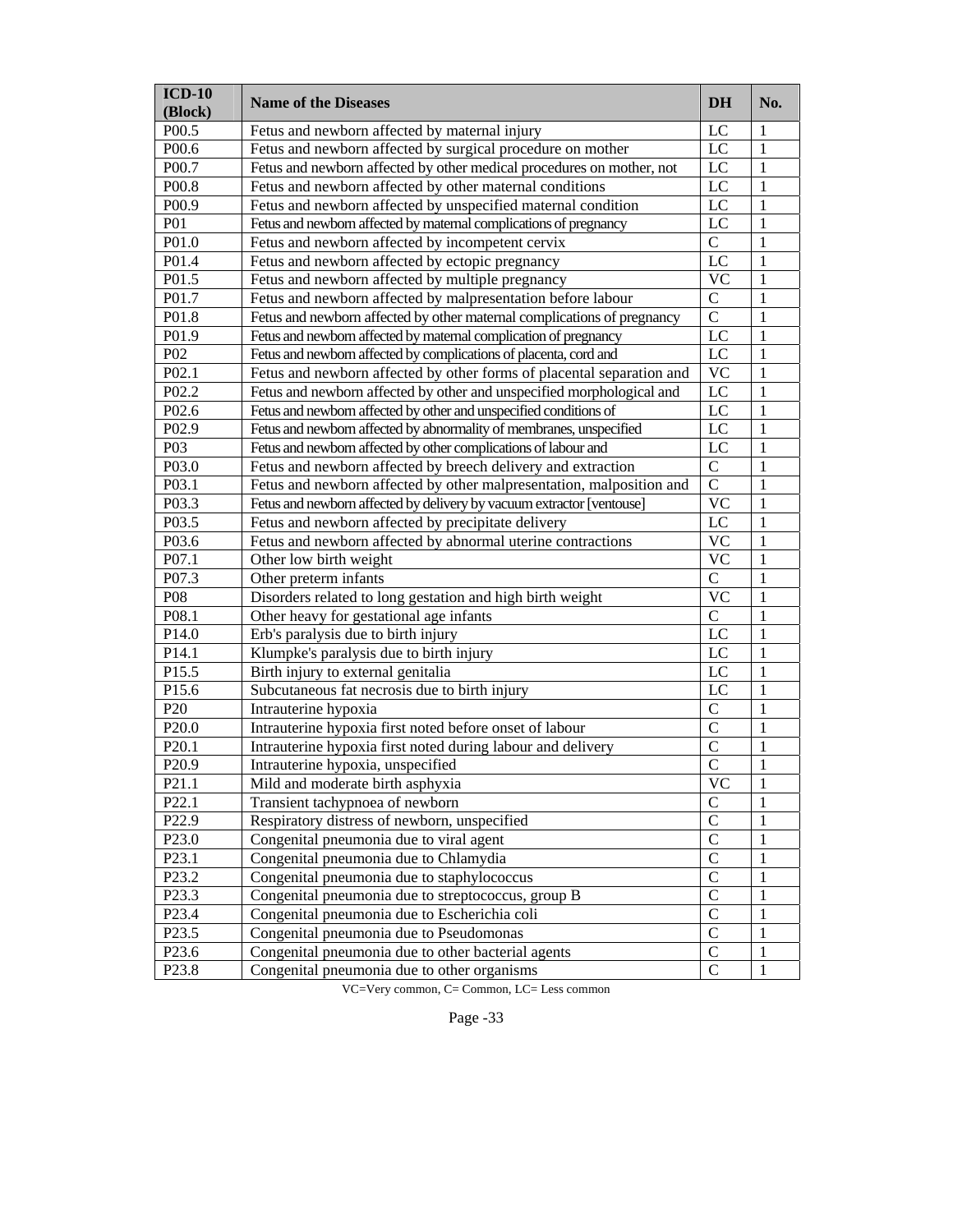| $ICD-10$<br>(Block) | <b>Name of the Diseases</b>                                       | <b>DH</b>       | No.          |
|---------------------|-------------------------------------------------------------------|-----------------|--------------|
| P <sub>23.9</sub>   | Congenital pneumonia, unspecified                                 | $\mathsf{C}$    | 1            |
| P <sub>24.3</sub>   | Neonatal aspiration of milk and regurgitated food                 | $\overline{C}$  | $\mathbf{1}$ |
| P <sub>24.8</sub>   | Other neonatal aspiration syndromes                               | $\mathcal{C}$   | $\mathbf{1}$ |
| P <sub>24.9</sub>   | Neonatal aspiration syndrome, unspecified                         | LC              | $\mathbf{1}$ |
| P28.2               | Cyanotic attacks of newborn                                       | $\mathcal{C}$   | $\mathbf{1}$ |
| P <sub>28.3</sub>   | Primary sleep apnoea of newborn                                   | $\overline{C}$  | $\mathbf{1}$ |
| P <sub>28.4</sub>   | Other apnoea of newborn                                           | $\overline{C}$  | $\mathbf{1}$ |
| P36                 | Bacterial sepsis of newborn                                       | <b>VC</b>       | $\mathbf{1}$ |
| P36.0               | Sepsis of newborn due to streptococcus, group B                   | <b>VC</b>       | $\mathbf{1}$ |
| P36.1               | Sepsis of newborn due to other and unspecified streptococci       | <b>VC</b>       | $\mathbf{1}$ |
| P36.2               | Sepsis of newborn due to Staphylococcus aureus                    | <b>VC</b>       | $\mathbf{1}$ |
| P36.3               | Sepsis of newborn due to other and unspecified staphylococci      | <b>VC</b>       | $\mathbf{1}$ |
| P36.4               | Sepsis of newborn due to Escherichia coli                         | <b>VC</b>       | $\mathbf{1}$ |
| P36.5               | Sepsis of newborn due to anaerobes                                | <b>VC</b>       | $\mathbf{1}$ |
| P36.8               | Other bacterial sepsis of newborn                                 | <b>VC</b>       | $\mathbf{1}$ |
| P36.9               | Bacterial sepsis of newborn, unspecified                          | <b>VC</b>       | $\mathbf{1}$ |
| P39.3               | Neonatal urinary tract infection                                  | $L\overline{C}$ | $\mathbf{1}$ |
| P39.8               | Other specified infections specific to the perinatal period       | $\overline{C}$  | $\mathbf{1}$ |
| P39.9               | Infection specific to the perinatal period, unspecified           | $\overline{C}$  | $\mathbf{1}$ |
| P59.3               | Neonatal jaundice from breast milk inhibitor                      | $\overline{C}$  | $\mathbf{1}$ |
| P61.2               | Anaemia of prematurity                                            | $\overline{C}$  | $\mathbf{1}$ |
| P70.0               | Syndrome of infant of mother with gestational diabetes            | $\overline{C}$  | $\mathbf{1}$ |
| P70.1               | Syndrome of infant of a diabetic mother                           | $\overline{C}$  | $\mathbf{1}$ |
| P74.1               | Dehydration of newborn                                            | <b>VC</b>       | $\mathbf{1}$ |
| P78.1               | Other neonatal peritonitis                                        | $\mathbf C$     | $\mathbf{1}$ |
| P78.2               | Neonatal haematemesis and melaena due to swallowed maternal blood | LC              | $\mathbf{1}$ |
| P78.3               | Noninfective neonatal diarrhoea                                   | $\mathcal{C}$   | $\mathbf{1}$ |
| P83.5               | Congenital hydrocele                                              | $\overline{C}$  | $\mathbf{1}$ |
| P91.0               | Neonatal cerebral ischaemia                                       | $\overline{C}$  | $\mathbf{1}$ |
| P91.3               | Neonatal cerebral irritability                                    | LC              | $\mathbf{1}$ |
| P92.1               | Regurgitation and rumination in newborn                           | LC              | $\mathbf{1}$ |
| Q21                 | Congenital malformations of cardiac septa                         | $\mathbf C$     | $\mathbf{1}$ |
| Q21.0               | Ventricular septal defect                                         | $\overline{C}$  | $\mathbf{1}$ |
| Q21.1               | Atrial septal defect                                              | $\mathcal{C}$   | $\mathbf{1}$ |
| Q21.2               | Atrioventricular septal defect                                    | $\mathcal{C}$   | $\mathbf{1}$ |
| Q43.6               | Congenital fistula of rectum and anus                             | $\overline{LC}$ | $\,1\,$      |
| Q67.8               | Other congenital deformities of chest                             | LC              | $\mathbf{1}$ |
| Q68                 | Other congenital musculoskeletal deformities                      | LC              | $\mathbf{1}$ |
| Q68.0               | Congenital deformity of sternocleidomastoid muscle                | LC              | $\mathbf{1}$ |
| Q68.1               | Congenital deformity of hand                                      | LC              | $\mathbf{1}$ |
| Q68.2               | Congenital deformity of knee                                      | LC              | $\mathbf{1}$ |
| Q68.3               | Congenital bowing of femur                                        | LC              | $\mathbf{1}$ |
| Q68.4               | Congenital bowing of tibia and fibula                             | LC              | $\mathbf{1}$ |
| Q68.5               | Congenital bowing of long bones of leg, unspecified               | LC              | $\mathbf{1}$ |
| Q68.8               | Other specified congenital musculoskeletal deformities            | LC              | $\mathbf{1}$ |
| Q69                 | Polydactyly                                                       | LC              | $\mathbf{1}$ |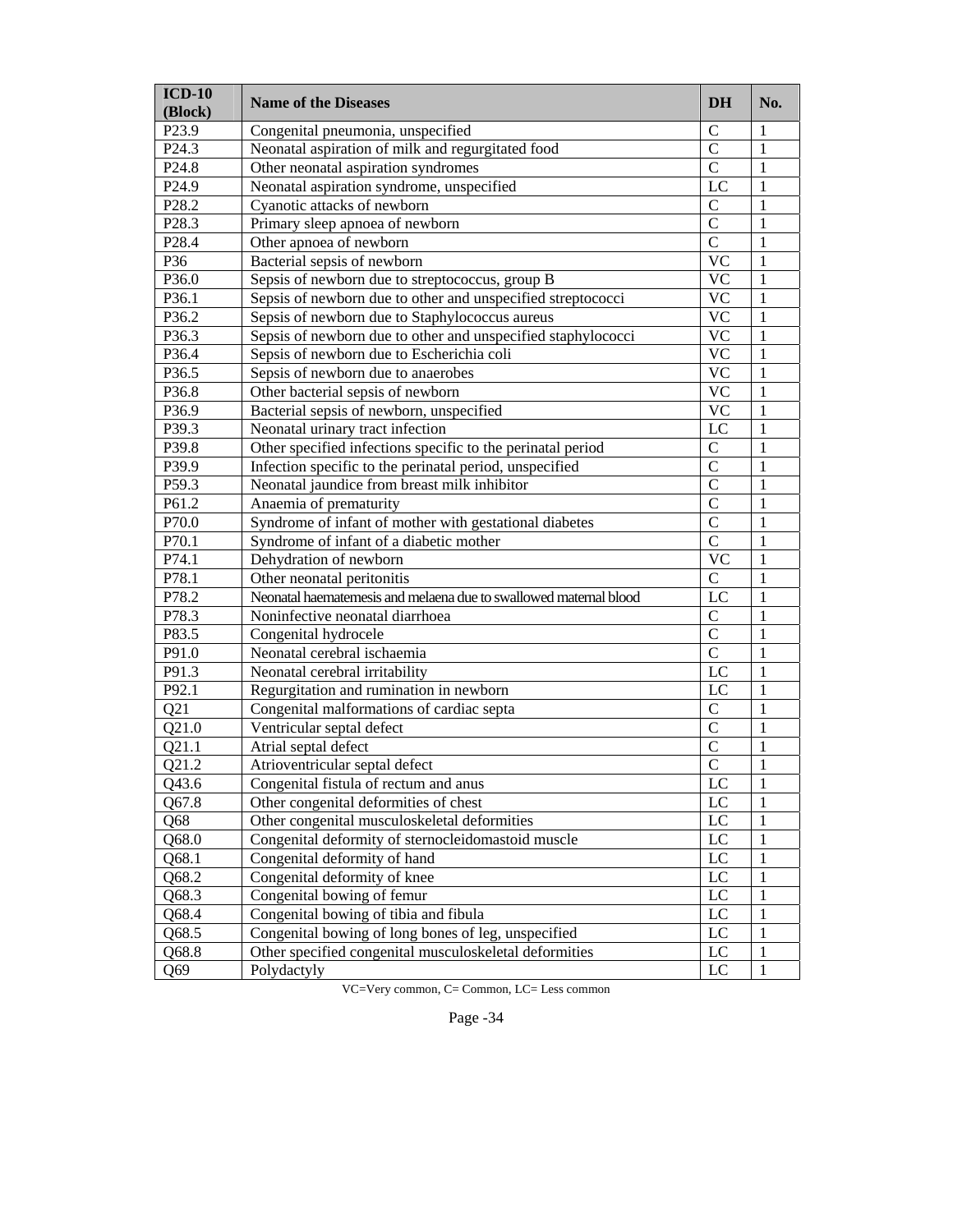| $ICD-10$<br>(Block) | <b>Name of the Diseases</b>                                   | <b>DH</b>       | No.          |
|---------------------|---------------------------------------------------------------|-----------------|--------------|
| Q69.0               | Accessory finger(s)                                           | LC              | 1            |
| Q69.1               | Accessory thumb(s)                                            | LC              | $\mathbf{1}$ |
| Q69.2               | Accessory toe(s)                                              | LC              | $\mathbf{1}$ |
| Q69.9               | Polydactyly, unspecified                                      | LC              | $\mathbf{1}$ |
| Q70                 | Syndactyly                                                    | LC              | $\mathbf{1}$ |
| Q70.0               | <b>Fused fingers</b>                                          | LC              | $\mathbf{1}$ |
| Q70.1               | Webbed fingers                                                | LC              | $\mathbf{1}$ |
| $Q70.\overline{2}$  | Fused toes                                                    | LC              | $\mathbf{1}$ |
| Q70.3               | Webbed toes                                                   | LC              | $\mathbf{1}$ |
| Q70.4               | Polysyndactyly                                                | LC              | $\mathbf{1}$ |
| Q70.9               | Syndactyly, unspecified                                       | LC              | $\mathbf{1}$ |
| Q71                 | Reduction defects of upper limb                               | LC              | $\mathbf{1}$ |
| Q71.0               | Congenital complete absence of upper limb(s)                  | LC              | $\mathbf{1}$ |
| Q71.1               | Congenital absence of upper arm and forearm with hand present | LC              | $\mathbf{1}$ |
| Q71.2               | Congenital absence of both forearm and hand                   | LC              | $\mathbf{1}$ |
| Q71.3               | Congenital absence of hand and finger(s)                      | LC              | $\mathbf{1}$ |
| Q71.4               | Longitudinal reduction defect of radius                       | LC              | $\mathbf{1}$ |
| Q71.5               | Longitudinal reduction defect of ulna                         | LC              | $\mathbf{1}$ |
| Q71.6               | Lobster-claw hand                                             | LC              | $\mathbf{1}$ |
| Q71.8               | Other reduction defects of upper limb(s)                      | LC              | $\mathbf{1}$ |
| Q71.9               | Reduction defect of upper limb, unspecified                   | LC              | $\mathbf{1}$ |
| Q72                 | Reduction defects of lower limb                               | LC              | $\mathbf{1}$ |
| Q72.0               | Congenital complete absence of lower limb(s)                  | LC              | $\mathbf{1}$ |
| Q72.1               | Congenital absence of thigh and lower leg with foot present   | LC              | $\mathbf{1}$ |
| Q72.2               | Congenital absence of both lower leg and foot                 | LC              | $\mathbf{1}$ |
| Q72.3               | Congenital absence of foot and toe $(s)$                      | LC              | $\mathbf{1}$ |
| Q72.4               | Longitudinal reduction defect of femur                        | LC              | $\mathbf{1}$ |
| Q72.5               | Longitudinal reduction defect of tibia                        | LC              | $\mathbf{1}$ |
| Q72.6               | Longitudinal reduction defect of fibula                       | LC              | $\mathbf{1}$ |
| Q72.7               | Split foot                                                    | LC              | $\mathbf{1}$ |
| Q72.8               | Other reduction defects of lower limb(s)                      | LC              | $\mathbf{1}$ |
| Q72.9               | Reduction defect of lower limb, unspecified                   | LC              | $\mathbf{1}$ |
| Q75.3               | Macrocephaly                                                  | LC              | $\mathbf{1}$ |
| R00.2               | Palpitations                                                  | <b>VC</b>       | $\mathbf{1}$ |
| R00.8               | Other and unspecified abnormalities of heart beat             | LC              | $\mathbf{1}$ |
| $\overline{R01}$    | Cardiac murmurs and other cardiac sounds                      | $\overline{LC}$ | $\,1\,$      |
| R01.0               | Benign and innocent cardiac murmurs                           | LC              | $\mathbf{1}$ |
| R01.1               | Cardiac murmur, unspecified                                   | LC              | $\mathbf{1}$ |
| R01.2               | Other cardiac sounds                                          | LC              | $\mathbf{1}$ |
| R04                 | Haemorrhage from respiratory passages                         | LC              | $\mathbf{1}$ |
| R04.1               | Haemorrhage from throat                                       | LC              | $\mathbf{1}$ |
| R09.2               | Respiratory arrest                                            | LC              | $\mathbf{1}$ |
| R15                 | Faecal incontinence                                           | LC              | $\mathbf{1}$ |
| R <sub>16</sub>     | Hepatomegaly and splenomegaly, not elsewhere classified       | <b>VC</b>       | $\mathbf{1}$ |
| R <sub>16.0</sub>   | Hepatomegaly, not elsewhere classified                        | <b>VC</b>       | $\mathbf{1}$ |
| R <sub>16.1</sub>   | Splenomegaly, not elsewhere classified                        | <b>VC</b>       | $\mathbf{1}$ |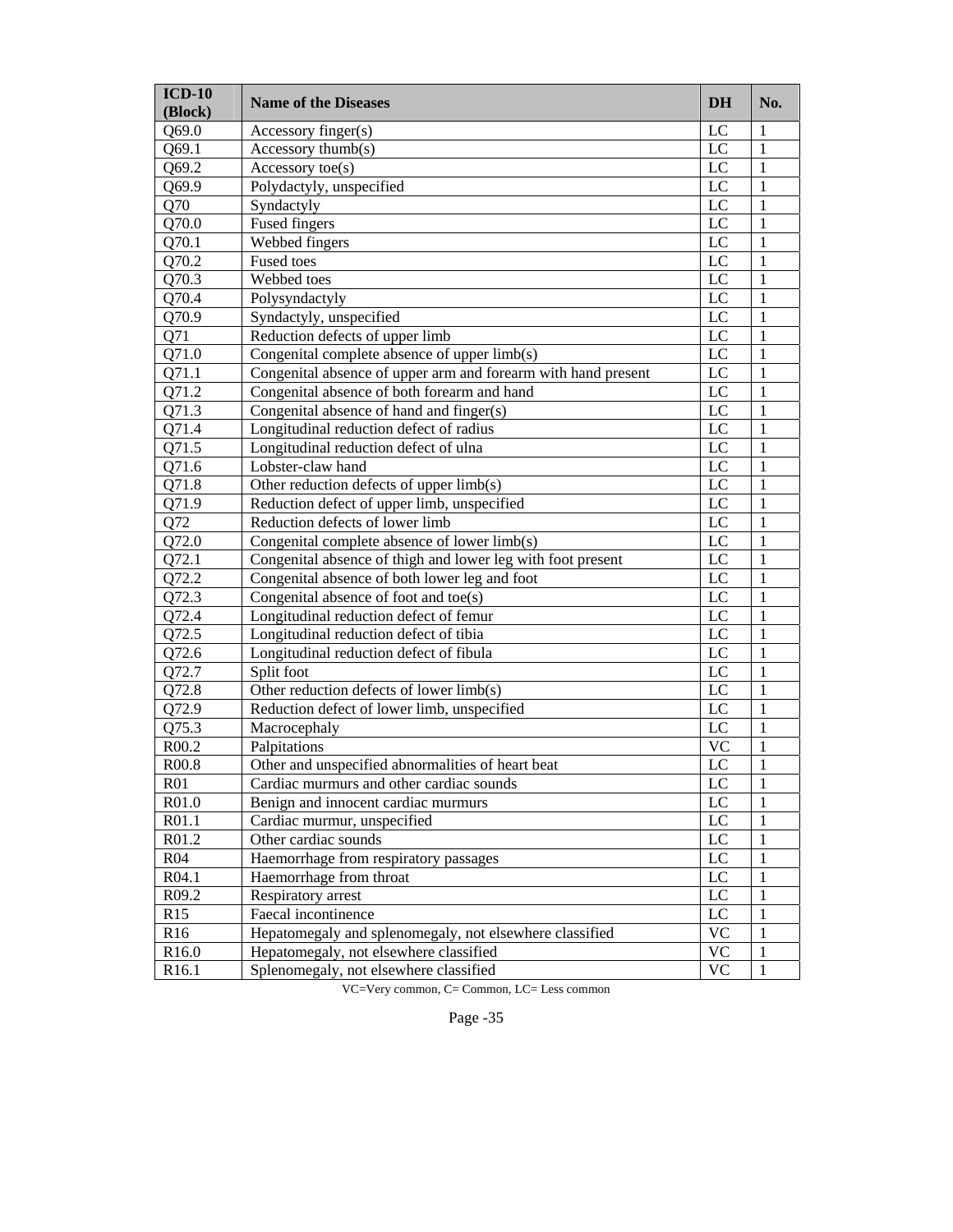| $ICD-10$<br>(Block) | <b>Name of the Diseases</b>                                         | <b>DH</b> | No.          |
|---------------------|---------------------------------------------------------------------|-----------|--------------|
| R <sub>16.2</sub>   | Hepatomegaly with splenomegaly, not elsewhere classified            | <b>VC</b> | 1            |
| R17                 | Unspecified jaundice                                                | <b>VC</b> | $\mathbf{1}$ |
| R <sub>18</sub>     | Ascites                                                             | <b>VC</b> | 1            |
| R <sub>19</sub>     | Other symptoms and signs involving the digestive system and abdomen | <b>VC</b> | 1            |
| R <sub>19.0</sub>   | Intra-abdominal and pelvic swelling, mass and lump                  | <b>VC</b> | $\mathbf{1}$ |
| R19.1               | Abnormal bowel sounds                                               | <b>VC</b> | $\mathbf{1}$ |
| R <sub>19.2</sub>   | Visible peristalsis                                                 | <b>VC</b> | $\mathbf{1}$ |
| R <sub>19.3</sub>   | Abdominal rigidity                                                  | <b>VC</b> | $\mathbf{1}$ |
| R19.4               | Change in bowel habit                                               | <b>VC</b> | 1            |
| R <sub>19.5</sub>   | Other faecal abnormalities                                          | <b>VC</b> | 1            |
| R19.6               | Halitosis                                                           | LC        | 1            |
| R19.8               | Other specified symptoms and signs involving the digestive system   | LC        | 1            |
| R20                 | Disturbances of skin sensation                                      | LC        | 1            |
| R <sub>20.0</sub>   | Anaesthesia of skin                                                 | LC        | $\mathbf{1}$ |
| R20.1               | Hypoaesthesia of skin                                               | LC        | $\mathbf{1}$ |
| R <sub>20.2</sub>   | Paraesthesia of skin                                                | LC        | 1            |
| R <sub>20.3</sub>   | Hyperaesthesia                                                      | LC        | 1            |
| R <sub>20.8</sub>   | Other and unspecified disturbances of skin sensation                | LC        | 1            |
| R <sub>23.0</sub>   | Cyanosis                                                            | LC        | $\mathbf{1}$ |
| R23.1               | Pallor                                                              | LC        | $\mathbf{1}$ |
| R23.2               | Flushing                                                            | LC        | $\mathbf{1}$ |
| R23.3               | Spontaneous ecchymoses                                              | LC        | $\mathbf{1}$ |
| R23.4               | Changes in skin texture                                             | LC        | 1            |
| R23.8               | Other and unspecified skin changes                                  | LC        | 1            |
| R25                 | Abnormal involuntary movements                                      | LC        | 1            |
| R <sub>25.0</sub>   | Abnormal head movements                                             | LC        | 1            |
| R25.1               | Tremor, unspecified                                                 | LC        | 1            |
| R <sub>25.2</sub>   | Cramp and spasm                                                     | LC        | $\mathbf{1}$ |
| R <sub>25.3</sub>   | Fasciculation                                                       | LC        | $\mathbf{1}$ |
| R <sub>25.8</sub>   | Other and unspecified abnormal involuntary movements                | LC        | 1            |
| R <sub>26</sub>     | Abnormalities of gait and mobility                                  | LC        | 1            |
| R <sub>26.0</sub>   | Ataxic gait                                                         | LC        | 1            |
| R26.1               | Paralytic gait                                                      | LC        | 1            |
| R <sub>29</sub>     | Other symptoms and signs involving the nervous and musculoskeletal  | LC        | 1            |
| R <sub>29.0</sub>   | Tetany                                                              | LC        | 1            |
| R29.1               | Meningismus                                                         | LC        | $\,1\,$      |
| R <sub>29.2</sub>   | Abnormal reflex                                                     | LC        | 1            |
| R <sub>29.3</sub>   | Abnormal posture                                                    | LC        | 1            |
| R <sub>29.4</sub>   | Clicking hip                                                        | LC        | 1            |
| R <sub>29.8</sub>   | Other and unspecified symptoms and signs involving the nervous and  | LC        | 1            |
| <b>R30</b>          | Pain associated with micturition                                    | LC        | 1            |
| R30.0               | Dysuria                                                             | LC        | 1            |
| R30.1               | Vesical tenesmus                                                    | LC        | 1            |
| R30.9               | Painful micturition, unspecified                                    | LC        | 1            |
| R31                 | Unspecified haematuria                                              | LC        | 1            |
| R32                 | Unspecified urinary incontinence                                    | LC        | 1            |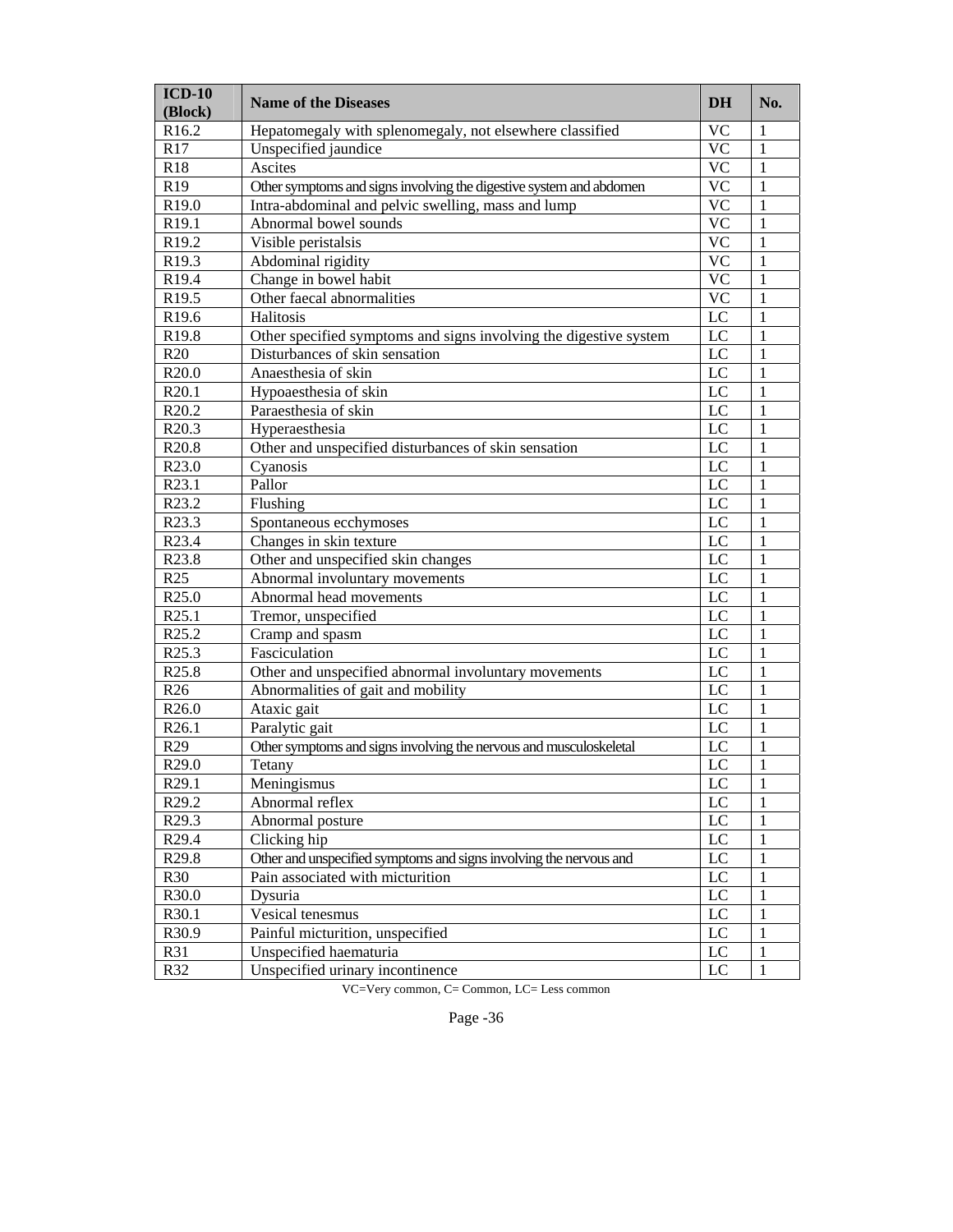| $ICD-10$<br>(Block) | <b>Name of the Diseases</b>                                           | DH              | No.          |
|---------------------|-----------------------------------------------------------------------|-----------------|--------------|
| R33                 | Retention of urine                                                    | LC              | 1            |
| R34                 | Anuria and oliguria                                                   | LC              | 1            |
| R35                 | Polyuria                                                              | LC              | 1            |
| R36                 | Urethral discharge                                                    | LC              | $\mathbf{1}$ |
| R39                 | Other symptoms and signs involving the urinary system                 | LC              | $\mathbf{1}$ |
| R39.0               | Extravasation of urine                                                | LC              | $\mathbf{1}$ |
| R39.1               | Other difficulties with micturition                                   | LC              | $\mathbf{1}$ |
| R39.2               | Extrarenal uraemia                                                    | LC              | $\mathbf{1}$ |
| R39.8               | Other and unspecified symptoms and signs involving the urinary system | LC              | $\mathbf{1}$ |
| R43.0               | Anosmia                                                               | LC              | 1            |
| R43.1               | Parosmia                                                              | LC              | $\mathbf{1}$ |
| R43.2               | Parageusia                                                            | LC              | 1            |
| R43.8               | Other and unspecified disturbances of smell and taste                 | LC              | $\mathbf{1}$ |
| <b>R44</b>          | Other symptoms and signs involving general sensations and perceptions | LC              | 1            |
| R44.0               | Auditory hallucinations                                               | LC              | 1            |
| R44.1               | Visual hallucinations                                                 | LC              | $\mathbf{1}$ |
| R44.2               | Other hallucinations                                                  | LC              | $\mathbf{1}$ |
| R44.3               | Hallucinations, unspecified                                           | LC              | $\mathbf{1}$ |
| R44.8               | Other and unspecified symptoms and signs involving general sensations | LC              | 1            |
| R45                 | Symptoms and signs involving emotional state                          | LC              | 1            |
| R45.0               | Nervousness                                                           | LC              | 1            |
| R45.1               | Restlessness and agitation                                            | LC              | $\mathbf{1}$ |
| R45.2               | Unhappiness                                                           | LC              | 1            |
| R45.3               | Demoralization and apathy                                             | LC              | $\mathbf{1}$ |
| R45.4               | Irritability and anger                                                | LC              | $\mathbf{1}$ |
| R45.5               | Hostility                                                             | LC              | $\mathbf{1}$ |
| R45.6               | Physical violence                                                     | LC              | $\mathbf{1}$ |
| R45.7               | State of emotional shock and stress, unspecified                      | LC              | $\mathbf{1}$ |
| R45.8               | Other symptoms and signs involving emotional state                    | LC              | $\mathbf{1}$ |
| R46                 | Symptoms and signs involving appearance and behaviour                 | LC              | $\mathbf{1}$ |
| R46.0               | Very low level of personal hygiene                                    | LC              | $\mathbf{1}$ |
| $R46.\overline{1}$  | Bizarre personal appearance                                           | LC              | $\mathbf{1}$ |
| R46.2               | Strange and inexplicable behaviour                                    | LC              | $\mathbf{1}$ |
| R46.3               | Overactivity                                                          | LC              | 1            |
| R46.4               | Slowness and poor responsiveness                                      | LC              | 1            |
| R46.5               | Suspiciousness and marked evasiveness                                 | $\overline{LC}$ | $\mathbf 1$  |
| R46.6               | Undue concern and preoccupation with stressful events                 | LC              | 1            |
| R46.7               | Verbosity and circumstantial detail obscuring reason for contact      | LC              | 1            |
| R46.8               | Other symptoms and signs involving appearance and behaviour           | LC              | 1            |
| R47                 | Speech disturbances, not elsewhere classified                         | LC              | 1            |
| R47.0               | Dysphasia and aphasia                                                 | LC              | 1            |
| R47.1               | Dysarthria and anarthria                                              | LC              | 1            |
| R47.8               | Other and unspecified speech disturbances                             | LC              | 1            |
| R48                 | Dyslexia and other symbolic dysfunctions, not elsewhere classified    | LC              | 1            |
| R48.0               | Dyslexia and alexia                                                   | LC              | 1            |
| R48.1               | Agnosia                                                               | LC              | 1            |

VC=Very common, C= Common, LC= Less common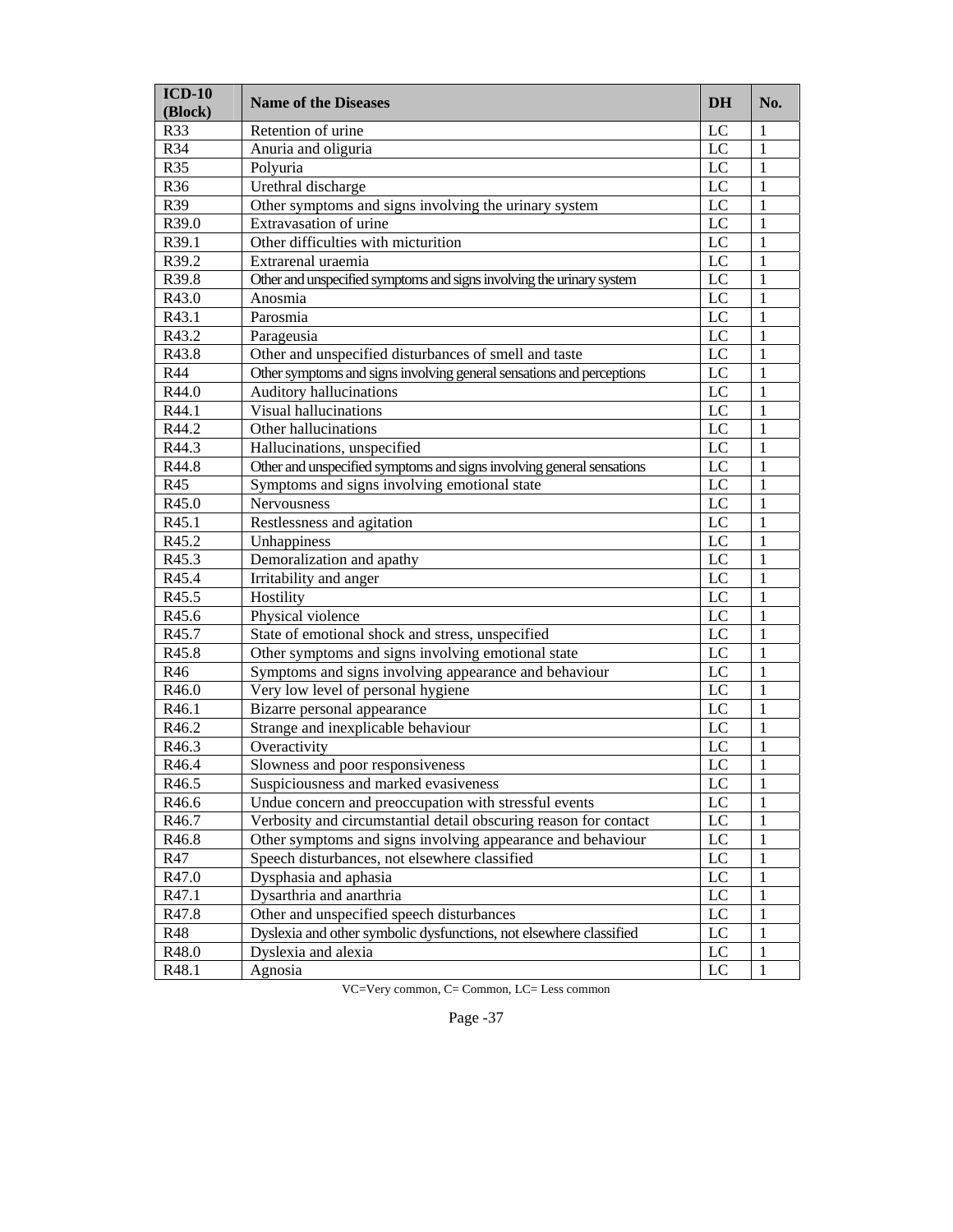| $ICD-10$<br>(Block) | <b>Name of the Diseases</b>                                    | <b>DH</b>       | No.          |
|---------------------|----------------------------------------------------------------|-----------------|--------------|
| R48.2               | Apraxia                                                        | LC              | 1            |
| R48.8               | Other and unspecified symbolic dysfunctions                    | LC              | 1            |
| R49                 | Voice disturbances                                             | $\overline{LC}$ | 1            |
| R49.0               | Dysphonia                                                      | $\overline{LC}$ | $\mathbf{1}$ |
| R49.1               | Aphonia                                                        | LC              | $\mathbf{1}$ |
| R49.2               | Hypernasality and hyponasality                                 | LC              | $\mathbf{1}$ |
| R49.8               | Other and unspecified voice disturbances                       | LC              | $\mathbf{1}$ |
| <b>R50</b>          | Fever of unknown origin                                        | $\overline{VC}$ | $\mathbf{1}$ |
| R50.0               | Fever with chills                                              | $\overline{VC}$ | $\mathbf{1}$ |
| R50.1               | Persistent fever                                               | $\overline{VC}$ | $\mathbf{1}$ |
| R50.9               | Fever, unspecified                                             | $\overline{VC}$ | $\mathbf{1}$ |
| R51                 | Headache                                                       | $\overline{VC}$ | $\mathbf{1}$ |
| R52                 | Pain, not elsewhere classified                                 | $\overline{VC}$ | $\mathbf{1}$ |
| R52.0               | Acute pain                                                     | $\overline{VC}$ | $\mathbf{1}$ |
| R52.1               | Chronic intractable pain                                       | $\overline{VC}$ | $\mathbf{1}$ |
| R52.2               | Other chronic pain                                             | $\overline{VC}$ | $\mathbf{1}$ |
| R52.9               | Pain, unspecified                                              | $\overline{VC}$ | $\mathbf{1}$ |
| R53                 | Malaise and fatigue                                            | $\overline{LC}$ | $\mathbf{1}$ |
| <b>R54</b>          | Senility                                                       | LC              | $\mathbf{1}$ |
| <b>R55</b>          | Syncope and collapse                                           | LC              | $\mathbf{1}$ |
| R <sub>56</sub>     | Convulsions, not elsewhere classified                          | $\overline{VC}$ | $\mathbf{1}$ |
| R56.0               | Febrile convulsions                                            | $\overline{VC}$ | $\mathbf{1}$ |
| R56.8               | Other and unspecified convulsions                              | $\overline{VC}$ | $\mathbf{1}$ |
| R57                 | Shock, not elsewhere classified                                | $\overline{VC}$ | $\mathbf{1}$ |
| R57.0               | Cardiogenic shock                                              | $\overline{VC}$ | $\mathbf{1}$ |
| R57.1               | Hypovolaemic shock                                             | $\overline{VC}$ | $\mathbf{1}$ |
| R57.8               | Other shock                                                    | $\overline{VC}$ | $\mathbf{1}$ |
| R57.9               | Shock, unspecified                                             | $\overline{VC}$ | $\mathbf{1}$ |
| <b>R58</b>          | Haemorrhage, not elsewhere classified                          | $\overline{VC}$ | $\mathbf{1}$ |
| R59                 | Enlarged lymph nodes                                           | $\overline{VC}$ | $\mathbf{1}$ |
| R60.1               | Generalized oedema                                             | $\overline{VC}$ | $\mathbf{1}$ |
| R60.9               | Oedema, unspecified                                            | $\overline{VC}$ | $\mathbf{1}$ |
| R61                 | Hyperhidrosis                                                  | $\overline{LC}$ | $\mathbf{1}$ |
| R61.0               | Localized hyperhidrosis                                        | LC              | 1            |
| R61.1               | Generalized hyperhidrosis                                      | LC              | $\mathbf{1}$ |
| R61.9               | Hyperhidrosis, unspecified                                     | LC              | $\mathbf 1$  |
| R62                 | Lack of expected normal physiological development              | LC              | 1            |
| R62.0               | Delayed milestone                                              | LC              | 1            |
| R62.8               | Other lack of expected normal physiological development        | LC              | 1            |
| R62.9               | Lack of expected normal physiological development, unspecified | LC              | 1            |
| R63                 | Symptoms and signs concerning food and fluid intake            | LC              | 1            |
| R63.0               | Anorexia                                                       | LC              | 1            |
| R63.1               | Polydipsia                                                     | LC              | 1            |
| R63.2               | Polyphagia                                                     | LC              | 1            |
| R63.3               | Feeding difficulties and mismanagement                         | LC              | 1            |
| R63.4               | Abnormal weight loss                                           | $_{\rm LC}$     | 1            |
|                     |                                                                |                 |              |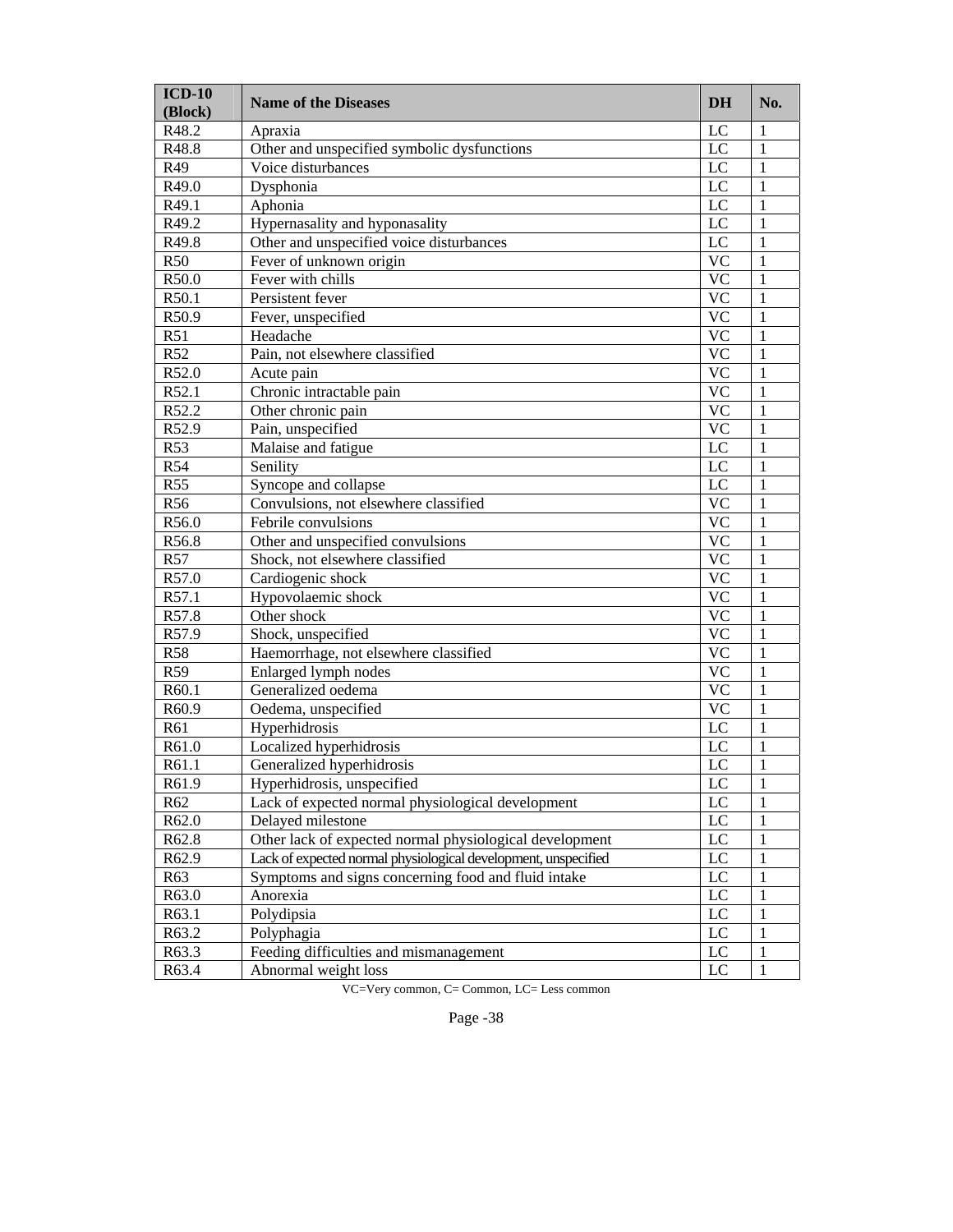| $ICD-10$<br>(Block) | <b>Name of the Diseases</b>                                             | DH              | No.          |
|---------------------|-------------------------------------------------------------------------|-----------------|--------------|
| R63.5               | Abnormal weight gain                                                    | LC              | 1            |
| R63.8               | Other symptoms and signs concerning food and fluid intake               | LC              | 1            |
| R64                 | Cachexia                                                                | LC              | 1            |
| R68                 | Other general symptoms and signs                                        | LC              | 1            |
| R68.0               | Hypothermia, not associated with low environmental temperature          | LC              | 1            |
| R68.1               | Nonspecific symptoms peculiar to infancy                                | LC              | 1            |
| R68.2               | Dry mouth, unspecified                                                  | LC              | 1            |
| R68.3               | Clubbing of fingers                                                     | LC              | 1            |
| R68.8               | Other specified general symptoms and signs                              | LC              | 1            |
| R69                 | Unknown and unspecified causes of morbidity                             | LC              | 1            |
| R70                 | Elevated erythrocyte sedimentation rate and abnormality of plasma       | <b>VC</b>       | 1            |
| R70.0               | Elevated erythrocyte sedimentation rate                                 | <b>VC</b>       | 1            |
| R70.1               | Abnormal plasma viscosity                                               | <b>VC</b>       | 1            |
| R71                 | Abnormality of red blood cells                                          | <b>VC</b>       | 1            |
| R72                 | Abnormality of white blood cells, not elsewhere classified              | <b>VC</b>       | 1            |
| R74.0               | Elevation of levels of transaminase and lactic acid dehydrogenase [LDH] | LC              | 1            |
| R74.8               | Abnormal levels of other serum enzymes                                  | LC              | 1            |
| R74.9               | Abnormal level of unspecified serum enzyme                              | LC              | 1            |
| R75                 | Laboratory evidence of human immunodeficiency virus [HIV]               | LC              | 1            |
| R76                 | Other abnormal immunological findings in serum                          | LC              | 1            |
| R76.0               | Raised antibody titre                                                   | LC              | 1            |
| R76.1               | Abnormal reaction to tuberculin test                                    | LC              | 1            |
| R82.0               | Chyluria                                                                | LC              | 1            |
| R82.1               | Myoglobinuria                                                           | LC              | 1            |
| R82.2               | Biliuria                                                                | LC              | 1            |
| R82.3               | Haemoglobinuria                                                         | LC              | 1            |
| R82.4               | Acetonuria                                                              | LC              | 1            |
| R82.5               | Elevated urine levels of drugs, medicaments and biological substances   | LC              | 1            |
| R82.6               | Abnormal urine levels of substances chiefly nonmedicinal as to source   | LC              | 1            |
| R82.7               | Abnormal findings on microbiological examination of urine               | <b>VC</b>       | $\mathbf{1}$ |
| R82.8               | Abnormal findings on cytological and histological examination of urine  | <b>VC</b>       | 1            |
| R82.9               | Other and unspecified abnormal findings in urine                        | <b>VC</b>       | $\mathbf{1}$ |
| R83                 | Abnormal findings in cerebrospinal fluid                                | <b>VC</b>       | 1            |
| R83.0               | Abnormal findings in cerebrospinal fluid, abnormal level of enzymes     | <b>VC</b>       | 1            |
| R83.1               | Abnormal findings in cerebrospinal fluid, abnormal level of hormones    | <b>VC</b>       | 1            |
| R83.2               | Abnormal findings in cerebrospinal fluid, abnormal level of other       | $\overline{VC}$ | $\,1\,$      |
| R83.3               | Abnormal findings in cerebrospinal fluid, abnormal level of substances  | <b>VC</b>       | 1            |
| R94.2               | Abnormal results of pulmonary function studies                          | <b>VC</b>       | 1            |
| R94.3               | Abnormal results of cardiovascular function studies                     | <b>VC</b>       | 1            |
| R94.4               | Abnormal results of kidney function studies                             | <b>VC</b>       | 1            |
| R94.5               | Abnormal results of liver function studies                              | <b>VC</b>       | 1            |
| R94.6               | Abnormal results of thyroid function studies                            | <b>VC</b>       | 1            |
| R94.7               | Abnormal results of other endocrine function studies                    | LC              | 1            |
| R94.8               | Abnormal results of function studies of other organs and systems        | LC              | 1            |
| R95                 | Sudden infant death syndrome                                            | LC              | 1            |
| R96                 | Other sudden death, cause unknown                                       | LC              | 1            |

| г. |  |
|----|--|
|----|--|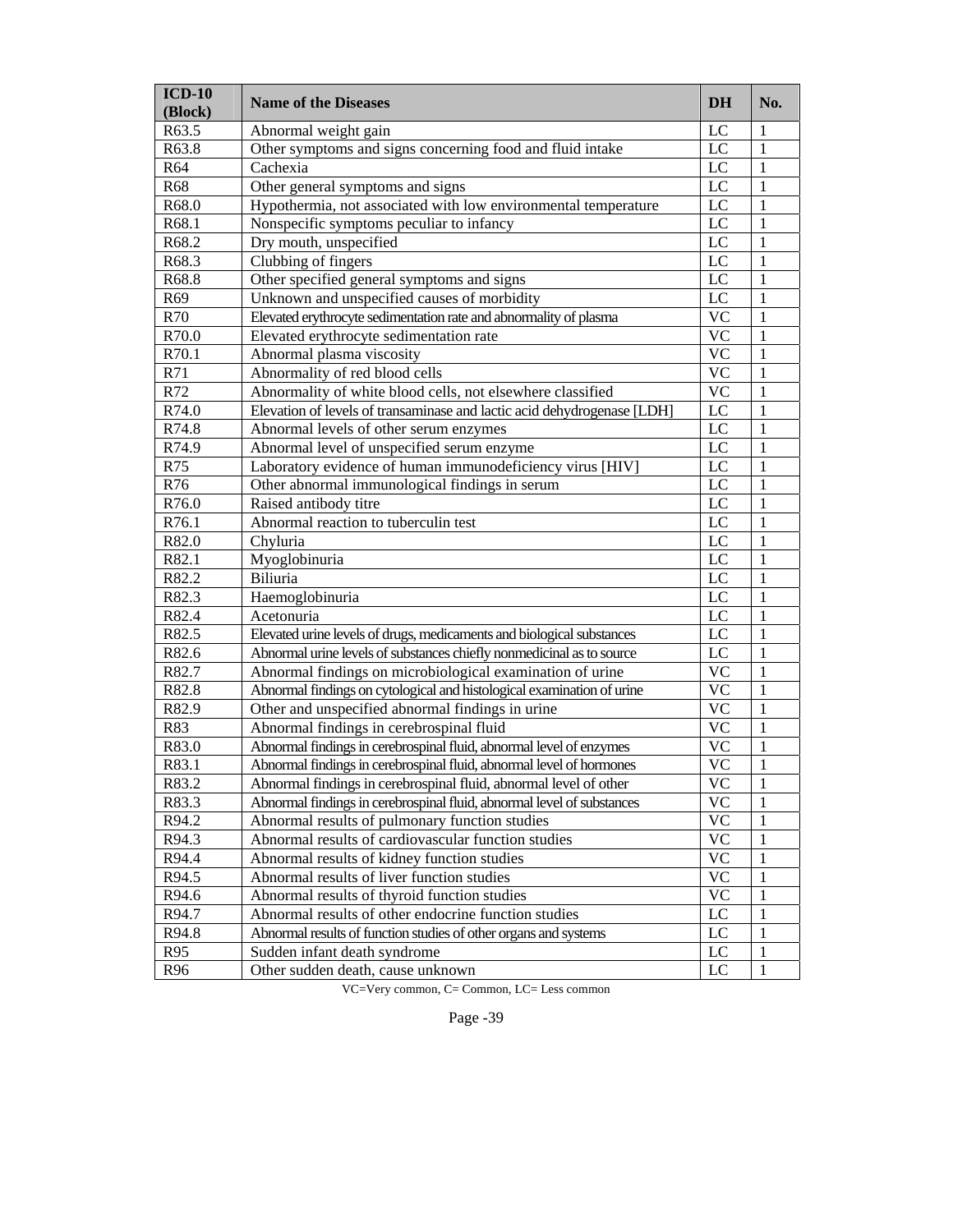| $ICD-10$<br>(Block) | <b>Name of the Diseases</b>                                         | <b>DH</b>       | No.          |
|---------------------|---------------------------------------------------------------------|-----------------|--------------|
| R96.0               | Instantaneous death                                                 | LC              | 1            |
| R96.1               | Death occurring less than 24 hours from onset of symptoms, not      | $\rm LC$        | $\mathbf{1}$ |
| R98                 | Unattended death                                                    | $_{\rm LC}$     | $\mathbf{1}$ |
| R99                 | Other ill-defined and unspecified causes of mortality               | LC              | $\mathbf{1}$ |
| S00.1               | Contusion of eyelid and periocular area                             | LC              | $\mathbf{1}$ |
| S00.2               | Other superficial injuries of eyelid and periocular area            | LC              | $\mathbf{1}$ |
| S01                 | Open wound of head                                                  | $\mathbf C$     | $\mathbf{1}$ |
| S01.4               | Open wound of cheek and temporomandibular area                      | LC              | $\mathbf{1}$ |
| S03.0               | Dislocation of jaw                                                  | LC              | $\mathbf{1}$ |
| S10                 | Superficial injury of neck                                          | $\overline{C}$  | $\mathbf{1}$ |
| S11                 | Open wound of neck                                                  | $\overline{C}$  | $\mathbf{1}$ |
| S16                 | Injury of muscle and tendon at neck level                           | LC              | $\mathbf{1}$ |
| S <sub>20</sub>     | Superficial injury of thorax                                        | LC              | $\mathbf{1}$ |
| S <sub>21</sub>     | Open wound of thorax                                                | LC              | $\mathbf{1}$ |
| S27.0               | Traumatic pneumothorax                                              | LC              | $\mathbf{1}$ |
| S27.1               | Traumatic haemothorax                                               | LC              | $\mathbf{1}$ |
| S27.2               | Traumatic haemopneumothorax                                         | LC              | $\mathbf{1}$ |
| S30                 | Superficial injury of abdomen, lower back and pelvis                | $\overline{C}$  | $\mathbf{1}$ |
| S31.3               | Open wound of scrotum and testes                                    | $\overline{C}$  | $\mathbf{1}$ |
| S31.4               | Open wound of vagina and vulva                                      | $_{\rm LC}$     | $\mathbf{1}$ |
| S40                 | Superficial injury of shoulder and upper arm                        | LC              | $\mathbf{1}$ |
| S41                 | Open wound of shoulder and upper arm                                | LC              | $\mathbf{1}$ |
| S42                 | Fracture of shoulder and upper arm                                  | LC              | $\mathbf{1}$ |
| S42.0               | Fracture of clavicle                                                | <b>VC</b>       | $\mathbf{1}$ |
| S42.3               | Fracture of shaft of humerus                                        | $L\overline{C}$ | $\mathbf{1}$ |
| S43                 | Dislocation, sprain and strain of joints and ligaments of shoulder  | $\mathbf C$     | $\mathbf{1}$ |
| S50                 | Superficial injury of forearm                                       | $\overline{C}$  | $\mathbf{1}$ |
| S50.9               | Superficial injury of forearm, unspecified                          | $\overline{C}$  | $\mathbf{1}$ |
| S52                 | Fracture of forearm                                                 | $\overline{C}$  | $\mathbf{1}$ |
| S52.2               | Fracture of shaft of ulna                                           | LC              | $\mathbf{1}$ |
| S52.3               | Fracture of shaft of radius                                         | LC              | $\mathbf{1}$ |
| S52.4               | Fracture of shafts of both ulna and radius                          | LC              | $\mathbf{1}$ |
| S52.5               | Fracture of lower end of radius                                     | $\mathbf C$     | $\mathbf{1}$ |
| S52.6               | Fracture of lower end of both ulna and radius                       | LC              | $\mathbf{1}$ |
| S53                 | Dislocation, sprain and strain of joints and ligaments of elbow     | LC              | $\mathbf{1}$ |
| S53.0               | Dislocation of radial head                                          | $\overline{C}$  | $\,1\,$      |
| S60                 | Superficial injury of wrist and hand                                | LC              | $\mathbf{1}$ |
| S60.0               | Contusion of finger(s) without damage to nail                       | $_{\text{LC}}$  | $\mathbf{1}$ |
| S60.1               | Contusion of finger(s) with damage to nail                          | $_{\rm LC}$     | $\mathbf{1}$ |
| S61                 | Open wound of wrist and hand                                        | $_{\rm LC}$     | $\mathbf{1}$ |
| S61.0               | Open wound of finger(s) without damage to nail                      | LC              | $\mathbf{1}$ |
| S61.1               | Open wound of finger(s) with damage to nail                         | $_{\rm LC}$     | $\mathbf{1}$ |
| S62.6               | Fracture of other finger                                            | $\mathbf C$     | $\mathbf{1}$ |
| S63                 | Dislocation, sprain and strain of joints and ligaments at wrist and | LC              | $\mathbf{1}$ |
| S63.1               | Dislocation of finger                                               | $\mathcal{C}$   | $\mathbf{1}$ |
| S63.5               | Sprain and strain of wrist                                          | $\mathsf{C}$    | $\mathbf{1}$ |

VC=Very common, C= Common, LC= Less common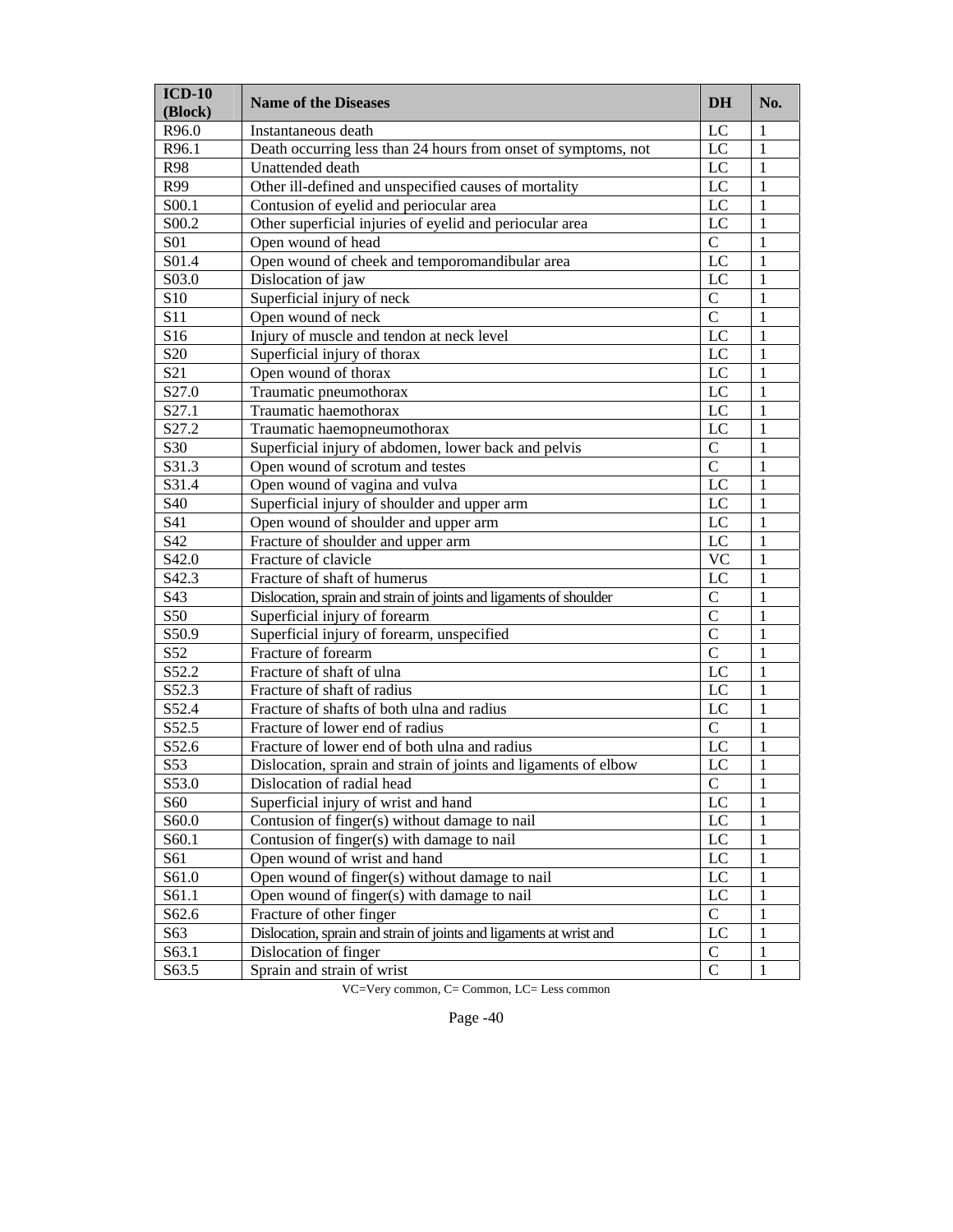| $ICD-10$<br>(Block) | <b>Name of the Diseases</b>                                          | <b>DH</b>              | No.          |
|---------------------|----------------------------------------------------------------------|------------------------|--------------|
| S63.6               | Sprain and strain of finger(s)                                       | $\mathsf{C}$           | 1            |
| S68.1               | Traumatic amputation of other single finger (complete)(partial)      | $\overline{C}$         | $\mathbf{1}$ |
| S70                 | Superficial injury of hip and thigh                                  | LC                     | $\mathbf{1}$ |
| S80                 | Superficial injury of lower leg                                      | $\overline{C}$         | $\mathbf{1}$ |
| S81                 | Open wound of lower leg                                              | $\overline{C}$         | $\mathbf{1}$ |
| S81.7               | Multiple open wounds of lower leg                                    | LC                     | $\mathbf{1}$ |
| S82.4               | Fracture of fibula alone                                             | LC                     | $\mathbf{1}$ |
| S82.5               | Fracture of medial malleolus                                         | LC                     | $\mathbf{1}$ |
| S82.6               | Fracture of lateral malleolus                                        | $\overline{LC}$        | $\mathbf{1}$ |
| S86                 | Injury of muscle and tendon at lower leg level                       | LC                     | $\mathbf{1}$ |
| S86.0               | Injury of Achilles tendon                                            | $\overline{C}$         | $\mathbf{1}$ |
| S86.9               | Injury of unspecified muscle and tendon at lower leg level           | LC                     | $\mathbf{1}$ |
| S90                 | Superficial injury of ankle and foot                                 | $\overline{C}$         | $\mathbf{1}$ |
| S90.1               | Contusion of toe(s) without damage to nail                           | LC                     | $\mathbf{1}$ |
| S90.2               | Contusion of toe(s) with damage to nail                              | $L\overline{C}$        | $\mathbf{1}$ |
| S90.7               | Multiple superficial injuries of ankle and foot                      | LC                     | $\mathbf{1}$ |
| S91                 | Open wound of ankle and foot                                         | $\overline{C}$         | $\mathbf{1}$ |
| S91.1               | Open wound of toe(s) without damage to nail                          | $\overline{C}$         | $\mathbf{1}$ |
| S91.2               | Open wound of toe(s) with damage to nail                             | LC                     | $\mathbf{1}$ |
| S92.4               | Fracture of great toe                                                | LC                     | $\mathbf{1}$ |
| S92.5               | Fracture of other toe                                                | LC                     | $\mathbf{1}$ |
| S93                 | Dislocation, sprain and strain of joints and ligaments at ankle and  | $\overline{\text{VC}}$ | $\mathbf{1}$ |
| S93.0               | Dislocation of ankle joint                                           | $\overline{\text{VC}}$ | $\mathbf{1}$ |
| S93.1               | Dislocation of toe(s)                                                | LC                     | $\mathbf{1}$ |
| S93.4               | Sprain and strain of ankle                                           | $\overline{C}$         | $\mathbf{1}$ |
| S97.1               | Crushing injury of toe(s)                                            | $\overline{C}$         | $\mathbf{1}$ |
| S98                 | Traumatic amputation of ankle and foot                               | LC                     | $\mathbf{1}$ |
| S98.1               | Traumatic amputation of one toe                                      | $\overline{C}$         | $\mathbf{1}$ |
| S98.2               | Traumatic amputation of two or more toes                             | LC                     | $\mathbf{1}$ |
| <b>T00</b>          | Superficial injuries involving multiple body regions                 | $\overline{C}$         | $\mathbf{1}$ |
| T15                 | Foreign body on external eye                                         | $\overline{\text{VC}}$ | $\mathbf{1}$ |
| T15.1               | Foreign body in conjunctival sac                                     | $\mathcal{C}$          | $\mathbf{1}$ |
| T16                 | Foreign body in ear                                                  | $\overline{C}$         | $\mathbf{1}$ |
| T17                 | Foreign body in respiratory tract                                    | $\overline{C}$         | $\mathbf{1}$ |
| T17.0               | Foreign body in nasal sinus                                          | $\overline{C}$         | $\mathbf{1}$ |
| T17.3               | Foreign body in larynx                                               | $\mathbf C$            | $\,1$        |
| T <sub>18.5</sub>   | Foreign body in anus and rectum                                      | $\overline{C}$         | $\mathbf{1}$ |
| T <sub>19</sub>     | Foreign body in genitourinary tract                                  | $\overline{C}$         | $\mathbf{1}$ |
| T19.0               | Foreign body in urethra                                              | LC                     | $\mathbf{1}$ |
| T19.1               | Foreign body in bladder                                              | $\mathsf{C}$           | $\mathbf{1}$ |
| T19.2               | Foreign body in vulva and vagina                                     | $\overline{C}$         | $\mathbf{1}$ |
| T19.3               | Foreign body in uterus [any part]                                    | $\overline{C}$         | $\mathbf{1}$ |
| T <sub>21</sub>     | Burn and corrosion of trunk                                          | $\overline{C}$         | $\mathbf{1}$ |
| T22                 | Burn and corrosion of shoulder and upper limb, except wrist and hand | $\overline{C}$         | $\mathbf{1}$ |
| T31.1               | Burns involving 10-19% of body surface                               | $\overline{C}$         | $\mathbf{1}$ |
| T32.0               | Corrosions involving less than 10% of body surface                   | $\mathbf C$            | $\mathbf{1}$ |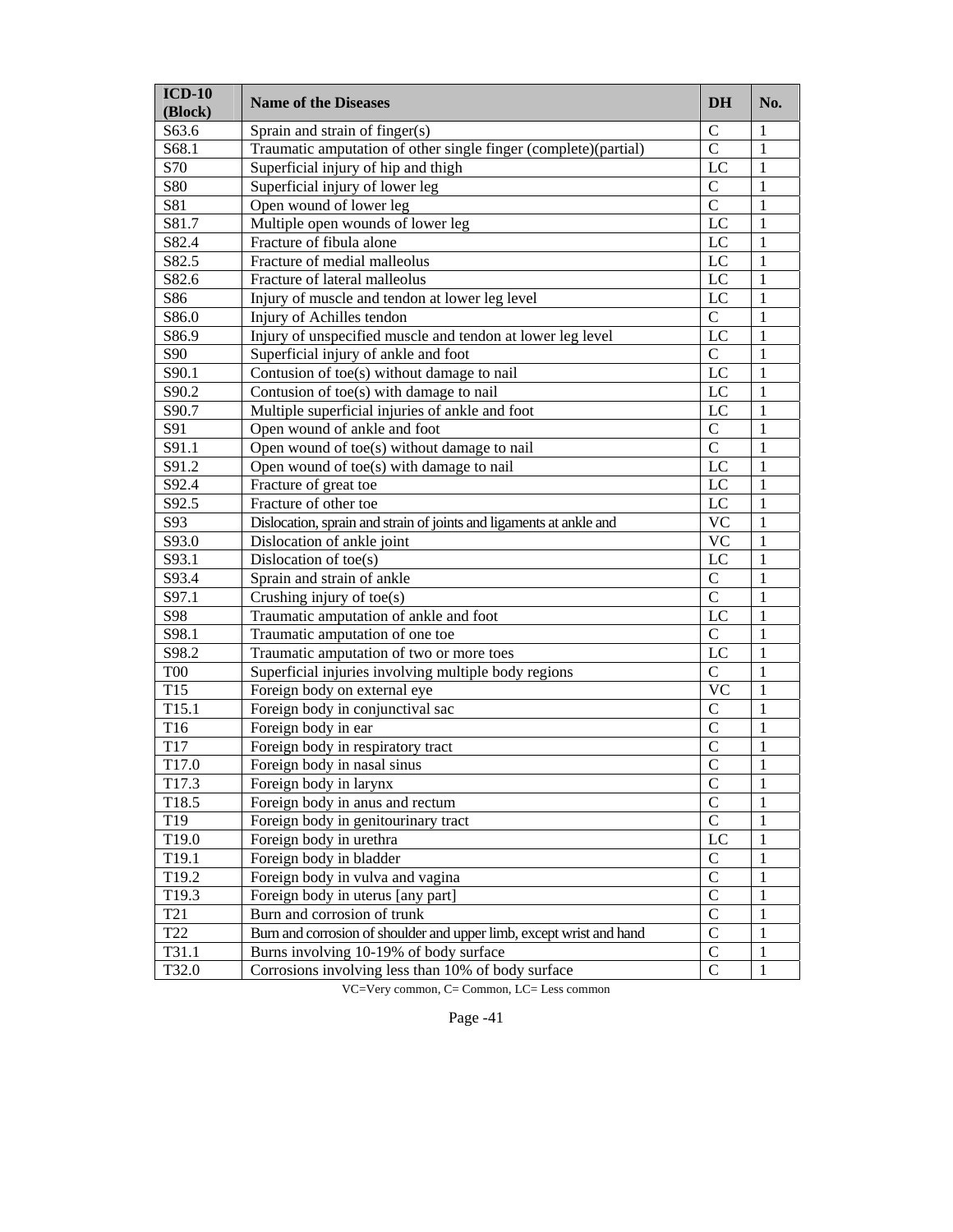| $ICD-10$<br>(Block) | <b>Name of the Diseases</b>                                             | <b>DH</b>       | No.          |
|---------------------|-------------------------------------------------------------------------|-----------------|--------------|
| T32.1               | Corrosions involving 10-19% of body surface                             | LC              | 1            |
| T36.0               | Penicillins                                                             | LC              | $\mathbf{1}$ |
| T36.1               | Cefalosporins and other-lactam antibiotics                              | $\overline{LC}$ | 1            |
| $T36.\overline{3}$  | Macrolides                                                              | $\overline{LC}$ | 1            |
| T37                 | Poisoning by other systemic anti-infectives and antiparasitics          | $\overline{LC}$ | $\mathbf{1}$ |
| T40.7               | Cannabis (derivatives)                                                  | LC              | $\mathbf{1}$ |
| T41.3               | Local anaesthetics                                                      | $L\overline{C}$ | $\mathbf{1}$ |
| T42.3               | <b>Barbiturates</b>                                                     | $\overline{C}$  | $\mathbf{1}$ |
| T42.4               | Benzodiazepines                                                         | $\overline{C}$  | $\mathbf{1}$ |
| T47.2               | Stimulant laxatives                                                     | LC              | $\mathbf{1}$ |
| T47.6               | Antidiarrhoeal drugs                                                    | LC              | $\mathbf{1}$ |
| T48                 | Poisoning by agents primarily acting on smooth and skeletal muscles     | LC              | $\mathbf{1}$ |
| T51.0               | Ethanol                                                                 | $\overline{C}$  | $\mathbf{1}$ |
| T51.1               | Methanol                                                                | $\overline{C}$  | $\mathbf{1}$ |
| T53.1               | Chloroform                                                              | LC              | $\mathbf{1}$ |
| T54                 | Toxic effect of corrosive substances                                    | LC              | 1            |
| T57.0               | Arsenic and its compounds                                               | $\overline{C}$  | 1            |
| T60                 | Toxic effect of pesticides                                              | $\overline{C}$  | 1            |
| T61                 | Toxic effect of noxious substances eaten as seafood                     | LC              | 1            |
| T62                 | Toxic effect of other noxious substances eaten as food                  | LC              | 1            |
| T63                 | Toxic effect of contact with venomous animals                           | LC              | 1            |
| T63.0               | Snake venom                                                             | LC              | 1            |
| T67.0               | Heatstroke and sunstroke                                                | $\mathcal{C}$   | 1            |
| T67.1               | Heat syncope                                                            | $\overline{C}$  | $\mathbf{1}$ |
| T67.2               | Heat cramp                                                              | $\overline{C}$  | $\mathbf{1}$ |
| T67.3               | Heat exhaustion, anhydrotic                                             | $\overline{C}$  | $\mathbf{1}$ |
| T67.4               | Heat exhaustion due to salt depletion                                   | $\overline{C}$  | $\mathbf{1}$ |
| T75.4               | Effects of electric current                                             | $\overline{C}$  | $\mathbf{1}$ |
| T78.0               | Anaphylactic shock due to adverse food reaction                         | $\overline{C}$  | $\mathbf{1}$ |
| T78.1               | Other adverse food reactions, not elsewhere classified                  | $\overline{C}$  | $\mathbf{1}$ |
| T78.2               | Anaphylactic shock, unspecified                                         | $\overline{C}$  | $\mathbf{1}$ |
| T78.3               | Angioneurotic oedema                                                    | LC              | 1            |
| T79.4               | Traumatic shock                                                         | LC              | 1            |
| T83                 | Complications of genitourinary prosthetic devices, implants and grafts  | $\overline{C}$  | 1            |
| T84                 | Complications of internal orthopaedic prosthetic devices, implants and  | $\overline{C}$  | 1            |
| $\overline{T85}$    | Complications of other internal prosthetic devices, implants and grafts | $\overline{C}$  | $\mathbf{1}$ |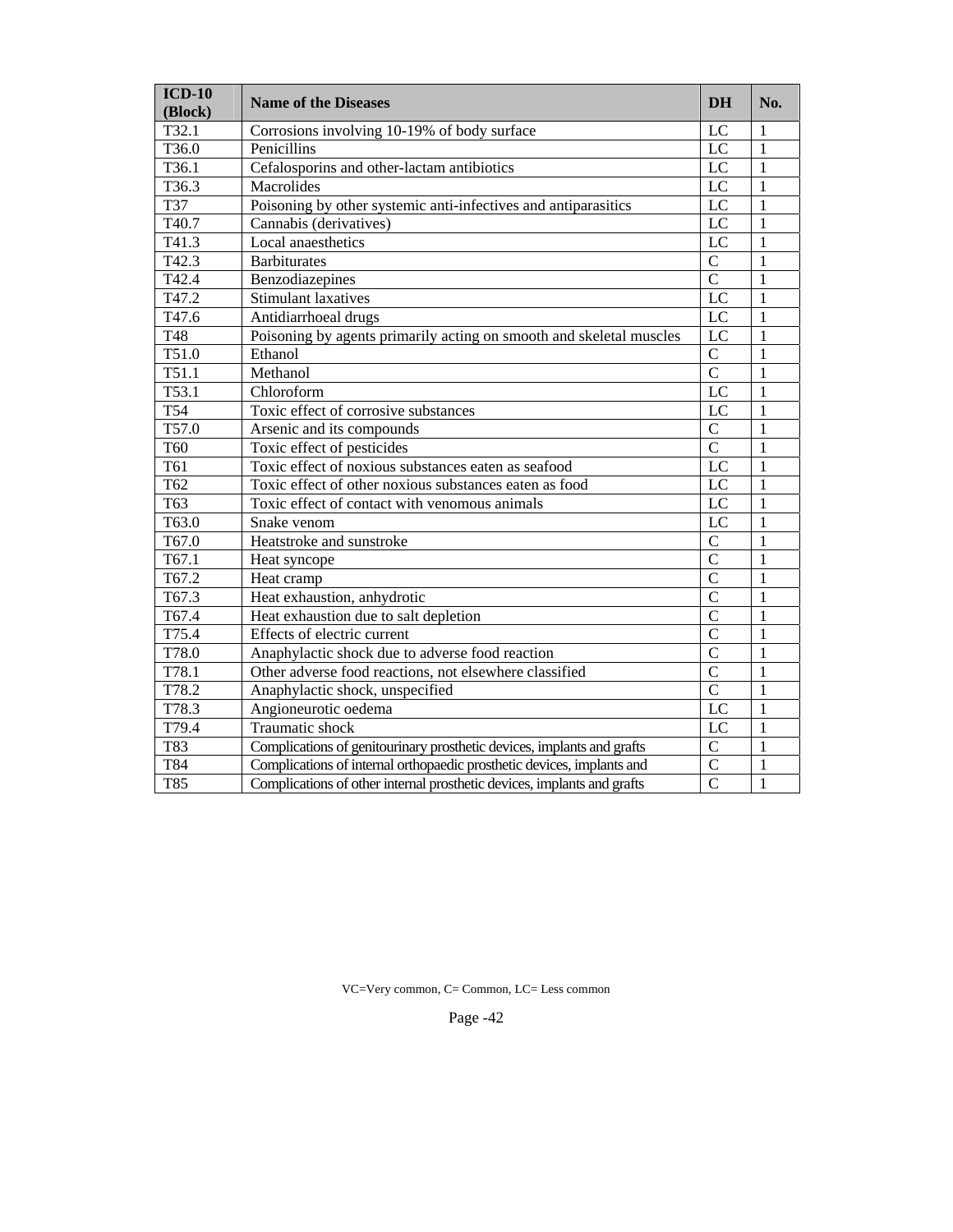## **Tertiary Level**

| Code              | <b>Name of the Diseases</b>                                        | MCH &<br><b>SH</b> | No.          |
|-------------------|--------------------------------------------------------------------|--------------------|--------------|
| C <sub>01</sub>   | Malignant neoplasm of base of tongue                               | LC                 | 1            |
| CO <sub>2</sub>   | Malignant neoplasm of other and unspecified parts of tongue        | LC                 | 1            |
| CO <sub>2.1</sub> | Border of tongue                                                   | LC                 | 1            |
| CO <sub>3</sub>   | Malignant neoplasm of gum                                          | LC                 | 1            |
| C <sub>04</sub>   | Malignant neoplasm of floor of mouth                               | LC                 | 1            |
| C <sub>06</sub>   | Malignant neoplasm of other and unspecified parts of mouth         | LC                 | 1            |
| C <sub>06.0</sub> | Cheek mucosa                                                       | $\mathbf C$        | 1            |
| C <sub>08</sub>   | Malignant neoplasm of other and unspecified major salivary glands  | LC                 | 1            |
| C <sub>08.0</sub> | Submandibular gland                                                | LC                 | 1            |
| CO8.1             | Sublingual gland                                                   | LC                 | 1            |
| C <sub>09</sub>   | Malignant neoplasm of tonsil                                       | LC                 | 1            |
| C10               | Malignant neoplasm of oropharynx                                   | LC                 | 1            |
| C11               | Malignant neoplasm of nasopharynx                                  | LC                 | 1            |
| C12               | Malignant neoplasm of pyriform sinus                               | LC                 | 1            |
| C14               | Malignant neoplasm of other and ill-defined sites in the lip, oral | LC                 | 1            |
| C15               | Malignant neoplasm of oesophagus                                   | $\mathbf C$        | 1            |
| C15.1             | Thoracic part of oesophagus                                        | LC                 | 1            |
| C15.2             | Abdominal part of oesophagus                                       | L                  | 1            |
| C15.5             | Lower third of oesophagus                                          | $\mathcal{C}$      | 1            |
| C16               | Malignant neoplasm of stomach                                      | $\mathcal{C}$      | 1            |
| C16.2             | Body of stomach                                                    | $\mathcal{C}$      | 1            |
| C16.3             | Pyloric antrum                                                     | $\mathcal{C}$      | 1            |
| C16.4             | Pylorus                                                            | $\mathcal{C}$      | 1            |
| C17               | Malignant neoplasm of small intestine                              | LC                 | 1            |
| C18               | Malignant neoplasm of colon                                        | $\mathcal{C}$      | 1            |
| C18.0             | Caecum                                                             | $\mathcal{C}$      | 1            |
| C18.2             | Ascending colon                                                    | $\mathcal{C}$      | 1            |
| C <sub>18.7</sub> | Sigmoid colon                                                      | $\mathcal{C}$      | 1            |
| C19               | Malignant neoplasm of rectosigmoid junction                        | $\mathcal{C}$      | 1            |
| C <sub>20</sub>   | Malignant neoplasm of rectum                                       | <b>VC</b>          | 1            |
| C21               | Malignant neoplasm of anus and anal canal                          | LC                 | 1            |
| C21.1             | Anal canal                                                         | LC                 | 1            |
| C22               | Malignant neoplasm of liver and intrahepatic bile ducts            | $\mathsf{C}$       | 1            |
| C22.0             | Liver cell carcinoma                                               | $\mathcal{C}$      | 1            |
| C22.1             | Intrahepatic bile duct carcinoma                                   | $\overline{C}$     | 1            |
| C22.2             | Hepatoblastoma                                                     | LC                 | 1            |
|                   | Angiosarcoma of liver                                              |                    | 1            |
| C22.4             | Other sarcomas of liver                                            |                    | 1            |
| C22.7             | Other specified carcinomas of liver                                |                    | $\mathbf{1}$ |
| C22.9             | Liver, unspecified                                                 |                    | 1            |
| C <sub>23</sub>   | Malignant neoplasm of gallbladder                                  | LC                 | 1            |
| C <sub>24</sub>   | Malignant neoplasm of other and unspecified parts of biliary tract | LC                 | $\mathbf{1}$ |

VC=Very common, C= Common, LC= Less common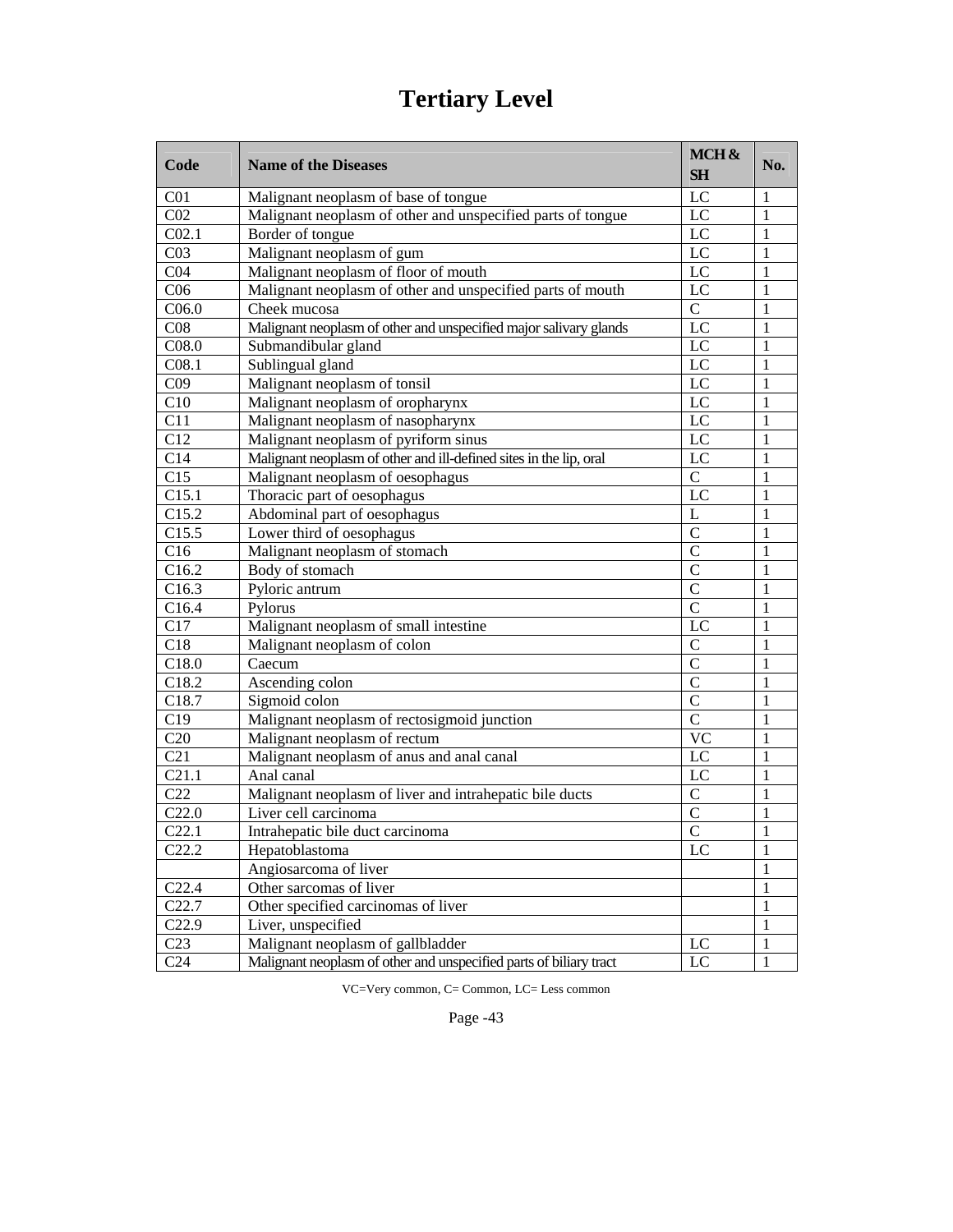| Code              | <b>Name of the Diseases</b>                                          | MCH&<br><b>SH</b> | No.          |
|-------------------|----------------------------------------------------------------------|-------------------|--------------|
| C <sub>25</sub>   | Malignant neoplasm of pancreas                                       | $\mathbf C$       | 1            |
| C <sub>25.0</sub> | Head of pancreas                                                     | $\overline{C}$    | 1            |
| C <sub>26</sub>   | Malignant neoplasm of other and ill-defined digestive organs         | LC                | 1            |
| C30               | Malignant neoplasm of nasal cavity and middle ear                    | $\mathcal{C}$     | 1            |
| C31               | Malignant neoplasm of accessory sinuses                              | LC                | 1            |
| C32               | Malignant neoplasm of larynx                                         | $\mathcal{C}$     | 1            |
| C <sub>33</sub>   | Malignant neoplasm of trachea                                        | LC                | 1            |
| C <sub>34</sub>   | Malignant neoplasm of bronchus and lung                              | $\overline{C}$    | 1            |
| C <sub>37</sub>   | Malignant neoplasm of thymus                                         | LC                | 1            |
| C38               | Malignant neoplasm of heart, mediastinum and pleura                  | LC                | 1            |
| C39               | Malignant neoplasm of other and ill-defined sites in the respiratory | LC                | 1            |
| C40               | Malignant neoplasm of bone and articular cartilage of limbs          | $\mathbf C$       | 1            |
| C <sub>41</sub>   | Malignant neoplasm of bone and articular cartilage of other and      | LC                | 1            |
| C44               | Other malignant neoplasms of skin                                    | LC                | 1            |
| C <sub>45</sub>   | Mesothelioma                                                         | LC                | 1            |
| C <sub>46</sub>   | Kaposi's sarcoma                                                     | LC                | 1            |
| C47               | Malignant neoplasm of peripheral nerves and autonomic nervous system | LC                | 1            |
| C48               | Malignant neoplasm of retroperitoneum and peritoneum                 | LC                | 1            |
| C48.0             | Retroperitoneum                                                      | LC                | 1            |
| C49               | Malignant neoplasm of other connective and soft tissue               | LC                | 1            |
| C <sub>49.2</sub> | Connective and soft tissue of lower limb, including hip              | LC                | 1            |
| C51               | Malignant neoplasm of vulva                                          | $\mathbf C$       | 1            |
| C58               | Malignant neoplasm of placenta                                       | LC                | 1            |
| C60               | Malignant neoplasm of penis                                          | LC                | 1            |
| C61               | Malignant neoplasm of prostate                                       | $\mathbf C$       | 1            |
| C62               | Malignant neoplasm of testis                                         | LC                | 1            |
| C63               | Malignant neoplasm of other and unspecified male genital organs      | LC                | 1            |
| C64               | Malignant neoplasm of kidney, except renal pelvis                    | LC                | 1            |
| C67               | Malignant neoplasm of bladder                                        | $\mathbf C$       | 1            |
| C68               | Malignant neoplasm of other and unspecified urinary organs           | LC                | 1            |
| C69               | Malignant neoplasm of eye and adnexa                                 | LC                | 1            |
| C69.2             | Retina                                                               | LC                | 1            |
| C70               | Malignant neoplasm of meninges                                       | LC                | 1            |
| C71               | Malignant neoplasm of brain                                          | LC                | 1            |
| C72               | Malignant neoplasm of spinal cord, cranial nerves and other parts of | LC                | 1            |
| C73               | Malignant neoplasm of thyroid gland                                  | LC                | 1            |
| C74               | Malignant neoplasm of adrenal gland                                  | LC                | 1            |
| C75               | Malignant neoplasm of other endocrine glands and related structures  | $_{\rm LC}$       | 1            |
| C76               | Malignant neoplasm of other and ill-defined sites                    | LC                | 1            |
| C78               | Secondary malignant neoplasm of respiratory and digestive organs     | LC                | 1            |
| C78.0             | Secondary malignant neoplasm of lung                                 | LC                | 1            |
| C78.7             | Secondary malignant neoplasm of liver                                | $\overline{C}$    | 1            |
| C79               | Secondary malignant neoplasm of other sites                          | LC                | 1            |
| C79.2             | Secondary malignant neoplasm of skin                                 | LC                | 1            |
| C79.3             | Secondary malignant neoplasm of brain and cerebral meninges          | LC                | $\mathbf{1}$ |
|                   |                                                                      |                   |              |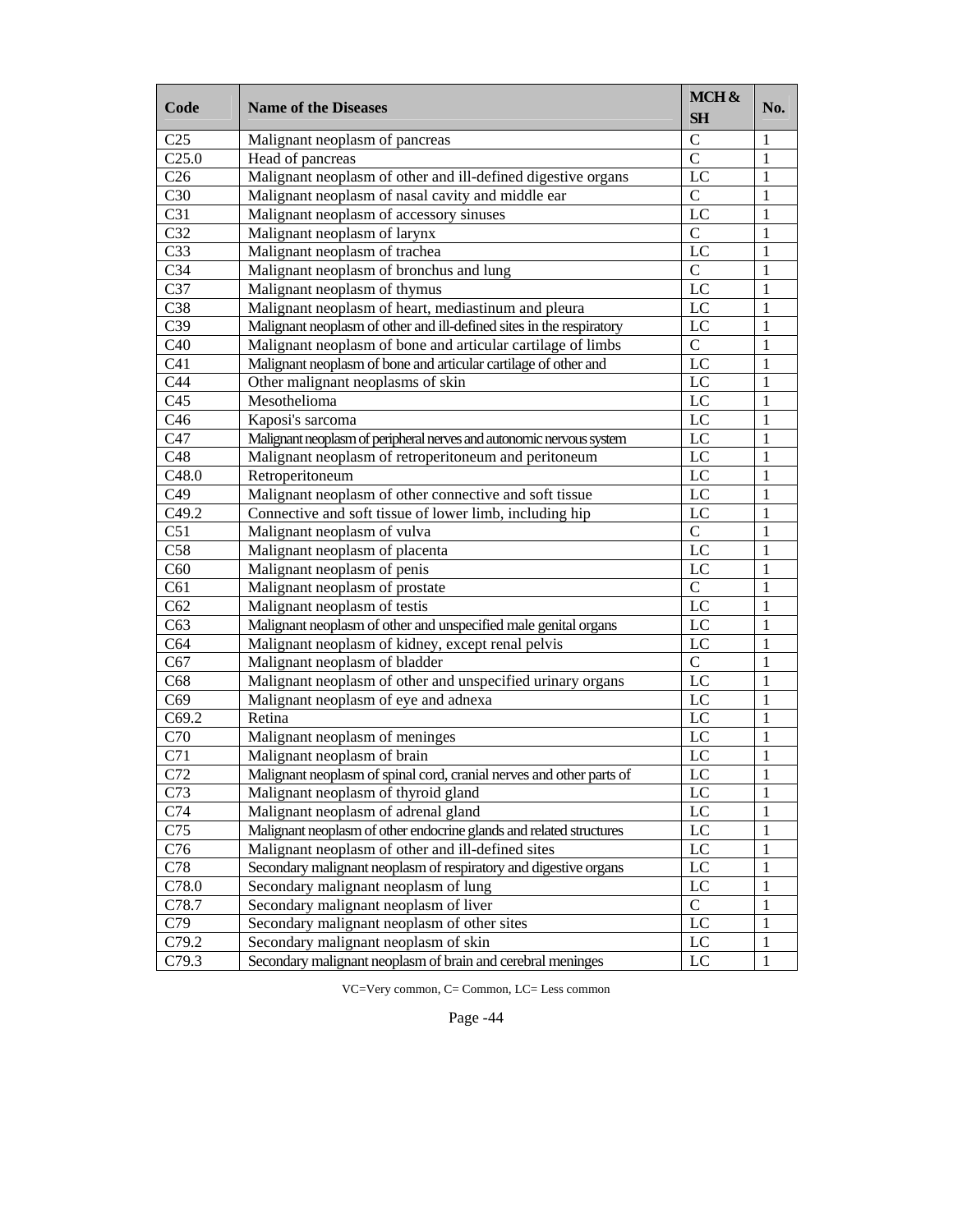| Code              | <b>Name of the Diseases</b>                                            | MCH&<br><b>SH</b> | No. |
|-------------------|------------------------------------------------------------------------|-------------------|-----|
| C79.4             | Secondary malignant neoplasm of other and unspecified parts of nervous | LC                | 1   |
| C81               | Hodgkin's disease                                                      | LC                | 1   |
| C82               | Follicular [nodular] non-Hodgkin's lymphoma                            | LC                | 1   |
| C83               | Diffuse non-Hodgkin's lymphoma                                         | LC                |     |
| C84               | Peripheral and cutaneous T-cell lymphomas                              | LC                |     |
| C85               | Other and unspecified types of non-Hodgkin's lymphoma                  | LC                |     |
| C88               | Malignant immunoproliferative diseases                                 | LC                |     |
| C90               | Multiple myeloma and malignant plasma cell neoplasms                   | LC                |     |
| C90.0             | Multiple myeloma                                                       | LC                |     |
| C91               | Lymphoid leukaemia                                                     | $\mathsf{C}$      |     |
| C91.0             | Acute lymphoblastic leukaemia                                          | $\mathsf{C}$      |     |
| C91.1             | Chronic lymphocytic leukaemia                                          | $\mathsf{C}$      |     |
| C92               | Myeloid leukaemia                                                      | $\mathsf{C}$      |     |
| C92.0             | Acute myeloid leukaemia                                                | $\mathcal{C}$     |     |
| C92.1             | Chronic myeloid leukaemia                                              | $\mathcal{C}$     |     |
| C93               | Monocytic leukaemia                                                    | LC                |     |
| C95               | Leukaemia of unspecified cell type                                     | LC                | 1   |
| C <sub>96</sub>   | Other and unspecified malignant neoplasms of lymphoid, haematopoietic  | LC                | 1   |
| Cerebra           | l palsy and other paralytic syndromes (G80-G83)                        | LC                |     |
| Certain           | zoonotic bacterial diseases (A20-A28)                                  | LC                |     |
| Cleft 1           | ip and cleft palate (Q35-Q37)                                          | $\mathcal{C}$     |     |
| Coagula           | tion defects, purpura and other haemorrhagic conditions (D65-D69)      | LC                |     |
| Complic           | ations of labour and delivery (O60-O75)                                | $\mathcal{C}$     |     |
| Complic           | ations of surgical and medical care, not elsewhere classified          | LC                | 1   |
| Congeni           | tal malformations, deformations and chromosomal abnormalities          | LC                | 1   |
| Congeni           | tal malformations of the nervous system (Q00-Q07)                      | LC                | 1   |
| D <sub>00</sub>   | Carcinoma in situ of oral cavity, oesophagus and stomach               | LC                |     |
| D <sub>01</sub>   | Carcinoma in situ of other and unspecified digestive organs            | LC                |     |
| D02               | Carcinoma in situ of middle ear and respiratory system                 | LC                | 1   |
| D <sub>05</sub>   | Carcinoma in situ of breast                                            | LC                |     |
| D <sub>06</sub>   | Carcinoma in situ of cervix uteri                                      | LC                |     |
| D07               | Carcinoma in situ of other and unspecified genital organs              | LC                | 1   |
| D <sub>09</sub>   | Carcinoma in situ of other and unspecified sites                       | LC                |     |
| D11.0             | Parotid gland                                                          | $\mathsf{C}$      | 1   |
| D13               | Benign neoplasm of other and ill-defined parts of digestive system     | LC                | 1   |
| D <sub>14</sub>   | Benign neoplasm of middle ear and respiratory system                   | LC                | 1   |
| D15               | Benign neoplasm of other and unspecified intrathoracic organs          | LC                |     |
| D17.5             | Benign lipomatous neoplasm of intra-abdominal organs                   | LC                | 1   |
| D17.6             | Benign lipomatous neoplasm of spermatic cord                           | LC                |     |
| D20               | Benign neoplasm of soft tissue of retroperitoneum and peritoneum       | $\mathsf C$       |     |
| D <sub>20.0</sub> | Retroperitoneum                                                        | $\mathbf C$       | 1   |
| D22.1             | Melanocytic naevi of eyelid, including canthus                         | LC                | 1   |
| D22.2             | Melanocytic naevi of ear and external auricular canal                  | LC                | 1   |
| D <sub>26</sub>   | Other benign neoplasms of uterus                                       | LC                | 1   |
| D29.1             | Prostate                                                               | $\mathsf{C}$      | 1   |
|                   |                                                                        |                   |     |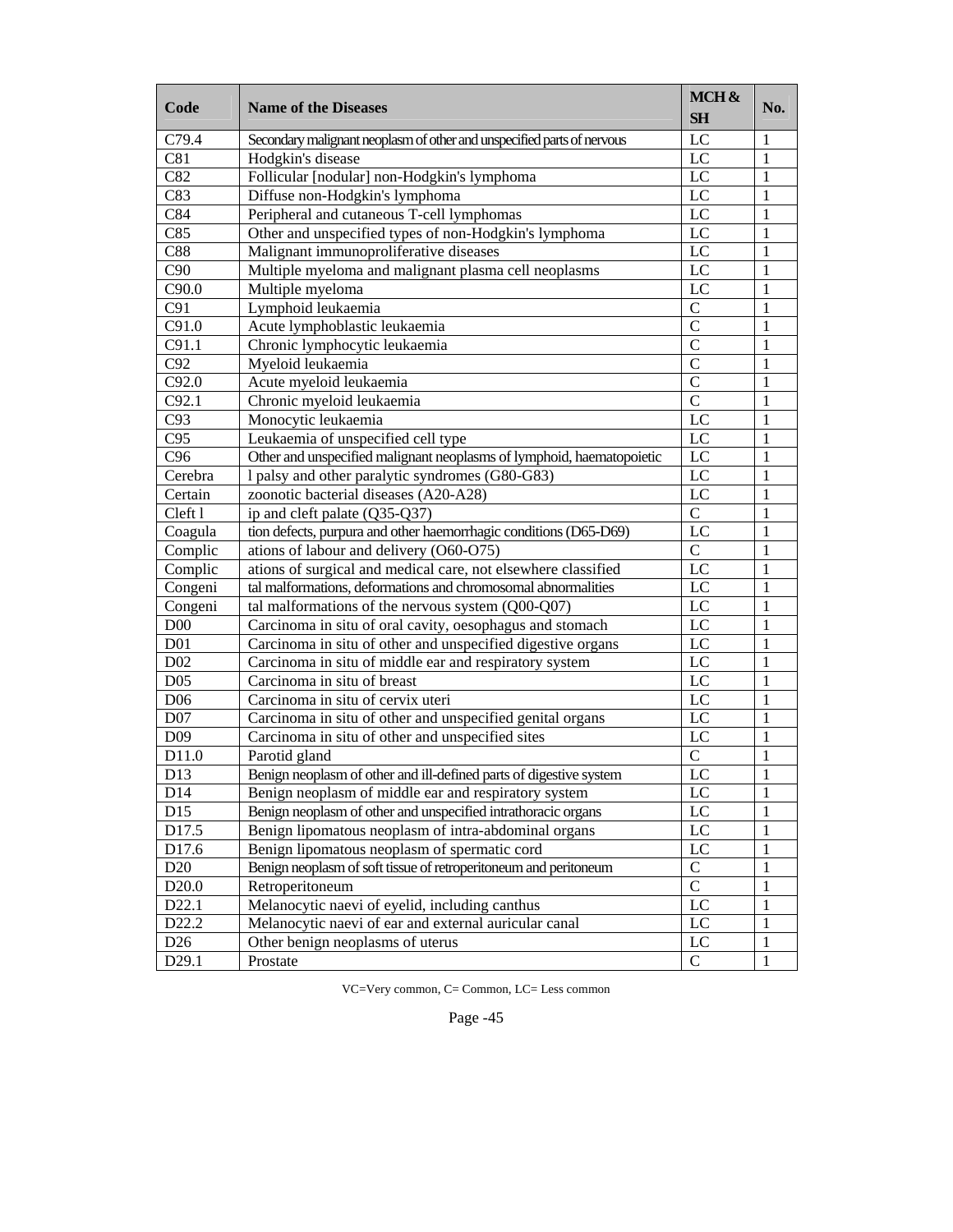| D30<br>Benign neoplasm of urinary organs<br>LC<br>1<br>D31<br>LC<br>Benign neoplasm of eye and adnexa<br>1<br>D32<br>Benign neoplasm of meninges<br>LC<br>1<br>Benign neoplasm of brain and other parts of central nervous system<br>LC<br>D33<br>1<br>LC<br>D33.4<br>Spinal cord<br>1<br>D35<br>Benign neoplasm of other and unspecified endocrine glands<br>LC<br>1<br>LC<br>D35.1<br>Parathyroid gland<br>1<br>LC<br>D35.2<br>Pituitary gland<br>1<br>Benign neoplasm of other and unspecified sites<br>LC<br>D36<br>1<br>Neoplasm of uncertain or unknown behaviour of oral cavity and digestive<br>LC<br>D37<br>1<br>$_{\text{LC}}$<br>D38<br>Neoplasm of uncertain or unknown behaviour of middle ear and<br>1<br>D39<br>Neoplasm of uncertain or unknown behaviour of female genital organs<br>LC<br>1<br>LC<br>D40<br>Neoplasm of uncertain or unknown behaviour of male genital organs<br>1<br>D41<br>Neoplasm of uncertain or unknown behaviour of urinary organs<br>LC<br>1<br>D42<br>LC<br>Neoplasm of uncertain or unknown behaviour of meninges<br>1<br>D43<br>Neoplasm of uncertain or unknown behaviour of brain and central nervous<br>LC<br>1<br>D44<br>LC<br>Neoplasm of uncertain or unknown behaviour of endocrine glands<br>1<br>D45<br>Polycythaemia vera<br>LC<br>1<br>$_{\rm LC}$<br>D46<br>Myelodysplastic syndromes<br>1<br>Other neoplasms of uncertain or unknown behaviour of lymphoid,<br>LC<br>D47<br>1<br>D48<br>LC<br>Neoplasm of uncertain or unknown behaviour of other and unspecified<br>1<br>LC<br>O08.1<br>Delayed or excessive haemorrhage following abortion and ectopic and<br>1<br>LC<br>O08.2<br>Embolism following abortion and ectopic and molar pregnancy<br>1<br>O08.3<br>Shock following abortion and ectopic and molar pregnancy<br><b>VC</b><br>1<br>O08.4<br>Renal failure following abortion and ectopic and molar pregnancy<br>LC<br>1<br>O08.5<br>Metabolic disorders following abortion and ectopic and molar pregnancy<br>LC<br>1<br>$\mathbf C$<br>O08.6<br>Damage to pelvic organs and tissues following abortion and ectopic and<br>1<br>LC<br>O08.7<br>Other venous complications following abortion and ectopic and molar<br>1<br>O10.1<br>LC<br>Pre-existing hypertensive heart disease complicating pregnancy,<br>1<br>O10.2<br>LC<br>Pre-existing hypertensive renal disease complicating pregnancy,<br>1<br>O10.3<br>LC<br>Pre-existing hypertensive heart and renal disease complicating<br>1<br>O10.4<br>LC<br>Pre-existing secondary hypertension complicating pregnancy, childbirth<br>1<br>$\mathbf C$<br>O10.9<br>Unspecified pre-existing hypertension complicating pregnancy<br>1<br>O14.1<br><b>VC</b><br>Severe pre-eclampsia<br>1<br><b>VC</b><br>O15<br>1<br>Eclampsia<br>O15.0<br><b>VC</b><br>Eclampsia in pregnancy<br>1<br>O15.1<br>Eclampsia in labour<br><b>VC</b><br>1<br>$\mathbf C$<br>Eclampsia in the puerperium<br>O15.2<br>1<br>$_{\rm LC}$<br>Eclampsia, unspecified as to time period<br>O15.9<br>1<br>Hyperemesis gravidarum with metabolic disturbance<br>$\mathsf{C}$<br>O21.1<br>1<br>LC<br>Venous complications in pregnancy<br>O22<br>1<br>LC<br>Varicose veins of lower extremity in pregnancy<br>O22.0<br>1<br>$_{\rm LC}$<br>O22.1<br>Genital varices in pregnancy<br>1<br>Superficial thrombophlebitis in pregnancy<br>LC<br>O22.2<br>1<br>LC<br>O22.3<br>Deep phlebothrombosis in pregnancy | Code | <b>Name of the Diseases</b> | MCH&<br><b>SH</b> | No. |
|------------------------------------------------------------------------------------------------------------------------------------------------------------------------------------------------------------------------------------------------------------------------------------------------------------------------------------------------------------------------------------------------------------------------------------------------------------------------------------------------------------------------------------------------------------------------------------------------------------------------------------------------------------------------------------------------------------------------------------------------------------------------------------------------------------------------------------------------------------------------------------------------------------------------------------------------------------------------------------------------------------------------------------------------------------------------------------------------------------------------------------------------------------------------------------------------------------------------------------------------------------------------------------------------------------------------------------------------------------------------------------------------------------------------------------------------------------------------------------------------------------------------------------------------------------------------------------------------------------------------------------------------------------------------------------------------------------------------------------------------------------------------------------------------------------------------------------------------------------------------------------------------------------------------------------------------------------------------------------------------------------------------------------------------------------------------------------------------------------------------------------------------------------------------------------------------------------------------------------------------------------------------------------------------------------------------------------------------------------------------------------------------------------------------------------------------------------------------------------------------------------------------------------------------------------------------------------------------------------------------------------------------------------------------------------------------------------------------------------------------------------------------------------------------------------------------------------------------------------------------------------------------------------------------------------------------------------------------------------------------------------------------------------------------------------------------------------------------------------------------------------------------------------------------------------------------------------------------------------------------------------------------------------------------------------------------------------------------------------------------------------------------------|------|-----------------------------|-------------------|-----|
|                                                                                                                                                                                                                                                                                                                                                                                                                                                                                                                                                                                                                                                                                                                                                                                                                                                                                                                                                                                                                                                                                                                                                                                                                                                                                                                                                                                                                                                                                                                                                                                                                                                                                                                                                                                                                                                                                                                                                                                                                                                                                                                                                                                                                                                                                                                                                                                                                                                                                                                                                                                                                                                                                                                                                                                                                                                                                                                                                                                                                                                                                                                                                                                                                                                                                                                                                                                                      |      |                             |                   |     |
|                                                                                                                                                                                                                                                                                                                                                                                                                                                                                                                                                                                                                                                                                                                                                                                                                                                                                                                                                                                                                                                                                                                                                                                                                                                                                                                                                                                                                                                                                                                                                                                                                                                                                                                                                                                                                                                                                                                                                                                                                                                                                                                                                                                                                                                                                                                                                                                                                                                                                                                                                                                                                                                                                                                                                                                                                                                                                                                                                                                                                                                                                                                                                                                                                                                                                                                                                                                                      |      |                             |                   |     |
|                                                                                                                                                                                                                                                                                                                                                                                                                                                                                                                                                                                                                                                                                                                                                                                                                                                                                                                                                                                                                                                                                                                                                                                                                                                                                                                                                                                                                                                                                                                                                                                                                                                                                                                                                                                                                                                                                                                                                                                                                                                                                                                                                                                                                                                                                                                                                                                                                                                                                                                                                                                                                                                                                                                                                                                                                                                                                                                                                                                                                                                                                                                                                                                                                                                                                                                                                                                                      |      |                             |                   |     |
|                                                                                                                                                                                                                                                                                                                                                                                                                                                                                                                                                                                                                                                                                                                                                                                                                                                                                                                                                                                                                                                                                                                                                                                                                                                                                                                                                                                                                                                                                                                                                                                                                                                                                                                                                                                                                                                                                                                                                                                                                                                                                                                                                                                                                                                                                                                                                                                                                                                                                                                                                                                                                                                                                                                                                                                                                                                                                                                                                                                                                                                                                                                                                                                                                                                                                                                                                                                                      |      |                             |                   |     |
|                                                                                                                                                                                                                                                                                                                                                                                                                                                                                                                                                                                                                                                                                                                                                                                                                                                                                                                                                                                                                                                                                                                                                                                                                                                                                                                                                                                                                                                                                                                                                                                                                                                                                                                                                                                                                                                                                                                                                                                                                                                                                                                                                                                                                                                                                                                                                                                                                                                                                                                                                                                                                                                                                                                                                                                                                                                                                                                                                                                                                                                                                                                                                                                                                                                                                                                                                                                                      |      |                             |                   |     |
|                                                                                                                                                                                                                                                                                                                                                                                                                                                                                                                                                                                                                                                                                                                                                                                                                                                                                                                                                                                                                                                                                                                                                                                                                                                                                                                                                                                                                                                                                                                                                                                                                                                                                                                                                                                                                                                                                                                                                                                                                                                                                                                                                                                                                                                                                                                                                                                                                                                                                                                                                                                                                                                                                                                                                                                                                                                                                                                                                                                                                                                                                                                                                                                                                                                                                                                                                                                                      |      |                             |                   |     |
|                                                                                                                                                                                                                                                                                                                                                                                                                                                                                                                                                                                                                                                                                                                                                                                                                                                                                                                                                                                                                                                                                                                                                                                                                                                                                                                                                                                                                                                                                                                                                                                                                                                                                                                                                                                                                                                                                                                                                                                                                                                                                                                                                                                                                                                                                                                                                                                                                                                                                                                                                                                                                                                                                                                                                                                                                                                                                                                                                                                                                                                                                                                                                                                                                                                                                                                                                                                                      |      |                             |                   |     |
|                                                                                                                                                                                                                                                                                                                                                                                                                                                                                                                                                                                                                                                                                                                                                                                                                                                                                                                                                                                                                                                                                                                                                                                                                                                                                                                                                                                                                                                                                                                                                                                                                                                                                                                                                                                                                                                                                                                                                                                                                                                                                                                                                                                                                                                                                                                                                                                                                                                                                                                                                                                                                                                                                                                                                                                                                                                                                                                                                                                                                                                                                                                                                                                                                                                                                                                                                                                                      |      |                             |                   |     |
|                                                                                                                                                                                                                                                                                                                                                                                                                                                                                                                                                                                                                                                                                                                                                                                                                                                                                                                                                                                                                                                                                                                                                                                                                                                                                                                                                                                                                                                                                                                                                                                                                                                                                                                                                                                                                                                                                                                                                                                                                                                                                                                                                                                                                                                                                                                                                                                                                                                                                                                                                                                                                                                                                                                                                                                                                                                                                                                                                                                                                                                                                                                                                                                                                                                                                                                                                                                                      |      |                             |                   |     |
|                                                                                                                                                                                                                                                                                                                                                                                                                                                                                                                                                                                                                                                                                                                                                                                                                                                                                                                                                                                                                                                                                                                                                                                                                                                                                                                                                                                                                                                                                                                                                                                                                                                                                                                                                                                                                                                                                                                                                                                                                                                                                                                                                                                                                                                                                                                                                                                                                                                                                                                                                                                                                                                                                                                                                                                                                                                                                                                                                                                                                                                                                                                                                                                                                                                                                                                                                                                                      |      |                             |                   |     |
|                                                                                                                                                                                                                                                                                                                                                                                                                                                                                                                                                                                                                                                                                                                                                                                                                                                                                                                                                                                                                                                                                                                                                                                                                                                                                                                                                                                                                                                                                                                                                                                                                                                                                                                                                                                                                                                                                                                                                                                                                                                                                                                                                                                                                                                                                                                                                                                                                                                                                                                                                                                                                                                                                                                                                                                                                                                                                                                                                                                                                                                                                                                                                                                                                                                                                                                                                                                                      |      |                             |                   |     |
|                                                                                                                                                                                                                                                                                                                                                                                                                                                                                                                                                                                                                                                                                                                                                                                                                                                                                                                                                                                                                                                                                                                                                                                                                                                                                                                                                                                                                                                                                                                                                                                                                                                                                                                                                                                                                                                                                                                                                                                                                                                                                                                                                                                                                                                                                                                                                                                                                                                                                                                                                                                                                                                                                                                                                                                                                                                                                                                                                                                                                                                                                                                                                                                                                                                                                                                                                                                                      |      |                             |                   |     |
|                                                                                                                                                                                                                                                                                                                                                                                                                                                                                                                                                                                                                                                                                                                                                                                                                                                                                                                                                                                                                                                                                                                                                                                                                                                                                                                                                                                                                                                                                                                                                                                                                                                                                                                                                                                                                                                                                                                                                                                                                                                                                                                                                                                                                                                                                                                                                                                                                                                                                                                                                                                                                                                                                                                                                                                                                                                                                                                                                                                                                                                                                                                                                                                                                                                                                                                                                                                                      |      |                             |                   |     |
|                                                                                                                                                                                                                                                                                                                                                                                                                                                                                                                                                                                                                                                                                                                                                                                                                                                                                                                                                                                                                                                                                                                                                                                                                                                                                                                                                                                                                                                                                                                                                                                                                                                                                                                                                                                                                                                                                                                                                                                                                                                                                                                                                                                                                                                                                                                                                                                                                                                                                                                                                                                                                                                                                                                                                                                                                                                                                                                                                                                                                                                                                                                                                                                                                                                                                                                                                                                                      |      |                             |                   |     |
|                                                                                                                                                                                                                                                                                                                                                                                                                                                                                                                                                                                                                                                                                                                                                                                                                                                                                                                                                                                                                                                                                                                                                                                                                                                                                                                                                                                                                                                                                                                                                                                                                                                                                                                                                                                                                                                                                                                                                                                                                                                                                                                                                                                                                                                                                                                                                                                                                                                                                                                                                                                                                                                                                                                                                                                                                                                                                                                                                                                                                                                                                                                                                                                                                                                                                                                                                                                                      |      |                             |                   |     |
|                                                                                                                                                                                                                                                                                                                                                                                                                                                                                                                                                                                                                                                                                                                                                                                                                                                                                                                                                                                                                                                                                                                                                                                                                                                                                                                                                                                                                                                                                                                                                                                                                                                                                                                                                                                                                                                                                                                                                                                                                                                                                                                                                                                                                                                                                                                                                                                                                                                                                                                                                                                                                                                                                                                                                                                                                                                                                                                                                                                                                                                                                                                                                                                                                                                                                                                                                                                                      |      |                             |                   |     |
|                                                                                                                                                                                                                                                                                                                                                                                                                                                                                                                                                                                                                                                                                                                                                                                                                                                                                                                                                                                                                                                                                                                                                                                                                                                                                                                                                                                                                                                                                                                                                                                                                                                                                                                                                                                                                                                                                                                                                                                                                                                                                                                                                                                                                                                                                                                                                                                                                                                                                                                                                                                                                                                                                                                                                                                                                                                                                                                                                                                                                                                                                                                                                                                                                                                                                                                                                                                                      |      |                             |                   |     |
|                                                                                                                                                                                                                                                                                                                                                                                                                                                                                                                                                                                                                                                                                                                                                                                                                                                                                                                                                                                                                                                                                                                                                                                                                                                                                                                                                                                                                                                                                                                                                                                                                                                                                                                                                                                                                                                                                                                                                                                                                                                                                                                                                                                                                                                                                                                                                                                                                                                                                                                                                                                                                                                                                                                                                                                                                                                                                                                                                                                                                                                                                                                                                                                                                                                                                                                                                                                                      |      |                             |                   |     |
|                                                                                                                                                                                                                                                                                                                                                                                                                                                                                                                                                                                                                                                                                                                                                                                                                                                                                                                                                                                                                                                                                                                                                                                                                                                                                                                                                                                                                                                                                                                                                                                                                                                                                                                                                                                                                                                                                                                                                                                                                                                                                                                                                                                                                                                                                                                                                                                                                                                                                                                                                                                                                                                                                                                                                                                                                                                                                                                                                                                                                                                                                                                                                                                                                                                                                                                                                                                                      |      |                             |                   |     |
|                                                                                                                                                                                                                                                                                                                                                                                                                                                                                                                                                                                                                                                                                                                                                                                                                                                                                                                                                                                                                                                                                                                                                                                                                                                                                                                                                                                                                                                                                                                                                                                                                                                                                                                                                                                                                                                                                                                                                                                                                                                                                                                                                                                                                                                                                                                                                                                                                                                                                                                                                                                                                                                                                                                                                                                                                                                                                                                                                                                                                                                                                                                                                                                                                                                                                                                                                                                                      |      |                             |                   |     |
|                                                                                                                                                                                                                                                                                                                                                                                                                                                                                                                                                                                                                                                                                                                                                                                                                                                                                                                                                                                                                                                                                                                                                                                                                                                                                                                                                                                                                                                                                                                                                                                                                                                                                                                                                                                                                                                                                                                                                                                                                                                                                                                                                                                                                                                                                                                                                                                                                                                                                                                                                                                                                                                                                                                                                                                                                                                                                                                                                                                                                                                                                                                                                                                                                                                                                                                                                                                                      |      |                             |                   |     |
|                                                                                                                                                                                                                                                                                                                                                                                                                                                                                                                                                                                                                                                                                                                                                                                                                                                                                                                                                                                                                                                                                                                                                                                                                                                                                                                                                                                                                                                                                                                                                                                                                                                                                                                                                                                                                                                                                                                                                                                                                                                                                                                                                                                                                                                                                                                                                                                                                                                                                                                                                                                                                                                                                                                                                                                                                                                                                                                                                                                                                                                                                                                                                                                                                                                                                                                                                                                                      |      |                             |                   |     |
|                                                                                                                                                                                                                                                                                                                                                                                                                                                                                                                                                                                                                                                                                                                                                                                                                                                                                                                                                                                                                                                                                                                                                                                                                                                                                                                                                                                                                                                                                                                                                                                                                                                                                                                                                                                                                                                                                                                                                                                                                                                                                                                                                                                                                                                                                                                                                                                                                                                                                                                                                                                                                                                                                                                                                                                                                                                                                                                                                                                                                                                                                                                                                                                                                                                                                                                                                                                                      |      |                             |                   |     |
|                                                                                                                                                                                                                                                                                                                                                                                                                                                                                                                                                                                                                                                                                                                                                                                                                                                                                                                                                                                                                                                                                                                                                                                                                                                                                                                                                                                                                                                                                                                                                                                                                                                                                                                                                                                                                                                                                                                                                                                                                                                                                                                                                                                                                                                                                                                                                                                                                                                                                                                                                                                                                                                                                                                                                                                                                                                                                                                                                                                                                                                                                                                                                                                                                                                                                                                                                                                                      |      |                             |                   |     |
|                                                                                                                                                                                                                                                                                                                                                                                                                                                                                                                                                                                                                                                                                                                                                                                                                                                                                                                                                                                                                                                                                                                                                                                                                                                                                                                                                                                                                                                                                                                                                                                                                                                                                                                                                                                                                                                                                                                                                                                                                                                                                                                                                                                                                                                                                                                                                                                                                                                                                                                                                                                                                                                                                                                                                                                                                                                                                                                                                                                                                                                                                                                                                                                                                                                                                                                                                                                                      |      |                             |                   |     |
|                                                                                                                                                                                                                                                                                                                                                                                                                                                                                                                                                                                                                                                                                                                                                                                                                                                                                                                                                                                                                                                                                                                                                                                                                                                                                                                                                                                                                                                                                                                                                                                                                                                                                                                                                                                                                                                                                                                                                                                                                                                                                                                                                                                                                                                                                                                                                                                                                                                                                                                                                                                                                                                                                                                                                                                                                                                                                                                                                                                                                                                                                                                                                                                                                                                                                                                                                                                                      |      |                             |                   |     |
|                                                                                                                                                                                                                                                                                                                                                                                                                                                                                                                                                                                                                                                                                                                                                                                                                                                                                                                                                                                                                                                                                                                                                                                                                                                                                                                                                                                                                                                                                                                                                                                                                                                                                                                                                                                                                                                                                                                                                                                                                                                                                                                                                                                                                                                                                                                                                                                                                                                                                                                                                                                                                                                                                                                                                                                                                                                                                                                                                                                                                                                                                                                                                                                                                                                                                                                                                                                                      |      |                             |                   |     |
|                                                                                                                                                                                                                                                                                                                                                                                                                                                                                                                                                                                                                                                                                                                                                                                                                                                                                                                                                                                                                                                                                                                                                                                                                                                                                                                                                                                                                                                                                                                                                                                                                                                                                                                                                                                                                                                                                                                                                                                                                                                                                                                                                                                                                                                                                                                                                                                                                                                                                                                                                                                                                                                                                                                                                                                                                                                                                                                                                                                                                                                                                                                                                                                                                                                                                                                                                                                                      |      |                             |                   |     |
|                                                                                                                                                                                                                                                                                                                                                                                                                                                                                                                                                                                                                                                                                                                                                                                                                                                                                                                                                                                                                                                                                                                                                                                                                                                                                                                                                                                                                                                                                                                                                                                                                                                                                                                                                                                                                                                                                                                                                                                                                                                                                                                                                                                                                                                                                                                                                                                                                                                                                                                                                                                                                                                                                                                                                                                                                                                                                                                                                                                                                                                                                                                                                                                                                                                                                                                                                                                                      |      |                             |                   |     |
|                                                                                                                                                                                                                                                                                                                                                                                                                                                                                                                                                                                                                                                                                                                                                                                                                                                                                                                                                                                                                                                                                                                                                                                                                                                                                                                                                                                                                                                                                                                                                                                                                                                                                                                                                                                                                                                                                                                                                                                                                                                                                                                                                                                                                                                                                                                                                                                                                                                                                                                                                                                                                                                                                                                                                                                                                                                                                                                                                                                                                                                                                                                                                                                                                                                                                                                                                                                                      |      |                             |                   |     |
|                                                                                                                                                                                                                                                                                                                                                                                                                                                                                                                                                                                                                                                                                                                                                                                                                                                                                                                                                                                                                                                                                                                                                                                                                                                                                                                                                                                                                                                                                                                                                                                                                                                                                                                                                                                                                                                                                                                                                                                                                                                                                                                                                                                                                                                                                                                                                                                                                                                                                                                                                                                                                                                                                                                                                                                                                                                                                                                                                                                                                                                                                                                                                                                                                                                                                                                                                                                                      |      |                             |                   |     |
|                                                                                                                                                                                                                                                                                                                                                                                                                                                                                                                                                                                                                                                                                                                                                                                                                                                                                                                                                                                                                                                                                                                                                                                                                                                                                                                                                                                                                                                                                                                                                                                                                                                                                                                                                                                                                                                                                                                                                                                                                                                                                                                                                                                                                                                                                                                                                                                                                                                                                                                                                                                                                                                                                                                                                                                                                                                                                                                                                                                                                                                                                                                                                                                                                                                                                                                                                                                                      |      |                             |                   |     |
|                                                                                                                                                                                                                                                                                                                                                                                                                                                                                                                                                                                                                                                                                                                                                                                                                                                                                                                                                                                                                                                                                                                                                                                                                                                                                                                                                                                                                                                                                                                                                                                                                                                                                                                                                                                                                                                                                                                                                                                                                                                                                                                                                                                                                                                                                                                                                                                                                                                                                                                                                                                                                                                                                                                                                                                                                                                                                                                                                                                                                                                                                                                                                                                                                                                                                                                                                                                                      |      |                             |                   |     |
|                                                                                                                                                                                                                                                                                                                                                                                                                                                                                                                                                                                                                                                                                                                                                                                                                                                                                                                                                                                                                                                                                                                                                                                                                                                                                                                                                                                                                                                                                                                                                                                                                                                                                                                                                                                                                                                                                                                                                                                                                                                                                                                                                                                                                                                                                                                                                                                                                                                                                                                                                                                                                                                                                                                                                                                                                                                                                                                                                                                                                                                                                                                                                                                                                                                                                                                                                                                                      |      |                             |                   |     |
|                                                                                                                                                                                                                                                                                                                                                                                                                                                                                                                                                                                                                                                                                                                                                                                                                                                                                                                                                                                                                                                                                                                                                                                                                                                                                                                                                                                                                                                                                                                                                                                                                                                                                                                                                                                                                                                                                                                                                                                                                                                                                                                                                                                                                                                                                                                                                                                                                                                                                                                                                                                                                                                                                                                                                                                                                                                                                                                                                                                                                                                                                                                                                                                                                                                                                                                                                                                                      |      |                             |                   |     |
|                                                                                                                                                                                                                                                                                                                                                                                                                                                                                                                                                                                                                                                                                                                                                                                                                                                                                                                                                                                                                                                                                                                                                                                                                                                                                                                                                                                                                                                                                                                                                                                                                                                                                                                                                                                                                                                                                                                                                                                                                                                                                                                                                                                                                                                                                                                                                                                                                                                                                                                                                                                                                                                                                                                                                                                                                                                                                                                                                                                                                                                                                                                                                                                                                                                                                                                                                                                                      |      |                             |                   |     |
|                                                                                                                                                                                                                                                                                                                                                                                                                                                                                                                                                                                                                                                                                                                                                                                                                                                                                                                                                                                                                                                                                                                                                                                                                                                                                                                                                                                                                                                                                                                                                                                                                                                                                                                                                                                                                                                                                                                                                                                                                                                                                                                                                                                                                                                                                                                                                                                                                                                                                                                                                                                                                                                                                                                                                                                                                                                                                                                                                                                                                                                                                                                                                                                                                                                                                                                                                                                                      |      |                             |                   |     |
|                                                                                                                                                                                                                                                                                                                                                                                                                                                                                                                                                                                                                                                                                                                                                                                                                                                                                                                                                                                                                                                                                                                                                                                                                                                                                                                                                                                                                                                                                                                                                                                                                                                                                                                                                                                                                                                                                                                                                                                                                                                                                                                                                                                                                                                                                                                                                                                                                                                                                                                                                                                                                                                                                                                                                                                                                                                                                                                                                                                                                                                                                                                                                                                                                                                                                                                                                                                                      |      |                             |                   |     |
|                                                                                                                                                                                                                                                                                                                                                                                                                                                                                                                                                                                                                                                                                                                                                                                                                                                                                                                                                                                                                                                                                                                                                                                                                                                                                                                                                                                                                                                                                                                                                                                                                                                                                                                                                                                                                                                                                                                                                                                                                                                                                                                                                                                                                                                                                                                                                                                                                                                                                                                                                                                                                                                                                                                                                                                                                                                                                                                                                                                                                                                                                                                                                                                                                                                                                                                                                                                                      |      |                             |                   |     |
|                                                                                                                                                                                                                                                                                                                                                                                                                                                                                                                                                                                                                                                                                                                                                                                                                                                                                                                                                                                                                                                                                                                                                                                                                                                                                                                                                                                                                                                                                                                                                                                                                                                                                                                                                                                                                                                                                                                                                                                                                                                                                                                                                                                                                                                                                                                                                                                                                                                                                                                                                                                                                                                                                                                                                                                                                                                                                                                                                                                                                                                                                                                                                                                                                                                                                                                                                                                                      |      |                             |                   |     |
|                                                                                                                                                                                                                                                                                                                                                                                                                                                                                                                                                                                                                                                                                                                                                                                                                                                                                                                                                                                                                                                                                                                                                                                                                                                                                                                                                                                                                                                                                                                                                                                                                                                                                                                                                                                                                                                                                                                                                                                                                                                                                                                                                                                                                                                                                                                                                                                                                                                                                                                                                                                                                                                                                                                                                                                                                                                                                                                                                                                                                                                                                                                                                                                                                                                                                                                                                                                                      |      |                             |                   |     |
|                                                                                                                                                                                                                                                                                                                                                                                                                                                                                                                                                                                                                                                                                                                                                                                                                                                                                                                                                                                                                                                                                                                                                                                                                                                                                                                                                                                                                                                                                                                                                                                                                                                                                                                                                                                                                                                                                                                                                                                                                                                                                                                                                                                                                                                                                                                                                                                                                                                                                                                                                                                                                                                                                                                                                                                                                                                                                                                                                                                                                                                                                                                                                                                                                                                                                                                                                                                                      |      |                             |                   |     |
|                                                                                                                                                                                                                                                                                                                                                                                                                                                                                                                                                                                                                                                                                                                                                                                                                                                                                                                                                                                                                                                                                                                                                                                                                                                                                                                                                                                                                                                                                                                                                                                                                                                                                                                                                                                                                                                                                                                                                                                                                                                                                                                                                                                                                                                                                                                                                                                                                                                                                                                                                                                                                                                                                                                                                                                                                                                                                                                                                                                                                                                                                                                                                                                                                                                                                                                                                                                                      |      |                             |                   |     |
|                                                                                                                                                                                                                                                                                                                                                                                                                                                                                                                                                                                                                                                                                                                                                                                                                                                                                                                                                                                                                                                                                                                                                                                                                                                                                                                                                                                                                                                                                                                                                                                                                                                                                                                                                                                                                                                                                                                                                                                                                                                                                                                                                                                                                                                                                                                                                                                                                                                                                                                                                                                                                                                                                                                                                                                                                                                                                                                                                                                                                                                                                                                                                                                                                                                                                                                                                                                                      |      |                             |                   |     |
|                                                                                                                                                                                                                                                                                                                                                                                                                                                                                                                                                                                                                                                                                                                                                                                                                                                                                                                                                                                                                                                                                                                                                                                                                                                                                                                                                                                                                                                                                                                                                                                                                                                                                                                                                                                                                                                                                                                                                                                                                                                                                                                                                                                                                                                                                                                                                                                                                                                                                                                                                                                                                                                                                                                                                                                                                                                                                                                                                                                                                                                                                                                                                                                                                                                                                                                                                                                                      |      |                             |                   |     |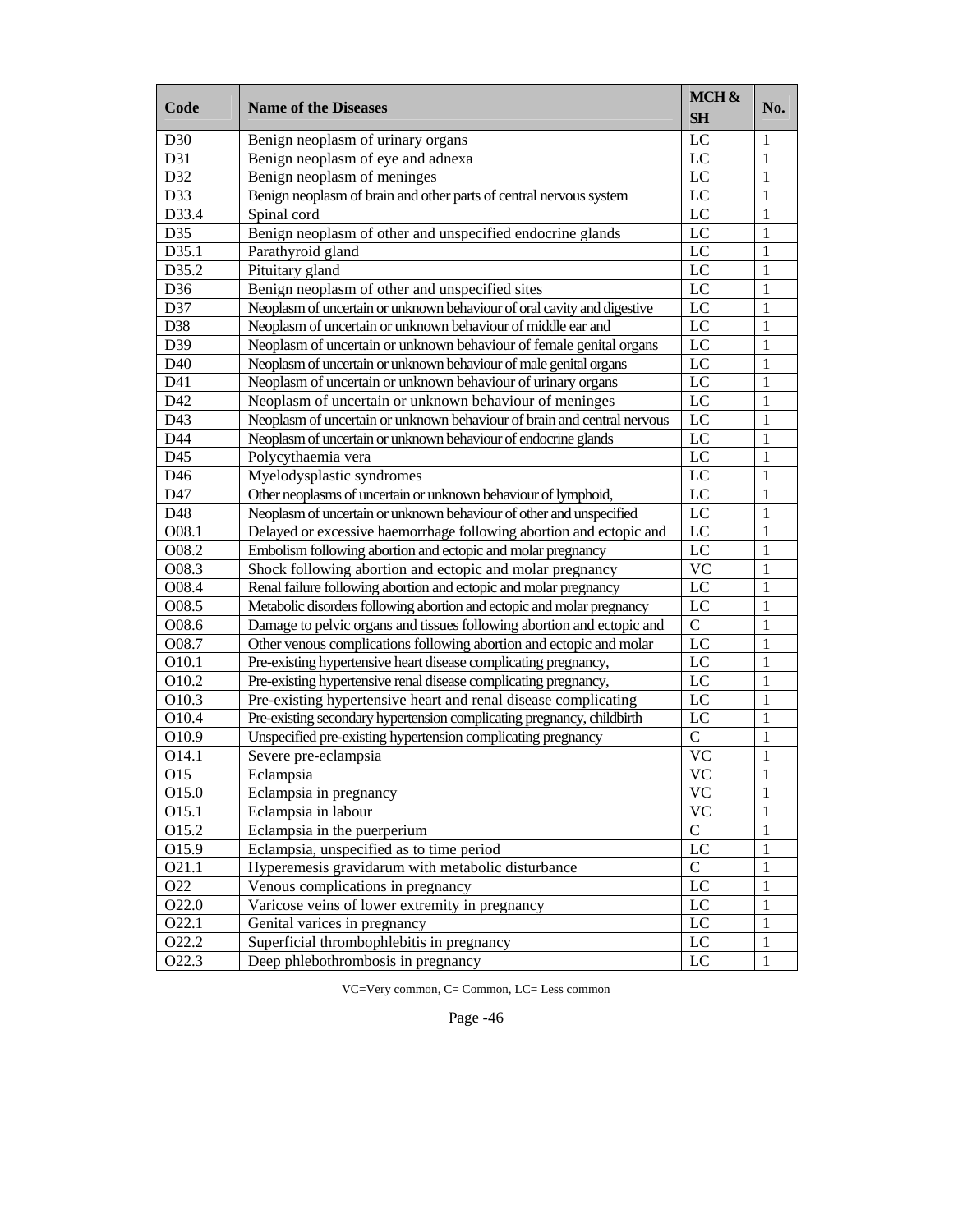| Code              | <b>Name of the Diseases</b>                                             | MCH &<br>SH  | No. |
|-------------------|-------------------------------------------------------------------------|--------------|-----|
| O22.5             | Cerebral venous thrombosis in pregnancy                                 | LC           | 1   |
| O22.8             | Other venous complications in pregnancy                                 | LC           | 1   |
| O24.0             | Pre-existing diabetes mellitus, insulin-dependent                       | <b>VC</b>    | 1   |
| O24.2             | Pre-existing malnutrition-related diabetes mellitus                     | LC           | 1   |
| O <sub>26.3</sub> | Retained intrauterine contraceptive device in pregnancy                 | LC           | 1   |
| O26.6             | Liver disorders in pregnancy, childbirth and the puerperium             | LC           | 1   |
| O <sub>26.7</sub> | Subluxation of symphysis (pubis) in pregnancy, childbirth and the       | LC           | 1   |
| O26.8             | Other specified pregnancy-related conditions                            | LC           | 1   |
| O29.0             | Pulmonary complications of anaesthesia during pregnancy                 | LC           | 1   |
| O29.1             | Cardiac complications of anaesthesia during pregnancy                   | LC           | 1   |
| O29.2             | Central nervous system complications of anaesthesia during pregnancy    | LC           | 1   |
| O <sub>29.3</sub> | Toxic reaction to local anaesthesia during pregnancy                    | LC           | 1   |
| O29.4             | Spinal and epidural anaesthesia-induced headache during pregnancy       | <b>VC</b>    | 1   |
| O29.5             | Other complications of spinal and epidural anaesthesia during pregnancy | LC           | 1   |
| O29.6             | Failed or difficult intubation during pregnancy                         | LC           | 1   |
| O29.8             | Other complications of anaesthesia during pregnancy                     | LC           | 1   |
| O31.2             | Continuing pregnancy after intrauterine death of one fetus or more      | LC           | 1   |
| O33.0             | Maternal care for disproportion due to deformity of maternal pelvic     | LC           | 1   |
| 033.1             | Maternal care for disproportion due to generally contracted pelvis      | LC           | 1   |
| O33.2             | Maternal care for disproportion due to inlet contraction of pelvis      | LC           | 1   |
| 033.3             | Maternal care for disproportion due to outlet contraction of pelvis     | LC           | 1   |
| O33.4             | Maternal care for disproportion of mixed maternal and fetal origin      | LC           | 1   |
| O33.6             | Maternal care for disproportion due to hydrocephalic fetus              | $\mathsf{C}$ | 1   |
| O33.7             | Maternal care for disproportion due to other fetal deformities          | LC           | 1   |
| O33.8             | Maternal care for disproportion of other origin                         | LC           | 1   |
| 033.9             | Maternal care for disproportion, unspecified                            | LC           | 1   |
| O34               | Maternal care for known or suspected abnormality of pelvic organs       | LC           | 1   |
| O34.0             | Maternal care for congenital malformation of uterus                     | LC           | 1   |
| O34.3             | Maternal care for cervical incompetence                                 | $\mathbf C$  | 1   |
| O34.4             | Maternal care for other abnormalities of cervix                         | LC           | 1   |
| O34.5             | Maternal care for other abnormalities of gravid uterus                  | LC           | 1   |
| O34.6             | Maternal care for abnormality of vagina                                 | LC           | 1   |
| O34.7             | Maternal care for abnormality of vulva and perineum                     | LC           | 1   |
| O34.8             | Maternal care for other abnormalities of pelvic organs                  | LC           | 1   |
| O34.9             | Maternal care for abnormality of pelvic organ, unspecified              | LC           | 1   |
| O35               | Maternal care for known or suspected fetal abnormality and damage       | LC           | 1   |
| O35.0             | Maternal care for (suspected) central nervous system malformation in    | LC           | 1   |
| 035.1             | Maternal care for (suspected) chromosomal abnormality in fetus          | LC           | 1   |
| O35.2             | Maternal care for (suspected) hereditary disease in fetus               | LC           | 1   |
| 035.3             | Maternal care for (suspected) damage to fetus from viral disease in     | LC           | 1   |
| O35.4             | Maternal care for (suspected) damage to fetus from alcohol              | LC           | 1   |
| 035.5             | Maternal care for (suspected) damage to fetus by drugs                  | LC           | 1   |
| O35.6             | Maternal care for (suspected) damage to fetus by radiation              | LC           | 1   |
| O35.7             | Maternal care for (suspected) damage to fetus by other medical          | LC           | 1   |
| O35.8             | Maternal care for other (suspected) fetal abnormality and damage        | LC           | 1   |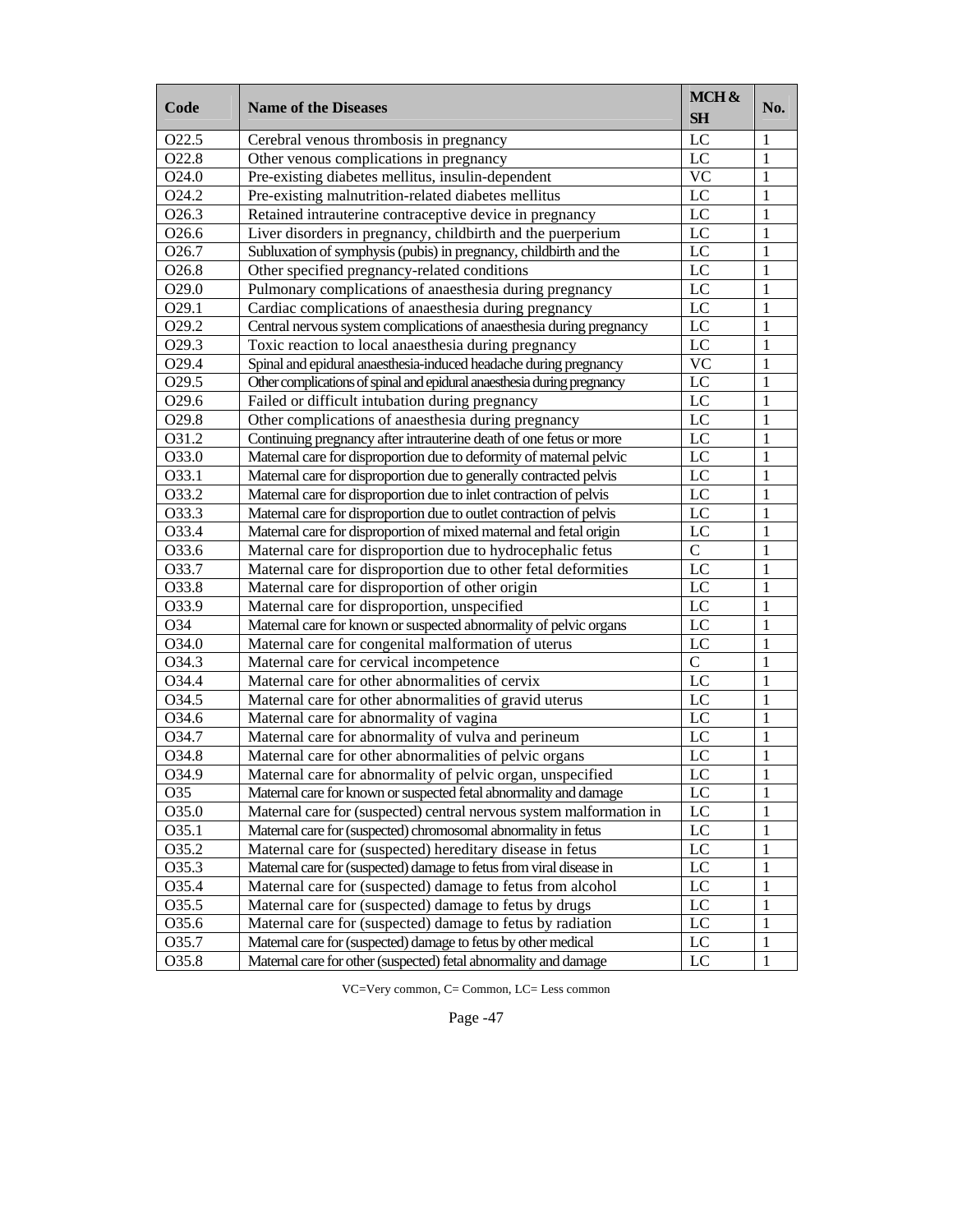| Code               | <b>Name of the Diseases</b>                                             | MCH&<br><b>SH</b>      | No.          |
|--------------------|-------------------------------------------------------------------------|------------------------|--------------|
| O35.9              | Maternal care for (suspected) fetal abnormality and damage, unspecified | LC                     | 1            |
| O36                | Maternal care for other known or suspected fetal problems               | LC                     | 1            |
| O36.0              | Maternal care for rhesus isoimmunization                                | $\overline{C}$         | 1            |
| O36.1              | Maternal care for other isoimmunization                                 | LC                     | 1            |
| O36.2              | Maternal care for hydrops fetalis                                       | LC                     | 1            |
| $036.\overline{3}$ | Maternal care for signs of fetal hypoxia                                | $\overline{C}$         | 1            |
| O36.7              | Maternal care for viable fetus in abdominal pregnancy                   | LC                     | 1            |
| O36.8              | Maternal care for other specified fetal problems                        | LC                     | 1            |
| O36.9              | Maternal care for fetal problem, unspecified                            | LC                     | 1            |
| O41                | Other disorders of amniotic fluid and membranes                         | LC                     | 1            |
| O41.1              | Infection of amniotic sac and membranes                                 | $\overline{C}$         | 1            |
| O41.8              | Other specified disorders of amniotic fluid and membranes               | LC                     | 1            |
| O41.9              | Disorder of amniotic fluid and membranes, unspecified                   | LC                     | 1            |
| O43                | Placental disorders                                                     | LC                     | 1            |
| O43.0              | Placental transfusion syndromes                                         | LC                     | 1            |
| O43.1              | Malformation of placenta                                                | LC                     | 1            |
| O43.8              | Other placental disorders                                               | LC                     | 1            |
| O43.9              | Placental disorder, unspecified                                         | LC                     | 1            |
| O44.1              | Placenta praevia with haemorrhage                                       | <b>VC</b>              | 1            |
| O45                | Premature separation of placenta [abruptio placentae]                   | $\overline{\text{VC}}$ | 1            |
| O45.0              | Premature separation of placenta with coagulation defect                | $\overline{C}$         | 1            |
| O45.8              | Other premature separation of placenta                                  | LC                     | 1            |
| O45.9              | Premature separation of placenta, unspecified                           | LC                     | 1            |
| O46                | Antepartum haemorrhage, not elsewhere classified                        | LC                     | 1            |
| O46.0              | Antepartum haemorrhage with coagulation defect                          | LC                     | 1            |
| O46.8              | Other antepartum haemorrhage                                            | LC                     | 1            |
| O <sub>46.9</sub>  | Antepartum haemorrhage, unspecified                                     | LC                     | 1            |
| O60                | Preterm delivery                                                        | <b>VC</b>              | 1            |
| O66.0              | Obstructed labour due to shoulder dystocia                              | LC                     | 1            |
| O66.1              | Obstructed labour due to locked twins                                   | LC                     | 1            |
| O67.0              | Intrapartum haemorrhage with coagulation defect                         | LC                     | 1            |
| O67.8              | Other intrapartum haemorrhage                                           | LC                     | 1            |
| O67.9              | Intrapartum haemorrhage, unspecified                                    | LC                     | 1            |
| O71.6              | Obstetric damage to pelvic joints and ligaments                         | LC                     | $\mathbf{1}$ |
| O72.3              | Postpartum coagulation defects                                          | $\overline{LC}$        | $\mathbf{1}$ |
| O83.3              | Delivery of viable fetus in abdominal pregnancy                         | LC                     | 1            |
| O86.4              | Pyrexia of unknown origin following delivery                            | LC                     | 1            |
| O87                | Venous complications in the puerperium                                  | LC                     | 1            |
| O87.0              | Superficial thrombophlebitis in the puerperium                          | LC                     | 1            |
| O87.1              | Deep phlebothrombosis in the puerperium                                 | LC                     | $\mathbf{1}$ |
| 087.3              | Cerebral venous thrombosis in the puerperium                            | LC                     | 1            |
| 087.8              | Other venous complications in the puerperium                            | LC                     | 1            |
| O87.9              | Venous complication in the puerperium, unspecified                      | LC                     | 1            |
| O88                | Obstetric embolism                                                      | LC                     | 1            |
| O88.0              | Obstetric air embolism                                                  | $_{\text{LC}}$         | 1            |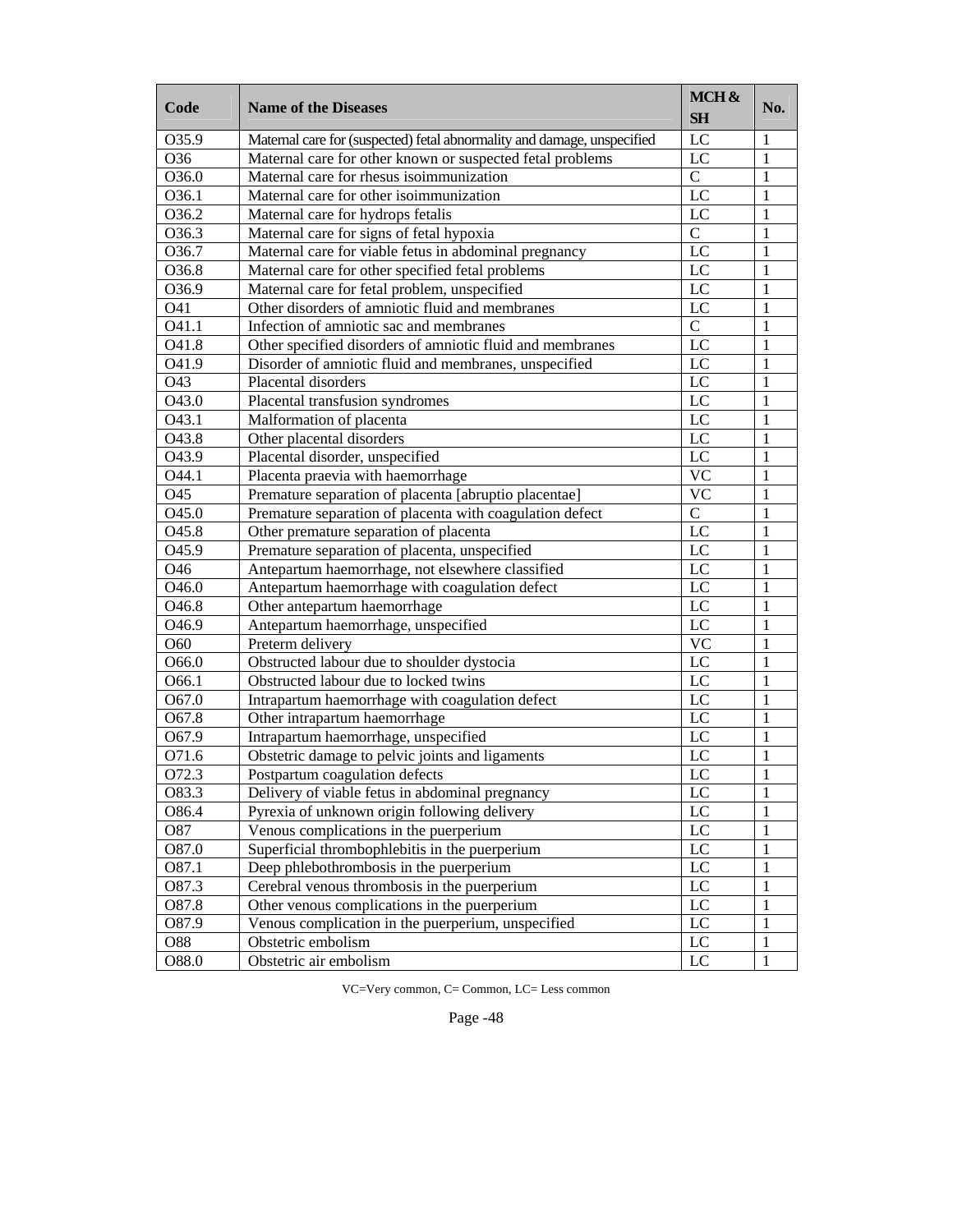| Code              | <b>Name of the Diseases</b>                                           | MCH&<br><b>SH</b> | No.          |
|-------------------|-----------------------------------------------------------------------|-------------------|--------------|
| O88.1             | Amniotic fluid embolism                                               | LC                | 1            |
| O88.2             | Obstetric blood-clot embolism                                         | LC                | 1            |
| O88.3             | Obstetric pyaemic and septic embolism                                 | LC                | 1            |
| O88.8             | Other obstetric embolism                                              | LC                | 1            |
| O90.3             | Cardiomyopathy in the puerperium                                      | LC                | 1            |
| O90.4             | Postpartum acute renal failure                                        | LC                | 1            |
| O90.5             | Postpartum thyroiditis                                                | LC                | 1            |
| O90.8             | Other complications of the puerperium, not elsewhere classified       | LC                | 1            |
| O90.9             | Complication of the puerperium, unspecified                           | LC                | 1            |
| O92.3             | Agalactia                                                             | LC                | 1            |
| O92.4             | Hypogalactia                                                          | LC                | 1            |
| O <sub>96</sub>   | Death from any obstetric cause occurring more than 42 days but less   | LC                | 1            |
| P00.2             | Fetus and newborn affected by maternal infectious and parasitic       | <b>VC</b>         | 1            |
| P00.3             | Fetus and newborn affected by other maternal circulatory and          | LC                | 1            |
| P00.4             | Fetus and newborn affected by maternal nutritional disorders          | $\overline{C}$    | 1            |
| P01.1             | Fetus and newborn affected by premature rupture of membranes          | <b>VC</b>         | 1            |
| P01.2             | Fetus and newborn affected by oligohydramnios                         | <b>VC</b>         | 1            |
| P01.3             | Fetus and newborn affected by polyhydramnios                          | $\overline{C}$    | 1            |
| P01.6             | Fetus and newborn affected by maternal death                          | LC                | 1            |
| P02.0             | Fetus and newborn affected by placenta praevia                        | <b>VC</b>         | 1            |
| P <sub>02.3</sub> | Fetus and newborn affected by placental transfusion syndromes         | LC                | 1            |
| P02.7             | Fetus and newborn affected by chorioamnionitis                        | $\overline{C}$    | 1            |
| P02.8             | Fetus and newborn affected by other abnormalities of membranes        | LC                | 1            |
| P03.8             | Fetus and newborn affected by other specified complications of labour | LC                | 1            |
| P03.9             | Fetus and newborn affected by complication of labour and delivery,    | <b>VC</b>         | 1            |
| P04.0             | Fetus and newborn affected by maternal anaesthesia and analgesia in   | LC                | 1            |
| P04.5             | Fetus and newborn affected by maternal use of nutritional chemical    | LC                | 1            |
| P05.0             | Light for gestational age                                             | <b>VC</b>         | 1            |
| P05.1             | Small for gestational age                                             | $\overline{C}$    | 1            |
| P05.2             | Fetal malnutrition without mention of light or small for gestational  | LC                | 1            |
| P07.0             | Extremely low birth weight                                            | $\overline{C}$    | 1            |
| P07.2             | Extreme immaturity                                                    | LC                | 1            |
| P08.0             | Exceptionally large baby                                              | LC                | 1            |
| P10.0             | Subdural haemorrhage due to birth injury                              | LC                | $\mathbf{1}$ |
| P10.1             | Cerebral haemorrhage due to birth injury                              | $\overline{LC}$   | 1            |
| P10.2             | Intraventricular haemorrhage due to birth injury                      | $\mathcal{C}$     | 1            |
| P10.3             | Subarachnoid haemorrhage due to birth injury                          | LC                | 1            |
| P10.4             | Tentorial tear due to birth injury                                    | $\overline{C}$    | 1            |
| P11.0             | Cerebral oedema due to birth injury                                   | LC                | 1            |
| P11.3             | Birth injury to facial nerve                                          | LC                | 1            |
| P11.4             | Birth injury to other cranial nerves                                  | LC                | 1            |
| P11.5             | Birth injury to spine and spinal cord                                 | $\rm LC$          | 1            |
| P11.9             | Birth injury to central nervous system, unspecified                   | $_{\rm LC}$       | 1            |
| P12.2             | Epicranial subaponeurotic haemorrhage due to birth injury             | LC                | 1            |
| P13.0             | Fracture of skull due to birth injury                                 | LC                | 1            |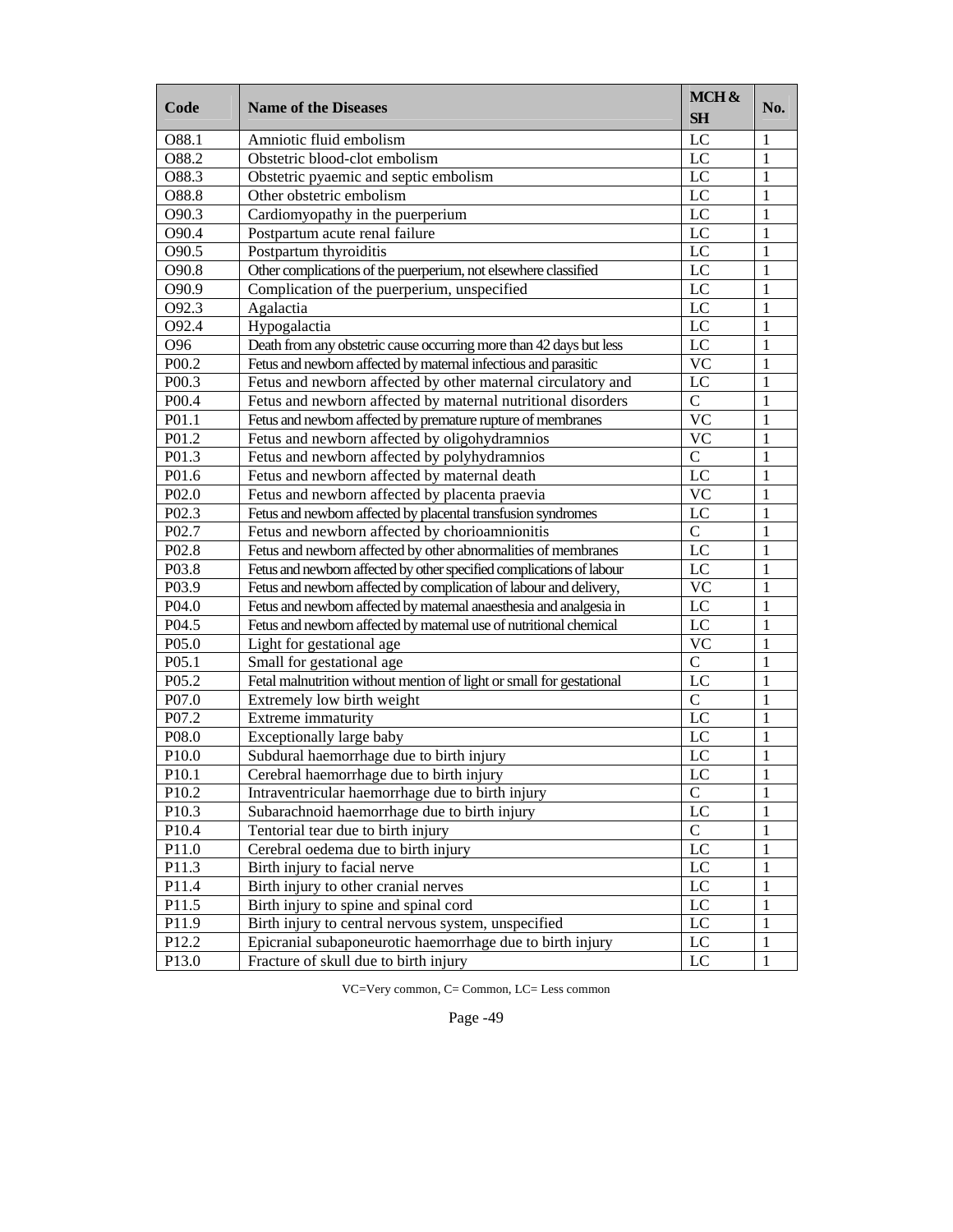| Code              | <b>Name of the Diseases</b>                                            | MCH&<br><b>SH</b> | No.          |
|-------------------|------------------------------------------------------------------------|-------------------|--------------|
| P13.1             | Other birth injuries to skull                                          | LC                | 1            |
| P13.2             | Birth injury to femur                                                  | LC                | 1            |
| P13.3             | Birth injury to other long bones                                       | LC                | 1            |
| P13.4             | Fracture of clavicle due to birth injury                               | LC                | 1            |
| P13.8             | Birth injuries to other parts of skeleton                              | LC                | 1            |
| P13.9             | Birth injury to skeleton, unspecified                                  | LC                | 1            |
| P14.2             | Phrenic nerve paralysis due to birth injury                            | LC                | 1            |
| P15.0             | Birth injury to liver                                                  | LC                | 1            |
| P15.1             | Birth injury to spleen                                                 | LC                | 1            |
| P15.2             | Sternomastoid injury due to birth injury                               | LC                | 1            |
| P15.3             | Birth injury to eye                                                    | LC                | 1            |
| P15.8             | Other specified birth injuries                                         | LC                | 1            |
| P15.9             | Birth injury, unspecified                                              | $\mathbf C$       | 1            |
| P <sub>21</sub>   | Birth asphyxia                                                         | $\overline{C}$    | 1            |
| P21.0             | Severe birth asphyxia                                                  | $\overline{C}$    | 1            |
| P <sub>22.0</sub> | Respiratory distress syndrome of newborn                               | $\overline{C}$    | 1            |
| P <sub>24</sub>   | Neonatal aspiration syndromes                                          | $\overline{C}$    | 1            |
| P <sub>24.0</sub> | Neonatal aspiration of meconium                                        | <b>VC</b>         | 1            |
| P <sub>24.2</sub> | Neonatal aspiration of blood                                           | LC                | 1            |
| P <sub>25</sub>   | Interstitial emphysema and related conditions originating in the       | LC                | 1            |
| P <sub>25.0</sub> | Interstitial emphysema originating in the perinatal period             | LC                | 1            |
| P <sub>25.1</sub> | Pneumothorax originating in the perinatal period                       | LC                | 1            |
| P <sub>25.2</sub> | Pneumomediastinum originating in the perinatal period                  | LC                | 1            |
| P <sub>25.3</sub> | Pneumopericardium originating in the perinatal period                  | LC                | 1            |
| P <sub>25.8</sub> | Other conditions related to interstitial emphysema originating in the  | LC                | 1            |
| P <sub>26</sub>   | Pulmonary haemorrhage originating in the perinatal period              | LC                | 1            |
| P <sub>26.0</sub> | Tracheobronchial haemorrhage originating in the perinatal period       | LC                | 1            |
| P <sub>26.1</sub> | Massive pulmonary haemorrhage originating in the perinatal period      | LC                | 1            |
| P <sub>26.8</sub> | Other pulmonary haemorrhages originating in the perinatal period       | LC                | 1            |
| P <sub>26.9</sub> | Unspecified pulmonary haemorrhage originating in the perinatal period  | LC                | 1            |
| P27               | Chronic respiratory disease originating in the perinatal period        | LC                | 1            |
| P27.0             | Wilson-Mikity syndrome                                                 | LC                | 1            |
| P27.1             | Bronchopulmonary dysplasia originating in the perinatal period         | LC                | 1            |
| P <sub>27.8</sub> | Other chronic respiratory diseases originating in the perinatal period | LC                | 1            |
| P <sub>27.9</sub> | Unspecified chronic respiratory disease originating in the perinatal   | LC                | $\mathbf{1}$ |
| P <sub>28</sub>   | Other respiratory conditions originating in the perinatal period       | LC                | 1            |
| P <sub>28.0</sub> | Primary atelectasis of newborn                                         | LC                | 1            |
| P <sub>28.1</sub> | Other and unspecified atelectasis of newborn                           | LC                | 1            |
| P <sub>28.5</sub> | Respiratory failure of newborn                                         | LC                | 1            |
| P <sub>28.8</sub> | Other specified respiratory conditions of newborn                      | LC                | 1            |
| P <sub>28.9</sub> | Respiratory condition of newborn, unspecified                          | $_{\text{LC}}$    | 1            |
| P <sub>29</sub>   | Cardiovascular disorders originating in the perinatal period           | $\rm LC$          | 1            |
| P <sub>29.0</sub> | Neonatal cardiac failure                                               | $_{\text{LC}}$    | 1            |
| P <sub>29.1</sub> | Neonatal cardiac dysrhythmia                                           | LC                | 1            |
| P <sub>29.2</sub> | Neonatal hypertension                                                  | LC                | 1            |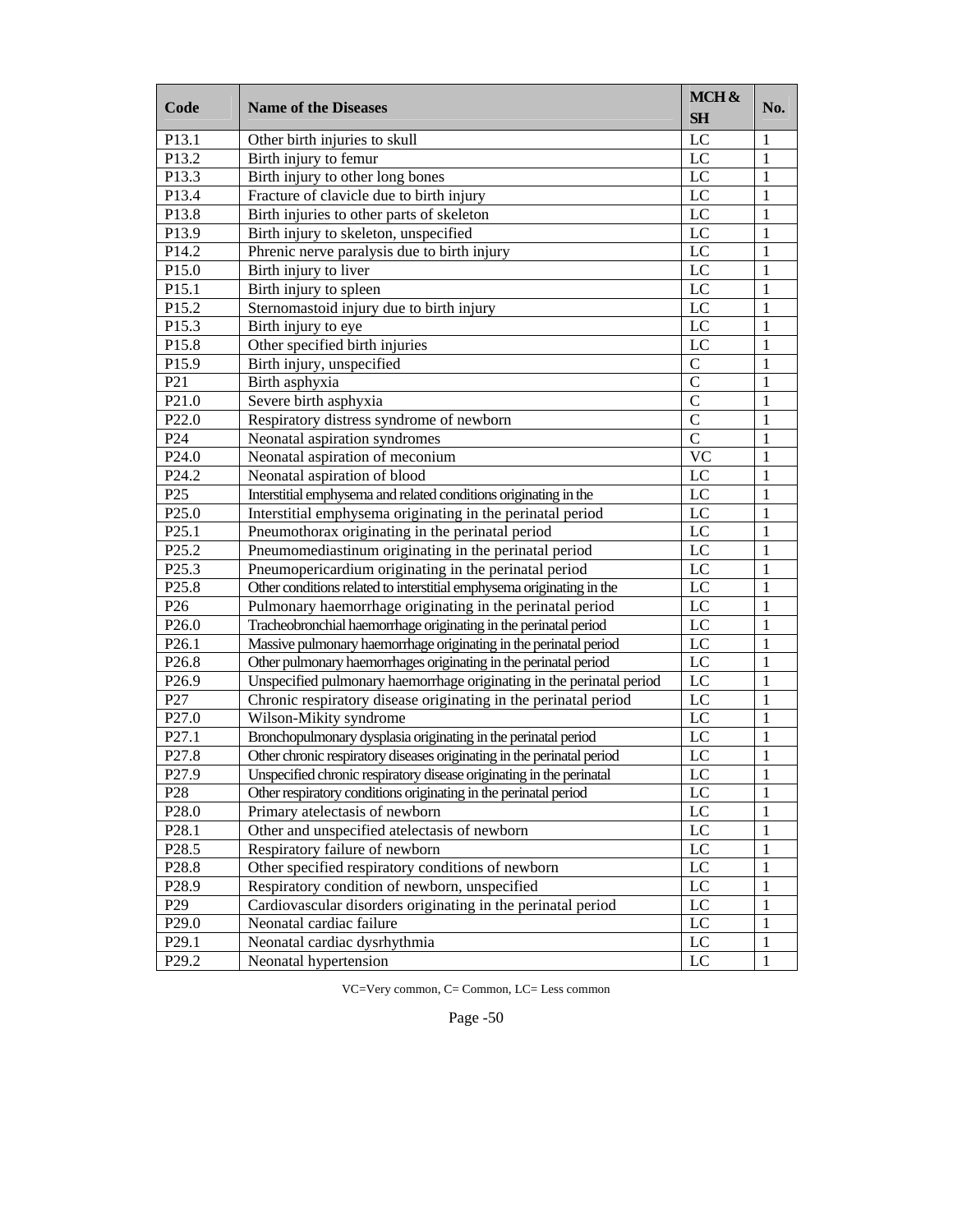| Code              | <b>Name of the Diseases</b>                                            | MCH&<br><b>SH</b> | No. |
|-------------------|------------------------------------------------------------------------|-------------------|-----|
| P <sub>29.3</sub> | Persistent fetal circulation                                           | LC                | 1   |
| P <sub>29.4</sub> | Transient myocardial ischaemia of newborn                              | LC                | 1   |
| P <sub>29.8</sub> | Other cardiovascular disorders originating in the perinatal period     | LC                | 1   |
| P <sub>29.9</sub> | Cardiovascular disorder originating in the perinatal period,           | $L\overline{C}$   | 1   |
| P35.1             | Congenital cytomegalovirus infection                                   | LC                | 1   |
| P37               | Other congenital infectious and parasitic diseases                     | LC                | 1   |
| P37.0             | Congenital tuberculosis                                                | LC                | 1   |
| P37.1             | Congenital toxoplasmosis                                               | LC                | 1   |
| P37.2             | Neonatal (disseminated) listeriosis                                    | LC                | 1   |
| P37.3             | Congenital falciparum malaria                                          | LC                | 1   |
| P39.2             | Intra-amniotic infection of fetus, not elsewhere classified            | LC                | 1   |
| P50.0             | Fetal blood loss from vasa praevia                                     | <b>VC</b>         | 1   |
| P50.1             | Fetal blood loss from ruptured cord                                    | $\overline{VC}$   | 1   |
| P50.2             | Fetal blood loss from placenta                                         | $\overline{VC}$   | 1   |
| P50.3             | Haemorrhage into co-twin                                               | $\overline{LC}$   | 1   |
| P51.0             | Massive umbilical haemorrhage of newborn                               | LC                | 1   |
| P51.8             | Other umbilical haemorrhages of newborn                                | LC                | 1   |
| P51.9             | Umbilical haemorrhage of newborn, unspecified                          | $L\overline{C}$   | 1   |
| P52               | Intracranial nontraumatic haemorrhage of fetus and newborn             | LC                | 1   |
| P52.0             | Intraventricular (nontraumatic) haemorrhage, grade 1, of fetus and     | LC                | 1   |
| P52.1             | Intraventricular (nontraumatic) haemorrhage, grade 2, of fetus and     | LC                | 1   |
| P52.2             | Intraventricular (nontraumatic) haemorrhage, grade 3, of fetus and     | LC                | 1   |
| P52.3             | Unspecified intraventricular (nontraumatic) haemorrhage of fetus and   | LC                | 1   |
| P52.4             | Intracerebral (nontraumatic) haemorrhage of fetus and newborn          | LC                | 1   |
| P52.5             | Subarachnoid (nontraumatic) haemorrhage of fetus and newborn           | LC                | 1   |
| P52.6             | Cerebellar (nontraumatic) and posterior fossa haemorrhage of fetus and | LC                | 1   |
| P52.8             | Other intracranial (nontraumatic) haemorrhages of fetus and newborn    | LC                | 1   |
| P52.9             | Intracranial (nontraumatic) haemorrhage of fetus and newborn,          | LC                | 1   |
| P <sub>53</sub>   | Haemorrhagic disease of fetus and newborn                              | LC                | 1   |
| P54               | Other neonatal haemorrhages                                            | LC                | 1   |
| P54.0             | Neonatal haematemesis                                                  | LC                | 1   |
| P54.1             | Neonatal melaena                                                       | LC                | 1   |
| P54.2             |                                                                        | LC                | 1   |
| P54.3             | Neonatal rectal haemorrhage                                            | LC                | 1   |
| P54.4             | Other neonatal gastrointestinal haemorrhage                            | $\overline{LC}$   | 1   |
|                   | Neonatal adrenal haemorrhage                                           |                   |     |
| P54.5             | Neonatal cutaneous haemorrhage                                         | LC                | 1   |
| P54.8             | Other specified neonatal haemorrhages                                  | LC                |     |
| P54.9             | Neonatal haemorrhage, unspecified                                      | LC                | 1   |
| P <sub>55</sub>   | Haemolytic disease of fetus and newborn                                | LC                | 1   |
| P55.0             | Rh isoimmunization of fetus and newborn                                | <b>VC</b>         | 1   |
| P55.1             | ABO isoimmunization of fetus and newborn                               | $\overline{C}$    | 1   |
| P55.8             | Other haemolytic diseases of fetus and newborn                         | LC                | 1   |
| P55.9             | Haemolytic disease of fetus and newborn, unspecified                   | LC                | 1   |
| P57               | Kernicterus                                                            | $\mathbf C$       | 1   |
| P57.0             | Kernicterus due to isoimmunization                                     | $\overline{C}$    | 1   |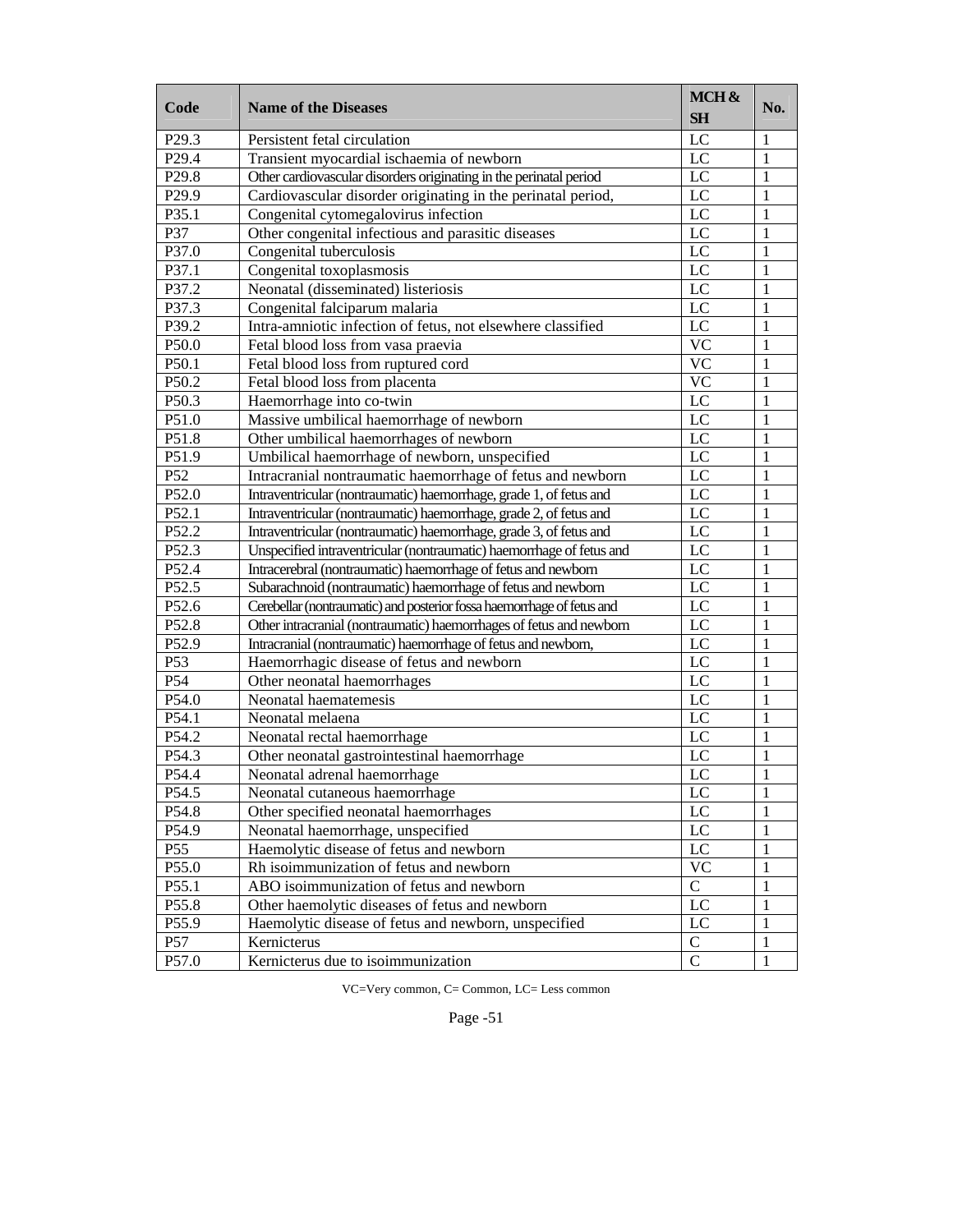| Code  | <b>Name of the Diseases</b>                                             | MCH&<br><b>SH</b> | No. |
|-------|-------------------------------------------------------------------------|-------------------|-----|
| P57.9 | Kernicterus, unspecified                                                | <b>VC</b>         | 1   |
| P58   | Neonatal jaundice due to other excessive haemolysis                     | <b>VC</b>         | 1   |
| P58.0 | Neonatal jaundice due to bruising                                       | <b>VC</b>         | 1   |
| P58.1 | Neonatal jaundice due to bleeding                                       | <b>VC</b>         | 1   |
| P58.2 | Neonatal jaundice due to infection                                      | <b>VC</b>         | 1   |
| P58.3 | Neonatal jaundice due to polycythaemia                                  | <b>VC</b>         | 1   |
| P58.4 | Neonatal jaundice due to drugs or toxins transmitted from mother or     | <b>VC</b>         | 1   |
| P58.5 | Neonatal jaundice due to swallowed maternal blood                       | <b>VC</b>         | 1   |
| P58.8 | Neonatal jaundice due to other specified excessive haemolysis           | <b>VC</b>         | 1   |
| P58.9 | Neonatal jaundice due to excessive haemolysis, unspecified              | <b>VC</b>         | 1   |
| P59.1 | Inspissated bile syndrome                                               | $_{\rm LC}$       | 1   |
| P59.2 | Neonatal jaundice from other and unspecified hepatocellular damage      | LC                | 1   |
| P59.3 | Neonatal jaundice from breast milk inhibitor                            | $\mathbf C$       | 1   |
| P59.8 | Neonatal jaundice from other specified causes                           | LC                | 1   |
| P61.0 | Transient neonatal thrombocytopenia                                     | $\mathbf C$       | 1   |
| P61.3 | Congenital anaemia from fetal blood loss                                | LC                | 1   |
| P61.4 | Other congenital anaemias, not elsewhere classified                     | LC                | 1   |
| P61.5 | Transient neonatal neutropenia                                          | LC                | 1   |
| P61.6 | Other transient neonatal disorders of coagulation                       | LC                | 1   |
| P61.8 | Other specified perinatal haematological disorders                      | LC                | 1   |
| P61.9 | Perinatal haematological disorder, unspecified                          | LC                | 1   |
| P70.2 | Neonatal diabetes mellitus                                              | LC                | 1   |
| P70.3 | Iatrogenic neonatal hypoglycaemia                                       | LC                | 1   |
| P70.4 | Other neonatal hypoglycaemia                                            | LC                | 1   |
| P70.8 | Other transitory disorders of carbohydrate metabolism of fetus and      | $_{\rm LC}$       | 1   |
| P70.9 | Transitory disorder of carbohydrate metabolism of fetus and newborn,    | LC                | 1   |
| P71   | Transitory neonatal disorders of calcium and magnesium metabolism       | $_{\rm LC}$       | 1   |
| P71.0 | Cow's milk hypocalcaemia in newborn                                     | $_{\rm LC}$       | 1   |
| P71.1 | Other neonatal hypocalcaemia                                            | $_{\rm LC}$       | 1   |
| P71.2 | Neonatal hypomagnesaemia                                                | $_{\rm LC}$       | 1   |
| P71.3 | Neonatal tetany without calcium or magnesium deficiency                 | $_{\rm LC}$       | 1   |
| P71.4 | Transitory neonatal hypoparathyroidism                                  | LC                | 1   |
| P71.8 | Other transitory neonatal disorders of calcium and magnesium metabolism | LC                | 1   |
| P71.9 | Transitory neonatal disorder of calcium and magnesium metabolism,       | LC                | 1   |
| P72   | Other transitory neonatal endocrine disorders                           | LC                | 1   |
| P72.1 | Transitory neonatal hyperthyroidism                                     | LC                | 1   |
| P72.2 | Other transitory neonatal disorders of thyroid function, not elsewhere  | LC                | 1   |
| P72.8 | Other specified transitory neonatal endocrine disorders                 | LC                | 1   |
| P72.9 | Transitory neonatal endocrine disorder, unspecified                     | LC                | 1   |
| P74   | Other transitory neonatal electrolyte and metabolic disturbances        | LC                | 1   |
| P74.0 | Late metabolic acidosis of newborn                                      | LC                | 1   |
| P74.2 | Disturbances of sodium balance of newborn                               | $\mathbf C$       | 1   |
| P74.3 | Disturbances of potassium balance of newborn                            | $\mathbf C$       | 1   |
| P74.4 | Other transitory electrolyte disturbances of newborn                    | $\mathbf C$       | 1   |
| P74.5 | Transitory tyrosinaemia of newborn                                      | $\mathcal{C}$     | 1   |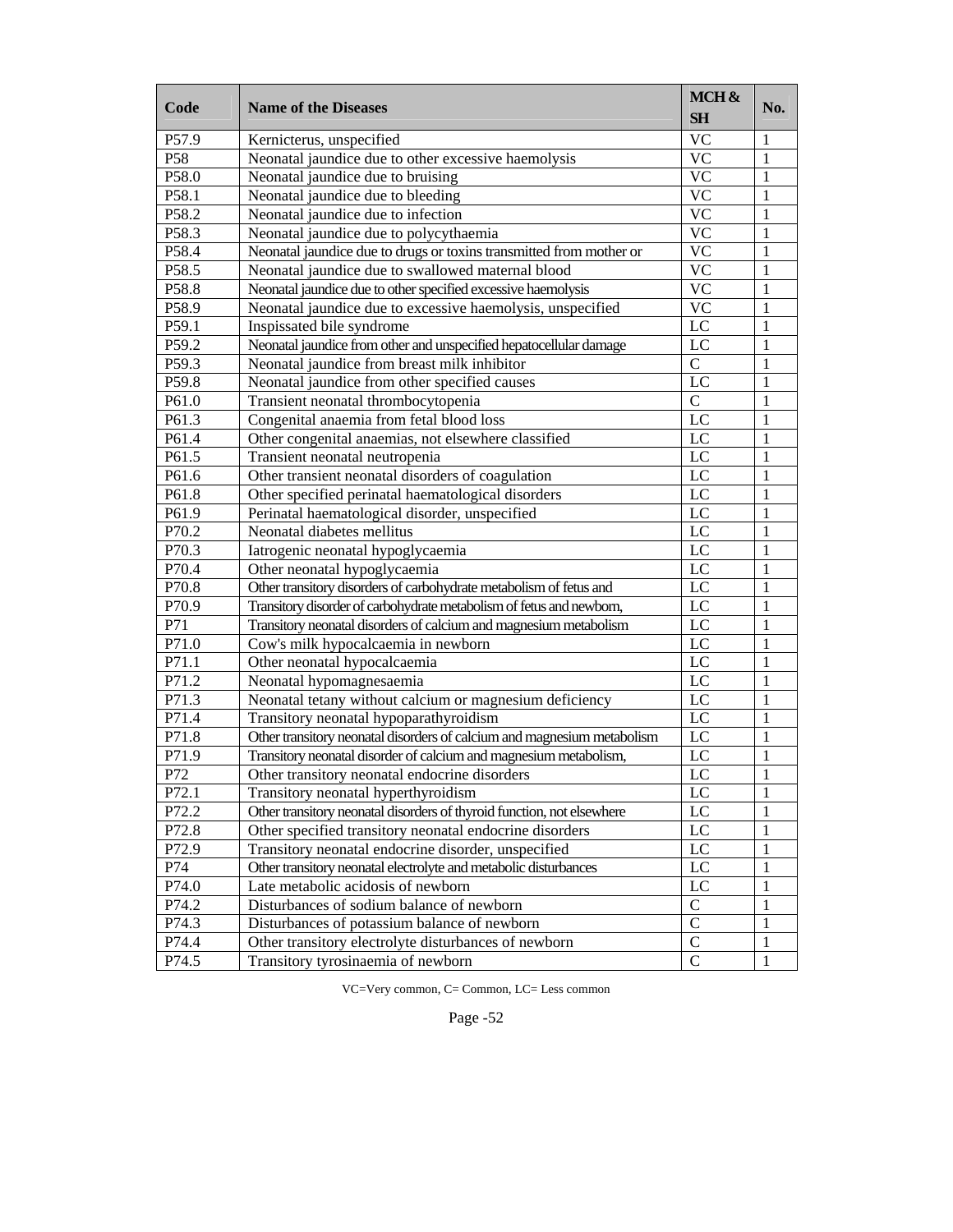| Code            | <b>Name of the Diseases</b>                                            | MCH&<br><b>SH</b> | No.          |
|-----------------|------------------------------------------------------------------------|-------------------|--------------|
| P74.8           | Other transitory metabolic disturbances of newborn                     | $\mathcal{C}$     | 1            |
| P74.9           | Transitory metabolic disturbance of newborn, unspecified               | $\overline{C}$    | 1            |
| P75*            | Meconium ileus $(E84.1+)$                                              | $\overline{C}$    | 1            |
| P76             | Other intestinal obstruction of newborn                                | LC                | 1            |
| P76.0           | Meconium plug syndrome                                                 | LC                | 1            |
| P76.1           | Transitory ileus of newborn                                            | LC                | 1            |
| P76.2           | Intestinal obstruction due to inspissated milk                         | $\overline{LC}$   | 1            |
| P76.8           | Other specified intestinal obstruction of newborn                      | LC                | 1            |
| P76.9           | Intestinal obstruction of newborn, unspecified                         | $\overline{LC}$   | 1            |
| P77             | Necrotizing enterocolitis of fetus and newborn                         | LC                | 1            |
| P78             | Other perinatal digestive system disorders                             | LC                | 1            |
| P78.0           | Perinatal intestinal perforation                                       | LC                | 1            |
| P78.8           | Other specified perinatal digestive system disorders                   | LC                | 1            |
| P78.9           | Perinatal digestive system disorder, unspecified                       | LC                | 1            |
| P80.8           | Other hypothermia of newborn                                           | LC                | 1            |
| P80.9           | Hypothermia of newborn, unspecified                                    | LC                | 1            |
| P81             | Other disturbances of temperature regulation of newborn                | LC                | 1            |
| P81.0           | Environmental hyperthermia of newborn                                  | LC                | 1            |
| P81.8           | Other specified disturbances of temperature regulation of newborn      | LC                | 1            |
| P81.9           | Disturbance of temperature regulation of newborn, unspecified          | LC                | 1            |
| P83             | Other conditions of integument specific to fetus and newborn           | LC                | 1            |
| P83.0           | Sclerema neonatorum                                                    | LC                | 1            |
| P83.2           | Hydrops fetalis not due to haemolytic disease                          | LC                | 1            |
| P83.3           | Other and unspecified oedema specific to fetus and newborn             | LC                | 1            |
| P83.6           | Umbilical polyp of newborn                                             | LC                | 1            |
| P83.8           | Other specified conditions of integument specific to fetus and newborn | LC                | 1            |
| P83.9           | Condition of integument specific to fetus and newborn, unspecified     | LC                | 1            |
| P90             | Convulsions of newborn                                                 | <b>VC</b>         | 1            |
| P91             | Other disturbances of cerebral status of newborn                       | $\overline{LC}$   | 1            |
| P91.1           | Acquired periventricular cysts of newborn                              | LC                | 1            |
| P91.2           | Neonatal cerebral leukomalacia                                         | LC                | 1            |
| P91.4           | Neonatal cerebral depression                                           | LC                | 1            |
| P91.5           | Neonatal coma                                                          | $\overline{C}$    | 1            |
| P91.8           | Other specified disturbances of cerebral status of newborn             | LC                | $\mathbf{1}$ |
| P91.9           | Disturbance of cerebral status of newborn, unspecified                 | $\overline{LC}$   | 1            |
| P93             | Reactions and intoxications due to drugs administered to fetus and     | LC                | 1            |
| P94             | Disorders of muscle tone of newborn                                    | LC                | 1            |
| P94.0           | Transient neonatal myasthenia gravis                                   | LC                | 1            |
| P94.1           | Congenital hypertonia                                                  | LC                | 1            |
| P94.2           | Congenital hypotonia                                                   | LC                | 1            |
| P94.8           | Other disorders of muscle tone of newborn                              | LC                | 1            |
| P94.9           | Disorder of muscle tone of newborn, unspecified                        | LC                | 1            |
| P95             | Fetal death of unspecified cause                                       | LC                | 1            |
| P96             | Other conditions originating in the perinatal period                   | LC                | 1            |
| Q <sub>00</sub> | Anencephaly and similar malformations                                  | LC                | $\mathbf{1}$ |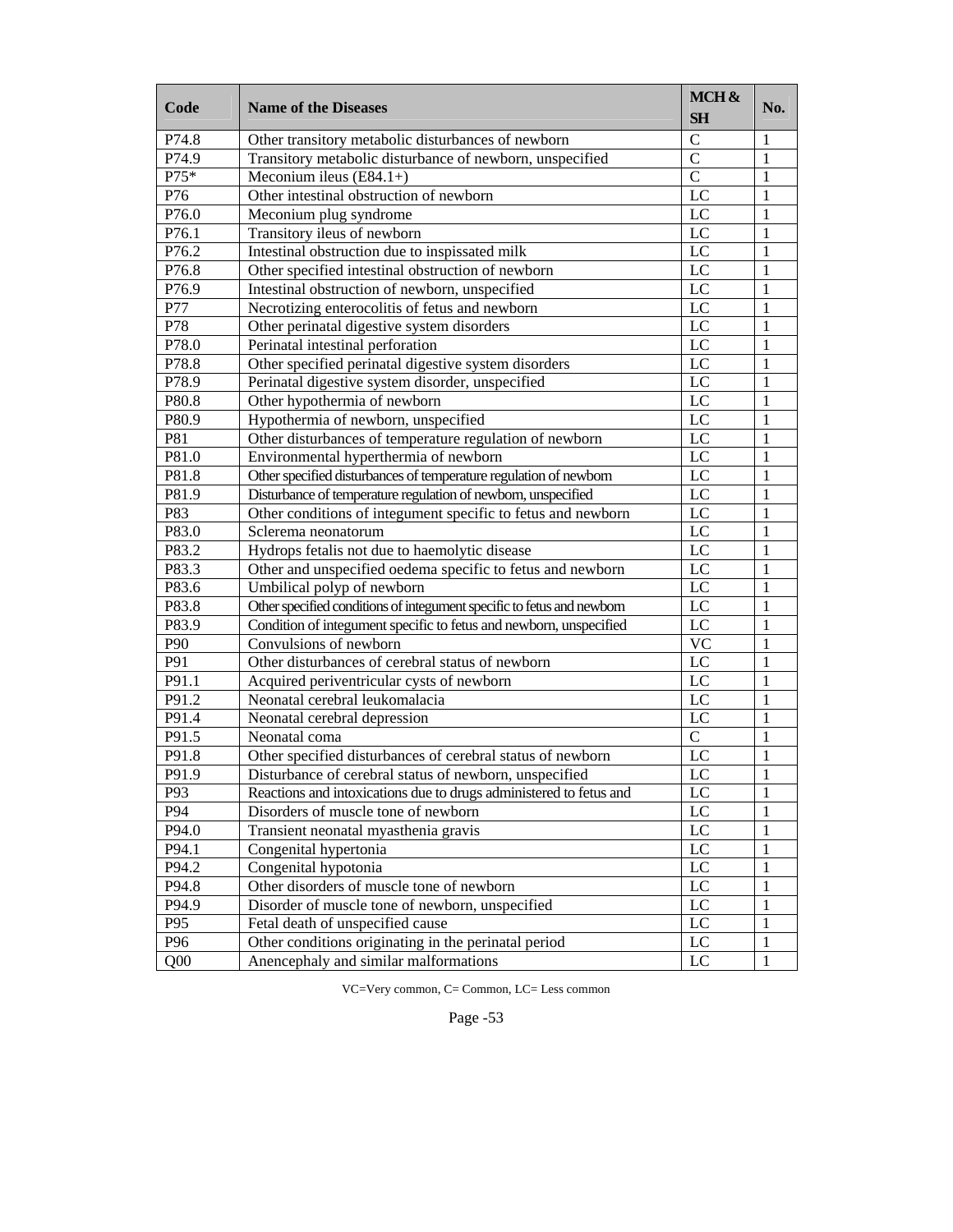| Code              | <b>Name of the Diseases</b>                             | MCH&<br><b>SH</b> | No.          |
|-------------------|---------------------------------------------------------|-------------------|--------------|
| Q00.0             | Anencephaly                                             | LC                | 1            |
| Q00.1             | Craniorachischisis                                      | LC                | 1            |
| Q00.2             | Iniencephaly                                            | LC                | 1            |
| Q <sub>01</sub>   | Encephalocele                                           | LC                | 1            |
| Q01.0             | Frontal encephalocele                                   | LC                | 1            |
| Q01.1             | Nasofrontal encephalocele                               | $_{\rm LC}$       | 1            |
| Q01.2             | Occipital encephalocele                                 | $_{\rm LC}$       | 1            |
| Q01.8             | Encephalocele of other sites                            | LC                | 1            |
| Q01.9             | Encephalocele, unspecified                              | $_{\rm LC}$       | 1            |
| Q <sub>02</sub>   | Microcephaly                                            | $_{\rm LC}$       | 1            |
| Q <sub>03</sub>   | Congenital hydrocephalus                                | LC                | 1            |
| Q03.0             | Malformations of aqueduct of Sylvius                    | LC                | 1            |
| Q03.1             | Atresia of foramina of Magendie and Luschka             | LC                | 1            |
| Q03.8             | Other congenital hydrocephalus                          | LC                | 1            |
| Q03.9             | Congenital hydrocephalus, unspecified                   | LC                | 1            |
| Q <sub>04</sub>   | Other congenital malformations of brain                 | LC                | 1            |
| Q04.0             | Congenital malformations of corpus callosum             | LC                | 1            |
| Q04.1             | Arhinencephaly                                          | LC                | 1            |
| Q04.2             | Holoprosencephaly                                       | LC                | 1            |
| Q04.3             | Other reduction deformities of brain                    | LC                | 1            |
| Q04.4             | Septo-optic dysplasia                                   | LC                | 1            |
| Q04.5             | Megalencephaly                                          | LC                | 1            |
| Q04.6             | Congenital cerebral cysts                               | LC                | 1            |
| Q04.8             | Other specified congenital malformations of brain       | LC                | 1            |
| Q04.9             | Congenital malformation of brain, unspecified           | LC                | 1            |
| Q <sub>05</sub>   | Spina bifida                                            | LC                | 1            |
| Q <sub>05.0</sub> | Cervical spina bifida with hydrocephalus                | LC                | 1            |
| Q05.1             | Thoracic spina bifida with hydrocephalus                | LC                | 1            |
| Q05.2             | Lumbar spina bifida with hydrocephalus                  | LC                | 1            |
| Q05.3             | Sacral spina bifida with hydrocephalus                  | LC                | 1            |
| Q05.4             | Unspecified spina bifida with hydrocephalus             | LC                | 1            |
| Q05.5             | Cervical spina bifida without hydrocephalus             | LC                | 1            |
| Q05.6             | Thoracic spina bifida without hydrocephalus             | LC                | 1            |
| Q05.7             | Lumbar spina bifida without hydrocephalus               | LC                | 1            |
| Q05.8             | Sacral spina bifida without hydrocephalus               | LC                | 1            |
| Q05.9             | Spina bifida, unspecified                               | LC                | 1            |
| Q06               | Other congenital malformations of spinal cord           | LC                | 1            |
| Q06.0             | Amyelia                                                 | LC                | 1            |
| Q06.1             | Hypoplasia and dysplasia of spinal cord                 | LC                | 1            |
| Q06.2             | Diastematomyelia                                        | LC                | 1            |
| Q06.3             | Other congenital cauda equina malformations             | LC                | 1            |
| Q06.4             | Hydromyelia                                             | LC                | 1            |
| Q06.8             | Other specified congenital malformations of spinal cord | LC                | 1            |
| Q06.9             | Congenital malformation of spinal cord, unspecified     | LC                | 1            |
| Q <sub>07</sub>   | Other congenital malformations of nervous system        | LC                | $\mathbf{1}$ |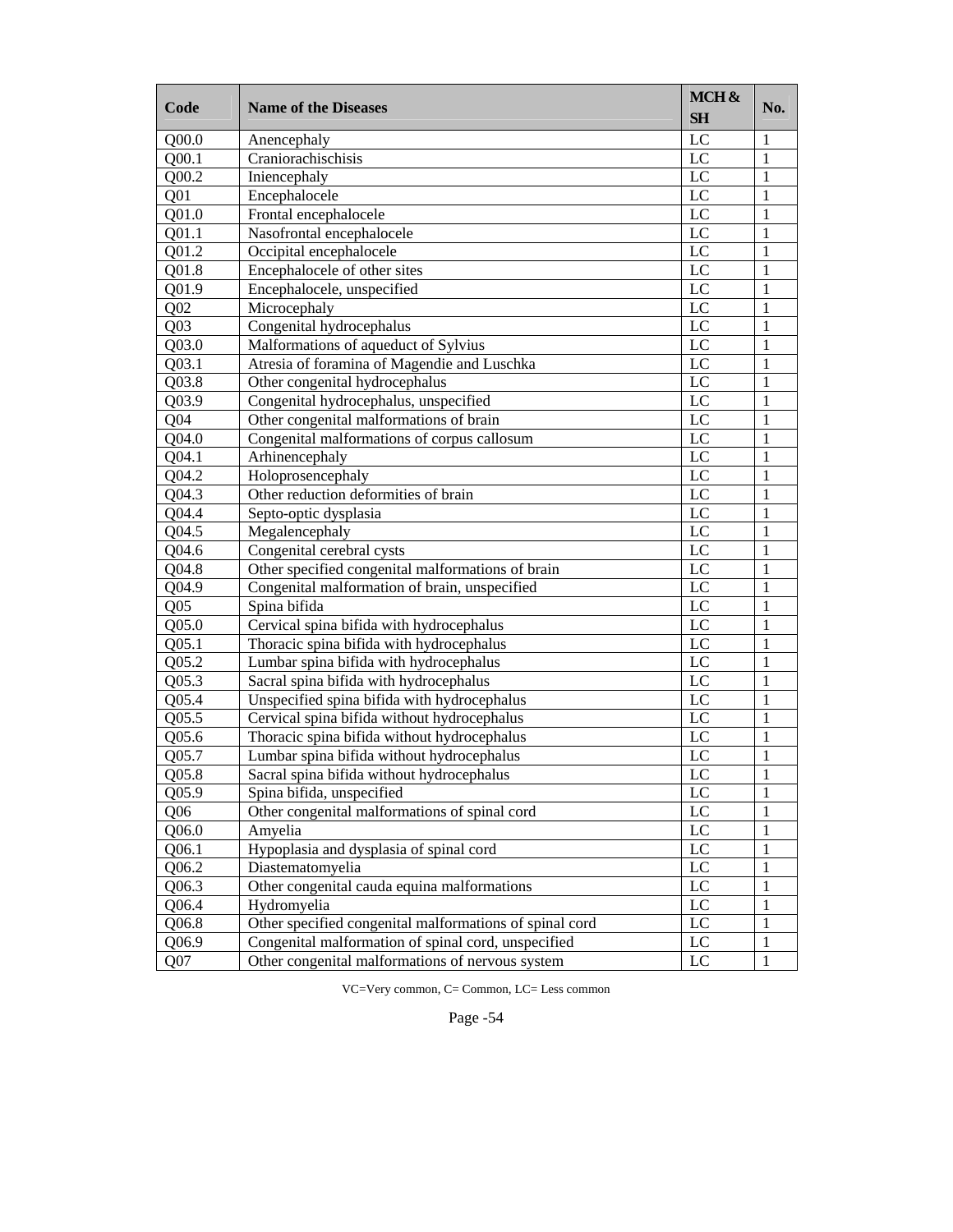| Code  | <b>Name of the Diseases</b>                                      | MCH&<br><b>SH</b> | No.          |
|-------|------------------------------------------------------------------|-------------------|--------------|
| Q07.0 | Arnold-Chiari syndrome                                           | LC                | 1            |
| Q07.8 | Other specified congenital malformations of nervous system       | LC                | 1            |
| Q07.9 | Congenital malformation of nervous system, unspecified           | LC                | 1            |
| Q10   | Congenital malformations of eyelid, lacrimal apparatus and orbit | LC                | 1            |
| Q10.0 | Congenital ptosis                                                | LC                | 1            |
| Q10.1 | Congenital ectropion                                             | LC                | 1            |
| Q10.2 | Congenital entropion                                             | LC                | 1            |
| Q10.3 | Other congenital malformations of eyelid                         | LC                | 1            |
| Q10.4 | Absence and agenesis of lacrimal apparatus                       | LC                | 1            |
| Q10.5 | Congenital stenosis and stricture of lacrimal duct               | LC                | 1            |
| Q10.6 | Other congenital malformations of lacrimal apparatus             | LC                | 1            |
| Q10.7 | Congenital malformation of orbit                                 | LC                | 1            |
| Q11   | Anophthalmos, microphthalmos and macrophthalmos                  | LC                | 1            |
| Q11.0 | Cystic eyeball                                                   | LC                | 1            |
| Q11.1 | Other anophthalmos                                               | LC                | 1            |
| Q11.2 | Microphthalmos                                                   | LC                | 1            |
| Q11.3 | Macrophthalmos                                                   | LC                | 1            |
| Q12   | Congenital lens malformations                                    | LC                | 1            |
| Q12.0 | Congenital cataract                                              | LC                | 1            |
| Q12.1 | Congenital displaced lens                                        | LC                | 1            |
| Q12.2 | Coloboma of lens                                                 | LC                | 1            |
| Q12.3 | Congenital aphakia                                               | LC                | 1            |
| Q12.4 | Spherophakia                                                     | LC                | 1            |
| Q12.8 | Other congenital lens malformations                              | LC                | 1            |
| Q12.9 | Congenital lens malformation, unspecified                        | LC                | 1            |
| Q13   | Congenital malformations of anterior segment of eye              | LC                | 1            |
| Q13.0 | Coloboma of iris                                                 | LC                | 1            |
| Q13.1 | Absence of iris                                                  | LC                | 1            |
| Q13.2 | Other congenital malformations of iris                           | LC                | 1            |
| Q13.3 | Congenital corneal opacity                                       | LC                | 1            |
| Q13.4 | Other congenital corneal malformations                           | LC                | 1            |
| Q13.5 | Blue sclera                                                      | LC                | 1            |
| Q13.8 | Other congenital malformations of anterior segment of eye        | LC                | 1            |
| Q13.9 | Congenital malformation of anterior segment of eye, unspecified  | LC                | 1            |
| Q14   | Congenital malformations of posterior segment of eye             | $\overline{LC}$   | $\mathbf{1}$ |
| Q14.0 | Congenital malformation of vitreous humour                       | LC                | $\mathbf{1}$ |
| Q14.1 | Congenital malformation of retina                                | LC                | 1            |
| Q14.2 | Congenital malformation of optic disc                            | $_{\rm LC}$       | 1            |
| Q14.3 | Congenital malformation of choroid                               | $_{\rm LC}$       | 1            |
| Q14.8 | Other congenital malformations of posterior segment of eye       | LC                | 1            |
| Q14.9 | Congenital malformation of posterior segment of eye, unspecified | LC                | 1            |
| Q15   | Other congenital malformations of eye                            | LC                | 1            |
| Q15.0 | Congenital glaucoma                                              | $_{\rm LC}$       | 1            |
| Q15.8 | Other specified congenital malformations of eye                  | LC                | 1            |
| Q15.9 | Congenital malformation of eye, unspecified                      | LC                | 1            |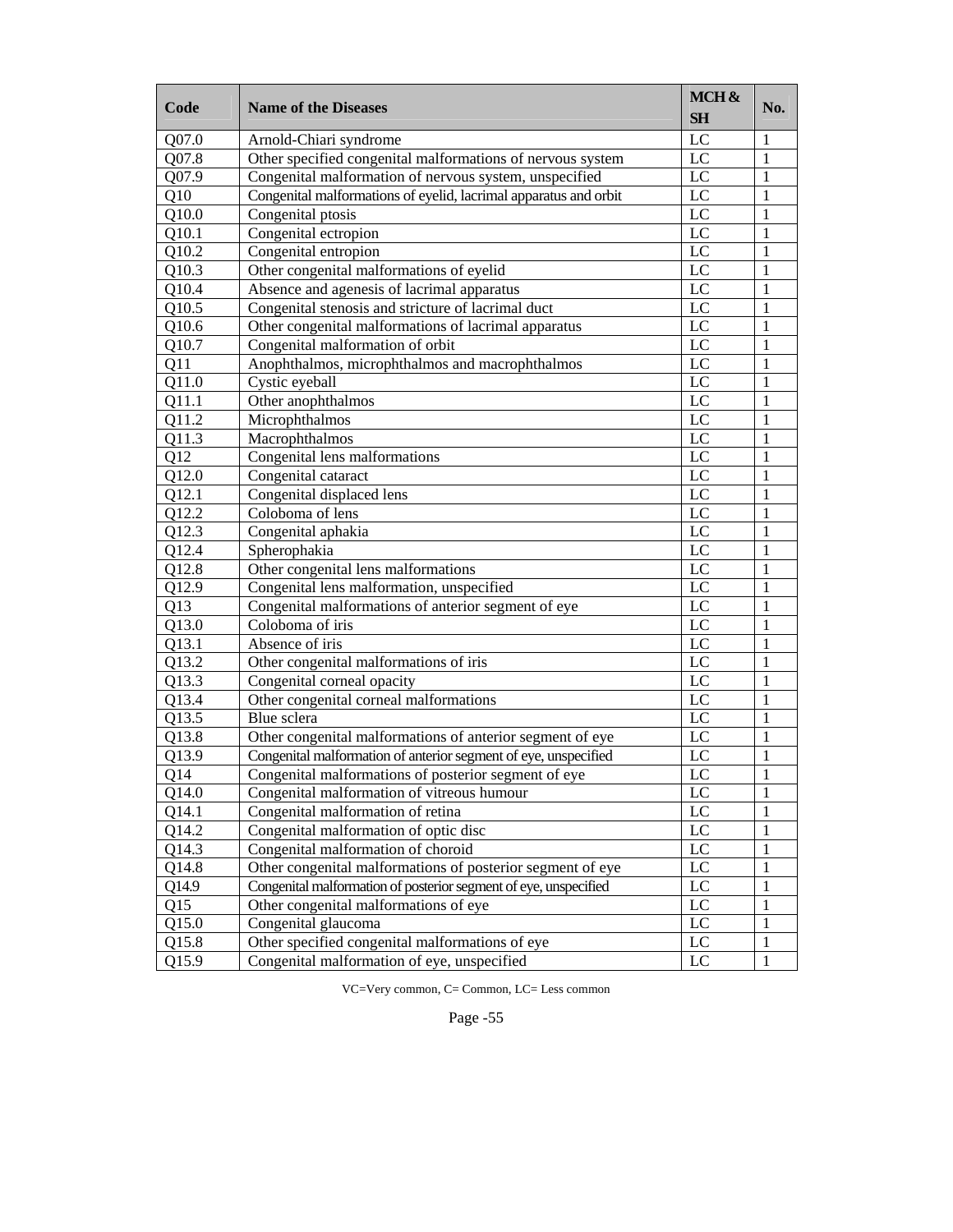| Code  | <b>Name of the Diseases</b>                                            | MCH &<br><b>SH</b> | No. |
|-------|------------------------------------------------------------------------|--------------------|-----|
| Q16   | Congenital malformations of ear causing impairment of hearing          | LC                 | 1   |
| Q16.0 | Congenital absence of (ear) auricle                                    | LC                 | 1   |
| Q16.1 | Congenital absence, atresia and stricture of auditory canal (external) | LC                 | 1   |
| Q16.2 | Absence of eustachian tube                                             | LC                 | 1   |
| Q16.3 | Congenital malformation of ear ossicles                                | LC                 | 1   |
| Q16.4 | Other congenital malformations of middle ear                           | LC                 | 1   |
| Q16.5 | Congenital malformation of inner ear                                   | LC                 | 1   |
| Q16.9 | Congenital malformation of ear causing impairment of hearing,          | LC                 | 1   |
| Q17   | Other congenital malformations of ear                                  | LC                 | 1   |
| Q17.0 | Accessory auricle                                                      | LC                 | 1   |
| Q17.1 | Macrotia                                                               | LC                 | 1   |
| Q17.2 | Microtia                                                               | LC                 | 1   |
| Q17.3 | Other misshapen ear                                                    | LC                 | 1   |
| Q17.4 | Misplaced ear                                                          | LC                 | 1   |
| Q17.5 | Prominent ear                                                          | LC                 | 1   |
| Q17.8 | Other specified congenital malformations of ear                        | LC                 | 1   |
| Q17.9 | Congenital malformation of ear, unspecified                            | LC                 | 1   |
| Q18   | Other congenital malformations of face and neck                        | LC                 | 1   |
| Q18.0 | Sinus, fistula and cyst of branchial cleft                             | LC                 | 1   |
| Q18.1 | Preauricular sinus and cyst                                            | LC                 | 1   |
| Q18.2 | Other branchial cleft malformations                                    | LC                 | 1   |
| Q18.3 | Webbing of neck                                                        | LC                 | 1   |
| Q18.4 | Macrostomia                                                            | LC                 | 1   |
| Q18.5 | Microstomia                                                            | LC                 | 1   |
| Q18.6 | Macrocheilia                                                           | LC                 | 1   |
| Q18.7 | Microcheilia                                                           | LC                 | 1   |
| Q18.8 | Other specified congenital malformations of face and neck              | LC                 | 1   |
| Q18.9 | Congenital malformation of face and neck, unspecified                  | LC                 | 1   |
| Q20   | Congenital malformations of cardiac chambers and connections           | LC                 | 1   |
| Q20.0 | Common arterial trunk                                                  | LC                 | 1   |
| Q20.1 | Double outlet right ventricle                                          | LC                 | 1   |
| Q20.2 | Double outlet left ventricle                                           | LC                 | 1   |
| Q20.3 | Discordant ventriculoarterial connection                               | LC                 | 1   |
| Q20.4 | Double inlet ventricle                                                 | LC                 | 1   |
| Q20.5 | Discordant atrioventricular connection                                 | LC                 | 1   |
| Q20.6 | Isomerism of atrial appendages                                         | LC                 | 1   |
| Q20.8 | Other congenital malformations of cardiac chambers and connections     | LC                 | 1   |
| Q20.9 | Congenital malformation of cardiac chambers and connections,           | LC                 | 1   |
| Q21.3 | <b>Tetralogy of Fallot</b>                                             | LC                 | 1   |
| Q21.4 | Aortopulmonary septal defect                                           | $\rm LC$           | 1   |
| Q21.8 | Other congenital malformations of cardiac septa                        | LC                 | 1   |
| Q21.9 | Congenital malformation of cardiac septum, unspecified                 | $\rm LC$           | 1   |
| Q22   | Congenital malformations of pulmonary and tricuspid valves             | LC                 | 1   |
| Q22.0 | Pulmonary valve atresia                                                | LC                 | 1   |
| Q22.1 | Congenital pulmonary valve stenosis                                    | LC                 | 1   |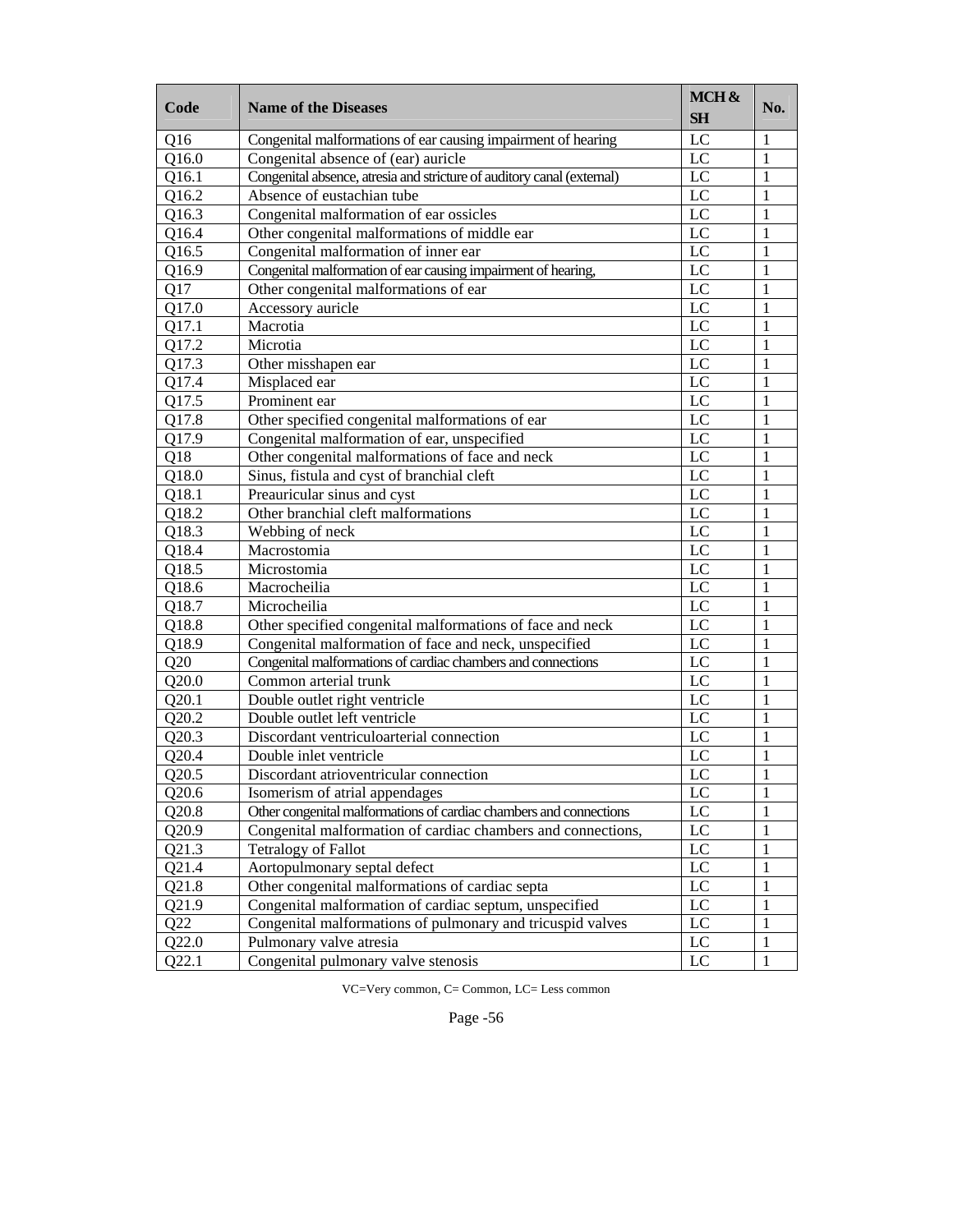| Code               | <b>Name of the Diseases</b>                                      | MCH&<br><b>SH</b> | No.          |
|--------------------|------------------------------------------------------------------|-------------------|--------------|
| Q22.2              | Congenital pulmonary valve insufficiency                         | LC                | 1            |
| Q22.3              | Other congenital malformations of pulmonary valve                | LC                | $\mathbf{1}$ |
| Q22.4              | Congenital tricuspid stenosis                                    | LC                | 1            |
| Q22.5              | Ebstein's anomaly                                                | LC                | 1            |
| Q22.6              | Hypoplastic right heart syndrome                                 | LC                | 1            |
| Q22.8              | Other congenital malformations of tricuspid valve                | LC                | 1            |
| Q22.9              | Congenital malformation of tricuspid valve, unspecified          | LC                | 1            |
| Q23                | Congenital malformations of aortic and mitral valves             | LC                | 1            |
| Q23.0              | Congenital stenosis of aortic valve                              | LC                | 1            |
| Q23.1              | Congenital insufficiency of aortic valve                         | LC                | 1            |
| Q23.2              | Congenital mitral stenosis                                       | LC                | 1            |
| Q23.3              | Congenital mitral insufficiency                                  | LC                | 1            |
| Q23.4              | Hypoplastic left heart syndrome                                  | LC                | 1            |
| Q23.8              | Other congenital malformations of aortic and mitral valves       | LC                | 1            |
| Q23.9              | Congenital malformation of aortic and mitral valves, unspecified | LC                | 1            |
| Q24                | Other congenital malformations of heart                          | LC                | 1            |
| Q24.0              | Dextrocardia                                                     | LC                | 1            |
| Q24.1              | Laevocardia                                                      | LC                | 1            |
| Q24.2              | Cor triatriatum                                                  | LC                | 1            |
| Q24.3              | Pulmonary infundibular stenosis                                  | LC                | 1            |
| Q24.4              | Congenital subaortic stenosis                                    | LC                | 1            |
| Q24.5              | Malformation of coronary vessels                                 | LC                | 1            |
| Q24.6              | Congenital heart block                                           | LC                | 1            |
| Q24.8              | Other specified congenital malformations of heart                | LC                | 1            |
| Q24.9              | Congenital malformation of heart, unspecified                    | LC                | 1            |
| Q25                | Congenital malformations of great arteries                       | LC                | 1            |
| Q25.0              | Patent ductus arteriosus                                         | $\overline{C}$    | 1            |
| Q25.1              | Coarctation of aorta                                             | $\overline{C}$    | 1            |
| Q25.2              | Atresia of aorta                                                 | LC                | 1            |
| Q25.3              | Stenosis of aorta                                                | LC                | 1            |
| Q25.4              | Other congenital malformations of aorta                          | LC                | 1            |
| Q25.5              | Atresia of pulmonary artery                                      | LC                | 1            |
| Q25.6              | Stenosis of pulmonary artery                                     | LC                | 1            |
| Q25.7              | Other congenital malformations of pulmonary artery               | LC                | 1            |
| $Q25.\overline{8}$ | Other congenital malformations of great arteries                 | $\overline{LC}$   | 1            |
| Q25.9              | Congenital malformation of great arteries, unspecified           | LC                | 1            |
| Q26                | Congenital malformations of great veins                          | LC                | 1            |
| Q26.0              | Congenital stenosis of vena cava                                 | LC                | 1            |
| Q26.1              | Persistent left superior vena cava                               | LC                | 1            |
| Q26.2              | Total anomalous pulmonary venous connection                      | LC                | 1            |
| Q26.3              | Partial anomalous pulmonary venous connection                    | LC                | 1            |
| $Q$ 26.4           | Anomalous pulmonary venous connection, unspecified               | LC                | 1            |
| Q26.5              | Anomalous portal venous connection                               | LC                | 1            |
| Q26.6              | Portal vein-hepatic artery fistula                               | LC                | 1            |
| Q26.8              | Other congenital malformations of great veins                    | LC                | $\mathbf{1}$ |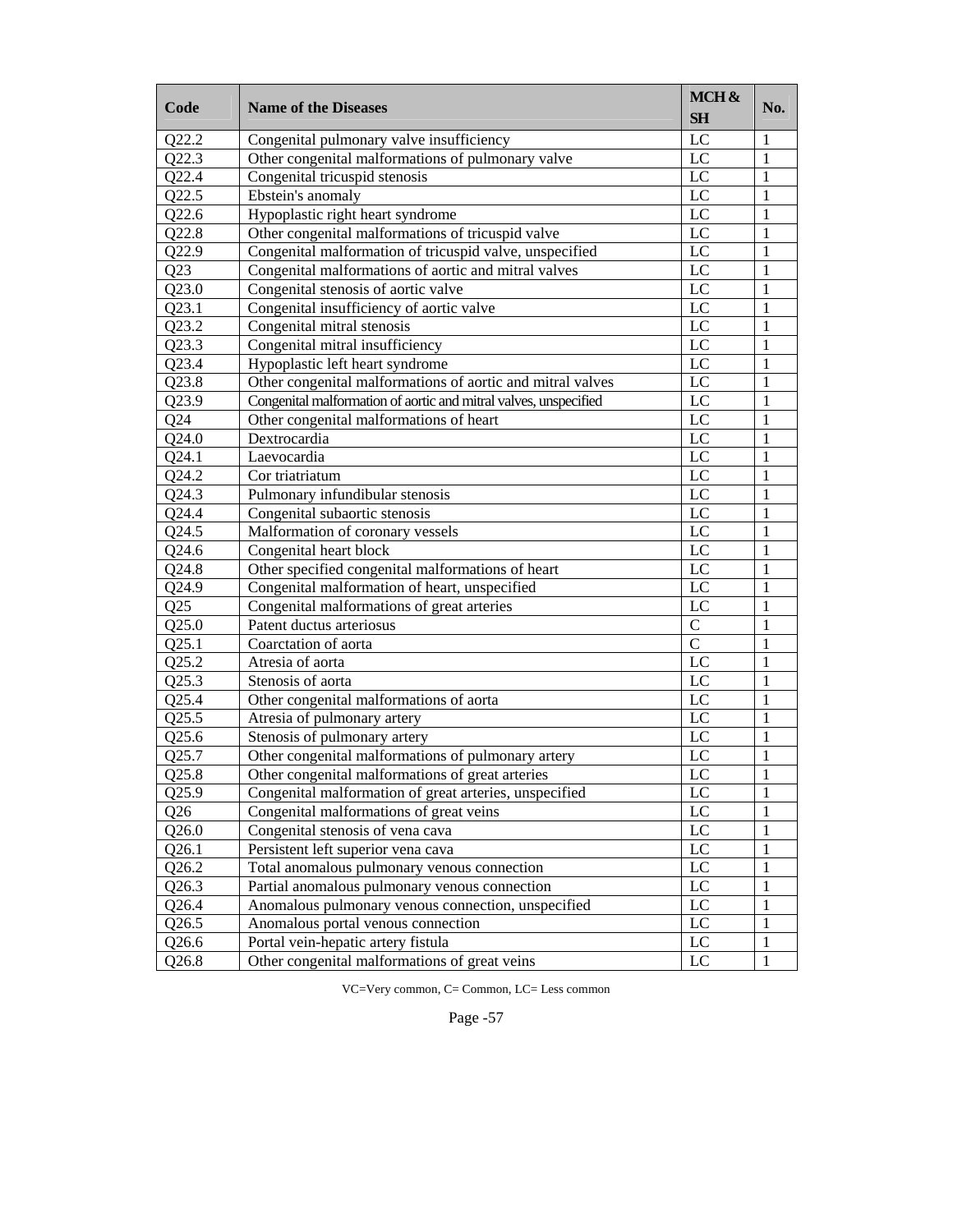| Code            | <b>Name of the Diseases</b>                                            | MCH&<br><b>SH</b> | No. |
|-----------------|------------------------------------------------------------------------|-------------------|-----|
| Q26.9           | Congenital malformation of great vein, unspecified                     | LC                | 1   |
| Q27             | Other congenital malformations of peripheral vascular system           | LC                | 1   |
| Q27.0           | Congenital absence and hypoplasia of umbilical artery                  | LC                | 1   |
| Q27.1           | Congenital renal artery stenosis                                       | LC                | 1   |
| Q27.2           | Other congenital malformations of renal artery                         | LC                | 1   |
| Q27.3           | Peripheral arteriovenous malformation                                  | LC                | 1   |
| Q27.4           | Congenital phlebectasia                                                | LC                | 1   |
| Q27.8           | Other specified congenital malformations of peripheral vascular system | LC                | 1   |
| Q27.9           | Congenital malformation of peripheral vascular system, unspecified     | LC                | 1   |
| Q28             | Other congenital malformations of circulatory system                   | LC                | 1   |
| Q28.0           | Arteriovenous malformation of precerebral vessels                      | LC                | 1   |
| Q28.1           | Other malformations of precerebral vessels                             | LC                | 1   |
| Q28.2           | Arteriovenous malformation of cerebral vessels                         | LC                | 1   |
| Q28.3           | Other malformations of cerebral vessels                                | LC                | 1   |
| Q28.8           | Other specified congenital malformations of circulatory system         | LC                | 1   |
| Q28.9           | Congenital malformation of circulatory system, unspecified             | LC                | 1   |
| Q30             | Congenital malformations of nose                                       | LC                | 1   |
| Q30.0           | Choanal atresia                                                        | LC                | 1   |
| Q30.1           | Agenesis and underdevelopment of nose                                  | LC                | 1   |
| Q30.2           | Fissured, notched and cleft nose                                       | LC                | 1   |
| Q30.3           | Congenital perforated nasal septum                                     | LC                | 1   |
| Q30.8           | Other congenital malformations of nose                                 | LC                | 1   |
| Q30.9           | Congenital malformation of nose, unspecified                           | LC                | 1   |
| Q31             | Congenital malformations of larynx                                     | LC                | 1   |
| Q31.0           | Web of larynx                                                          | LC                | 1   |
| Q31.1           | Congenital subglottic stenosis                                         | LC                | 1   |
| Q31.2           | Laryngeal hypoplasia                                                   | LC                | 1   |
| Q31.3           | Laryngocele                                                            | LC                | 1   |
| Q31.4           | Congenital laryngeal stridor                                           | LC                | 1   |
| Q31.8           | Other congenital malformations of larynx                               | LC                | 1   |
| Q31.9           | Congenital malformation of larynx, unspecified                         | LC                | 1   |
| Q32             | Congenital malformations of trachea and bronchus                       | LC                | 1   |
| Q32.0           | Congenital tracheomalacia                                              | LC                | 1   |
| Q32.1           | Other congenital malformations of trachea                              | LC                | 1   |
| Q32.2           | Congenital bronchomalacia                                              | LC                | 1   |
| Q32.3           | Congenital stenosis of bronchus                                        | LC                | 1   |
| Q32.4           | Other congenital malformations of bronchus                             | LC                | 1   |
| Q <sub>33</sub> | Congenital malformations of lung                                       | LC                | 1   |
| Q33.0           | Congenital cystic lung                                                 | LC                | 1   |
| Q33.1           | Accessory lobe of lung                                                 | $\rm LC$          | 1   |
| Q33.2           | Sequestration of lung                                                  | $\rm LC$          | 1   |
| Q33.3           | Agenesis of lung                                                       | LC                | 1   |
| Q33.4           | Congenital bronchiectasis                                              | LC                | 1   |
| Q33.5           | Ectopic tissue in lung                                                 | LC                | 1   |
| Q33.6           | Hypoplasia and dysplasia of lung                                       | LC                | 1   |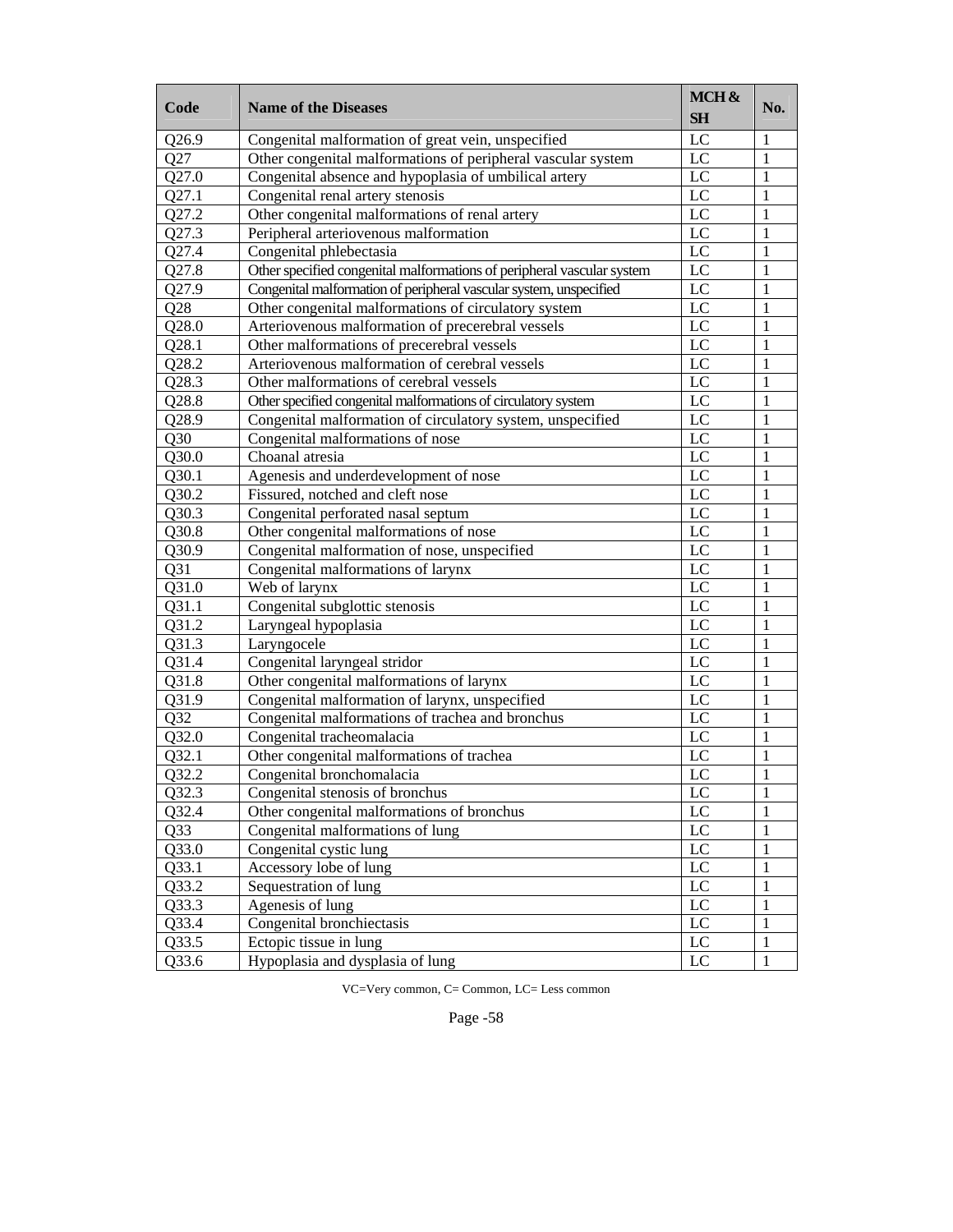| Code            | <b>Name of the Diseases</b>                                    | MCH&<br><b>SH</b> | No.          |
|-----------------|----------------------------------------------------------------|-------------------|--------------|
| Q33.8           | Other congenital malformations of lung                         | LC                | 1            |
| Q33.9           | Congenital malformation of lung, unspecified                   | LC                | 1            |
| Q <sub>34</sub> | Other congenital malformations of respiratory system           | LC                | 1            |
| Q34.0           | Anomaly of pleura                                              | LC                | 1            |
| Q34.1           | Congenital cyst of mediastinum                                 | LC                | 1            |
| Q34.8           | Other specified congenital malformations of respiratory system | LC                | 1            |
| Q34.9           | Congenital malformation of respiratory system, unspecified     | LC                | 1            |
| Q35             | Cleft palate                                                   | LC                | 1            |
| Q35.0           | Cleft hard palate, bilateral                                   | $\mathcal{C}$     | 1            |
| Q35.1           | Cleft hard palate, unilateral                                  | $\mathcal{C}$     | 1            |
| Q35.2           | Cleft soft palate, bilateral                                   | $\mathcal{C}$     | 1            |
| Q35.3           | Cleft soft palate, unilateral                                  | $\mathcal{C}$     | 1            |
| Q35.4           | Cleft hard palate with cleft soft palate, bilateral            | $\overline{C}$    | 1            |
| Q35.5           | Cleft hard palate with cleft soft palate, unilateral           | $\overline{C}$    | 1            |
| Q35.6           | Cleft palate, medial                                           | $\overline{C}$    | 1            |
| Q35.7           | Cleft uvula                                                    | $\overline{C}$    | 1            |
| Q35.8           | Cleft palate, unspecified, bilateral                           | $\overline{C}$    | 1            |
| Q35.9           | Cleft palate, unspecified, unilateral                          | $\overline{C}$    | 1            |
| Q <sub>36</sub> | Cleft lip                                                      | $\mathcal{C}$     | 1            |
| Q36.0           | Cleft lip, bilateral                                           | $\overline{C}$    | 1            |
| Q36.1           | Cleft lip, medial                                              | $\overline{C}$    | 1            |
| Q36.9           | Cleft lip, unilateral                                          | $\overline{C}$    | 1            |
| Q37             | Cleft palate with cleft lip                                    | LC                | 1            |
| Q37.0           | Cleft hard palate with cleft lip, bilateral                    | LC                | 1            |
| Q37.1           | Cleft hard palate with cleft lip, unilateral                   | LC                | 1            |
| Q37.2           | Cleft soft palate with cleft lip, bilateral                    | LC                | 1            |
| Q37.3           | Cleft soft palate with cleft lip, unilateral                   | LC                | 1            |
| Q37.4           | Cleft hard and soft palate with cleft lip, bilateral           | LC                | 1            |
| Q37.5           | Cleft hard and soft palate with cleft lip, unilateral          | LC                | 1            |
| Q37.8           | Unspecified cleft palate with cleft lip, bilateral             | LC                | 1            |
| Q37.9           | Unspecified cleft palate with cleft lip, unilateral            | LC                | 1            |
| Q38             | Other congenital malformations of tongue, mouth and pharynx    | LC                | 1            |
| Q38.0           | Congenital malformations of lips, not elsewhere classified     | LC                | 1            |
| Q38.1           | Ankyloglossia                                                  | LC                | 1            |
| Q38.2           | Macroglossia                                                   | LC                | $\mathbf{1}$ |
| Q38.3           | Other congenital malformations of tongue                       | LC                | $\mathbf{1}$ |
| Q38.4           | Congenital malformations of salivary glands and ducts          | LC                | 1            |
| Q38.5           | Congenital malformations of palate, not elsewhere classified   | LC                | 1            |
| Q38.6           | Other congenital malformations of mouth                        | LC                | 1            |
| Q38.7           | Pharyngeal pouch                                               | LC                | 1            |
| Q38.8           | Other congenital malformations of pharynx                      | LC                | 1            |
| Q39             | Congenital malformations of oesophagus                         | LC                | 1            |
| Q39.0           | Atresia of oesophagus without fistula                          | LC                | 1            |
| Q39.1           | Atresia of oesophagus with tracheo-oesophageal fistula         | LC                | 1            |
| Q39.2           | Congenital tracheo-oesophageal fistula without atresia         | LC                | 1            |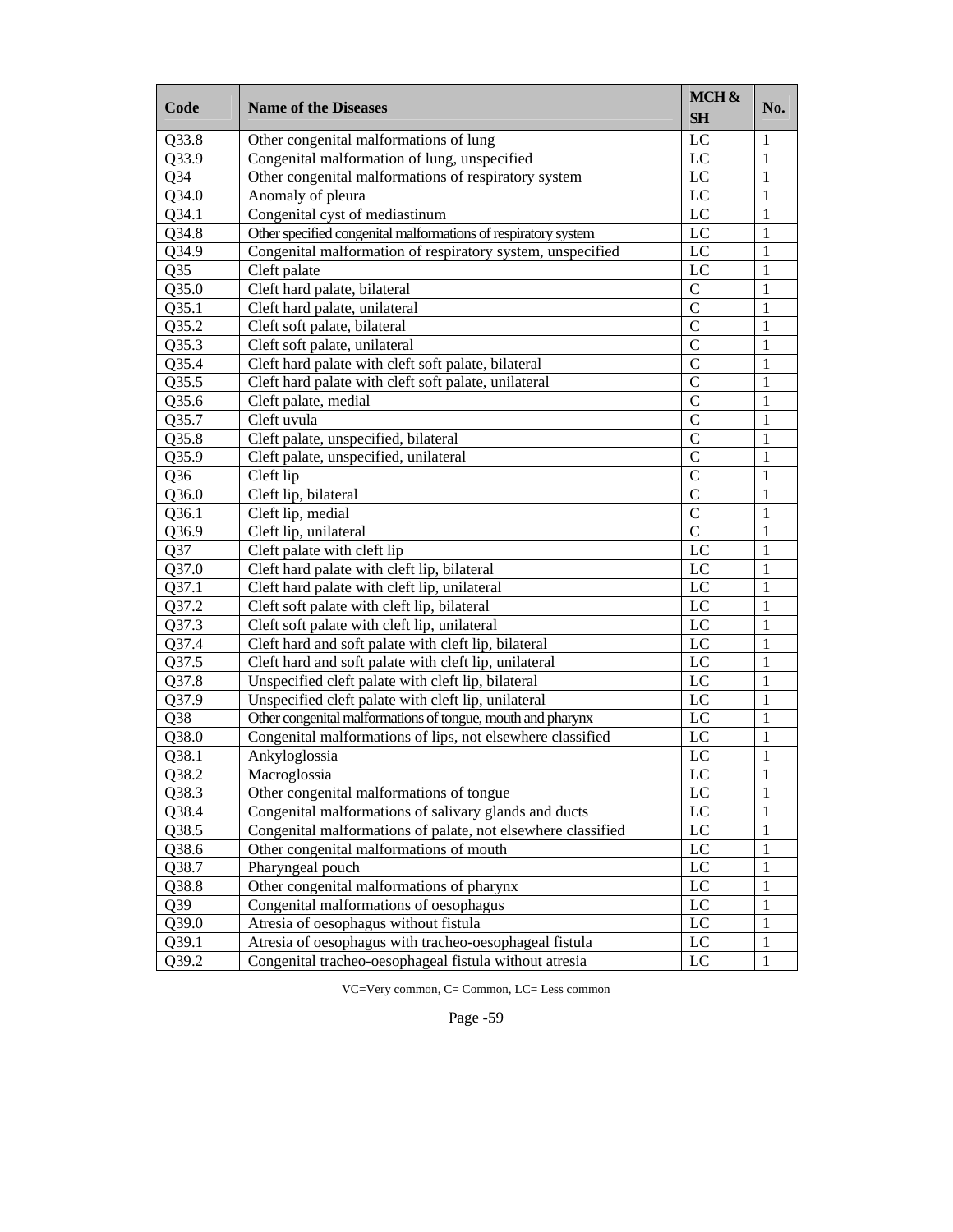| Code            | <b>Name of the Diseases</b>                                          | MCH &<br><b>SH</b> | No.          |
|-----------------|----------------------------------------------------------------------|--------------------|--------------|
| Q39.3           | Congenital stenosis and stricture of oesophagus                      | LC                 | $\mathbf{1}$ |
| Q39.4           | Oesophageal web                                                      | $\overline{LC}$    | $\mathbf{1}$ |
| Q39.5           | Congenital dilatation of oesophagus                                  | LC                 | $\mathbf{1}$ |
| Q39.6           | Diverticulum of oesophagus                                           | $\overline{LC}$    | $\mathbf{1}$ |
| Q39.8           | Other congenital malformations of oesophagus                         | $\overline{LC}$    | $\mathbf{1}$ |
| Q39.9           | Congenital malformation of oesophagus, unspecified                   | $\overline{LC}$    | $\mathbf{1}$ |
| Q40             | Other congenital malformations of upper alimentary tract             | $\overline{LC}$    | $\mathbf{1}$ |
| Q40.0           | Congenital hypertrophic pyloric stenosis                             | $\overline{LC}$    | $\mathbf{1}$ |
| Q40.1           | Congenital hiatus hernia                                             | $\overline{LC}$    | $\mathbf{1}$ |
| Q40.2           | Other specified congenital malformations of stomach                  | $\overline{LC}$    | $\mathbf{1}$ |
| Q40.3           | Congenital malformation of stomach, unspecified                      | $\overline{LC}$    | $\mathbf{1}$ |
| Q40.8           | Other specified congenital malformations of upper alimentary tract   | $\overline{LC}$    | $\mathbf{1}$ |
| Q40.9           | Congenital malformation of upper alimentary tract, unspecified       | $\overline{LC}$    | $\mathbf{1}$ |
| Q41             | Congenital absence, atresia and stenosis of small intestine          | $\overline{LC}$    | $\mathbf{1}$ |
| Q41.0           | Congenital absence, atresia and stenosis of duodenum                 | $\overline{LC}$    | $\mathbf{1}$ |
| Q41.1           | Congenital absence, atresia and stenosis of jejunum                  | $\overline{LC}$    | $\mathbf{1}$ |
| Q41.2           | Congenital absence, atresia and stenosis of ileum                    | $\overline{LC}$    | $\mathbf{1}$ |
| Q41.8           | Congenital absence, atresia and stenosis of other specified parts of | $\overline{LC}$    | $\mathbf{1}$ |
| Q41.9           | Congenital absence, atresia and stenosis of small intestine, part    | $\overline{LC}$    | $\mathbf{1}$ |
| Q <sub>42</sub> | Congenital absence, atresia and stenosis of large intestine          | $\overline{LC}$    | $\mathbf{1}$ |
| Q42.0           | Congenital absence, atresia and stenosis of rectum with fistula      | $\overline{LC}$    | $\mathbf{1}$ |
| Q42.1           | Congenital absence, atresia and stenosis of rectum without fistula   | $\overline{LC}$    | $\mathbf{1}$ |
| Q42.2           | Congenital absence, atresia and stenosis of anus with fistula        | $\overline{LC}$    | $\mathbf{1}$ |
| Q42.3           | Congenital absence, atresia and stenosis of anus without fistula     | $\overline{LC}$    | $\mathbf{1}$ |
| Q42.8           | Congenital absence, atresia and stenosis of other parts of large     | $\overline{LC}$    | $\mathbf{1}$ |
| Q42.9           | Congenital absence, atresia and stenosis of large intestine, part    | $\overline{LC}$    | $\mathbf{1}$ |
| Q <sub>43</sub> | Other congenital malformations of intestine                          | $\overline{LC}$    | $\mathbf{1}$ |
| Q43.0           | Meckel's diverticulum                                                | $\overline{LC}$    | $\mathbf{1}$ |
| Q43.1           | Hirschsprung's disease                                               | $\overline{LC}$    | $\mathbf{1}$ |
| Q43.2           | Other congenital functional disorders of colon                       | $\overline{LC}$    | $\mathbf{1}$ |
| Q43.3           | Congenital malformations of intestinal fixation                      | $\overline{LC}$    | $\mathbf{1}$ |
| Q43.4           | Duplication of intestine                                             | $\overline{LC}$    | $\mathbf{1}$ |
| Q43.5           | Ectopic anus                                                         | $\overline{LC}$    | $\mathbf{1}$ |
| Q43.7           | Persistent cloaca                                                    | LC                 | $\mathbf{1}$ |
| Q43.8           | Other specified congenital malformations of intestine                | $\overline{LC}$    | $\mathbf{1}$ |
| Q43.9           | Congenital malformation of intestine, unspecified                    | LC                 | $\mathbf{1}$ |
| Q44             | Congenital malformations of gallbladder, bile ducts and liver        | LC                 | $\mathbf{1}$ |
| Q44.0           | Agenesis, aplasia and hypoplasia of gallbladder                      | $_{\rm LC}$        | $\mathbf{1}$ |
| Q44.1           | Other congenital malformations of gallbladder                        | $\overline{LC}$    | $\mathbf{1}$ |
| Q44.2           | Atresia of bile ducts                                                | $\overline{LC}$    | $\mathbf{1}$ |
| Q44.3           | Congenital stenosis and stricture of bile ducts                      | $\overline{LC}$    | $\mathbf{1}$ |
| Q44.4           | Choledochal cyst                                                     | $\overline{LC}$    | $\mathbf{1}$ |
| Q44.5           | Other congenital malformations of bile ducts                         | $\overline{LC}$    | $\mathbf{1}$ |
| Q44.6           | Cystic disease of liver                                              | $_{\rm LC}$        | $\mathbf{1}$ |
| Q44.7           | Other congenital malformations of liver                              | LC                 | $\mathbf{1}$ |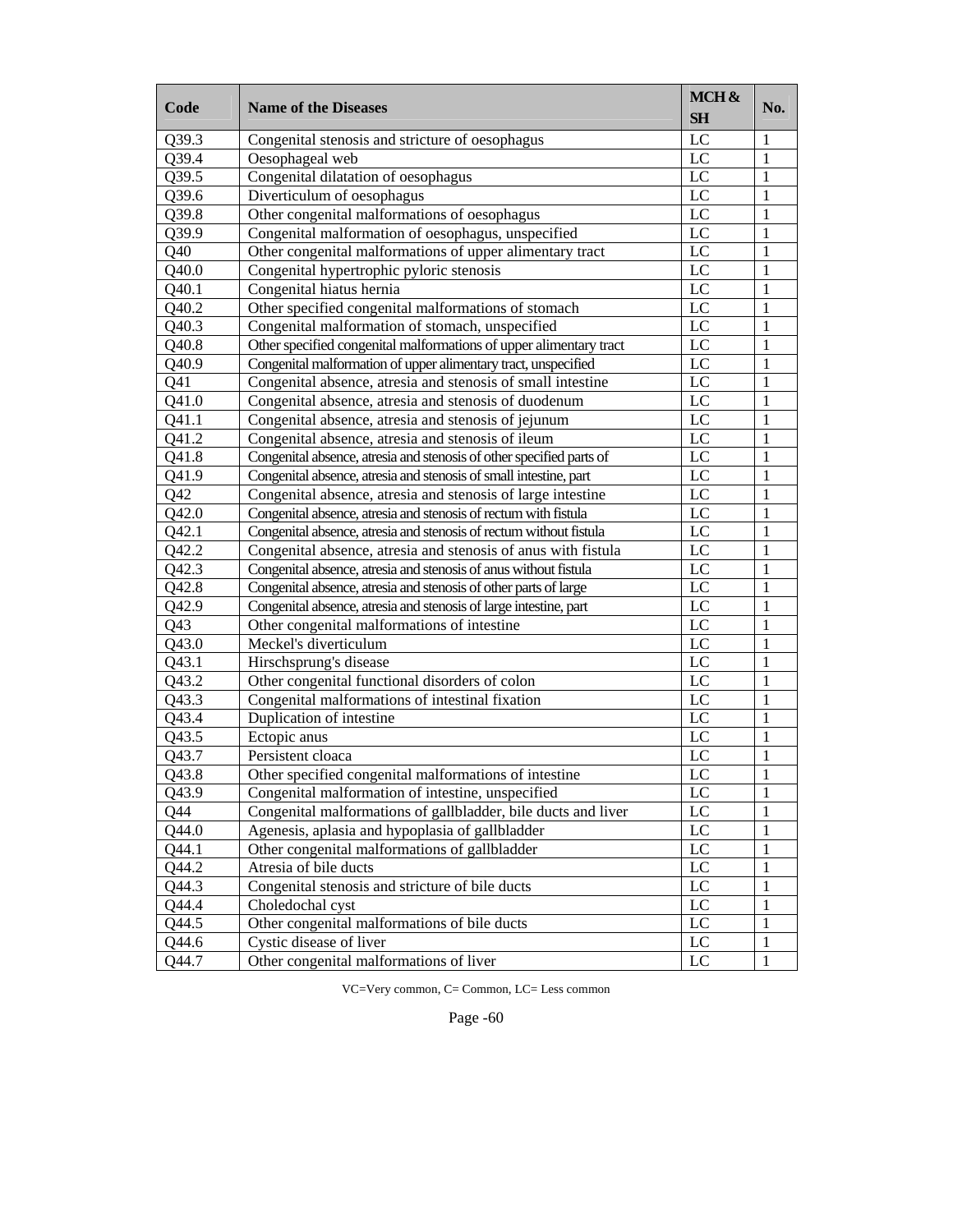| Code  | <b>Name of the Diseases</b>                                         | MCH &<br><b>SH</b> | No. |
|-------|---------------------------------------------------------------------|--------------------|-----|
| Q45   | Other congenital malformations of digestive system                  | LC                 | 1   |
| Q45.0 | Agenesis, aplasia and hypoplasia of pancreas                        | LC                 | 1   |
| Q45.1 | Annular pancreas                                                    | LC                 | 1   |
| Q45.2 | Congenital pancreatic cyst                                          | LC                 | 1   |
| Q45.3 | Other congenital malformations of pancreas and pancreatic duct      | LC                 | 1   |
| Q45.8 | Other specified congenital malformations of digestive system        | LC                 | 1   |
| Q45.9 | Congenital malformation of digestive system, unspecified            | LC                 | 1   |
| Q50   | Congenital malformations of ovaries, fallopian tubes and broad      | LC                 | 1   |
| Q50.0 | Congenital absence of ovary                                         | LC                 | 1   |
| Q50.1 | Developmental ovarian cyst                                          | LC                 | 1   |
| Q50.2 | Congenital torsion of ovary                                         | LC                 | 1   |
| Q50.3 | Other congenital malformations of ovary                             | LC                 | 1   |
| Q50.4 | Embryonic cyst of fallopian tube                                    | LC                 | 1   |
| Q50.5 | Embryonic cyst of broad ligament                                    | LC                 | 1   |
| Q50.6 | Other congenital malformations of fallopian tube and broad ligament | LC                 | 1   |
| Q51   | Congenital malformations of uterus and cervix                       | LC                 | 1   |
| Q51.0 | Agenesis and aplasia of uterus                                      | LC                 | 1   |
| Q51.1 | Doubling of uterus with doubling of cervix and vagina               | LC                 | 1   |
| Q51.2 | Other doubling of uterus                                            | LC                 | 1   |
| Q51.3 | Bicornate uterus                                                    | LC                 | 1   |
| Q51.4 | Unicornate uterus                                                   | LC                 | 1   |
| Q51.5 | Agenesis and aplasia of cervix                                      | LC                 | 1   |
| Q51.6 | Embryonic cyst of cervix                                            | LC                 | 1   |
| Q51.7 | Congenital fistulae between uterus and digestive and urinary tracts | LC                 | 1   |
| Q51.8 | Other congenital malformations of uterus and cervix                 | LC                 | 1   |
| Q51.9 | Congenital malformation of uterus and cervix, unspecified           | LC                 | 1   |
| Q52   | Other congenital malformations of female genitalia                  | LC                 | 1   |
| Q52.0 | Congenital absence of vagina                                        | LC                 | 1   |
| Q52.1 | Doubling of vagina                                                  | LC                 | 1   |
| Q52.2 | Congenital rectovaginal fistula                                     | LC                 | 1   |
| Q52.3 | Imperforate hymen                                                   | LC                 | 1   |
| Q52.4 | Other congenital malformations of vagina                            | LC                 | 1   |
| Q52.5 | Fusion of labia                                                     | LC                 | 1   |
| Q52.6 | Congenital malformation of clitoris                                 | LC                 | 1   |
| Q52.7 | Other congenital malformations of vulva                             | LC                 | 1   |
| Q52.8 | Other specified congenital malformations of female genitalia        | LC                 | 1   |
| Q52.9 | Congenital malformation of female genitalia, unspecified            | LC                 | 1   |
| Q53   | Undescended testicle                                                | LC                 | 1   |
| Q53.0 | Ectopic testis                                                      | LC                 | 1   |
| Q53.1 | Undescended testicle, unilateral                                    | LC                 | 1   |
| Q53.2 | Undescended testicle, bilateral                                     | LC                 | 1   |
| Q53.9 | Undescended testicle, unspecified                                   | LC                 | 1   |
| Q54   | Hypospadias                                                         | $\mathbf C$        | 1   |
| Q54.0 | Hypospadias, balanic                                                | LC                 | 1   |
| Q54.1 | Hypospadias, penile                                                 | LC                 | 1   |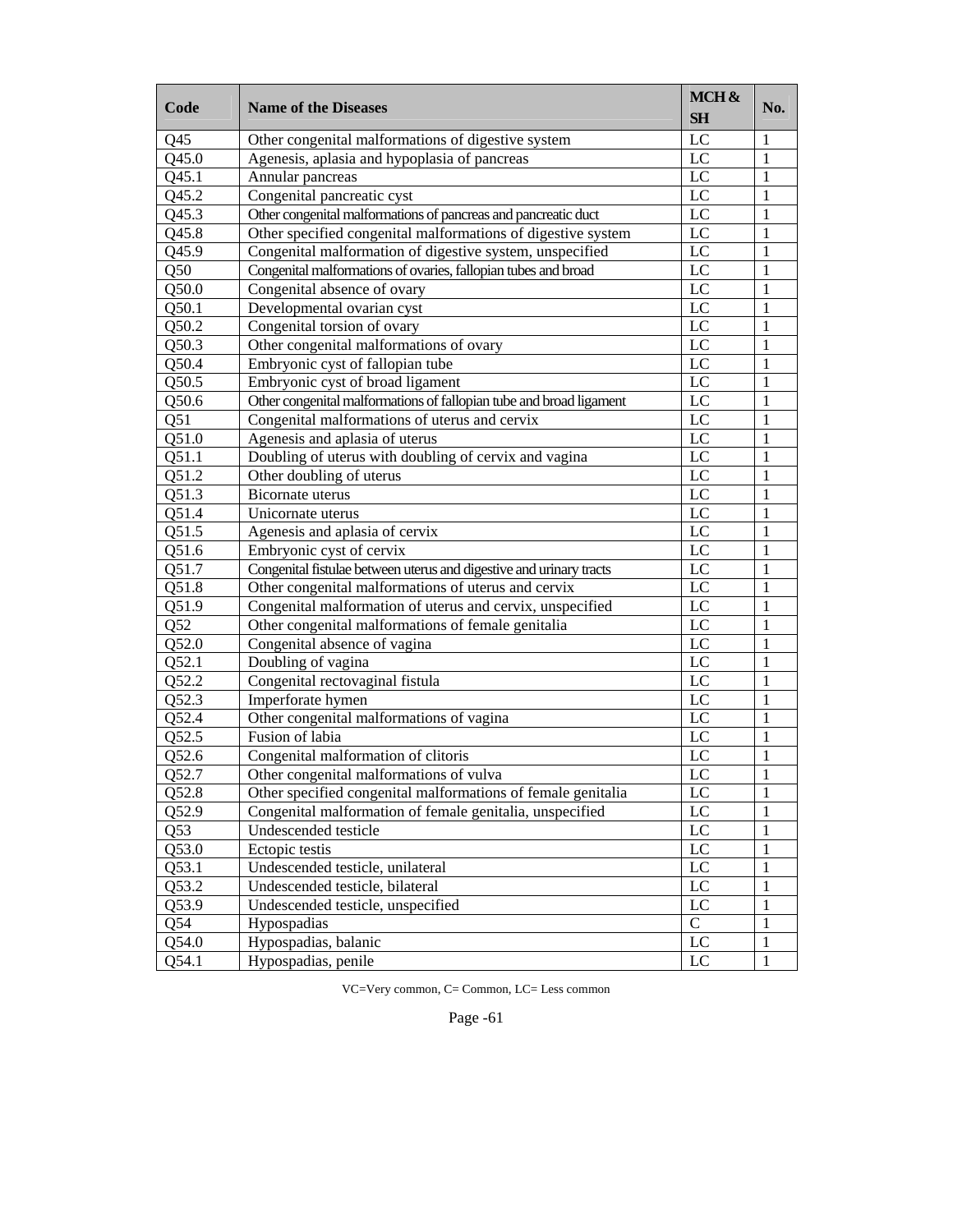| Code  | <b>Name of the Diseases</b>                                         | MCH&<br><b>SH</b> | No.          |
|-------|---------------------------------------------------------------------|-------------------|--------------|
| Q54.2 | Hypospadias, penoscrotal                                            | LC                | 1            |
| Q54.3 | Hypospadias, perineal                                               | LC                | 1            |
| Q54.4 | Congenital chordee                                                  | LC                | 1            |
| Q54.8 | Other hypospadias                                                   | LC                | 1            |
| Q54.9 | Hypospadias, unspecified                                            | LC                | 1            |
| Q55   | Other congenital malformations of male genital organs               | LC                | 1            |
| Q55.0 | Absence and aplasia of testis                                       | LC                | 1            |
| Q55.1 | Hypoplasia of testis and scrotum                                    | LC                | 1            |
| Q55.2 | Other congenital malformations of testis and scrotum                | LC                | 1            |
| Q55.3 | Atresia of vas deferens                                             | LC                | 1            |
| Q55.4 | Other congenital malformations of vas deferens, epididymis, seminal | LC                | 1            |
| Q55.5 | Congenital absence and aplasia of penis                             | LC                | 1            |
| Q55.6 | Other congenital malformations of penis                             | LC                | 1            |
| Q55.8 | Other specified congenital malformations of male genital organs     | LC                | 1            |
| Q55.9 | Congenital malformation of male genital organ, unspecified          | LC                | 1            |
| Q56   | Indeterminate sex and pseudohermaphroditism                         | LC                | 1            |
| Q56.0 | Hermaphroditism, not elsewhere classified                           | LC                | 1            |
| Q56.1 | Male pseudohermaphroditism, not elsewhere classified                | $_{\text{LC}}$    | 1            |
| Q56.2 | Female pseudohermaphroditism, not elsewhere classified              | LC                | 1            |
| Q56.3 | Pseudohermaphroditism, unspecified                                  | LC                | 1            |
| Q56.4 | Indeterminate sex, unspecified                                      | LC                | 1            |
| Q60   | Renal agenesis and other reduction defects of kidney                | LC                | 1            |
| Q60.0 | Renal agenesis, unilateral                                          | LC                | 1            |
| Q60.1 | Renal agenesis, bilateral                                           | LC                | 1            |
| Q60.2 | Renal agenesis, unspecified                                         | LC                | 1            |
| Q60.3 | Renal hypoplasia, unilateral                                        | LC                | 1            |
| Q60.4 | Renal hypoplasia, bilateral                                         | LC                | 1            |
| Q60.5 | Renal hypoplasia, unspecified                                       | LC                | 1            |
| Q60.6 | Potter's syndrome                                                   | LC                | 1            |
| Q61   | Cystic kidney disease                                               | LC                | 1            |
| Q61.0 | Congenital single renal cyst                                        | LC                | 1            |
| Q61.1 | Polycystic kidney, infantile type                                   | LC                | 1            |
| Q61.2 | Polycystic kidney, adult type                                       | LC                | 1            |
| Q61.3 | Polycystic kidney, unspecified                                      | LC                | 1            |
| Q61.4 | Renal dysplasia                                                     | LC                | $\mathbf{1}$ |
| Q61.5 | Medullary cystic kidney                                             | LC                | 1            |
| Q61.8 | Other cystic kidney diseases                                        | LC                | 1            |
| Q61.9 | Cystic kidney disease, unspecified                                  | LC                | 1            |
| Q62   | Congenital obstructive defects of renal pelvis and congenital       | LC                | 1            |
| Q62.0 | Congenital hydronephrosis                                           | LC                | 1            |
| Q62.1 | Atresia and stenosis of ureter                                      | LC                | 1            |
| Q62.2 | Congenital megaloureter                                             | LC                | 1            |
| Q62.3 | Other obstructive defects of renal pelvis and ureter                | LC                | 1            |
| Q62.4 | Agenesis of ureter                                                  | LC                | 1            |
| Q62.5 | Duplication of ureter                                               | LC                | 1            |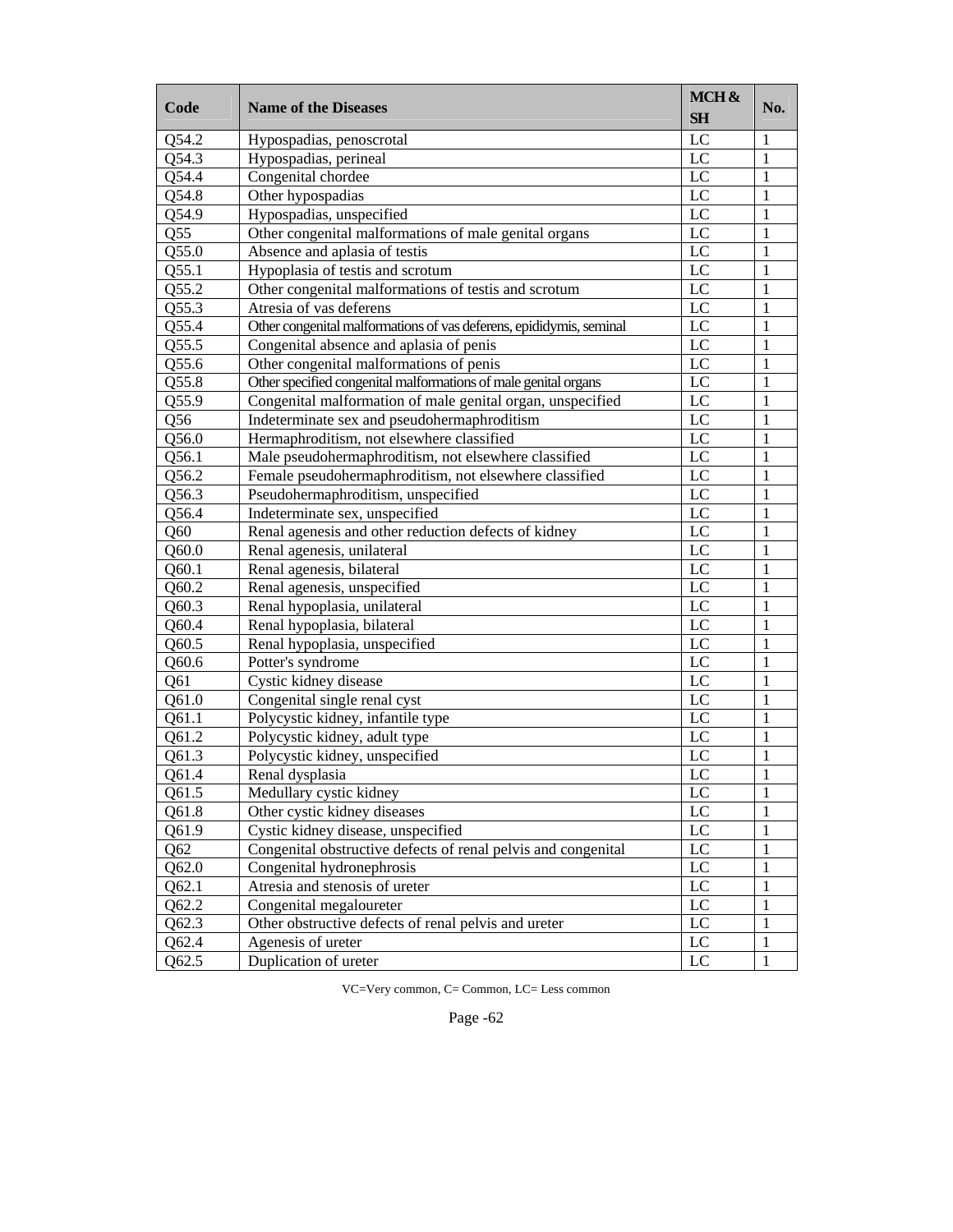| Code  | <b>Name of the Diseases</b>                                           | MCH &<br><b>SH</b> | No. |
|-------|-----------------------------------------------------------------------|--------------------|-----|
| Q62.6 | Malposition of ureter                                                 | LC                 | 1   |
| Q62.7 | Congenital vesico-uretero-renal reflux                                | LC                 | 1   |
| Q62.8 | Other congenital malformations of ureter                              | LC                 | 1   |
| Q63   | Other congenital malformations of kidney                              | LC                 | 1   |
| Q63.0 | Accessory kidney                                                      | LC                 | 1   |
| Q63.1 | Lobulated, fused and horseshoe kidney                                 | LC                 | 1   |
| Q63.2 | Ectopic kidney                                                        | LC                 | 1   |
| Q63.3 | Hyperplastic and giant kidney                                         | LC                 | 1   |
| Q63.8 | Other specified congenital malformations of kidney                    | LC                 | 1   |
| Q63.9 | Congenital malformation of kidney, unspecified                        | LC                 | 1   |
| Q64   | Other congenital malformations of urinary system                      | LC                 | 1   |
| Q64.0 | Epispadias                                                            | LC                 | 1   |
| Q64.1 | Exstrophy of urinary bladder                                          | LC                 | 1   |
| Q64.2 | Congenital posterior urethral valves                                  | LC                 | 1   |
| Q64.3 | Other atresia and stenosis of urethra and bladder neck                | LC                 | 1   |
| Q64.4 | Malformation of urachus                                               | LC                 | 1   |
| Q64.5 | Congenital absence of bladder and urethra                             | LC                 | 1   |
| Q64.6 | Congenital diverticulum of bladder                                    | LC                 | 1   |
| Q64.7 | Other congenital malformations of bladder and urethra                 | LC                 | 1   |
| Q64.8 | Other specified congenital malformations of urinary system            | LC                 | 1   |
| Q64.9 | Congenital malformation of urinary system, unspecified                | LC                 | 1   |
| Q65   | Congenital deformities of hip                                         | LC                 | 1   |
| Q65.0 | Congenital dislocation of hip, unilateral                             | LC                 | 1   |
| Q65.1 | Congenital dislocation of hip, bilateral                              | LC                 | 1   |
| Q65.2 | Congenital dislocation of hip, unspecified                            | LC                 | 1   |
| Q65.3 | Congenital subluxation of hip, unilateral                             | LC                 | 1   |
| Q65.4 | Congenital subluxation of hip, bilateral                              | LC                 | 1   |
| Q65.5 | Congenital subluxation of hip, unspecified                            | LC                 | 1   |
| Q65.6 | Unstable hip                                                          | LC                 | 1   |
| Q65.8 | Other congenital deformities of hip                                   | LC                 | 1   |
| Q65.9 | Congenital deformity of hip, unspecified                              | LC                 | 1   |
| Q66   | Congenital deformities of feet                                        | $\mathsf{C}$       | 1   |
| Q66.0 | Talipes equinovarus                                                   | $\mathsf{C}$       | 1   |
| Q66.1 | Talipes calcaneovarus                                                 | LC                 | 1   |
| Q66.2 | Metatarsus varus                                                      | LC                 | 1   |
| Q66.3 | Other congenital varus deformities of feet                            | LC                 | 1   |
| Q66.4 | Talipes calcaneovalgus                                                | $_{\text{LC}}$     | 1   |
| Q66.5 | Congenital pes planus                                                 | $_{\rm LC}$        | 1   |
| Q66.6 | Other congenital valgus deformities of feet                           | $_{\rm LC}$        | 1   |
| Q66.7 | Pes cavus                                                             | LC                 | 1   |
| Q66.8 | Other congenital deformities of feet                                  | LC                 | 1   |
| Q66.9 | Congenital deformity of feet, unspecified                             | $_{\rm LC}$        | 1   |
| Q67   | Congenital musculoskeletal deformities of head, face, spine and chest | $_{\rm LC}$        | 1   |
| Q67.0 | Facial asymmetry                                                      | LC                 | 1   |
| Q67.1 | Compression facies                                                    | LC                 | 1   |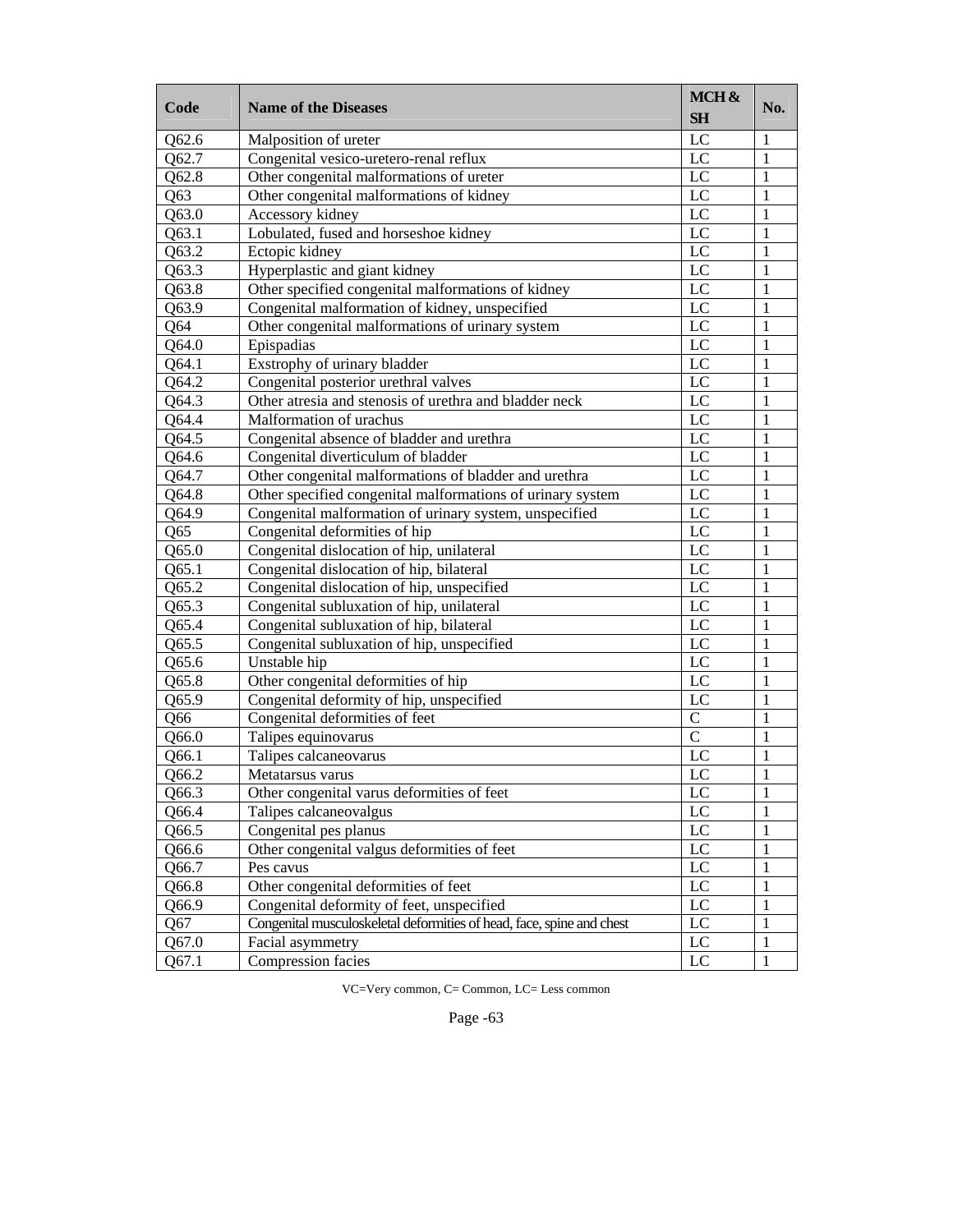| Code  | <b>Name of the Diseases</b>                                             | MCH&<br><b>SH</b> | No. |
|-------|-------------------------------------------------------------------------|-------------------|-----|
| Q67.2 | Dolichocephaly                                                          | LC                | 1   |
| Q67.3 | Plagiocephaly                                                           | LC                | 1   |
| Q67.4 | Other congenital deformities of skull, face and jaw                     | LC                | 1   |
| Q67.5 | Congenital deformity of spine                                           | LC                | 1   |
| Q67.6 | Pectus excavatum                                                        | LC                | 1   |
| Q67.7 | Pectus carinatum                                                        | LC                | 1   |
| Q73   | Reduction defects of unspecified limb                                   | LC                | 1   |
| Q73.0 | Congenital absence of unspecified limb(s)                               | LC                | 1   |
| Q73.1 | Phocomelia, unspecified limb(s)                                         | LC                | 1   |
| Q73.8 | Other reduction defects of unspecified limb(s)                          | LC                | 1   |
| Q74   | Other congenital malformations of limb(s)                               | $_{\text{LC}}$    | 1   |
| Q74.0 | Other congenital malformations of upper limb(s), including shoulder     | LC                | 1   |
| Q74.1 | Congenital malformation of knee                                         | LC                | 1   |
| Q74.2 | Other congenital malformations of lower limb(s), including pelvic       | LC                | 1   |
| Q74.3 | Arthrogryposis multiplex congenita                                      | LC                | 1   |
| Q74.8 | Other specified congenital malformations of limb(s)                     | LC                | 1   |
| Q74.9 | Unspecified congenital malformation of limb(s)                          | LC                | 1   |
| Q75   | Other congenital malformations of skull and face bones                  | $_{\text{LC}}$    | 1   |
| Q75.0 | Craniosynostosis                                                        | LC                | 1   |
| Q75.1 | Craniofacial dysostosis                                                 | $_{\text{LC}}$    | 1   |
| Q75.2 | Hypertelorism                                                           | LC                | 1   |
| Q75.4 | Mandibulofacial dysostosis                                              | LC                | 1   |
| Q75.5 | Oculomandibular dysostosis                                              | LC                | 1   |
| Q75.8 | Other specified congenital malformations of skull and face bones        | LC                | 1   |
| Q75.9 | Congenital malformation of skull and face bones, unspecified            | LC                | 1   |
| Q76   | Congenital malformations of spine and bony thorax                       | LC                | 1   |
| Q76.0 | Spina bifida occulta                                                    | LC                | 1   |
| Q76.1 | Klippel-Feil syndrome                                                   | LC                | 1   |
| Q76.2 | Congenital spondylolisthesis                                            | LC                | 1   |
| Q76.3 | Congenital scoliosis due to congenital bony malformation                | LC                | 1   |
| Q76.4 | Other congenital malformations of spine, not associated with scoliosis  | LC                | 1   |
| Q76.5 | Cervical rib                                                            | LC                | 1   |
| Q76.6 | Other congenital malformations of ribs                                  | LC                | 1   |
| Q76.7 | Congenital malformation of sternum                                      | LC                | 1   |
| Q76.8 | Other congenital malformations of bony thorax                           | LC                | 1   |
| Q76.9 | Congenital malformation of bony thorax, unspecified                     | LC                | 1   |
| Q77   | Osteochondrodysplasia with defects of growth of tubular bones and spine | LC                | 1   |
| Q77.0 | Achondrogenesis                                                         | LC                | 1   |
| Q77.1 | Thanatophoric short stature                                             | LC                | 1   |
| Q77.2 | Short rib syndrome                                                      | LC                | 1   |
| Q77.3 | Chondrodysplasia punctata                                               | LC                | 1   |
| Q77.4 | Achondroplasia                                                          | LC                | 1   |
| Q77.5 | Dystrophic dysplasia                                                    | LC                | 1   |
| Q77.6 | Chondroectodermal dysplasia                                             | LC                | 1   |
| Q77.7 | Spondyloepiphyseal dysplasia                                            | LC                | 1   |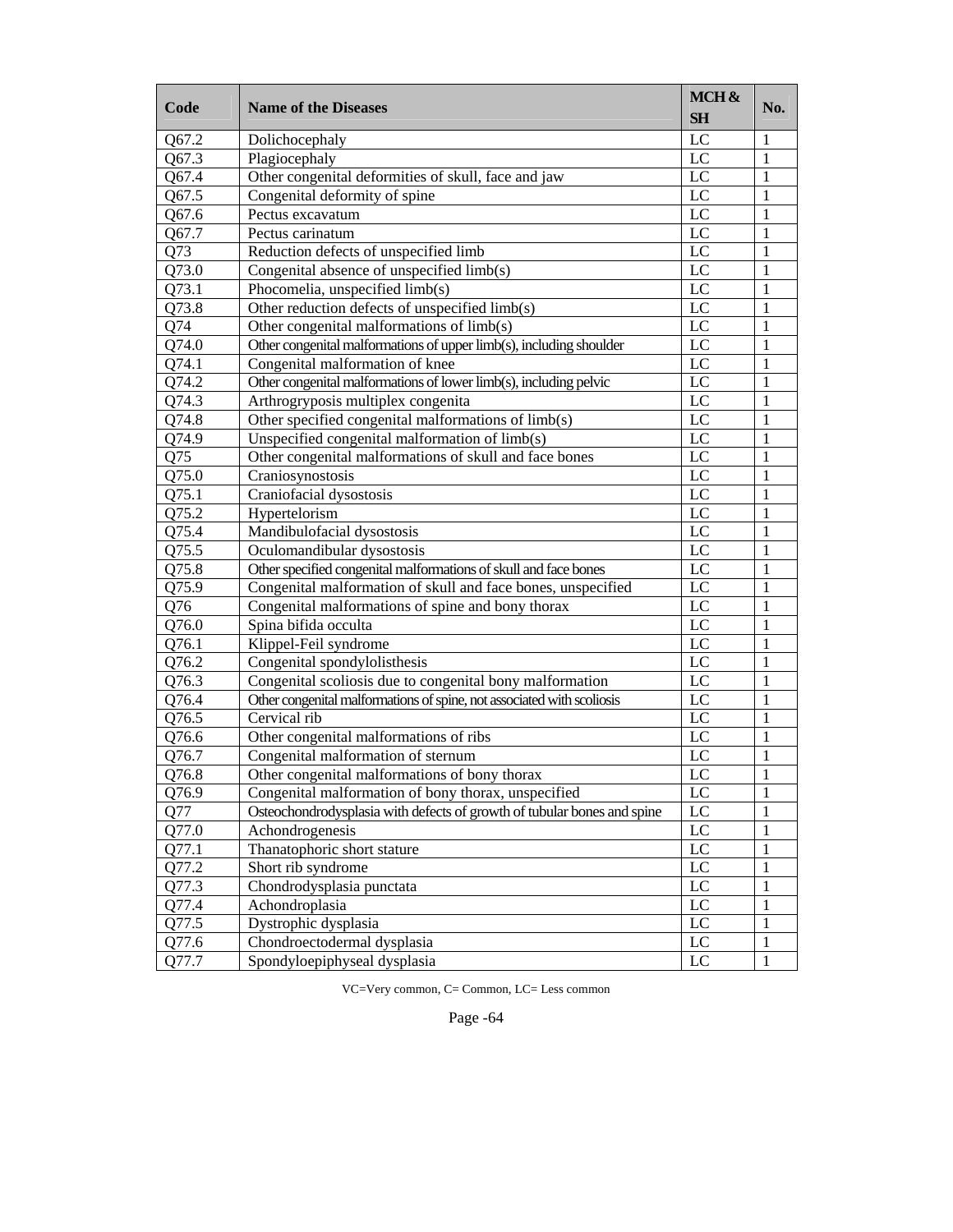| Code  | <b>Name of the Diseases</b>                                             | MCH &<br><b>SH</b> | No. |
|-------|-------------------------------------------------------------------------|--------------------|-----|
| Q77.8 | Other osteochondrodysplasia with defects of growth of tubular bones and | LC                 | 1   |
| Q77.9 | Osteochondrodysplasia with defects of growth of tubular bones and       | LC                 | 1   |
| Q78   | Other osteochondrodysplasias                                            | LC                 | 1   |
| Q78.0 | Osteogenesis imperfecta                                                 | LC                 | 1   |
| Q78.1 | Polyostotic fibrous dysplasia                                           | LC                 | 1   |
| Q78.2 | Osteopetrosis                                                           | LC                 | 1   |
| Q78.3 | Progressive diaphyseal dysplasia                                        | LC                 | 1   |
| Q78.4 | Enchondromatosis                                                        | LC                 | 1   |
| Q78.5 | Metaphyseal dysplasia                                                   | LC                 | 1   |
| Q78.6 | Multiple congenital exostoses                                           | LC                 | 1   |
| Q78.8 | Other specified osteochondrodysplasias                                  | LC                 | 1   |
| Q78.9 | Osteochondrodysplasia, unspecified                                      | LC                 | 1   |
| Q79   | Congenital malformations of the musculoskeletal system, not elsewhere   | LC                 | 1   |
| Q79.0 | Congenital diaphragmatic hernia                                         | LC                 | 1   |
| Q79.1 | Other congenital malformations of diaphragm                             | LC                 | 1   |
| Q79.2 | Exomphalos                                                              | LC                 | 1   |
| Q79.3 | Gastroschisis                                                           | LC                 | 1   |
| Q79.4 | Prune belly syndrome                                                    | LC                 | 1   |
| Q79.5 | Other congenital malformations of abdominal wall                        | LC                 | 1   |
| Q79.6 | Ehlers-Danlos syndrome                                                  | LC                 | 1   |
| Q79.8 | Other congenital malformations of musculoskeletal system                | LC                 | 1   |
| Q79.9 | Congenital malformation of musculoskeletal system, unspecified          | LC                 | 1   |
| Q80   | Congenital ichthyosis                                                   | LC                 | 1   |
| Q80.0 | Ichthyosis vulgaris                                                     | LC                 | 1   |
| Q80.1 | X-linked ichthyosis                                                     | LC                 | 1   |
| Q80.2 | Lamellar ichthyosis                                                     | LC                 | 1   |
| Q80.3 | Congenital bullous ichthyosiform erythroderma                           | LC                 | 1   |
| Q80.4 | Harlequin fetus                                                         | LC                 | 1   |
| Q80.8 | Other congenital ichthyosis                                             | LC                 | 1   |
| Q80.9 | Congenital ichthyosis, unspecified                                      | LC                 | 1   |
| Q81   | Epidermolysis bullosa                                                   | LC                 | 1   |
| Q81.0 | Epidermolysis bullosa simplex                                           | LC                 | 1   |
| Q81.1 | Epidermolysis bullosa letalis                                           | LC                 | 1   |
| Q81.2 | Epidermolysis bullosa dystrophica                                       | LC                 | 1   |
| Q81.8 | Other epidermolysis bullosa                                             | LC                 | 1   |
| Q81.9 | Epidermolysis bullosa, unspecified                                      | LC                 | 1   |
| Q82   | Other congenital malformations of skin                                  | LC                 | 1   |
| Q82.0 | Hereditary lymphoedema                                                  | LC                 | 1   |
| Q82.1 | Xeroderma pigmentosum                                                   | LC                 | 1   |
| Q82.2 | Mastocytosis                                                            | LC                 | 1   |
| Q82.3 | Incontinentia pigmenti                                                  | LC                 | 1   |
| Q82.4 | Ectodermal dysplasia (anhidrotic)                                       | LC                 | 1   |
| Q82.5 | Congenital non-neoplastic naevus                                        | LC                 | 1   |
| Q82.8 | Other specified congenital malformations of skin                        | LC                 | 1   |
| Q82.9 | Congenital malformation of skin, unspecified                            | LC                 | 1   |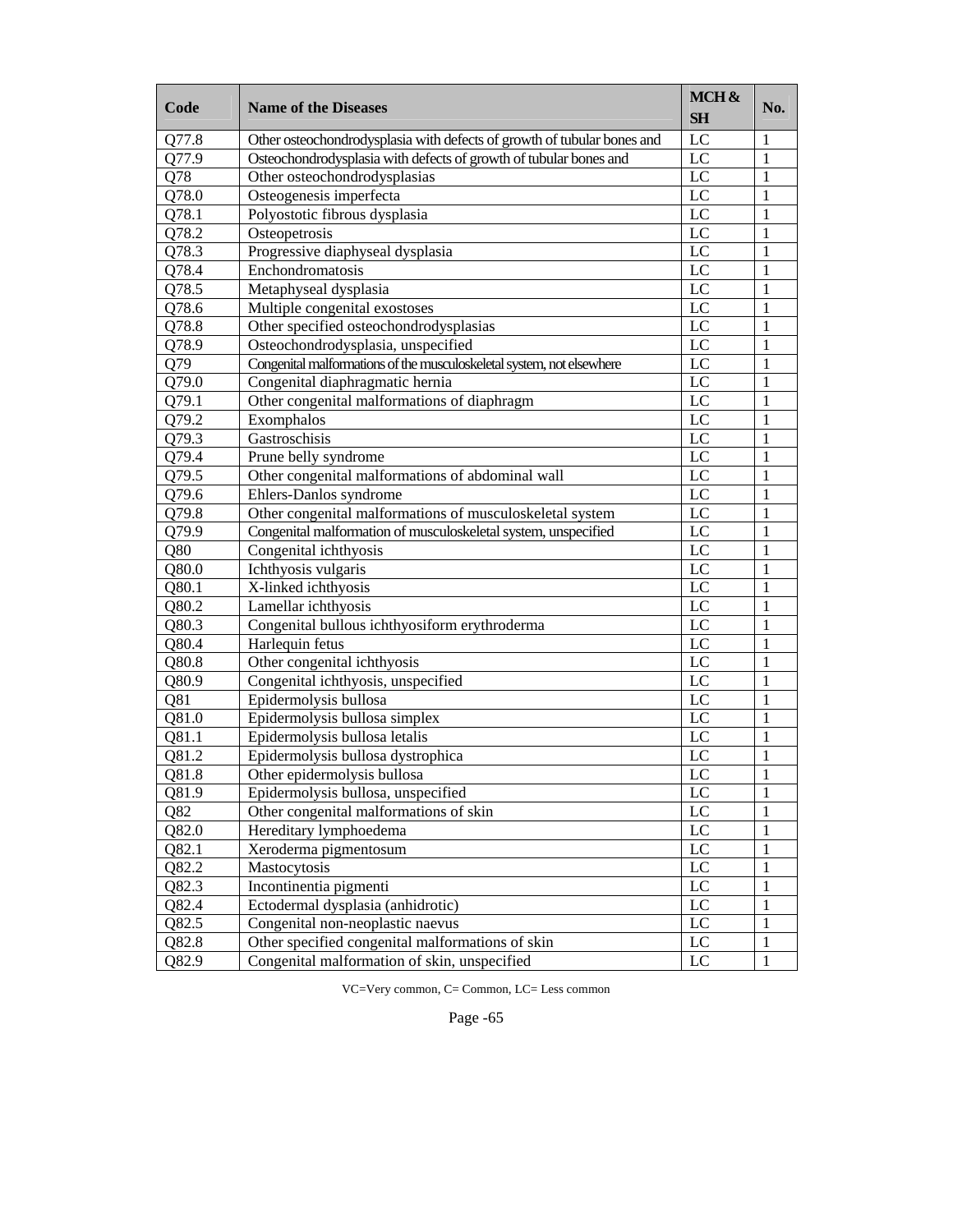| Code  | <b>Name of the Diseases</b>                                             | MCH&<br><b>SH</b> | No. |
|-------|-------------------------------------------------------------------------|-------------------|-----|
| Q83   | Congenital malformations of breast                                      | LC                | 1   |
| Q83.0 | Congenital absence of breast with absent nipple                         | LC                | 1   |
| Q83.1 | Accessory breast                                                        | LC                | 1   |
| Q83.2 | Absent nipple                                                           | LC                | 1   |
| Q83.3 | Accessory nipple                                                        | LC                | 1   |
| Q83.8 | Other congenital malformations of breast                                | LC                | 1   |
| Q83.9 | Congenital malformation of breast, unspecified                          | LC                | 1   |
| Q84   | Other congenital malformations of integument                            | LC                | 1   |
| Q84.0 | Congenital alopecia                                                     | LC                | 1   |
| Q84.1 | Congenital morphological disturbances of hair, not elsewhere classified | LC                | 1   |
| Q84.2 | Other congenital malformations of hair                                  | LC                | 1   |
| Q84.3 | Anonychia                                                               | LC                | 1   |
| Q84.4 | Congenital leukonychia                                                  | LC                | 1   |
| Q84.5 | Enlarged and hypertrophic nails                                         | LC                | 1   |
| Q84.6 | Other congenital malformations of nails                                 | LC                | 1   |
| Q84.8 | Other specified congenital malformations of integument                  | LC                | 1   |
| Q84.9 | Congenital malformation of integument, unspecified                      | LC                | 1   |
| Q85   | Phakomatoses, not elsewhere classified                                  | LC                | 1   |
| Q85.0 | Neurofibromatosis (nonmalignant)                                        | LC                | 1   |
| Q85.1 | Tuberous sclerosis                                                      | LC                | 1   |
| Q85.8 | Other phakomatoses, not elsewhere classified                            | LC                | 1   |
| Q85.9 | Phakomatosis, unspecified                                               | LC                | 1   |
| Q86   | Congenital malformation syndromes due to known exogenous<br>causes, not | LC                | 1   |
| Q86.0 | Fetal alcohol syndrome (dysmorphic)                                     | LC                | 1   |
| Q86.1 | Fetal hydantoin syndrome                                                | LC                | 1   |
| Q86.2 | Dysmorphism due to warfarin                                             | LC                | 1   |
| Q86.8 | Other congenital malformation syndromes due to known exogenous causes   | LC                | 1   |
| Q87   | Other specified congenital malformation syndromes affecting multiple    | LC                | 1   |
| Q87.0 | Congenital malformation syndromes predominantly affecting facial        | LC                | 1   |
| Q87.1 | Congenital malformation syndromes predominantly associated with short   | LC                | 1   |
| Q87.2 | Congenital malformation syndromes predominantly involving limbs         | LC                | 1   |
| Q87.3 | Congenital malformation syndromes involving early overgrowth            | LC                | 1   |
| Q87.4 | Marfan's syndrome                                                       | LC                | 1   |
| Q87.5 | Other congenital malformation syndromes with other skeletal changes     | LC                | 1   |
| Q87.8 | Other specified congenital malformation syndromes, not elsewhere        | LC                | 1   |
| Q89   | Other congenital malformations, not elsewhere classified                | LC                | 1   |
| Q89.0 | Congenital malformations of spleen                                      | LC                | 1   |
| Q89.1 | Congenital malformations of adrenal gland                               | LC                | 1   |
| Q89.2 | Congenital malformations of other endocrine glands                      | LC                | 1   |
| Q89.3 | Situs inversus                                                          | LC                | 1   |
| Q89.4 | Conjoined twins                                                         | LC                | 1   |
| Q89.7 | Multiple congenital malformations, not elsewhere classified             | LC                | 1   |
| Q89.8 | Other specified congenital malformations                                | LC                | 1   |
| Q89.9 | Congenital malformation, unspecified                                    | LC                | 1   |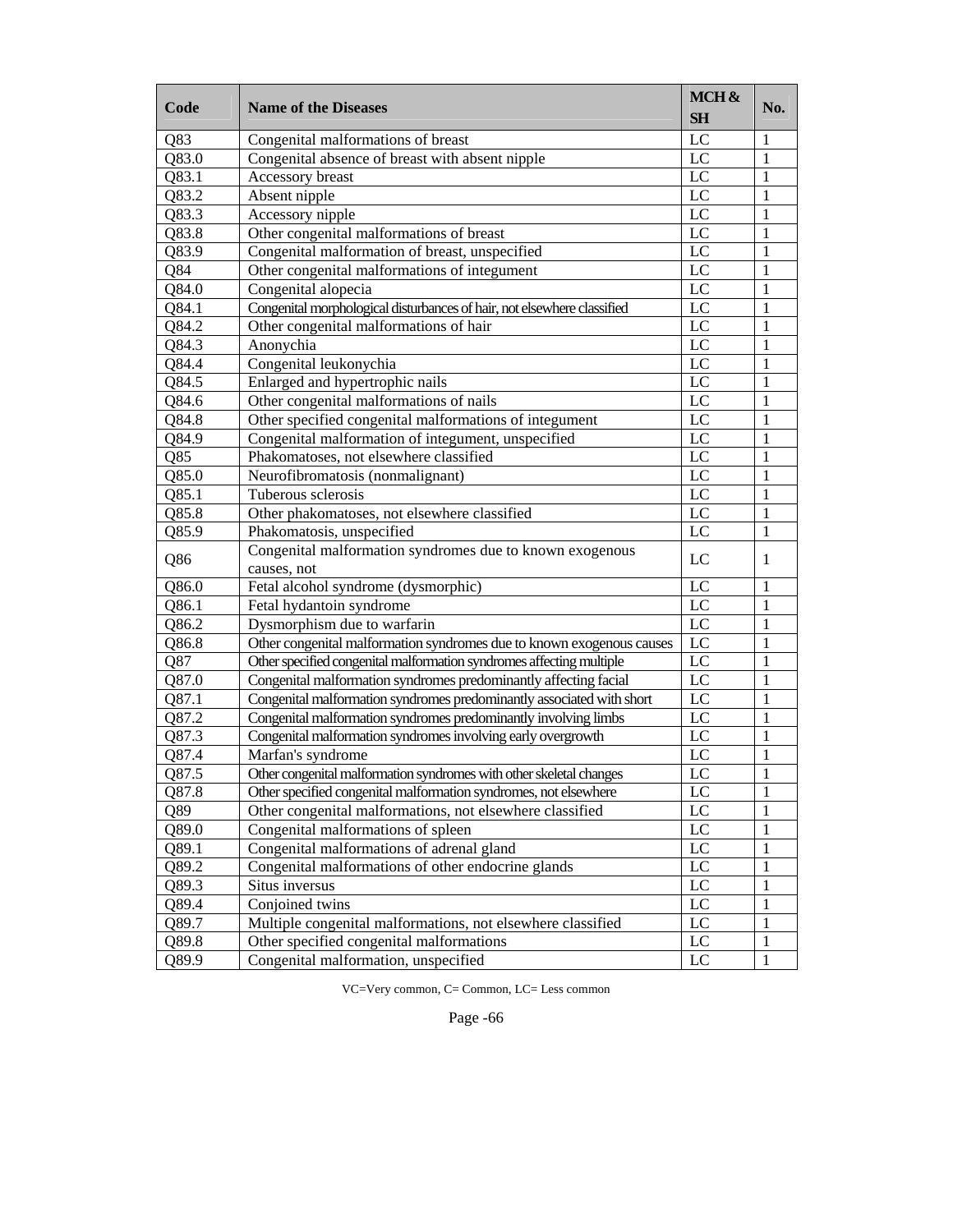| Code  | <b>Name of the Diseases</b>                                           | MCH &<br><b>SH</b> | No. |
|-------|-----------------------------------------------------------------------|--------------------|-----|
| Q90   | Down's syndrome                                                       | $\mathsf{C}$       | 1   |
| Q90.0 | Trisomy 21, meiotic nondisjunction                                    | $\mathcal{C}$      | 1   |
| Q90.1 | Trisomy 21, mosaicism (mitotic nondisjunction)                        | $\mathcal{C}$      | 1   |
| Q90.2 | Trisomy 21, translocation                                             | $\mathcal{C}$      | 1   |
| Q90.9 | Down's syndrome, unspecified                                          | $\mathcal{C}$      | 1   |
| Q91   | Edwards' syndrome and Patau's syndrome                                | $\mathcal{C}$      | 1   |
| Q91.0 | Trisomy 18, meiotic nondisjunction                                    | $\mathcal{C}$      | 1   |
| Q91.1 | Trisomy 18, mosaicism (mitotic nondisjunction)                        | $\mathcal{C}$      | 1   |
| Q91.2 | Trisomy 18, translocation                                             | $\mathcal{C}$      | 1   |
| Q91.3 | Edwards' syndrome, unspecified                                        | $\mathbf C$        | 1   |
| Q91.4 | Trisomy 13, meiotic nondisjunction                                    | $\mathcal{C}$      | 1   |
| Q91.5 | Trisomy 13, mosaicism (mitotic nondisjunction)                        | $\mathcal{C}$      | 1   |
| Q91.6 | Trisomy 13, translocation                                             | $\mathsf{C}$       | 1   |
| Q91.7 | Patau's syndrome, unspecified                                         | LC                 | 1   |
| Q92   | Other trisomies and partial trisomies of the autosomes, not elsewhere | LC                 | 1   |
| Q92.0 | Whole chromosome trisomy, meiotic nondisjunction                      | LC                 | 1   |
| Q92.1 | Whole chromosome trisomy, mosaicism (mitotic nondisjunction)          | LC                 | 1   |
| Q92.2 | Major partial trisomy                                                 | LC                 | 1   |
| Q92.3 | Minor partial trisomy                                                 | LC                 | 1   |
| Q92.4 | Duplications seen only at prometaphase                                | LC                 | 1   |
| Q92.5 | Duplications with other complex rearrangements                        | LC                 | 1   |
| Q92.6 | Extra marker chromosomes                                              | LC                 | 1   |
| Q92.7 | Triploidy and polyploidy                                              | LC                 | 1   |
| Q92.8 | Other specified trisomies and partial trisomies of autosomes          | LC                 | 1   |
| Q92.9 | Trisomy and partial trisomy of autosomes, unspecified                 | LC                 | 1   |
| Q93   | Monosomies and deletions from the autosomes, not elsewhere classified | LC                 | 1   |
| Q93.0 | Whole chromosome monosomy, meiotic nondisjunction                     | LC                 | 1   |
| Q93.1 | Whole chromosome monosomy, mosaicism (mitotic nondisjunction)         | LC                 | 1   |
| Q93.2 | Chromosome replaced with ring or dicentric                            | LC                 | 1   |
| Q93.3 | Deletion of short arm of chromosome 4                                 | LC                 | 1   |
| Q93.4 | Deletion of short arm of chromosome 5                                 | LC                 | 1   |
| Q93.5 | Other deletions of part of a chromosome                               | LC                 | 1   |
| Q93.6 | Deletions seen only at prometaphase                                   | LC                 | 1   |
| Q93.7 | Deletions with other complex rearrangements                           | LC                 | 1   |
| Q93.8 | Other deletions from the autosomes                                    | LC                 | 1   |
| Q93.9 | Deletion from autosomes, unspecified                                  | LC                 | 1   |
| Q95   | Balanced rearrangements and structural markers, not elsewhere         | LC                 | 1   |
| Q95.0 | Balanced translocation and insertion in normal individual             | $_{\rm LC}$        | 1   |
| Q95.1 | Chromosome inversion in normal individual                             | $_{\rm LC}$        | 1   |
| Q95.2 | Balanced autosomal rearrangement in abnormal individual               | $_{\rm LC}$        | 1   |
| Q95.3 | Balanced sex/autosomal rearrangement in abnormal individual           | $_{\rm LC}$        | 1   |
| Q95.4 | Individuals with marker heterochromatin                               | $_{\rm LC}$        | 1   |
| Q95.5 | Individuals with autosomal fragile site                               | $_{\rm LC}$        | 1   |
| Q95.8 | Other balanced rearrangements and structural markers                  | LC                 | 1   |
| Q95.9 | Balanced rearrangement and structural marker, unspecified             | LC                 | 1   |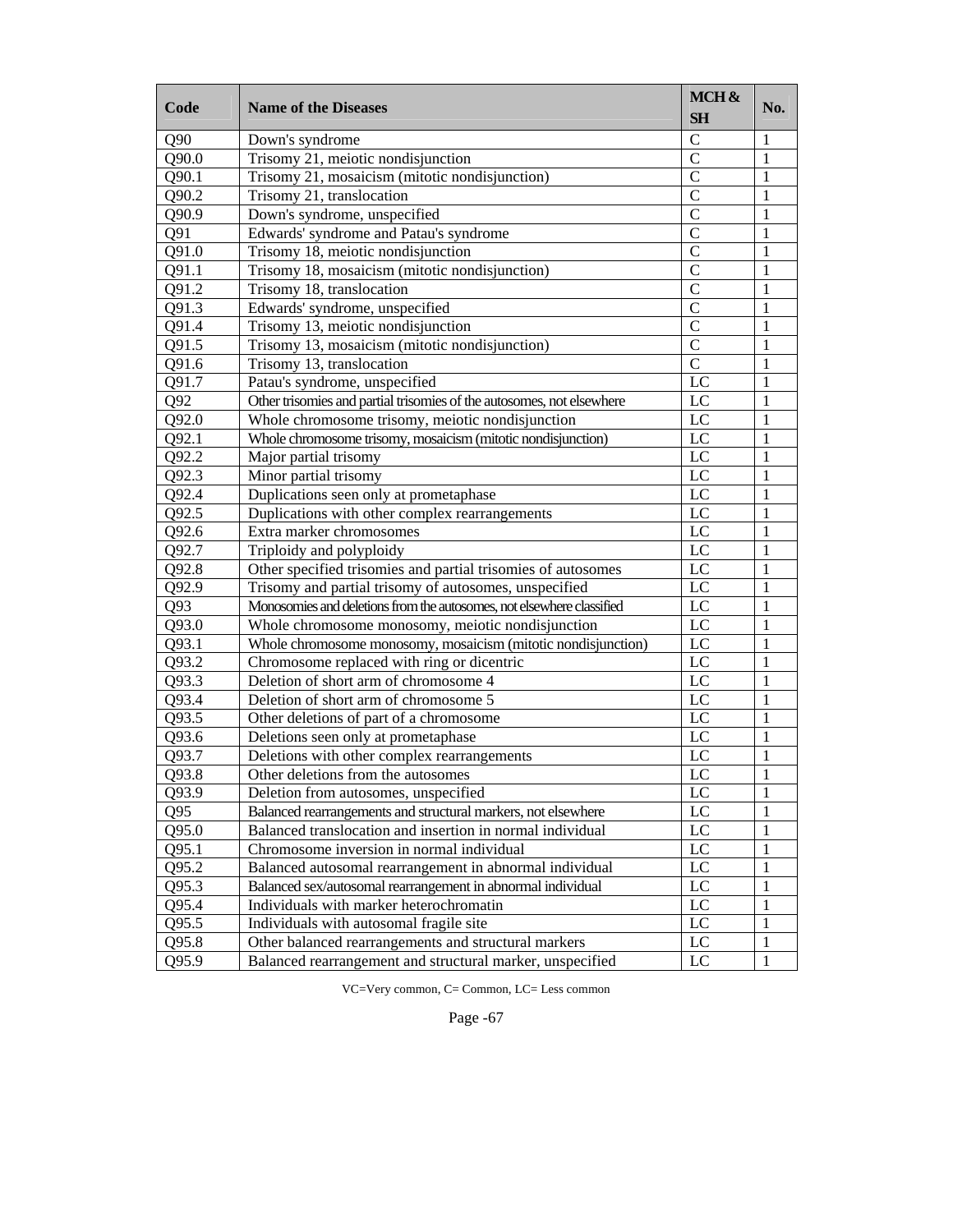| Code              | <b>Name of the Diseases</b>                                         | MCH&<br><b>SH</b> | No. |
|-------------------|---------------------------------------------------------------------|-------------------|-----|
| Q96               | Turner's syndrome                                                   | $\mathcal{C}$     | 1   |
| Q96.0             | Karyotype 45,X                                                      | LC                | 1   |
| Q96.1             | Karyotype 46,X iso (Xq)                                             | LC                | 1   |
| Q96.2             | Karyotype 46,X with abnormal sex chromosome, except iso (Xq)        | LC                | 1   |
| Q96.3             | Mosaicism, 45, X/46, XX or XY                                       | LC                | 1   |
| Q96.4             | Mosaicism, 45, X/other cell line(s) with abnormal sex chromosome    | LC                | 1   |
| Q96.8             | Other variants of Turner's syndrome                                 | $\rm LC$          | 1   |
| Q96.9             | Turner's syndrome, unspecified                                      | $\mathbf C$       | 1   |
| Q97               | Other sex chromosome abnormalities, female phenotype, not elsewhere | LC                | 1   |
| Q97.0             | Karyotype 47, XXX                                                   | LC                | 1   |
| Q97.1             | Female with more than three X chromosomes                           | LC                | 1   |
| Q97.2             | Mosaicism, lines with various numbers of X chromosomes              | LC                | 1   |
| Q97.3             | Female with 46,XY karyotype                                         | LC                | 1   |
| Q97.8             | Other specified sex chromosome abnormalities, female phenotype      | LC                | 1   |
| Q97.9             | Sex chromosome abnormality, female phenotype, unspecified           | LC                | 1   |
| Q98               | Other sex chromosome abnormalities, male phenotype, not elsewhere   | LC                | 1   |
| Q98.0             | Klinefelter's syndrome karyotype 47, XXY                            | LC                | 1   |
| Q98.1             | Klinefelter's syndrome, male with more than two X chromosomes       | LC                | 1   |
| Q98.2             | Klinefelter's syndrome, male with 46,XX karyotype                   | LC                | 1   |
| Q98.3             | Other male with 46,XX karyotype                                     | LC                | 1   |
| Q98.4             | Klinefelter's syndrome, unspecified                                 | LC                | 1   |
| Q98.5             | Karyotype 47, XYY                                                   | LC                | 1   |
| Q98.6             | Male with structurally abnormal sex chromosome                      | LC                | 1   |
| Q98.7             | Male with sex chromosome mosaicism                                  | LC                | 1   |
| Q98.8             | Other specified sex chromosome abnormalities, male phenotype        | LC                | 1   |
| Q98.9             | Sex chromosome abnormality, male phenotype, unspecified             | LC                | 1   |
| Q99               | Other chromosome abnormalities, not elsewhere classified            | LC                | 1   |
| R <sub>09.8</sub> | Other specified symptoms and signs involving the circulatory and    | LC                | 1   |
| R76.2             | False-positive serological test for syphilis                        | LC                | 1   |
| R76.8             | Other specified abnormal immunological findings in serum            | LC                | 1   |
| R76.9             | Abnormal immunological finding in serum, unspecified                | LC                | 1   |
| <b>R77</b>        | Other abnormalities of plasma proteins                              | LC                | 1   |
| R77.0             | Abnormality of albumin                                              | LC                | 1   |
| R77.1             | Abnormality of globulin                                             | LC                | 1   |
| R77.2             | Abnormality of alphafetoprotein                                     | LC                | 1   |
| R77.8             | Other specified abnormalities of plasma proteins                    | LC                | 1   |
| R77.9             | Abnormality of plasma protein, unspecified                          | $_{\rm LC}$       | 1   |
| R78               | Findings of drugs and other substances, not normally found in blood | $_{\rm LC}$       | 1   |
| R78.0             | Finding of alcohol in blood                                         | $_{\text{LC}}$    | 1   |
| R78.1             | Finding of opiate drug in blood                                     | LC                | 1   |
| R78.2             | Finding of cocaine in blood                                         | LC                | 1   |
| R78.3             | Finding of hallucinogen in blood                                    | LC                | 1   |
| R78.4             | Finding of other drugs of addictive potential in blood              | $_{\text{LC}}$    | 1   |
| R78.5             | Finding of psychotropic drug in blood                               | LC                | 1   |
| R78.6             | Finding of steroid agent in blood                                   | LC                | 1   |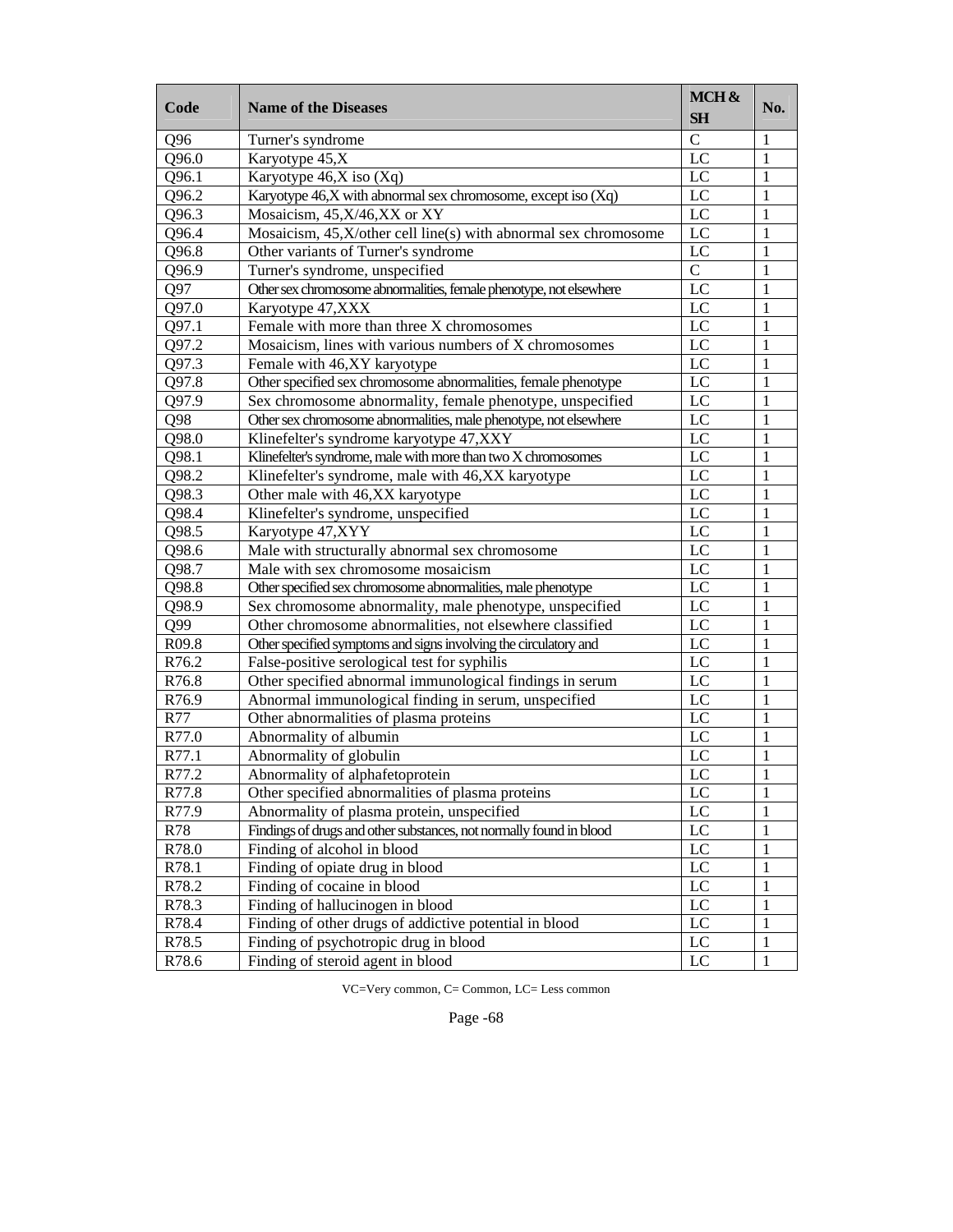| LC<br>R78.7<br>Finding of abnormal level of heavy metals in blood<br>1<br>R78.8<br>LC<br>1<br>Finding of other specified substances, not normally found in blood<br>R78.9<br>Finding of unspecified substance, not normally found in blood<br>LC<br>1<br>R79<br>Other abnormal findings of blood chemistry<br>LC<br>1<br>R79.0<br>Abnormal level of blood mineral<br>LC<br>1<br>R79.8<br>Other specified abnormal findings of blood chemistry<br>LC<br>1<br>R79.9<br>LC<br>Abnormal finding of blood chemistry, unspecified<br>1<br>LC<br>R83.4<br>Abnormal findings in cerebrospinal fluid, abnormal immunological<br>1<br>R83.5<br>Abnormal findings in cerebrospinal fluid, abnormal microbiological<br>LC<br>$\mathbf{1}$<br>Abnormal findings in cerebrospinal fluid, abnormal cytological<br>LC<br>R83.6<br>1<br>findings<br>LC<br>Abnormal findings in cerebrospinal fluid, abnormal histological<br>$\mathbf{1}$<br>R83.7<br>$\mathbf{1}$<br>LC<br>R83.8<br>Abnormal findings in cerebrospinal fluid, other abnormal findings<br>Abnormal findings in cerebrospinal fluid, unspecified abnormal<br>R83.9<br>LC<br>1<br>finding<br>Abnormal findings in specimens from respiratory organs and thorax<br>LC<br>R84<br>1<br>LC<br>R84.0<br>1<br>Abnormal findings in specimens from respiratory organs and thorax,<br>R84.1<br>LC<br>1<br>Abnormal findings in specimens from respiratory organs and thorax,<br>R84.2<br>LC<br>1<br>Abnormal findings in specimens from respiratory organs and thorax,<br>R84.3<br>LC<br>1<br>Abnormal findings in specimens from respiratory organs and thorax,<br>R84.4<br>LC<br>1<br>Abnormal findings in specimens from respiratory organs and thorax,<br>R84.5<br>LC<br>1<br>Abnormal findings in specimens from respiratory organs and thorax,<br>R84.6<br>LC<br>1<br>Abnormal findings in specimens from respiratory organs and thorax,<br>LC<br>1<br>R84.7<br>Abnormal findings in specimens from respiratory organs and thorax,<br>R84.8<br>LC<br>1<br>Abnormal findings in specimens from respiratory organs and thorax,<br>LC<br>1<br>R84.9<br>Abnormal findings in specimens from respiratory organs and thorax,<br>R85<br>LC<br>1<br>Abnormal findings in specimens from digestive organs and abdominal<br>R85.0<br>LC<br>1<br>Abnormal findings in specimens from digestive organs and abdominal<br>R85.1<br>LC<br>1<br>Abnormal findings in specimens from digestive organs and abdominal<br>LC<br>$\mathbf{1}$<br>R85.2<br>Abnormal findings in specimens from digestive organs and abdominal<br>LC<br>$\mathbf{1}$<br>R85.3<br>Abnormal findings in specimens from digestive organs and abdominal<br>$\,1\,$<br>LC<br>R85.4<br>Abnormal findings in specimens from digestive organs and abdominal<br>$\mathbf{1}$<br>LC<br>R85.5<br>Abnormal findings in specimens from digestive organs and abdominal<br>$\mathbf{1}$<br>LC<br>R85.6<br>Abnormal findings in specimens from digestive organs and abdominal<br>LC<br>$\overline{1}$<br>R85.7<br>Abnormal findings in specimens from digestive organs and abdominal<br>LC<br>R85.8<br>Abnormal findings in specimens from digestive organs and abdominal<br>$\mathbf{1}$<br>$\mathbf{1}$<br>LC<br>R85.9<br>Abnormal findings in specimens from digestive organs and abdominal<br>LC<br>$\mathbf 1$<br>Abnormal findings in specimens from male genital organs<br>R86<br>LC<br>$\,1\,$<br>R86.0<br>Abnormal findings in specimens from male genital organs, abnormal level<br>LC<br>$\,1\,$<br>R86.1<br>Abnormal findings in specimens from male genital organs, abnormal level<br>LC<br>$\,1\,$<br>R86.2<br>Abnormal findings in specimens from male genital organs, abnormal level<br>LC<br>$\,1\,$<br>R86.3<br>Abnormal findings in specimens from male genital organs, abnormal level<br>LC<br>$\,1\,$<br>R86.4<br>Abnormal findings in specimens from male genital organs, abnormal<br>$\mathbf{LC}$<br>$\,1\,$<br>R86.5<br>Abnormal findings in specimens from male genital organs, abnormal<br>LC<br>$\mathbf{1}$<br>R86.6<br>Abnormal findings in specimens from male genital organs, abnormal | Code | <b>Name of the Diseases</b> | MCH&<br><b>SH</b> | No. |
|------------------------------------------------------------------------------------------------------------------------------------------------------------------------------------------------------------------------------------------------------------------------------------------------------------------------------------------------------------------------------------------------------------------------------------------------------------------------------------------------------------------------------------------------------------------------------------------------------------------------------------------------------------------------------------------------------------------------------------------------------------------------------------------------------------------------------------------------------------------------------------------------------------------------------------------------------------------------------------------------------------------------------------------------------------------------------------------------------------------------------------------------------------------------------------------------------------------------------------------------------------------------------------------------------------------------------------------------------------------------------------------------------------------------------------------------------------------------------------------------------------------------------------------------------------------------------------------------------------------------------------------------------------------------------------------------------------------------------------------------------------------------------------------------------------------------------------------------------------------------------------------------------------------------------------------------------------------------------------------------------------------------------------------------------------------------------------------------------------------------------------------------------------------------------------------------------------------------------------------------------------------------------------------------------------------------------------------------------------------------------------------------------------------------------------------------------------------------------------------------------------------------------------------------------------------------------------------------------------------------------------------------------------------------------------------------------------------------------------------------------------------------------------------------------------------------------------------------------------------------------------------------------------------------------------------------------------------------------------------------------------------------------------------------------------------------------------------------------------------------------------------------------------------------------------------------------------------------------------------------------------------------------------------------------------------------------------------------------------------------------------------------------------------------------------------------------------------------------------------------------------------------------------------------------------------------------------------------------------------------------------------------------------------------------------------------------------------------------------------------------------------------------------------------------------------------------------------------------------------------------------------------------------------------------------------------------------------------------------------------------------------------------------------------------------------------------------------------------------|------|-----------------------------|-------------------|-----|
|                                                                                                                                                                                                                                                                                                                                                                                                                                                                                                                                                                                                                                                                                                                                                                                                                                                                                                                                                                                                                                                                                                                                                                                                                                                                                                                                                                                                                                                                                                                                                                                                                                                                                                                                                                                                                                                                                                                                                                                                                                                                                                                                                                                                                                                                                                                                                                                                                                                                                                                                                                                                                                                                                                                                                                                                                                                                                                                                                                                                                                                                                                                                                                                                                                                                                                                                                                                                                                                                                                                                                                                                                                                                                                                                                                                                                                                                                                                                                                                                                                                                                                            |      |                             |                   |     |
|                                                                                                                                                                                                                                                                                                                                                                                                                                                                                                                                                                                                                                                                                                                                                                                                                                                                                                                                                                                                                                                                                                                                                                                                                                                                                                                                                                                                                                                                                                                                                                                                                                                                                                                                                                                                                                                                                                                                                                                                                                                                                                                                                                                                                                                                                                                                                                                                                                                                                                                                                                                                                                                                                                                                                                                                                                                                                                                                                                                                                                                                                                                                                                                                                                                                                                                                                                                                                                                                                                                                                                                                                                                                                                                                                                                                                                                                                                                                                                                                                                                                                                            |      |                             |                   |     |
|                                                                                                                                                                                                                                                                                                                                                                                                                                                                                                                                                                                                                                                                                                                                                                                                                                                                                                                                                                                                                                                                                                                                                                                                                                                                                                                                                                                                                                                                                                                                                                                                                                                                                                                                                                                                                                                                                                                                                                                                                                                                                                                                                                                                                                                                                                                                                                                                                                                                                                                                                                                                                                                                                                                                                                                                                                                                                                                                                                                                                                                                                                                                                                                                                                                                                                                                                                                                                                                                                                                                                                                                                                                                                                                                                                                                                                                                                                                                                                                                                                                                                                            |      |                             |                   |     |
|                                                                                                                                                                                                                                                                                                                                                                                                                                                                                                                                                                                                                                                                                                                                                                                                                                                                                                                                                                                                                                                                                                                                                                                                                                                                                                                                                                                                                                                                                                                                                                                                                                                                                                                                                                                                                                                                                                                                                                                                                                                                                                                                                                                                                                                                                                                                                                                                                                                                                                                                                                                                                                                                                                                                                                                                                                                                                                                                                                                                                                                                                                                                                                                                                                                                                                                                                                                                                                                                                                                                                                                                                                                                                                                                                                                                                                                                                                                                                                                                                                                                                                            |      |                             |                   |     |
|                                                                                                                                                                                                                                                                                                                                                                                                                                                                                                                                                                                                                                                                                                                                                                                                                                                                                                                                                                                                                                                                                                                                                                                                                                                                                                                                                                                                                                                                                                                                                                                                                                                                                                                                                                                                                                                                                                                                                                                                                                                                                                                                                                                                                                                                                                                                                                                                                                                                                                                                                                                                                                                                                                                                                                                                                                                                                                                                                                                                                                                                                                                                                                                                                                                                                                                                                                                                                                                                                                                                                                                                                                                                                                                                                                                                                                                                                                                                                                                                                                                                                                            |      |                             |                   |     |
|                                                                                                                                                                                                                                                                                                                                                                                                                                                                                                                                                                                                                                                                                                                                                                                                                                                                                                                                                                                                                                                                                                                                                                                                                                                                                                                                                                                                                                                                                                                                                                                                                                                                                                                                                                                                                                                                                                                                                                                                                                                                                                                                                                                                                                                                                                                                                                                                                                                                                                                                                                                                                                                                                                                                                                                                                                                                                                                                                                                                                                                                                                                                                                                                                                                                                                                                                                                                                                                                                                                                                                                                                                                                                                                                                                                                                                                                                                                                                                                                                                                                                                            |      |                             |                   |     |
|                                                                                                                                                                                                                                                                                                                                                                                                                                                                                                                                                                                                                                                                                                                                                                                                                                                                                                                                                                                                                                                                                                                                                                                                                                                                                                                                                                                                                                                                                                                                                                                                                                                                                                                                                                                                                                                                                                                                                                                                                                                                                                                                                                                                                                                                                                                                                                                                                                                                                                                                                                                                                                                                                                                                                                                                                                                                                                                                                                                                                                                                                                                                                                                                                                                                                                                                                                                                                                                                                                                                                                                                                                                                                                                                                                                                                                                                                                                                                                                                                                                                                                            |      |                             |                   |     |
|                                                                                                                                                                                                                                                                                                                                                                                                                                                                                                                                                                                                                                                                                                                                                                                                                                                                                                                                                                                                                                                                                                                                                                                                                                                                                                                                                                                                                                                                                                                                                                                                                                                                                                                                                                                                                                                                                                                                                                                                                                                                                                                                                                                                                                                                                                                                                                                                                                                                                                                                                                                                                                                                                                                                                                                                                                                                                                                                                                                                                                                                                                                                                                                                                                                                                                                                                                                                                                                                                                                                                                                                                                                                                                                                                                                                                                                                                                                                                                                                                                                                                                            |      |                             |                   |     |
|                                                                                                                                                                                                                                                                                                                                                                                                                                                                                                                                                                                                                                                                                                                                                                                                                                                                                                                                                                                                                                                                                                                                                                                                                                                                                                                                                                                                                                                                                                                                                                                                                                                                                                                                                                                                                                                                                                                                                                                                                                                                                                                                                                                                                                                                                                                                                                                                                                                                                                                                                                                                                                                                                                                                                                                                                                                                                                                                                                                                                                                                                                                                                                                                                                                                                                                                                                                                                                                                                                                                                                                                                                                                                                                                                                                                                                                                                                                                                                                                                                                                                                            |      |                             |                   |     |
|                                                                                                                                                                                                                                                                                                                                                                                                                                                                                                                                                                                                                                                                                                                                                                                                                                                                                                                                                                                                                                                                                                                                                                                                                                                                                                                                                                                                                                                                                                                                                                                                                                                                                                                                                                                                                                                                                                                                                                                                                                                                                                                                                                                                                                                                                                                                                                                                                                                                                                                                                                                                                                                                                                                                                                                                                                                                                                                                                                                                                                                                                                                                                                                                                                                                                                                                                                                                                                                                                                                                                                                                                                                                                                                                                                                                                                                                                                                                                                                                                                                                                                            |      |                             |                   |     |
|                                                                                                                                                                                                                                                                                                                                                                                                                                                                                                                                                                                                                                                                                                                                                                                                                                                                                                                                                                                                                                                                                                                                                                                                                                                                                                                                                                                                                                                                                                                                                                                                                                                                                                                                                                                                                                                                                                                                                                                                                                                                                                                                                                                                                                                                                                                                                                                                                                                                                                                                                                                                                                                                                                                                                                                                                                                                                                                                                                                                                                                                                                                                                                                                                                                                                                                                                                                                                                                                                                                                                                                                                                                                                                                                                                                                                                                                                                                                                                                                                                                                                                            |      |                             |                   |     |
|                                                                                                                                                                                                                                                                                                                                                                                                                                                                                                                                                                                                                                                                                                                                                                                                                                                                                                                                                                                                                                                                                                                                                                                                                                                                                                                                                                                                                                                                                                                                                                                                                                                                                                                                                                                                                                                                                                                                                                                                                                                                                                                                                                                                                                                                                                                                                                                                                                                                                                                                                                                                                                                                                                                                                                                                                                                                                                                                                                                                                                                                                                                                                                                                                                                                                                                                                                                                                                                                                                                                                                                                                                                                                                                                                                                                                                                                                                                                                                                                                                                                                                            |      |                             |                   |     |
|                                                                                                                                                                                                                                                                                                                                                                                                                                                                                                                                                                                                                                                                                                                                                                                                                                                                                                                                                                                                                                                                                                                                                                                                                                                                                                                                                                                                                                                                                                                                                                                                                                                                                                                                                                                                                                                                                                                                                                                                                                                                                                                                                                                                                                                                                                                                                                                                                                                                                                                                                                                                                                                                                                                                                                                                                                                                                                                                                                                                                                                                                                                                                                                                                                                                                                                                                                                                                                                                                                                                                                                                                                                                                                                                                                                                                                                                                                                                                                                                                                                                                                            |      |                             |                   |     |
|                                                                                                                                                                                                                                                                                                                                                                                                                                                                                                                                                                                                                                                                                                                                                                                                                                                                                                                                                                                                                                                                                                                                                                                                                                                                                                                                                                                                                                                                                                                                                                                                                                                                                                                                                                                                                                                                                                                                                                                                                                                                                                                                                                                                                                                                                                                                                                                                                                                                                                                                                                                                                                                                                                                                                                                                                                                                                                                                                                                                                                                                                                                                                                                                                                                                                                                                                                                                                                                                                                                                                                                                                                                                                                                                                                                                                                                                                                                                                                                                                                                                                                            |      |                             |                   |     |
|                                                                                                                                                                                                                                                                                                                                                                                                                                                                                                                                                                                                                                                                                                                                                                                                                                                                                                                                                                                                                                                                                                                                                                                                                                                                                                                                                                                                                                                                                                                                                                                                                                                                                                                                                                                                                                                                                                                                                                                                                                                                                                                                                                                                                                                                                                                                                                                                                                                                                                                                                                                                                                                                                                                                                                                                                                                                                                                                                                                                                                                                                                                                                                                                                                                                                                                                                                                                                                                                                                                                                                                                                                                                                                                                                                                                                                                                                                                                                                                                                                                                                                            |      |                             |                   |     |
|                                                                                                                                                                                                                                                                                                                                                                                                                                                                                                                                                                                                                                                                                                                                                                                                                                                                                                                                                                                                                                                                                                                                                                                                                                                                                                                                                                                                                                                                                                                                                                                                                                                                                                                                                                                                                                                                                                                                                                                                                                                                                                                                                                                                                                                                                                                                                                                                                                                                                                                                                                                                                                                                                                                                                                                                                                                                                                                                                                                                                                                                                                                                                                                                                                                                                                                                                                                                                                                                                                                                                                                                                                                                                                                                                                                                                                                                                                                                                                                                                                                                                                            |      |                             |                   |     |
|                                                                                                                                                                                                                                                                                                                                                                                                                                                                                                                                                                                                                                                                                                                                                                                                                                                                                                                                                                                                                                                                                                                                                                                                                                                                                                                                                                                                                                                                                                                                                                                                                                                                                                                                                                                                                                                                                                                                                                                                                                                                                                                                                                                                                                                                                                                                                                                                                                                                                                                                                                                                                                                                                                                                                                                                                                                                                                                                                                                                                                                                                                                                                                                                                                                                                                                                                                                                                                                                                                                                                                                                                                                                                                                                                                                                                                                                                                                                                                                                                                                                                                            |      |                             |                   |     |
|                                                                                                                                                                                                                                                                                                                                                                                                                                                                                                                                                                                                                                                                                                                                                                                                                                                                                                                                                                                                                                                                                                                                                                                                                                                                                                                                                                                                                                                                                                                                                                                                                                                                                                                                                                                                                                                                                                                                                                                                                                                                                                                                                                                                                                                                                                                                                                                                                                                                                                                                                                                                                                                                                                                                                                                                                                                                                                                                                                                                                                                                                                                                                                                                                                                                                                                                                                                                                                                                                                                                                                                                                                                                                                                                                                                                                                                                                                                                                                                                                                                                                                            |      |                             |                   |     |
|                                                                                                                                                                                                                                                                                                                                                                                                                                                                                                                                                                                                                                                                                                                                                                                                                                                                                                                                                                                                                                                                                                                                                                                                                                                                                                                                                                                                                                                                                                                                                                                                                                                                                                                                                                                                                                                                                                                                                                                                                                                                                                                                                                                                                                                                                                                                                                                                                                                                                                                                                                                                                                                                                                                                                                                                                                                                                                                                                                                                                                                                                                                                                                                                                                                                                                                                                                                                                                                                                                                                                                                                                                                                                                                                                                                                                                                                                                                                                                                                                                                                                                            |      |                             |                   |     |
|                                                                                                                                                                                                                                                                                                                                                                                                                                                                                                                                                                                                                                                                                                                                                                                                                                                                                                                                                                                                                                                                                                                                                                                                                                                                                                                                                                                                                                                                                                                                                                                                                                                                                                                                                                                                                                                                                                                                                                                                                                                                                                                                                                                                                                                                                                                                                                                                                                                                                                                                                                                                                                                                                                                                                                                                                                                                                                                                                                                                                                                                                                                                                                                                                                                                                                                                                                                                                                                                                                                                                                                                                                                                                                                                                                                                                                                                                                                                                                                                                                                                                                            |      |                             |                   |     |
|                                                                                                                                                                                                                                                                                                                                                                                                                                                                                                                                                                                                                                                                                                                                                                                                                                                                                                                                                                                                                                                                                                                                                                                                                                                                                                                                                                                                                                                                                                                                                                                                                                                                                                                                                                                                                                                                                                                                                                                                                                                                                                                                                                                                                                                                                                                                                                                                                                                                                                                                                                                                                                                                                                                                                                                                                                                                                                                                                                                                                                                                                                                                                                                                                                                                                                                                                                                                                                                                                                                                                                                                                                                                                                                                                                                                                                                                                                                                                                                                                                                                                                            |      |                             |                   |     |
|                                                                                                                                                                                                                                                                                                                                                                                                                                                                                                                                                                                                                                                                                                                                                                                                                                                                                                                                                                                                                                                                                                                                                                                                                                                                                                                                                                                                                                                                                                                                                                                                                                                                                                                                                                                                                                                                                                                                                                                                                                                                                                                                                                                                                                                                                                                                                                                                                                                                                                                                                                                                                                                                                                                                                                                                                                                                                                                                                                                                                                                                                                                                                                                                                                                                                                                                                                                                                                                                                                                                                                                                                                                                                                                                                                                                                                                                                                                                                                                                                                                                                                            |      |                             |                   |     |
|                                                                                                                                                                                                                                                                                                                                                                                                                                                                                                                                                                                                                                                                                                                                                                                                                                                                                                                                                                                                                                                                                                                                                                                                                                                                                                                                                                                                                                                                                                                                                                                                                                                                                                                                                                                                                                                                                                                                                                                                                                                                                                                                                                                                                                                                                                                                                                                                                                                                                                                                                                                                                                                                                                                                                                                                                                                                                                                                                                                                                                                                                                                                                                                                                                                                                                                                                                                                                                                                                                                                                                                                                                                                                                                                                                                                                                                                                                                                                                                                                                                                                                            |      |                             |                   |     |
|                                                                                                                                                                                                                                                                                                                                                                                                                                                                                                                                                                                                                                                                                                                                                                                                                                                                                                                                                                                                                                                                                                                                                                                                                                                                                                                                                                                                                                                                                                                                                                                                                                                                                                                                                                                                                                                                                                                                                                                                                                                                                                                                                                                                                                                                                                                                                                                                                                                                                                                                                                                                                                                                                                                                                                                                                                                                                                                                                                                                                                                                                                                                                                                                                                                                                                                                                                                                                                                                                                                                                                                                                                                                                                                                                                                                                                                                                                                                                                                                                                                                                                            |      |                             |                   |     |
|                                                                                                                                                                                                                                                                                                                                                                                                                                                                                                                                                                                                                                                                                                                                                                                                                                                                                                                                                                                                                                                                                                                                                                                                                                                                                                                                                                                                                                                                                                                                                                                                                                                                                                                                                                                                                                                                                                                                                                                                                                                                                                                                                                                                                                                                                                                                                                                                                                                                                                                                                                                                                                                                                                                                                                                                                                                                                                                                                                                                                                                                                                                                                                                                                                                                                                                                                                                                                                                                                                                                                                                                                                                                                                                                                                                                                                                                                                                                                                                                                                                                                                            |      |                             |                   |     |
|                                                                                                                                                                                                                                                                                                                                                                                                                                                                                                                                                                                                                                                                                                                                                                                                                                                                                                                                                                                                                                                                                                                                                                                                                                                                                                                                                                                                                                                                                                                                                                                                                                                                                                                                                                                                                                                                                                                                                                                                                                                                                                                                                                                                                                                                                                                                                                                                                                                                                                                                                                                                                                                                                                                                                                                                                                                                                                                                                                                                                                                                                                                                                                                                                                                                                                                                                                                                                                                                                                                                                                                                                                                                                                                                                                                                                                                                                                                                                                                                                                                                                                            |      |                             |                   |     |
|                                                                                                                                                                                                                                                                                                                                                                                                                                                                                                                                                                                                                                                                                                                                                                                                                                                                                                                                                                                                                                                                                                                                                                                                                                                                                                                                                                                                                                                                                                                                                                                                                                                                                                                                                                                                                                                                                                                                                                                                                                                                                                                                                                                                                                                                                                                                                                                                                                                                                                                                                                                                                                                                                                                                                                                                                                                                                                                                                                                                                                                                                                                                                                                                                                                                                                                                                                                                                                                                                                                                                                                                                                                                                                                                                                                                                                                                                                                                                                                                                                                                                                            |      |                             |                   |     |
|                                                                                                                                                                                                                                                                                                                                                                                                                                                                                                                                                                                                                                                                                                                                                                                                                                                                                                                                                                                                                                                                                                                                                                                                                                                                                                                                                                                                                                                                                                                                                                                                                                                                                                                                                                                                                                                                                                                                                                                                                                                                                                                                                                                                                                                                                                                                                                                                                                                                                                                                                                                                                                                                                                                                                                                                                                                                                                                                                                                                                                                                                                                                                                                                                                                                                                                                                                                                                                                                                                                                                                                                                                                                                                                                                                                                                                                                                                                                                                                                                                                                                                            |      |                             |                   |     |
|                                                                                                                                                                                                                                                                                                                                                                                                                                                                                                                                                                                                                                                                                                                                                                                                                                                                                                                                                                                                                                                                                                                                                                                                                                                                                                                                                                                                                                                                                                                                                                                                                                                                                                                                                                                                                                                                                                                                                                                                                                                                                                                                                                                                                                                                                                                                                                                                                                                                                                                                                                                                                                                                                                                                                                                                                                                                                                                                                                                                                                                                                                                                                                                                                                                                                                                                                                                                                                                                                                                                                                                                                                                                                                                                                                                                                                                                                                                                                                                                                                                                                                            |      |                             |                   |     |
|                                                                                                                                                                                                                                                                                                                                                                                                                                                                                                                                                                                                                                                                                                                                                                                                                                                                                                                                                                                                                                                                                                                                                                                                                                                                                                                                                                                                                                                                                                                                                                                                                                                                                                                                                                                                                                                                                                                                                                                                                                                                                                                                                                                                                                                                                                                                                                                                                                                                                                                                                                                                                                                                                                                                                                                                                                                                                                                                                                                                                                                                                                                                                                                                                                                                                                                                                                                                                                                                                                                                                                                                                                                                                                                                                                                                                                                                                                                                                                                                                                                                                                            |      |                             |                   |     |
|                                                                                                                                                                                                                                                                                                                                                                                                                                                                                                                                                                                                                                                                                                                                                                                                                                                                                                                                                                                                                                                                                                                                                                                                                                                                                                                                                                                                                                                                                                                                                                                                                                                                                                                                                                                                                                                                                                                                                                                                                                                                                                                                                                                                                                                                                                                                                                                                                                                                                                                                                                                                                                                                                                                                                                                                                                                                                                                                                                                                                                                                                                                                                                                                                                                                                                                                                                                                                                                                                                                                                                                                                                                                                                                                                                                                                                                                                                                                                                                                                                                                                                            |      |                             |                   |     |
|                                                                                                                                                                                                                                                                                                                                                                                                                                                                                                                                                                                                                                                                                                                                                                                                                                                                                                                                                                                                                                                                                                                                                                                                                                                                                                                                                                                                                                                                                                                                                                                                                                                                                                                                                                                                                                                                                                                                                                                                                                                                                                                                                                                                                                                                                                                                                                                                                                                                                                                                                                                                                                                                                                                                                                                                                                                                                                                                                                                                                                                                                                                                                                                                                                                                                                                                                                                                                                                                                                                                                                                                                                                                                                                                                                                                                                                                                                                                                                                                                                                                                                            |      |                             |                   |     |
|                                                                                                                                                                                                                                                                                                                                                                                                                                                                                                                                                                                                                                                                                                                                                                                                                                                                                                                                                                                                                                                                                                                                                                                                                                                                                                                                                                                                                                                                                                                                                                                                                                                                                                                                                                                                                                                                                                                                                                                                                                                                                                                                                                                                                                                                                                                                                                                                                                                                                                                                                                                                                                                                                                                                                                                                                                                                                                                                                                                                                                                                                                                                                                                                                                                                                                                                                                                                                                                                                                                                                                                                                                                                                                                                                                                                                                                                                                                                                                                                                                                                                                            |      |                             |                   |     |
|                                                                                                                                                                                                                                                                                                                                                                                                                                                                                                                                                                                                                                                                                                                                                                                                                                                                                                                                                                                                                                                                                                                                                                                                                                                                                                                                                                                                                                                                                                                                                                                                                                                                                                                                                                                                                                                                                                                                                                                                                                                                                                                                                                                                                                                                                                                                                                                                                                                                                                                                                                                                                                                                                                                                                                                                                                                                                                                                                                                                                                                                                                                                                                                                                                                                                                                                                                                                                                                                                                                                                                                                                                                                                                                                                                                                                                                                                                                                                                                                                                                                                                            |      |                             |                   |     |
|                                                                                                                                                                                                                                                                                                                                                                                                                                                                                                                                                                                                                                                                                                                                                                                                                                                                                                                                                                                                                                                                                                                                                                                                                                                                                                                                                                                                                                                                                                                                                                                                                                                                                                                                                                                                                                                                                                                                                                                                                                                                                                                                                                                                                                                                                                                                                                                                                                                                                                                                                                                                                                                                                                                                                                                                                                                                                                                                                                                                                                                                                                                                                                                                                                                                                                                                                                                                                                                                                                                                                                                                                                                                                                                                                                                                                                                                                                                                                                                                                                                                                                            |      |                             |                   |     |
|                                                                                                                                                                                                                                                                                                                                                                                                                                                                                                                                                                                                                                                                                                                                                                                                                                                                                                                                                                                                                                                                                                                                                                                                                                                                                                                                                                                                                                                                                                                                                                                                                                                                                                                                                                                                                                                                                                                                                                                                                                                                                                                                                                                                                                                                                                                                                                                                                                                                                                                                                                                                                                                                                                                                                                                                                                                                                                                                                                                                                                                                                                                                                                                                                                                                                                                                                                                                                                                                                                                                                                                                                                                                                                                                                                                                                                                                                                                                                                                                                                                                                                            |      |                             |                   |     |
|                                                                                                                                                                                                                                                                                                                                                                                                                                                                                                                                                                                                                                                                                                                                                                                                                                                                                                                                                                                                                                                                                                                                                                                                                                                                                                                                                                                                                                                                                                                                                                                                                                                                                                                                                                                                                                                                                                                                                                                                                                                                                                                                                                                                                                                                                                                                                                                                                                                                                                                                                                                                                                                                                                                                                                                                                                                                                                                                                                                                                                                                                                                                                                                                                                                                                                                                                                                                                                                                                                                                                                                                                                                                                                                                                                                                                                                                                                                                                                                                                                                                                                            |      |                             |                   |     |
|                                                                                                                                                                                                                                                                                                                                                                                                                                                                                                                                                                                                                                                                                                                                                                                                                                                                                                                                                                                                                                                                                                                                                                                                                                                                                                                                                                                                                                                                                                                                                                                                                                                                                                                                                                                                                                                                                                                                                                                                                                                                                                                                                                                                                                                                                                                                                                                                                                                                                                                                                                                                                                                                                                                                                                                                                                                                                                                                                                                                                                                                                                                                                                                                                                                                                                                                                                                                                                                                                                                                                                                                                                                                                                                                                                                                                                                                                                                                                                                                                                                                                                            |      |                             |                   |     |
|                                                                                                                                                                                                                                                                                                                                                                                                                                                                                                                                                                                                                                                                                                                                                                                                                                                                                                                                                                                                                                                                                                                                                                                                                                                                                                                                                                                                                                                                                                                                                                                                                                                                                                                                                                                                                                                                                                                                                                                                                                                                                                                                                                                                                                                                                                                                                                                                                                                                                                                                                                                                                                                                                                                                                                                                                                                                                                                                                                                                                                                                                                                                                                                                                                                                                                                                                                                                                                                                                                                                                                                                                                                                                                                                                                                                                                                                                                                                                                                                                                                                                                            |      |                             |                   |     |
|                                                                                                                                                                                                                                                                                                                                                                                                                                                                                                                                                                                                                                                                                                                                                                                                                                                                                                                                                                                                                                                                                                                                                                                                                                                                                                                                                                                                                                                                                                                                                                                                                                                                                                                                                                                                                                                                                                                                                                                                                                                                                                                                                                                                                                                                                                                                                                                                                                                                                                                                                                                                                                                                                                                                                                                                                                                                                                                                                                                                                                                                                                                                                                                                                                                                                                                                                                                                                                                                                                                                                                                                                                                                                                                                                                                                                                                                                                                                                                                                                                                                                                            |      |                             |                   |     |
|                                                                                                                                                                                                                                                                                                                                                                                                                                                                                                                                                                                                                                                                                                                                                                                                                                                                                                                                                                                                                                                                                                                                                                                                                                                                                                                                                                                                                                                                                                                                                                                                                                                                                                                                                                                                                                                                                                                                                                                                                                                                                                                                                                                                                                                                                                                                                                                                                                                                                                                                                                                                                                                                                                                                                                                                                                                                                                                                                                                                                                                                                                                                                                                                                                                                                                                                                                                                                                                                                                                                                                                                                                                                                                                                                                                                                                                                                                                                                                                                                                                                                                            |      |                             |                   |     |
|                                                                                                                                                                                                                                                                                                                                                                                                                                                                                                                                                                                                                                                                                                                                                                                                                                                                                                                                                                                                                                                                                                                                                                                                                                                                                                                                                                                                                                                                                                                                                                                                                                                                                                                                                                                                                                                                                                                                                                                                                                                                                                                                                                                                                                                                                                                                                                                                                                                                                                                                                                                                                                                                                                                                                                                                                                                                                                                                                                                                                                                                                                                                                                                                                                                                                                                                                                                                                                                                                                                                                                                                                                                                                                                                                                                                                                                                                                                                                                                                                                                                                                            |      |                             |                   |     |
|                                                                                                                                                                                                                                                                                                                                                                                                                                                                                                                                                                                                                                                                                                                                                                                                                                                                                                                                                                                                                                                                                                                                                                                                                                                                                                                                                                                                                                                                                                                                                                                                                                                                                                                                                                                                                                                                                                                                                                                                                                                                                                                                                                                                                                                                                                                                                                                                                                                                                                                                                                                                                                                                                                                                                                                                                                                                                                                                                                                                                                                                                                                                                                                                                                                                                                                                                                                                                                                                                                                                                                                                                                                                                                                                                                                                                                                                                                                                                                                                                                                                                                            |      |                             |                   |     |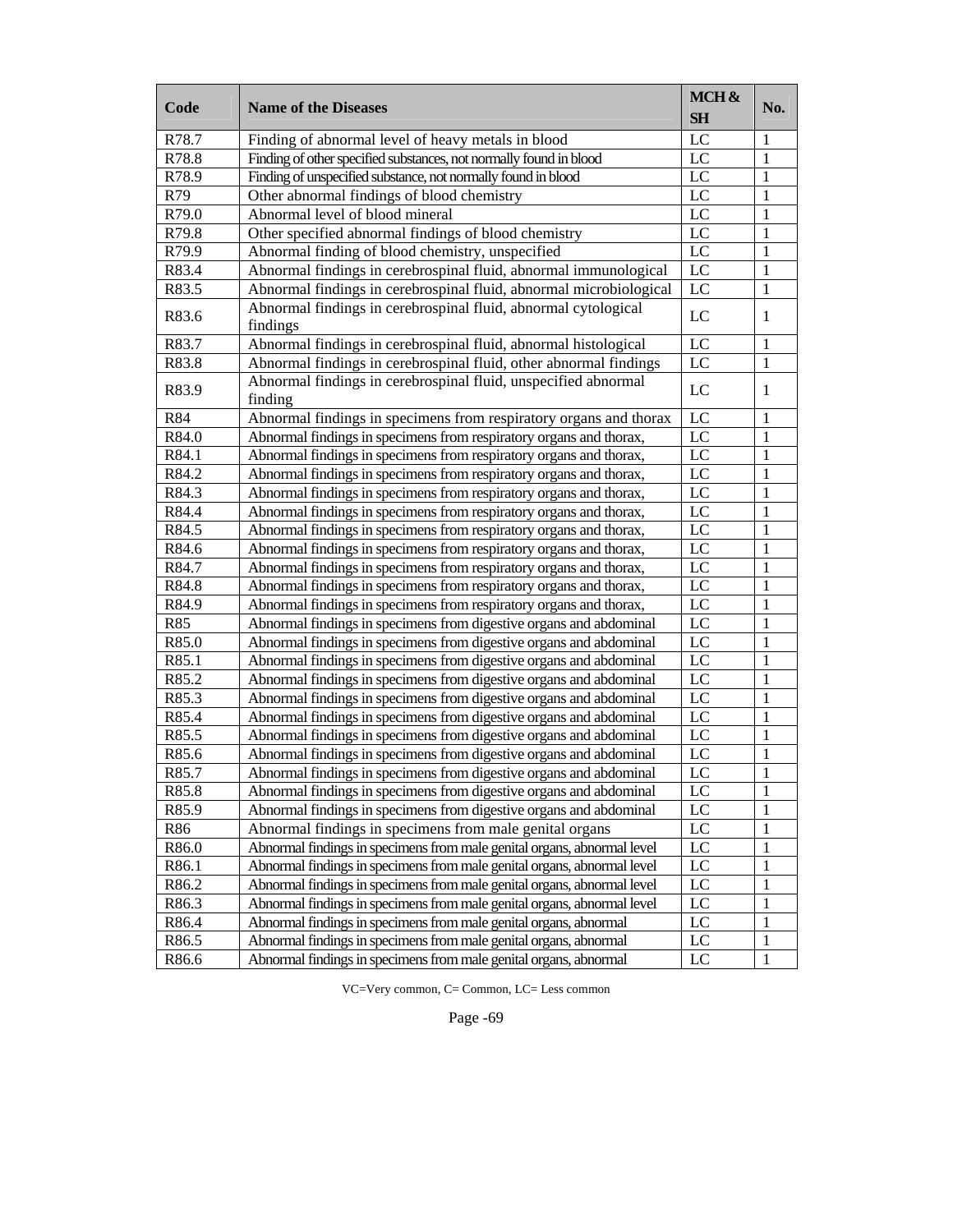| Abnormal findings in specimens from male genital organs, abnormal<br>LC<br>R86.7<br>1<br>R86.8<br>LC<br>Abnormal findings in specimens from male genital organs, other abnormal<br>1<br>R86.9<br>LC<br>Abnormal findings in specimens from male genital organs, unspecified<br>1<br>R87<br>LC<br>Abnormal findings in specimens from female genital organs<br>1<br>R87.0<br>LC<br>Abnormal findings in specimens from female genital organs, abnormal<br>1<br>R87.1<br>LC<br>Abnormal findings in specimens from female genital organs, abnormal<br>1<br>R87.2<br>LC<br>Abnormal findings in specimens from female genital organs, abnormal<br>1<br>LC<br>R87.3<br>Abnormal findings in specimens from female genital organs, abnormal<br>1<br>R87.4<br>LC<br>Abnormal findings in specimens from female genital organs, abnormal<br>1<br>R87.5<br>LC<br>Abnormal findings in specimens from female genital organs, abnormal<br>1<br>LC<br>R87.6<br>Abnormal findings in specimens from female genital organs, abnormal<br>1<br>R87.7<br>LC<br>Abnormal findings in specimens from female genital organs, abnormal<br>1<br>R87.8<br>LC<br>Abnormal findings in specimens from female genital organs, other<br>1<br>R87.9<br>LC<br>Abnormal findings in specimens from female genital organs, unspecified<br>1<br>R89<br>1<br>Abnormal findings in specimens from other organs, systems and tissues<br>LC<br>R89.0<br>1<br>Abnormal findings in specimens from other organs, abnormal level of<br>LC<br>R89.1<br>LC<br>1<br>Abnormal findings in specimens from other organs, abnormal level of<br>R89.2<br>LC<br>1<br>Abnormal findings in specimens from other organs, abnormal level of<br>R89.3<br>LC<br>1<br>Abnormal findings in specimens from other organs, abnormal level of<br>R89.4<br>LC<br>Abnormal findings in specimens from other organs, abnormal<br>1<br>R89.5<br>LC<br>Abnormal findings in specimens from other organs, abnormal<br>1<br>R89.6<br>LC<br>1<br>Abnormal findings in specimens from other organs, abnormal cytological<br>R89.7<br>LC<br>1<br>Abnormal findings in specimens from other organs, abnormal histological<br>R89.8<br>LC<br>Abnormal findings in specimens from other organs, other abnormal<br>1<br>R89.9<br>LC<br>Abnormal findings in specimens from other organs, unspecified abnormal<br>1<br>R90<br>Abnormal findings on diagnostic imaging of central nervous system<br>LC<br>1<br>R90.0<br>LC<br>Intracranial space-occupying lesion<br>1<br>R90.8<br>Other abnormal findings on diagnostic imaging of central nervous system<br>LC<br>1<br>R91<br>LC<br>Abnormal findings on diagnostic imaging of lung<br>1<br>R92<br>LC<br>Abnormal findings on diagnostic imaging of breast<br>1<br>R93<br>Abnormal findings on diagnostic imaging of other body structures<br>LC<br>1<br>R93.0<br>Abnormal findings on diagnostic imaging of skull and head, not<br>LC<br>1<br>R93.1<br>LC<br>1<br>Abnormal findings on diagnostic imaging of heart and coronary<br>R93.2<br>Abnormal findings on diagnostic imaging of liver and biliary tract<br>LC<br>1<br>Abnormal findings on diagnostic imaging of other parts of digestive<br>LC<br>R93.3<br>1<br>R93.4<br>Abnormal findings on diagnostic imaging of urinary organs<br>LC<br>1<br>Abnormal findings on diagnostic imaging of other abdominal regions<br>R93.5<br>LC<br>1<br>Abnormal findings on diagnostic imaging of limbs<br>R93.6<br>LC<br>1<br>R93.7<br>Abnormal findings on diagnostic imaging of other parts of<br>LC<br>1<br>R93.8<br>Abnormal findings on diagnostic imaging of other specified body<br>LC<br>1<br>R94<br>Abnormal results of function studies<br>LC<br>1<br>R94.0<br>Abnormal results of function studies of central nervous system<br>LC<br>1<br>R94.1<br>Abnormal results of function studies of peripheral nervous system and<br>LC<br>1<br>Fracture of skull and facial bones<br>LC<br>S <sub>0</sub> 2<br>1<br>Dislocation, sprain and strain of joints and ligaments of head<br>LC<br>S03<br>1 | Code | <b>Name of the Diseases</b> | MCH&<br>SH | No. |
|---------------------------------------------------------------------------------------------------------------------------------------------------------------------------------------------------------------------------------------------------------------------------------------------------------------------------------------------------------------------------------------------------------------------------------------------------------------------------------------------------------------------------------------------------------------------------------------------------------------------------------------------------------------------------------------------------------------------------------------------------------------------------------------------------------------------------------------------------------------------------------------------------------------------------------------------------------------------------------------------------------------------------------------------------------------------------------------------------------------------------------------------------------------------------------------------------------------------------------------------------------------------------------------------------------------------------------------------------------------------------------------------------------------------------------------------------------------------------------------------------------------------------------------------------------------------------------------------------------------------------------------------------------------------------------------------------------------------------------------------------------------------------------------------------------------------------------------------------------------------------------------------------------------------------------------------------------------------------------------------------------------------------------------------------------------------------------------------------------------------------------------------------------------------------------------------------------------------------------------------------------------------------------------------------------------------------------------------------------------------------------------------------------------------------------------------------------------------------------------------------------------------------------------------------------------------------------------------------------------------------------------------------------------------------------------------------------------------------------------------------------------------------------------------------------------------------------------------------------------------------------------------------------------------------------------------------------------------------------------------------------------------------------------------------------------------------------------------------------------------------------------------------------------------------------------------------------------------------------------------------------------------------------------------------------------------------------------------------------------------------------------------------------------------------------------------------------------------------------------------------------------------------------------------------------------------------------------------------------------------------------------------------------------------------------------------------------------------------------------------------------------------------------------------------------------------------------------------------------------------------------------------------------------------------------------------------------------------------------------------------------------------------------|------|-----------------------------|------------|-----|
|                                                                                                                                                                                                                                                                                                                                                                                                                                                                                                                                                                                                                                                                                                                                                                                                                                                                                                                                                                                                                                                                                                                                                                                                                                                                                                                                                                                                                                                                                                                                                                                                                                                                                                                                                                                                                                                                                                                                                                                                                                                                                                                                                                                                                                                                                                                                                                                                                                                                                                                                                                                                                                                                                                                                                                                                                                                                                                                                                                                                                                                                                                                                                                                                                                                                                                                                                                                                                                                                                                                                                                                                                                                                                                                                                                                                                                                                                                                                                                                                                                 |      |                             |            |     |
|                                                                                                                                                                                                                                                                                                                                                                                                                                                                                                                                                                                                                                                                                                                                                                                                                                                                                                                                                                                                                                                                                                                                                                                                                                                                                                                                                                                                                                                                                                                                                                                                                                                                                                                                                                                                                                                                                                                                                                                                                                                                                                                                                                                                                                                                                                                                                                                                                                                                                                                                                                                                                                                                                                                                                                                                                                                                                                                                                                                                                                                                                                                                                                                                                                                                                                                                                                                                                                                                                                                                                                                                                                                                                                                                                                                                                                                                                                                                                                                                                                 |      |                             |            |     |
|                                                                                                                                                                                                                                                                                                                                                                                                                                                                                                                                                                                                                                                                                                                                                                                                                                                                                                                                                                                                                                                                                                                                                                                                                                                                                                                                                                                                                                                                                                                                                                                                                                                                                                                                                                                                                                                                                                                                                                                                                                                                                                                                                                                                                                                                                                                                                                                                                                                                                                                                                                                                                                                                                                                                                                                                                                                                                                                                                                                                                                                                                                                                                                                                                                                                                                                                                                                                                                                                                                                                                                                                                                                                                                                                                                                                                                                                                                                                                                                                                                 |      |                             |            |     |
|                                                                                                                                                                                                                                                                                                                                                                                                                                                                                                                                                                                                                                                                                                                                                                                                                                                                                                                                                                                                                                                                                                                                                                                                                                                                                                                                                                                                                                                                                                                                                                                                                                                                                                                                                                                                                                                                                                                                                                                                                                                                                                                                                                                                                                                                                                                                                                                                                                                                                                                                                                                                                                                                                                                                                                                                                                                                                                                                                                                                                                                                                                                                                                                                                                                                                                                                                                                                                                                                                                                                                                                                                                                                                                                                                                                                                                                                                                                                                                                                                                 |      |                             |            |     |
|                                                                                                                                                                                                                                                                                                                                                                                                                                                                                                                                                                                                                                                                                                                                                                                                                                                                                                                                                                                                                                                                                                                                                                                                                                                                                                                                                                                                                                                                                                                                                                                                                                                                                                                                                                                                                                                                                                                                                                                                                                                                                                                                                                                                                                                                                                                                                                                                                                                                                                                                                                                                                                                                                                                                                                                                                                                                                                                                                                                                                                                                                                                                                                                                                                                                                                                                                                                                                                                                                                                                                                                                                                                                                                                                                                                                                                                                                                                                                                                                                                 |      |                             |            |     |
|                                                                                                                                                                                                                                                                                                                                                                                                                                                                                                                                                                                                                                                                                                                                                                                                                                                                                                                                                                                                                                                                                                                                                                                                                                                                                                                                                                                                                                                                                                                                                                                                                                                                                                                                                                                                                                                                                                                                                                                                                                                                                                                                                                                                                                                                                                                                                                                                                                                                                                                                                                                                                                                                                                                                                                                                                                                                                                                                                                                                                                                                                                                                                                                                                                                                                                                                                                                                                                                                                                                                                                                                                                                                                                                                                                                                                                                                                                                                                                                                                                 |      |                             |            |     |
|                                                                                                                                                                                                                                                                                                                                                                                                                                                                                                                                                                                                                                                                                                                                                                                                                                                                                                                                                                                                                                                                                                                                                                                                                                                                                                                                                                                                                                                                                                                                                                                                                                                                                                                                                                                                                                                                                                                                                                                                                                                                                                                                                                                                                                                                                                                                                                                                                                                                                                                                                                                                                                                                                                                                                                                                                                                                                                                                                                                                                                                                                                                                                                                                                                                                                                                                                                                                                                                                                                                                                                                                                                                                                                                                                                                                                                                                                                                                                                                                                                 |      |                             |            |     |
|                                                                                                                                                                                                                                                                                                                                                                                                                                                                                                                                                                                                                                                                                                                                                                                                                                                                                                                                                                                                                                                                                                                                                                                                                                                                                                                                                                                                                                                                                                                                                                                                                                                                                                                                                                                                                                                                                                                                                                                                                                                                                                                                                                                                                                                                                                                                                                                                                                                                                                                                                                                                                                                                                                                                                                                                                                                                                                                                                                                                                                                                                                                                                                                                                                                                                                                                                                                                                                                                                                                                                                                                                                                                                                                                                                                                                                                                                                                                                                                                                                 |      |                             |            |     |
|                                                                                                                                                                                                                                                                                                                                                                                                                                                                                                                                                                                                                                                                                                                                                                                                                                                                                                                                                                                                                                                                                                                                                                                                                                                                                                                                                                                                                                                                                                                                                                                                                                                                                                                                                                                                                                                                                                                                                                                                                                                                                                                                                                                                                                                                                                                                                                                                                                                                                                                                                                                                                                                                                                                                                                                                                                                                                                                                                                                                                                                                                                                                                                                                                                                                                                                                                                                                                                                                                                                                                                                                                                                                                                                                                                                                                                                                                                                                                                                                                                 |      |                             |            |     |
|                                                                                                                                                                                                                                                                                                                                                                                                                                                                                                                                                                                                                                                                                                                                                                                                                                                                                                                                                                                                                                                                                                                                                                                                                                                                                                                                                                                                                                                                                                                                                                                                                                                                                                                                                                                                                                                                                                                                                                                                                                                                                                                                                                                                                                                                                                                                                                                                                                                                                                                                                                                                                                                                                                                                                                                                                                                                                                                                                                                                                                                                                                                                                                                                                                                                                                                                                                                                                                                                                                                                                                                                                                                                                                                                                                                                                                                                                                                                                                                                                                 |      |                             |            |     |
|                                                                                                                                                                                                                                                                                                                                                                                                                                                                                                                                                                                                                                                                                                                                                                                                                                                                                                                                                                                                                                                                                                                                                                                                                                                                                                                                                                                                                                                                                                                                                                                                                                                                                                                                                                                                                                                                                                                                                                                                                                                                                                                                                                                                                                                                                                                                                                                                                                                                                                                                                                                                                                                                                                                                                                                                                                                                                                                                                                                                                                                                                                                                                                                                                                                                                                                                                                                                                                                                                                                                                                                                                                                                                                                                                                                                                                                                                                                                                                                                                                 |      |                             |            |     |
|                                                                                                                                                                                                                                                                                                                                                                                                                                                                                                                                                                                                                                                                                                                                                                                                                                                                                                                                                                                                                                                                                                                                                                                                                                                                                                                                                                                                                                                                                                                                                                                                                                                                                                                                                                                                                                                                                                                                                                                                                                                                                                                                                                                                                                                                                                                                                                                                                                                                                                                                                                                                                                                                                                                                                                                                                                                                                                                                                                                                                                                                                                                                                                                                                                                                                                                                                                                                                                                                                                                                                                                                                                                                                                                                                                                                                                                                                                                                                                                                                                 |      |                             |            |     |
|                                                                                                                                                                                                                                                                                                                                                                                                                                                                                                                                                                                                                                                                                                                                                                                                                                                                                                                                                                                                                                                                                                                                                                                                                                                                                                                                                                                                                                                                                                                                                                                                                                                                                                                                                                                                                                                                                                                                                                                                                                                                                                                                                                                                                                                                                                                                                                                                                                                                                                                                                                                                                                                                                                                                                                                                                                                                                                                                                                                                                                                                                                                                                                                                                                                                                                                                                                                                                                                                                                                                                                                                                                                                                                                                                                                                                                                                                                                                                                                                                                 |      |                             |            |     |
|                                                                                                                                                                                                                                                                                                                                                                                                                                                                                                                                                                                                                                                                                                                                                                                                                                                                                                                                                                                                                                                                                                                                                                                                                                                                                                                                                                                                                                                                                                                                                                                                                                                                                                                                                                                                                                                                                                                                                                                                                                                                                                                                                                                                                                                                                                                                                                                                                                                                                                                                                                                                                                                                                                                                                                                                                                                                                                                                                                                                                                                                                                                                                                                                                                                                                                                                                                                                                                                                                                                                                                                                                                                                                                                                                                                                                                                                                                                                                                                                                                 |      |                             |            |     |
|                                                                                                                                                                                                                                                                                                                                                                                                                                                                                                                                                                                                                                                                                                                                                                                                                                                                                                                                                                                                                                                                                                                                                                                                                                                                                                                                                                                                                                                                                                                                                                                                                                                                                                                                                                                                                                                                                                                                                                                                                                                                                                                                                                                                                                                                                                                                                                                                                                                                                                                                                                                                                                                                                                                                                                                                                                                                                                                                                                                                                                                                                                                                                                                                                                                                                                                                                                                                                                                                                                                                                                                                                                                                                                                                                                                                                                                                                                                                                                                                                                 |      |                             |            |     |
|                                                                                                                                                                                                                                                                                                                                                                                                                                                                                                                                                                                                                                                                                                                                                                                                                                                                                                                                                                                                                                                                                                                                                                                                                                                                                                                                                                                                                                                                                                                                                                                                                                                                                                                                                                                                                                                                                                                                                                                                                                                                                                                                                                                                                                                                                                                                                                                                                                                                                                                                                                                                                                                                                                                                                                                                                                                                                                                                                                                                                                                                                                                                                                                                                                                                                                                                                                                                                                                                                                                                                                                                                                                                                                                                                                                                                                                                                                                                                                                                                                 |      |                             |            |     |
|                                                                                                                                                                                                                                                                                                                                                                                                                                                                                                                                                                                                                                                                                                                                                                                                                                                                                                                                                                                                                                                                                                                                                                                                                                                                                                                                                                                                                                                                                                                                                                                                                                                                                                                                                                                                                                                                                                                                                                                                                                                                                                                                                                                                                                                                                                                                                                                                                                                                                                                                                                                                                                                                                                                                                                                                                                                                                                                                                                                                                                                                                                                                                                                                                                                                                                                                                                                                                                                                                                                                                                                                                                                                                                                                                                                                                                                                                                                                                                                                                                 |      |                             |            |     |
|                                                                                                                                                                                                                                                                                                                                                                                                                                                                                                                                                                                                                                                                                                                                                                                                                                                                                                                                                                                                                                                                                                                                                                                                                                                                                                                                                                                                                                                                                                                                                                                                                                                                                                                                                                                                                                                                                                                                                                                                                                                                                                                                                                                                                                                                                                                                                                                                                                                                                                                                                                                                                                                                                                                                                                                                                                                                                                                                                                                                                                                                                                                                                                                                                                                                                                                                                                                                                                                                                                                                                                                                                                                                                                                                                                                                                                                                                                                                                                                                                                 |      |                             |            |     |
|                                                                                                                                                                                                                                                                                                                                                                                                                                                                                                                                                                                                                                                                                                                                                                                                                                                                                                                                                                                                                                                                                                                                                                                                                                                                                                                                                                                                                                                                                                                                                                                                                                                                                                                                                                                                                                                                                                                                                                                                                                                                                                                                                                                                                                                                                                                                                                                                                                                                                                                                                                                                                                                                                                                                                                                                                                                                                                                                                                                                                                                                                                                                                                                                                                                                                                                                                                                                                                                                                                                                                                                                                                                                                                                                                                                                                                                                                                                                                                                                                                 |      |                             |            |     |
|                                                                                                                                                                                                                                                                                                                                                                                                                                                                                                                                                                                                                                                                                                                                                                                                                                                                                                                                                                                                                                                                                                                                                                                                                                                                                                                                                                                                                                                                                                                                                                                                                                                                                                                                                                                                                                                                                                                                                                                                                                                                                                                                                                                                                                                                                                                                                                                                                                                                                                                                                                                                                                                                                                                                                                                                                                                                                                                                                                                                                                                                                                                                                                                                                                                                                                                                                                                                                                                                                                                                                                                                                                                                                                                                                                                                                                                                                                                                                                                                                                 |      |                             |            |     |
|                                                                                                                                                                                                                                                                                                                                                                                                                                                                                                                                                                                                                                                                                                                                                                                                                                                                                                                                                                                                                                                                                                                                                                                                                                                                                                                                                                                                                                                                                                                                                                                                                                                                                                                                                                                                                                                                                                                                                                                                                                                                                                                                                                                                                                                                                                                                                                                                                                                                                                                                                                                                                                                                                                                                                                                                                                                                                                                                                                                                                                                                                                                                                                                                                                                                                                                                                                                                                                                                                                                                                                                                                                                                                                                                                                                                                                                                                                                                                                                                                                 |      |                             |            |     |
|                                                                                                                                                                                                                                                                                                                                                                                                                                                                                                                                                                                                                                                                                                                                                                                                                                                                                                                                                                                                                                                                                                                                                                                                                                                                                                                                                                                                                                                                                                                                                                                                                                                                                                                                                                                                                                                                                                                                                                                                                                                                                                                                                                                                                                                                                                                                                                                                                                                                                                                                                                                                                                                                                                                                                                                                                                                                                                                                                                                                                                                                                                                                                                                                                                                                                                                                                                                                                                                                                                                                                                                                                                                                                                                                                                                                                                                                                                                                                                                                                                 |      |                             |            |     |
|                                                                                                                                                                                                                                                                                                                                                                                                                                                                                                                                                                                                                                                                                                                                                                                                                                                                                                                                                                                                                                                                                                                                                                                                                                                                                                                                                                                                                                                                                                                                                                                                                                                                                                                                                                                                                                                                                                                                                                                                                                                                                                                                                                                                                                                                                                                                                                                                                                                                                                                                                                                                                                                                                                                                                                                                                                                                                                                                                                                                                                                                                                                                                                                                                                                                                                                                                                                                                                                                                                                                                                                                                                                                                                                                                                                                                                                                                                                                                                                                                                 |      |                             |            |     |
|                                                                                                                                                                                                                                                                                                                                                                                                                                                                                                                                                                                                                                                                                                                                                                                                                                                                                                                                                                                                                                                                                                                                                                                                                                                                                                                                                                                                                                                                                                                                                                                                                                                                                                                                                                                                                                                                                                                                                                                                                                                                                                                                                                                                                                                                                                                                                                                                                                                                                                                                                                                                                                                                                                                                                                                                                                                                                                                                                                                                                                                                                                                                                                                                                                                                                                                                                                                                                                                                                                                                                                                                                                                                                                                                                                                                                                                                                                                                                                                                                                 |      |                             |            |     |
|                                                                                                                                                                                                                                                                                                                                                                                                                                                                                                                                                                                                                                                                                                                                                                                                                                                                                                                                                                                                                                                                                                                                                                                                                                                                                                                                                                                                                                                                                                                                                                                                                                                                                                                                                                                                                                                                                                                                                                                                                                                                                                                                                                                                                                                                                                                                                                                                                                                                                                                                                                                                                                                                                                                                                                                                                                                                                                                                                                                                                                                                                                                                                                                                                                                                                                                                                                                                                                                                                                                                                                                                                                                                                                                                                                                                                                                                                                                                                                                                                                 |      |                             |            |     |
|                                                                                                                                                                                                                                                                                                                                                                                                                                                                                                                                                                                                                                                                                                                                                                                                                                                                                                                                                                                                                                                                                                                                                                                                                                                                                                                                                                                                                                                                                                                                                                                                                                                                                                                                                                                                                                                                                                                                                                                                                                                                                                                                                                                                                                                                                                                                                                                                                                                                                                                                                                                                                                                                                                                                                                                                                                                                                                                                                                                                                                                                                                                                                                                                                                                                                                                                                                                                                                                                                                                                                                                                                                                                                                                                                                                                                                                                                                                                                                                                                                 |      |                             |            |     |
|                                                                                                                                                                                                                                                                                                                                                                                                                                                                                                                                                                                                                                                                                                                                                                                                                                                                                                                                                                                                                                                                                                                                                                                                                                                                                                                                                                                                                                                                                                                                                                                                                                                                                                                                                                                                                                                                                                                                                                                                                                                                                                                                                                                                                                                                                                                                                                                                                                                                                                                                                                                                                                                                                                                                                                                                                                                                                                                                                                                                                                                                                                                                                                                                                                                                                                                                                                                                                                                                                                                                                                                                                                                                                                                                                                                                                                                                                                                                                                                                                                 |      |                             |            |     |
|                                                                                                                                                                                                                                                                                                                                                                                                                                                                                                                                                                                                                                                                                                                                                                                                                                                                                                                                                                                                                                                                                                                                                                                                                                                                                                                                                                                                                                                                                                                                                                                                                                                                                                                                                                                                                                                                                                                                                                                                                                                                                                                                                                                                                                                                                                                                                                                                                                                                                                                                                                                                                                                                                                                                                                                                                                                                                                                                                                                                                                                                                                                                                                                                                                                                                                                                                                                                                                                                                                                                                                                                                                                                                                                                                                                                                                                                                                                                                                                                                                 |      |                             |            |     |
|                                                                                                                                                                                                                                                                                                                                                                                                                                                                                                                                                                                                                                                                                                                                                                                                                                                                                                                                                                                                                                                                                                                                                                                                                                                                                                                                                                                                                                                                                                                                                                                                                                                                                                                                                                                                                                                                                                                                                                                                                                                                                                                                                                                                                                                                                                                                                                                                                                                                                                                                                                                                                                                                                                                                                                                                                                                                                                                                                                                                                                                                                                                                                                                                                                                                                                                                                                                                                                                                                                                                                                                                                                                                                                                                                                                                                                                                                                                                                                                                                                 |      |                             |            |     |
|                                                                                                                                                                                                                                                                                                                                                                                                                                                                                                                                                                                                                                                                                                                                                                                                                                                                                                                                                                                                                                                                                                                                                                                                                                                                                                                                                                                                                                                                                                                                                                                                                                                                                                                                                                                                                                                                                                                                                                                                                                                                                                                                                                                                                                                                                                                                                                                                                                                                                                                                                                                                                                                                                                                                                                                                                                                                                                                                                                                                                                                                                                                                                                                                                                                                                                                                                                                                                                                                                                                                                                                                                                                                                                                                                                                                                                                                                                                                                                                                                                 |      |                             |            |     |
|                                                                                                                                                                                                                                                                                                                                                                                                                                                                                                                                                                                                                                                                                                                                                                                                                                                                                                                                                                                                                                                                                                                                                                                                                                                                                                                                                                                                                                                                                                                                                                                                                                                                                                                                                                                                                                                                                                                                                                                                                                                                                                                                                                                                                                                                                                                                                                                                                                                                                                                                                                                                                                                                                                                                                                                                                                                                                                                                                                                                                                                                                                                                                                                                                                                                                                                                                                                                                                                                                                                                                                                                                                                                                                                                                                                                                                                                                                                                                                                                                                 |      |                             |            |     |
|                                                                                                                                                                                                                                                                                                                                                                                                                                                                                                                                                                                                                                                                                                                                                                                                                                                                                                                                                                                                                                                                                                                                                                                                                                                                                                                                                                                                                                                                                                                                                                                                                                                                                                                                                                                                                                                                                                                                                                                                                                                                                                                                                                                                                                                                                                                                                                                                                                                                                                                                                                                                                                                                                                                                                                                                                                                                                                                                                                                                                                                                                                                                                                                                                                                                                                                                                                                                                                                                                                                                                                                                                                                                                                                                                                                                                                                                                                                                                                                                                                 |      |                             |            |     |
|                                                                                                                                                                                                                                                                                                                                                                                                                                                                                                                                                                                                                                                                                                                                                                                                                                                                                                                                                                                                                                                                                                                                                                                                                                                                                                                                                                                                                                                                                                                                                                                                                                                                                                                                                                                                                                                                                                                                                                                                                                                                                                                                                                                                                                                                                                                                                                                                                                                                                                                                                                                                                                                                                                                                                                                                                                                                                                                                                                                                                                                                                                                                                                                                                                                                                                                                                                                                                                                                                                                                                                                                                                                                                                                                                                                                                                                                                                                                                                                                                                 |      |                             |            |     |
|                                                                                                                                                                                                                                                                                                                                                                                                                                                                                                                                                                                                                                                                                                                                                                                                                                                                                                                                                                                                                                                                                                                                                                                                                                                                                                                                                                                                                                                                                                                                                                                                                                                                                                                                                                                                                                                                                                                                                                                                                                                                                                                                                                                                                                                                                                                                                                                                                                                                                                                                                                                                                                                                                                                                                                                                                                                                                                                                                                                                                                                                                                                                                                                                                                                                                                                                                                                                                                                                                                                                                                                                                                                                                                                                                                                                                                                                                                                                                                                                                                 |      |                             |            |     |
|                                                                                                                                                                                                                                                                                                                                                                                                                                                                                                                                                                                                                                                                                                                                                                                                                                                                                                                                                                                                                                                                                                                                                                                                                                                                                                                                                                                                                                                                                                                                                                                                                                                                                                                                                                                                                                                                                                                                                                                                                                                                                                                                                                                                                                                                                                                                                                                                                                                                                                                                                                                                                                                                                                                                                                                                                                                                                                                                                                                                                                                                                                                                                                                                                                                                                                                                                                                                                                                                                                                                                                                                                                                                                                                                                                                                                                                                                                                                                                                                                                 |      |                             |            |     |
|                                                                                                                                                                                                                                                                                                                                                                                                                                                                                                                                                                                                                                                                                                                                                                                                                                                                                                                                                                                                                                                                                                                                                                                                                                                                                                                                                                                                                                                                                                                                                                                                                                                                                                                                                                                                                                                                                                                                                                                                                                                                                                                                                                                                                                                                                                                                                                                                                                                                                                                                                                                                                                                                                                                                                                                                                                                                                                                                                                                                                                                                                                                                                                                                                                                                                                                                                                                                                                                                                                                                                                                                                                                                                                                                                                                                                                                                                                                                                                                                                                 |      |                             |            |     |
|                                                                                                                                                                                                                                                                                                                                                                                                                                                                                                                                                                                                                                                                                                                                                                                                                                                                                                                                                                                                                                                                                                                                                                                                                                                                                                                                                                                                                                                                                                                                                                                                                                                                                                                                                                                                                                                                                                                                                                                                                                                                                                                                                                                                                                                                                                                                                                                                                                                                                                                                                                                                                                                                                                                                                                                                                                                                                                                                                                                                                                                                                                                                                                                                                                                                                                                                                                                                                                                                                                                                                                                                                                                                                                                                                                                                                                                                                                                                                                                                                                 |      |                             |            |     |
|                                                                                                                                                                                                                                                                                                                                                                                                                                                                                                                                                                                                                                                                                                                                                                                                                                                                                                                                                                                                                                                                                                                                                                                                                                                                                                                                                                                                                                                                                                                                                                                                                                                                                                                                                                                                                                                                                                                                                                                                                                                                                                                                                                                                                                                                                                                                                                                                                                                                                                                                                                                                                                                                                                                                                                                                                                                                                                                                                                                                                                                                                                                                                                                                                                                                                                                                                                                                                                                                                                                                                                                                                                                                                                                                                                                                                                                                                                                                                                                                                                 |      |                             |            |     |
|                                                                                                                                                                                                                                                                                                                                                                                                                                                                                                                                                                                                                                                                                                                                                                                                                                                                                                                                                                                                                                                                                                                                                                                                                                                                                                                                                                                                                                                                                                                                                                                                                                                                                                                                                                                                                                                                                                                                                                                                                                                                                                                                                                                                                                                                                                                                                                                                                                                                                                                                                                                                                                                                                                                                                                                                                                                                                                                                                                                                                                                                                                                                                                                                                                                                                                                                                                                                                                                                                                                                                                                                                                                                                                                                                                                                                                                                                                                                                                                                                                 |      |                             |            |     |
|                                                                                                                                                                                                                                                                                                                                                                                                                                                                                                                                                                                                                                                                                                                                                                                                                                                                                                                                                                                                                                                                                                                                                                                                                                                                                                                                                                                                                                                                                                                                                                                                                                                                                                                                                                                                                                                                                                                                                                                                                                                                                                                                                                                                                                                                                                                                                                                                                                                                                                                                                                                                                                                                                                                                                                                                                                                                                                                                                                                                                                                                                                                                                                                                                                                                                                                                                                                                                                                                                                                                                                                                                                                                                                                                                                                                                                                                                                                                                                                                                                 |      |                             |            |     |
|                                                                                                                                                                                                                                                                                                                                                                                                                                                                                                                                                                                                                                                                                                                                                                                                                                                                                                                                                                                                                                                                                                                                                                                                                                                                                                                                                                                                                                                                                                                                                                                                                                                                                                                                                                                                                                                                                                                                                                                                                                                                                                                                                                                                                                                                                                                                                                                                                                                                                                                                                                                                                                                                                                                                                                                                                                                                                                                                                                                                                                                                                                                                                                                                                                                                                                                                                                                                                                                                                                                                                                                                                                                                                                                                                                                                                                                                                                                                                                                                                                 |      |                             |            |     |
|                                                                                                                                                                                                                                                                                                                                                                                                                                                                                                                                                                                                                                                                                                                                                                                                                                                                                                                                                                                                                                                                                                                                                                                                                                                                                                                                                                                                                                                                                                                                                                                                                                                                                                                                                                                                                                                                                                                                                                                                                                                                                                                                                                                                                                                                                                                                                                                                                                                                                                                                                                                                                                                                                                                                                                                                                                                                                                                                                                                                                                                                                                                                                                                                                                                                                                                                                                                                                                                                                                                                                                                                                                                                                                                                                                                                                                                                                                                                                                                                                                 |      |                             |            |     |
|                                                                                                                                                                                                                                                                                                                                                                                                                                                                                                                                                                                                                                                                                                                                                                                                                                                                                                                                                                                                                                                                                                                                                                                                                                                                                                                                                                                                                                                                                                                                                                                                                                                                                                                                                                                                                                                                                                                                                                                                                                                                                                                                                                                                                                                                                                                                                                                                                                                                                                                                                                                                                                                                                                                                                                                                                                                                                                                                                                                                                                                                                                                                                                                                                                                                                                                                                                                                                                                                                                                                                                                                                                                                                                                                                                                                                                                                                                                                                                                                                                 |      |                             |            |     |
|                                                                                                                                                                                                                                                                                                                                                                                                                                                                                                                                                                                                                                                                                                                                                                                                                                                                                                                                                                                                                                                                                                                                                                                                                                                                                                                                                                                                                                                                                                                                                                                                                                                                                                                                                                                                                                                                                                                                                                                                                                                                                                                                                                                                                                                                                                                                                                                                                                                                                                                                                                                                                                                                                                                                                                                                                                                                                                                                                                                                                                                                                                                                                                                                                                                                                                                                                                                                                                                                                                                                                                                                                                                                                                                                                                                                                                                                                                                                                                                                                                 |      |                             |            |     |
|                                                                                                                                                                                                                                                                                                                                                                                                                                                                                                                                                                                                                                                                                                                                                                                                                                                                                                                                                                                                                                                                                                                                                                                                                                                                                                                                                                                                                                                                                                                                                                                                                                                                                                                                                                                                                                                                                                                                                                                                                                                                                                                                                                                                                                                                                                                                                                                                                                                                                                                                                                                                                                                                                                                                                                                                                                                                                                                                                                                                                                                                                                                                                                                                                                                                                                                                                                                                                                                                                                                                                                                                                                                                                                                                                                                                                                                                                                                                                                                                                                 |      |                             |            |     |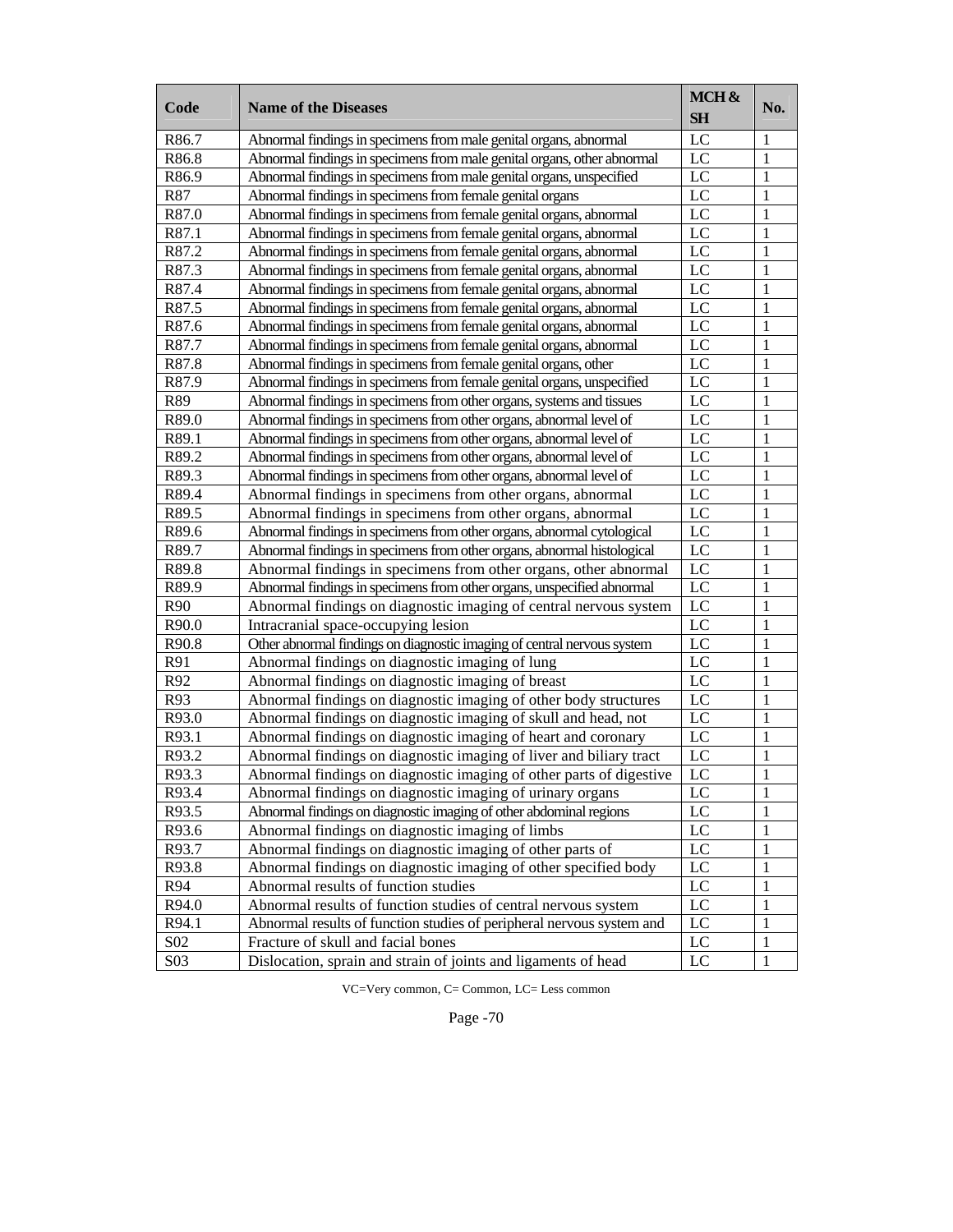| Code               | <b>Name of the Diseases</b>                                            | MCH&<br><b>SH</b> | No.          |
|--------------------|------------------------------------------------------------------------|-------------------|--------------|
| S <sub>04</sub>    | Injury of cranial nerves                                               | LC                | 1            |
| S <sub>05</sub>    | Injury of eye and orbit                                                | $\mathbf C$       | 1            |
| S <sub>06</sub>    | Intracranial injury                                                    | $\overline{C}$    | 1            |
| S06.4              | Epidural haemorrhage                                                   | $\overline{C}$    | 1            |
| S06.5              | Traumatic subdural haemorrhage                                         | LC                | 1            |
| S06.6              | Traumatic subarachnoid haemorrhage                                     | LC                | 1            |
| S06.7              | Intracranial injury with prolonged coma                                | LC                | 1            |
| S07                | Crushing injury of head                                                | LC                | 1            |
| S <sub>0</sub> 8.0 | Avulsion of scalp                                                      | LC                | 1            |
| S <sub>09</sub>    | Other and unspecified injuries of head                                 | LC                | 1            |
| S <sub>09.2</sub>  | Traumatic rupture of ear drum                                          | $\overline{C}$    | 1            |
| S12                | Fracture of neck                                                       | LC                | 1            |
| S12.1              | Fracture of second cervical vertebra                                   | LC                | 1            |
| S <sub>13</sub>    | Dislocation, sprain and strain of joints and ligaments at neck level   | LC                | 1            |
| S14                | Injury of nerves and spinal cord at neck level                         | LC                | 1            |
| S15                | Injury of blood vessels at neck level                                  | LC                | 1            |
| S17                | Crushing injury of neck                                                | LC                | 1            |
| S22                | Fracture of rib(s), sternum and thoracic spine                         | LC                | 1            |
| S22.3              | Fracture of rib                                                        | LC                | 1            |
| S22.4              | Multiple fractures of ribs                                             | LC                | 1            |
| S22.5              | Flail chest                                                            | $\rm LC$          | 1            |
| S <sub>2</sub> 3   | Dislocation, sprain and strain of joints and ligaments of thorax       | LC                | 1            |
| S23.0              | Traumatic rupture of thoracic intervertebral disc                      |                   | 1            |
| S24                | Injury of nerves and spinal cord at thorax level                       | LC                | 1            |
| S <sub>25</sub>    | Injury of blood vessels of thorax                                      | LC                | 1            |
| S <sub>26</sub>    | Injury of heart                                                        | LC                | 1            |
| S27                | Injury of other and unspecified intrathoracic organs                   | LC                | 1            |
| S27.0              | Traumatic pneumothorax                                                 | LC                | 1            |
| S27.1              | Traumatic haemothorax                                                  | LC                | 1            |
| S27.2              | Traumatic haemopneumothorax                                            | LC                | 1            |
| S <sub>29</sub>    | Other and unspecified injuries of thorax                               | LC                | 1            |
| S31                | Open wound of abdomen, lower back and pelvis                           | $\overline{C}$    | 1            |
| S32                | Fracture of lumbar spine and pelvis                                    | LC                | 1            |
| S32.0              | Fracture of lumbar vertebra                                            | LC                | 1            |
| S33                | Dislocation, sprain and strain of joints and ligaments of lumbar spine | $\overline{C}$    | 1            |
| S34                | Injury of nerves and lumbar spinal cord at abdomen, lower back and     | LC                | 1            |
| S35                | Injury of blood vessels at abdomen, lower back and pelvis level        | LC                | $\mathbf{1}$ |
|                    |                                                                        | LC                |              |
| S35.1              | Injury of inferior vena cava                                           | LC                | 1            |
| S35.3              | Injury of portal or splenic vein                                       |                   | 1            |
| S35.4              | Injury of renal blood vessels                                          | LC                | 1            |
| S35.5              | Injury of iliac blood vessels                                          | LC                | 1            |
| S36                | Injury of intra-abdominal organs                                       | <b>VC</b>         | 1            |
| S36.0              | Injury of spleen                                                       | $\overline{C}$    | 1            |
| S36.1              | Injury of liver or gallbladder                                         | $\overline{C}$    | 1            |
| S36.2              | Injury of pancreas                                                     | LC                | 1            |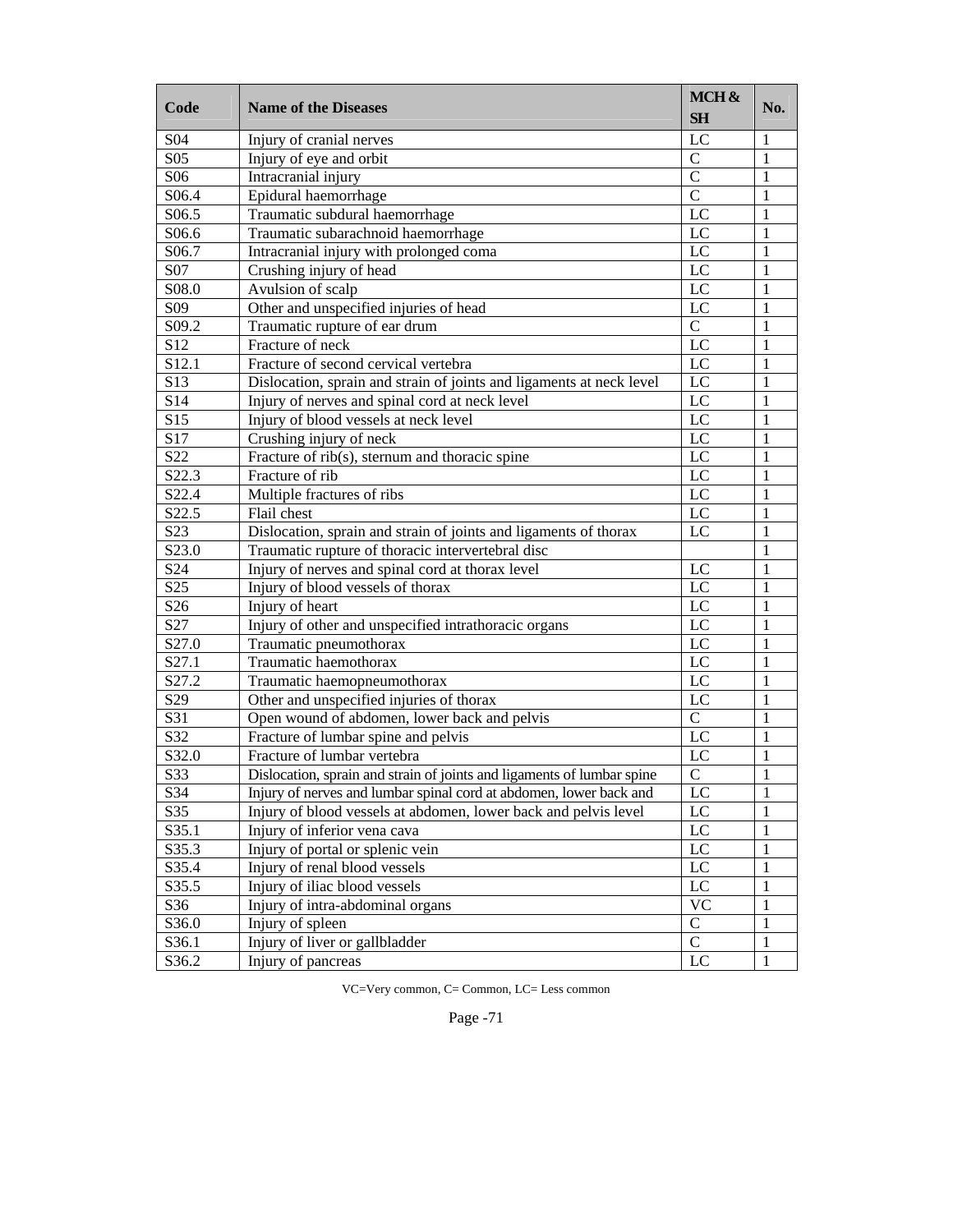| Code               | <b>Name of the Diseases</b>                                                | MCH&<br><b>SH</b> | No.          |
|--------------------|----------------------------------------------------------------------------|-------------------|--------------|
| S36.3              | Injury of stomach                                                          | LC                | 1            |
| S36.4              | Injury of small intestine                                                  | $\mathbf C$       | 1            |
| S36.5              | Injury of colon                                                            | $\overline{C}$    | 1            |
| S36.6              | Injury of rectum                                                           | LC                | 1            |
| S36.7              | Injury of multiple intra-abdominal organs                                  | LC                | 1            |
| S37                | Injury of pelvic organs                                                    | $\overline{C}$    | 1            |
| S37.0              | Injury of kidney                                                           | $\overline{C}$    | 1            |
| S37.1              | Injury of ureter                                                           | LC                | 1            |
| S37.2              | Injury of bladder                                                          | $\overline{C}$    | $\mathbf{1}$ |
| S37.3              | Injury of urethra                                                          | <b>VC</b>         | 1            |
| S37.8              | Injury of other pelvic organs                                              | LC                | 1            |
| S38                | Crushing injury and traumatic amputation of part of abdomen,<br>lower back | LC                | 1            |
| S39                | Other and unspecified injuries of abdomen, lower back and pelvis           | LC                | 1            |
| S40                | Superficial injury of shoulder and upper arm                               | LC                | 1            |
| S41                | Open wound of shoulder and upper arm                                       | LC                | 1            |
| S42                | Fracture of shoulder and upper arm                                         | LC                | 1            |
| S42.0              | Fracture of clavicle                                                       | <b>VC</b>         | 1            |
| $S42.\overline{3}$ | Fracture of shaft of humerus                                               | LC                | 1            |
| S42.4              | Fracture of lower end of humerus                                           | $\mathbf C$       | 1            |
| S43                | Dislocation, sprain and strain of joints and ligaments of shoulder         | $\mathbf C$       | 1            |
| S44                | Injury of nerves at shoulder and upper arm level                           | LC                | 1            |
| S44.0              | Injury of ulnar nerve at upper arm level                                   | LC                | 1            |
| S44.1              | Injury of median nerve at upper arm level                                  | LC                | 1            |
| S44.2              | Injury of radial nerve at upper arm level                                  | LC                | 1            |
| S44.3              | Injury of axillary nerve                                                   | LC                | 1            |
| S45                | Injury of blood vessels at shoulder and upper arm level                    | LC                | 1            |
| S <sub>45.0</sub>  | Injury of axillary artery                                                  | LC                | 1            |
| S <sub>45.1</sub>  | Injury of brachial artery                                                  | LC                | 1            |
| S45.2              | Injury of axillary or brachial vein                                        | LC                | 1            |
| S46                | Injury of muscle and tendon at shoulder and upper arm level                | LC                | 1            |
| S48                | Traumatic amputation of shoulder and upper arm                             | LC                | 1            |
| S49                | Other and unspecified injuries of shoulder and upper arm                   | LC                | 1            |
| S52.0              | Fracture of upper end of ulna                                              | LC                | 1            |
| S52.1              | Fracture of upper end of radius                                            | LC                | 1            |
| S52.7              |                                                                            |                   | 1            |
| S54                | Multiple fractures of forearm                                              | LC<br>LC          | 1            |
|                    | Injury of nerves at forearm level                                          | LC                |              |
| S54.0              | Injury of ulnar nerve at forearm level                                     |                   | 1            |
| S54.1              | Injury of median nerve at forearm level                                    | LC                | 1            |
| S54.2              | Injury of radial nerve at forearm level                                    | LC                | 1            |
| S54.7              | Injury of multiple nerves at forearm level                                 | LC                | 1            |
| S55                | Injury of blood vessels at forearm level                                   | LC                | 1            |
| S55.1              | Injury of radial artery at forearm level                                   | $\mathsf{C}$      | 1            |
| S55.8              | Injury of other blood vessels at forearm level                             | $_{\rm LC}$       | 1            |
| S56                | Injury of muscle and tendon at forearm level                               | $\mathcal{C}$     | 1            |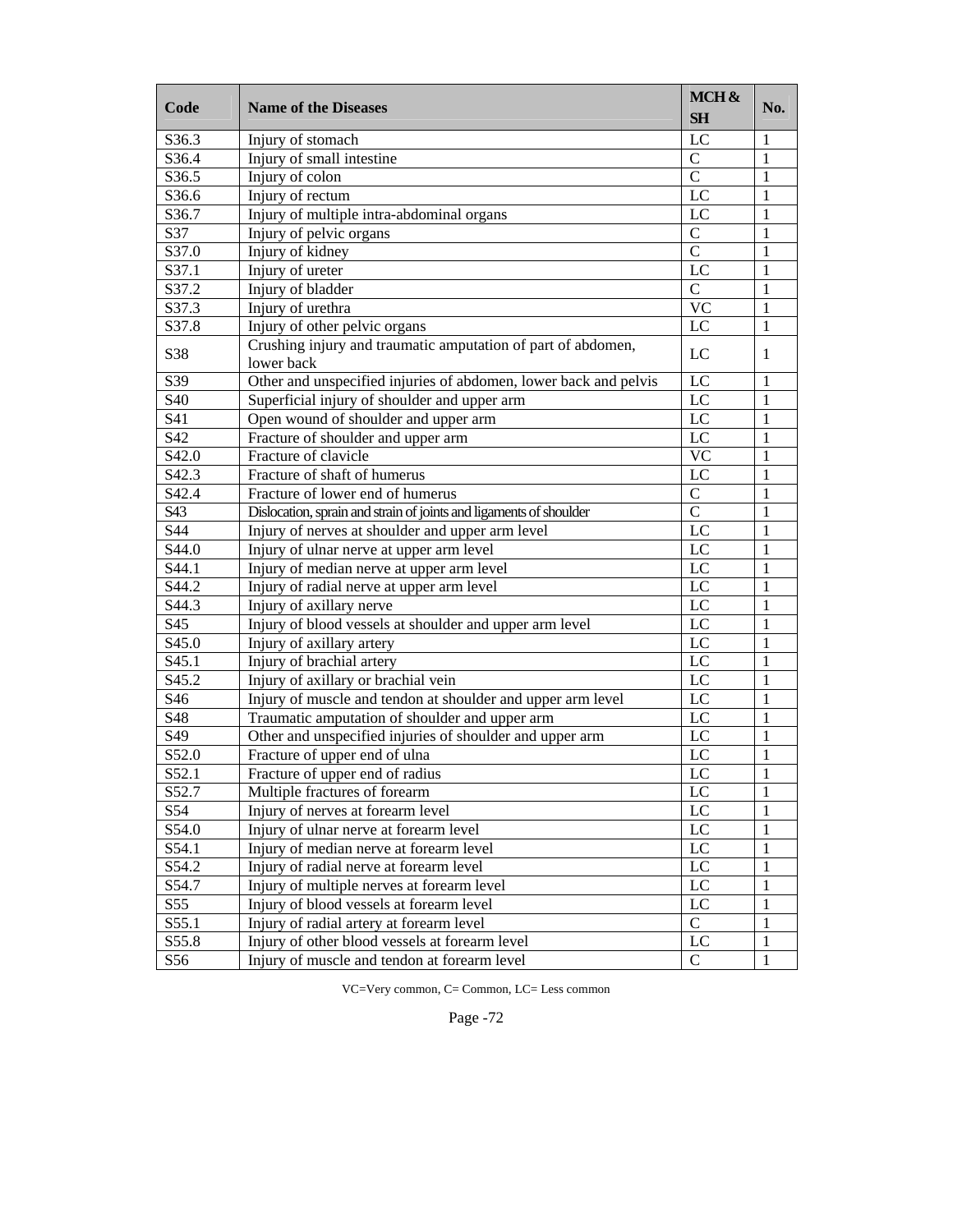| Code  | <b>Name of the Diseases</b>                                            | MCH&<br><b>SH</b> | No. |
|-------|------------------------------------------------------------------------|-------------------|-----|
| S56.2 | Injury of other flexor muscle and tendon at forearm level              | $\mathbf C$       | 1   |
| S56.4 | Injury of extensor muscle and tendon of other finger(s) at forearm     | LC                | 1   |
| S57   | Crushing injury of forearm                                             | LC                | 1   |
| S58   | Traumatic amputation of forearm                                        | LC                | 1   |
| S59   | Other and unspecified injuries of forearm                              | LC                | 1   |
| S62   | Fracture at wrist and hand level                                       | LC                | 1   |
| S62.0 | Fracture of navicular [scaphoid] bone of hand                          | LC                | 1   |
| S62.2 | Fracture of first metacarpal bone                                      | LC                | 1   |
| S62.3 | Fracture of other metacarpal bone                                      | LC                | 1   |
| S62.5 | Fracture of thumb                                                      | LC                | 1   |
| S62.6 | Fracture of other finger                                               | $\mathbf C$       | 1   |
| S63   | Dislocation, sprain and strain of joints and ligaments at wrist and    | LC                | 1   |
| S63.1 | Dislocation of finger                                                  | $\mathbf C$       | 1   |
| S63.3 | Traumatic rupture of ligament of wrist and carpus                      | LC                | 1   |
| S63.5 | Sprain and strain of wrist                                             | $\mathcal{C}$     | 1   |
| S63.6 | Sprain and strain of $finge(s)$                                        | $\mathcal{C}$     | 1   |
| S64   | Injury of nerves at wrist and hand level                               | LC                | 1   |
| S64.1 | Injury of median nerve at wrist and hand level                         | $\mathbf C$       | 1   |
| S64.3 | Injury of digital nerve of thumb                                       | LC                | 1   |
| S64.4 | Injury of digital nerve of other finger                                | LC                | 1   |
| S65   | Injury of blood vessels at wrist and hand level                        | LC                | 1   |
| S65.0 | Injury of ulnar artery at wrist and hand level                         | LC                | 1   |
| S65.1 | Injury of radial artery at wrist and hand level                        | LC                | 1   |
| S65.7 | Injury of multiple blood vessels at wrist and hand level               | LC                | 1   |
| S66   | Injury of muscle and tendon at wrist and hand level                    | LC                | 1   |
| S66.0 | Injury of long flexor muscle and tendon of thumb at wrist and hand     | $\mathbf C$       | 1   |
| S66.2 | Injury of extensor muscle and tendon of thumb at wrist and hand level  | LC                | 1   |
| S67   | Crushing injury of wrist and hand                                      | LC                | 1   |
| S68   | Traumatic amputation of wrist and hand                                 | LC                | 1   |
| S68.2 | Traumatic amputation of two or more fingers alone (complete) (partial) | LC                | 1   |
| S68.4 | Traumatic amputation of hand at wrist level                            | LC                | 1   |
| S69   | Other and unspecified injuries of wrist and hand                       | LC                | 1   |
| S70   | Superficial injury of hip and thigh                                    | LC                | 1   |
| S71   | Open wound of hip and thigh                                            | LC                | 1   |
| S71.1 | Open wound of thigh                                                    | $\mathbf C$       | 1   |
| S72   | Fracture of femur                                                      | $\mathbf C$       | 1   |
| S72.0 | Fracture of neck of femur                                              | $\mathbf C$       | 1   |
| S72.3 | Fracture of shaft of femur                                             | $\mathbf C$       | 1   |
| S72.4 | Fracture of lower end of femur                                         | LC                | 1   |
| S73   | Dislocation, sprain and strain of joint and ligaments of hip           | LC                | 1   |
| S73.0 | Dislocation of hip                                                     | LC                | 1   |
| S74   | Injury of nerves at hip and thigh level                                | LC                | 1   |
| S75   | Injury of blood vessels at hip and thigh level                         | LC                | 1   |
| S76   | Injury of muscle and tendon at hip and thigh level                     | LC                | 1   |
| S77   | Crushing injury of hip and thigh                                       | LC                | 1   |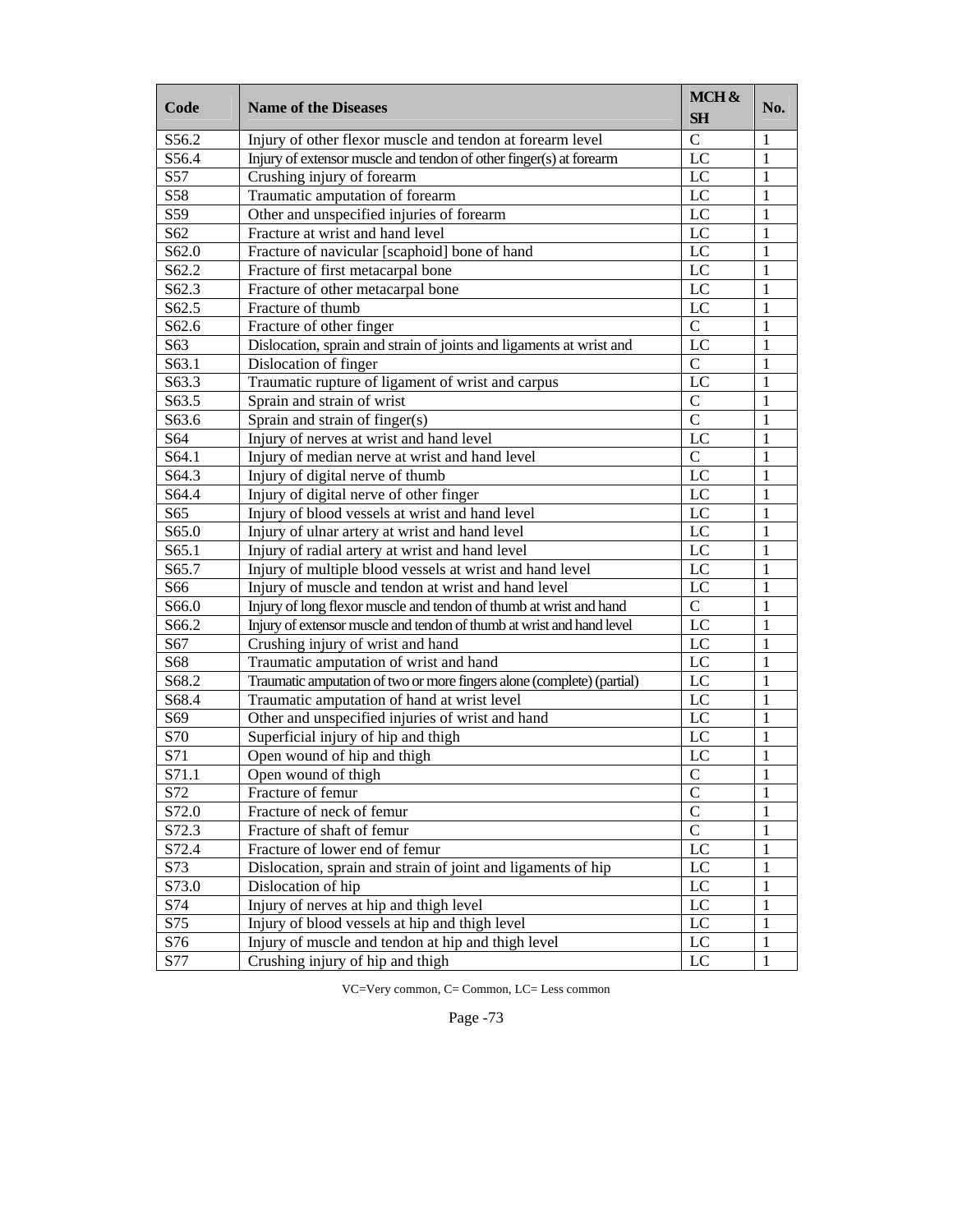| Code            | <b>Name of the Diseases</b>                                             | MCH&<br><b>SH</b> | No. |
|-----------------|-------------------------------------------------------------------------|-------------------|-----|
| S78             | Traumatic amputation of hip and thigh                                   | LC                | 1   |
| S79             | Other and specified injuries of hip and thigh                           | LC                | 1   |
| S80.7           | Multiple superficial injuries of lower leg                              | LC                | 1   |
| S82             | Fracture of lower leg, including ankle                                  | LC                | 1   |
| S82.0           | Fracture of patella                                                     | $\mathbf C$       | 1   |
| S82.1           | Fracture of upper end of tibia                                          | LC                | 1   |
| S82.2           | Fracture of shaft of tibia                                              | $\mathcal{C}$     | 1   |
| S83             | Dislocation, sprain and strain of joints and ligaments of knee          | $\mathbf C$       | 1   |
| S83.0           | Dislocation of patella                                                  | $\mathbf C$       | 1   |
| S83.2           | Tear of meniscus, current                                               | LC                | 1   |
| S83.4           | Sprain and strain involving (fibular)(tibial) collateral ligament of    | LC                | 1   |
| S84             | Injury of nerves at lower leg level                                     | LC                | 1   |
| S84.0           | Injury of tibial nerve at lower leg level                               | LC                | 1   |
| S84.1           | Injury of peroneal nerve at lower leg level                             | $\mathbf C$       | 1   |
| S84.9           | Injury of unspecified nerve at lower leg level                          | LC                | 1   |
| S85             | Injury of blood vessels at lower leg level                              | LC                | 1   |
| S85.0           | Injury of popliteal artery                                              | LC                | 1   |
| S85.5           | Injury of popliteal vein                                                | $_{\rm LC}$       | 1   |
| S86             | Injury of muscle and tendon at lower leg level                          | $_{\rm LC}$       | 1   |
| S86.0           | Injury of Achilles tendon                                               | $\mathbf C$       | 1   |
| S86.2           | Injury of muscle(s) and tendon(s) of anterior muscle group at lower leg | LC                | 1   |
| <b>S88</b>      | Traumatic amputation of lower leg                                       | LC                | 1   |
| S89             | Other and unspecified injuries of lower leg                             | LC                | 1   |
| S91             | Open wound of ankle and foot                                            | $\mathsf{C}$      | 1   |
| S91.1           | Open wound of toe(s) without damage to nail                             | $\mathbf C$       | 1   |
| S91.2           | Open wound of toe(s) with damage to nail                                | LC                | 1   |
| S92             | Fracture of foot, except ankle                                          | LC                | 1   |
| S92.3           | Fracture of metatarsal bone                                             | $\mathbf C$       | 1   |
| S92.4           | Fracture of great toe                                                   | LC                | 1   |
| S92.5           | Fracture of other toe                                                   | $_{\rm LC}$       | 1   |
| S94             | Injury of nerves at ankle and foot level                                | $_{\rm LC}$       | 1   |
| S95             | Injury of blood vessels at ankle and foot level                         | $\rm LC$          | 1   |
| S96             | Injury of muscle and tendon at ankle and foot level                     | $\mathbf C$       | 1   |
| S96.0           | Injury of muscle and tendon of long flexor muscle of toe at ankle and   | LC                | 1   |
| S96.1           | Injury of muscle and tendon of long extensor muscle of toe at ankle and | $\mathbf C$       | 1   |
| S97             | Crushing injury of ankle and foot                                       | $\mathbf C$       | 1   |
| S97.1           | Crushing injury of toe $(s)$                                            | $\overline{C}$    | 1   |
| S98             | Traumatic amputation of ankle and foot                                  | $_{\rm LC}$       | 1   |
| S98.1           | Traumatic amputation of one toe                                         | $\mathbf C$       | 1   |
| S98.2           | Traumatic amputation of two or more toes                                | LC                | 1   |
| S99             | Other and unspecified injuries of ankle and foot                        | LC                | 1   |
| Symptom         | s and signs involving speech and voice (R47-R49)                        | $\mathbf C$       | 1   |
| Systemi         | c connective tissue disorders (M30-M36)                                 | $\mathbf C$       | 1   |
| <b>T01</b>      | Open wounds involving multiple body regions                             | $_{\rm LC}$       | 1   |
| T <sub>02</sub> | Fractures involving multiple body regions                               | LC                | 1   |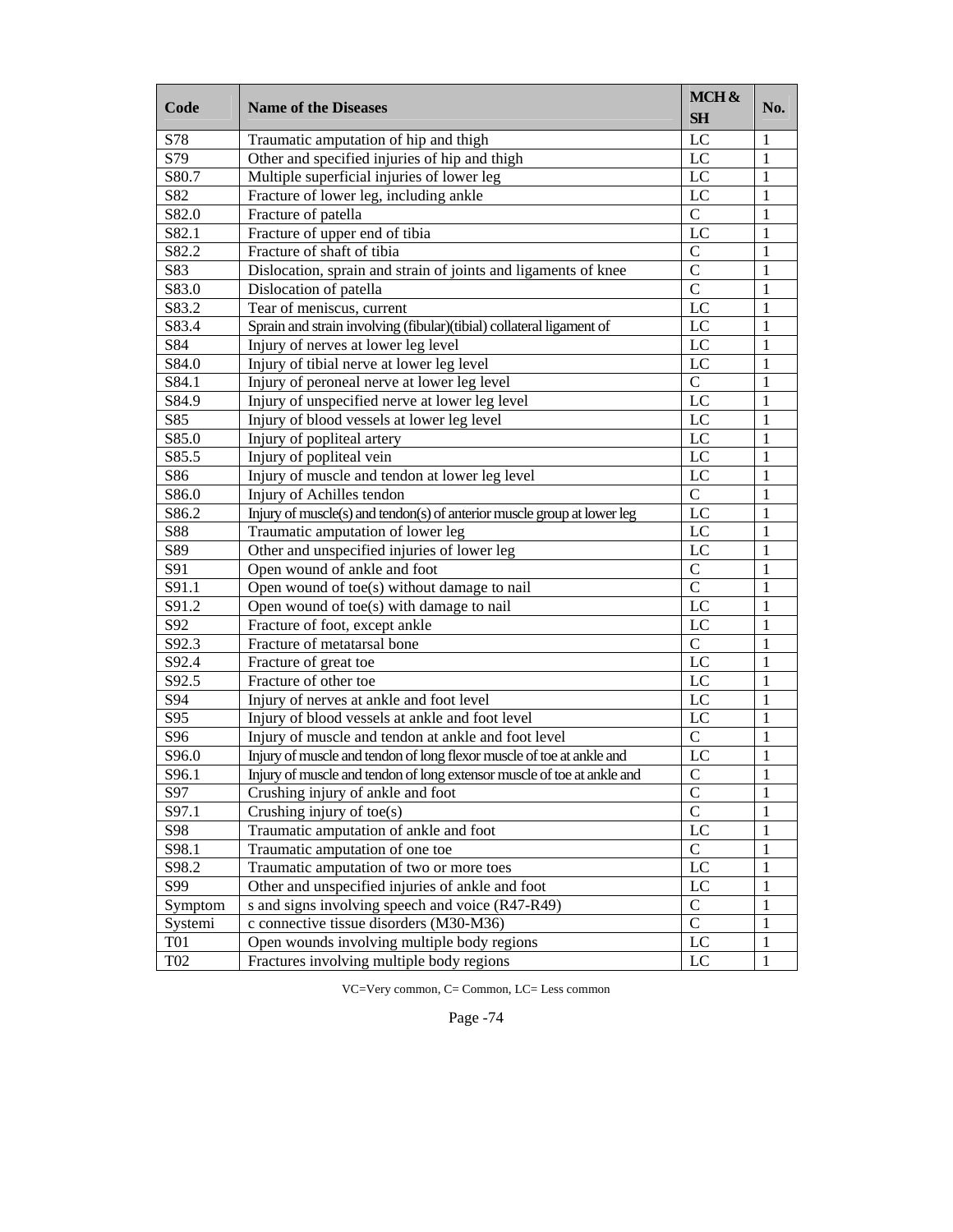| Code             | <b>Name of the Diseases</b>                                          | MCH &<br><b>SH</b> | No. |
|------------------|----------------------------------------------------------------------|--------------------|-----|
| T <sub>0</sub> 3 | Dislocations, sprains and strains involving multiple body regions    | LC                 | 1   |
| T04              | Crushing injuries involving multiple body regions                    | LC                 | 1   |
| <b>T05</b>       | Traumatic amputations involving multiple body regions                | LC                 | 1   |
| T05.2            | Traumatic amputation of both arms [any level]                        | LC                 |     |
| T05.3            | Traumatic amputation of both feet                                    | LC                 |     |
| T05.5            | Traumatic amputation of both legs [any level]                        | LC                 |     |
| T05.6            | Traumatic amputation of upper and lower limbs, any combination [any] | LC                 |     |
| <b>T06</b>       | Other injuries involving multiple body regions, not elsewhere        | LC                 | 1   |
| <b>T07</b>       | Unspecified multiple injuries                                        | LC                 |     |
| <b>T08</b>       | Fracture of spine, level unspecified                                 | LC                 |     |
| T09              | Other injuries of spine and trunk, level unspecified                 | LC                 |     |
| T10              | Fracture of upper limb, level unspecified                            | LC                 |     |
| T15.0            | Foreign body in cornea                                               | $\mathcal{C}$      |     |
| T15.8            | Foreign body in other and multiple parts of external eye             | $\mathcal{C}$      | 1   |
| T17.4            | Foreign body in trachea                                              | $\mathbf C$        | 1   |
| T17.5            | Foreign body in bronchus                                             | $\mathcal{C}$      | 1   |
| T18              | Foreign body in alimentary tract                                     | <b>VC</b>          |     |
| T18.1            | Foreign body in oesophagus                                           | $\mathsf{C}$       | 1   |
| T18.2            | Foreign body in stomach                                              | $\mathcal{C}$      | 1   |
| T18.3            | Foreign body in small intestine                                      | $\mathsf{C}$       | 1   |
| T18.4            | Foreign body in colon                                                | LC                 |     |
| T18.5            | Foreign body in anus and rectum                                      | $\mathcal{C}$      | 1   |
| T <sub>19</sub>  | Foreign body in genitourinary tract                                  | $\mathcal{C}$      | 1   |
| T19.0            | Foreign body in urethra                                              | LC                 |     |
| T19.1            | Foreign body in bladder                                              | $\mathcal{C}$      | 1   |
| T19.2            | Foreign body in vulva and vagina                                     | $\mathsf{C}$       | 1   |
| T19.3            | Foreign body in uterus [any part]                                    | $\mathbf C$        |     |
| <b>T20</b>       | Burn and corrosion of head and neck                                  | $\mathcal{C}$      | 1   |
| T21.3            | Burn of third degree of trunk                                        | LC                 |     |
| T21.4            | Corrosion of unspecified degree of trunk                             | LC                 | 1   |
| T <sub>23</sub>  | Burn and corrosion of wrist and hand                                 | $\mathsf{C}$       | 1   |
| T <sub>24</sub>  | Burn and corrosion of hip and lower limb, except ankle and foot      | $\mathbf C$        | 1   |
| T <sub>25</sub>  | Burn and corrosion of ankle and foot                                 | $\mathsf{C}$       | 1   |
| T <sub>26</sub>  | Burn and corrosion confined to eye and adnexa                        | LC                 |     |
| T <sub>27</sub>  | Burn and corrosion of respiratory tract                              | $\mathbf C$        | 1   |
|                  | Burns and corrosions of multiple body regions                        | $\mathsf{C}$       | 1   |
| T31.2            | Burns involving 20-29% of body surface                               | $\mathcal{C}$      | 1   |
| T31.3            | Burns involving 30-39% of body surface                               | $\mathcal{C}$      | 1   |
| T31.4            | Burns involving 40-49% of body surface                               | $\mathcal{C}$      | 1   |
| T31.5            | Burns involving 50-59% of body surface                               | $\mathcal{C}$      | 1   |
| T31.6            | Burns involving 60-69% of body surface                               | $\mathbf C$        | 1   |
| T31.7            | Burns involving 70-79% of body surface                               | LC                 | 1   |
| T31.8            | Burns involving 80-89% of body surface                               | LC                 | 1   |
| T31.9            | Burns involving 90% or more of body surface                          | LC                 | 1   |
| T32.2            | Corrosions involving 20-29% of body surface                          | LC                 | 1   |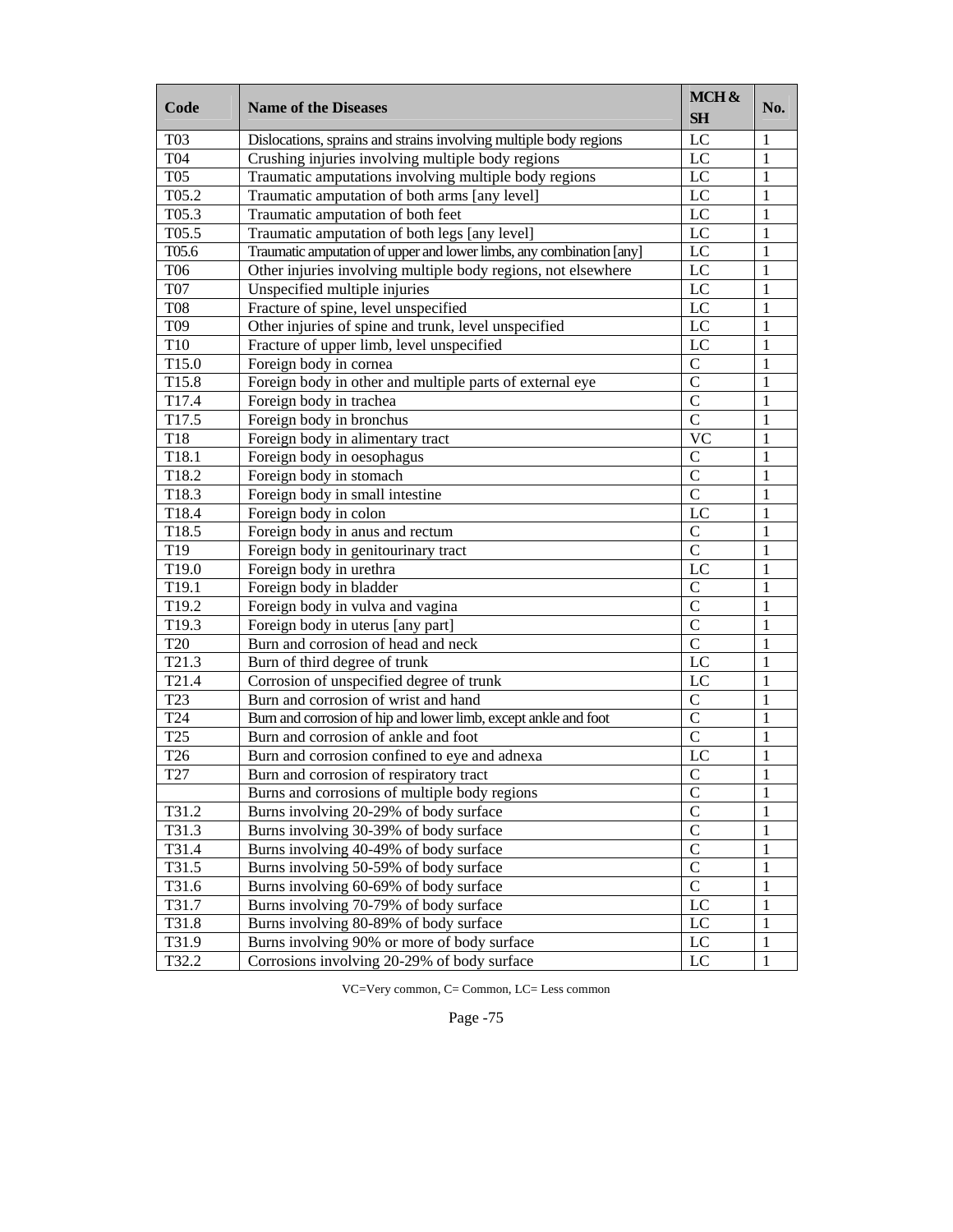| Code           | <b>Name of the Diseases</b>                                           | MCH &<br><b>SH</b> | No.          |
|----------------|-----------------------------------------------------------------------|--------------------|--------------|
| T32.3          | Corrosions involving 30-39% of body surface                           | LC                 | 1            |
| T32.4          | Corrosions involving 40-49% of body surface                           | LC                 | 1            |
| T32.5          | Corrosions involving 50-59% of body surface                           | $\overline{LC}$    | 1            |
| T32.6          | Corrosions involving 60-69% of body surface                           | LC                 | 1            |
| T32.7          | Corrosions involving 70-79% of body surface                           | LC                 | 1            |
| T32.8          | Corrosions involving 80-89% of body surface                           | LC                 | 1            |
| T32.9          | Corrosions involving 90% or more of body surface                      | LC                 | 1            |
| T36            | Poisoning by systemic antibiotics                                     | LC                 | 1            |
| T38            | Poisoning by hormones and their synthetic substitutes and antagonists | LC                 | 1            |
| T39            | Poisoning by nonopioid analgesics, antipyretics and antirheumatics    | LC                 | 1            |
| T40            | Poisoning by narcotics and psychodysleptics [hallucinogens]           | $\mathbf C$        | 1            |
| T40.0          | Opium                                                                 | $\overline{C}$     | 1            |
| T40.2          | Other opioids                                                         | $\overline{C}$     | 1            |
| T41            | Poisoning by anaesthetics and therapeutic gases                       | $\mathcal{C}$      | 1            |
| T41.0          | Inhaled anaesthetics                                                  | LC                 | 1            |
| T41.1          | Intravenous anaesthetics                                              | $\mathcal{C}$      | 1            |
| T41.2          | Other and unspecified general anaesthetics                            | LC                 | 1            |
| T41.3          | Local anaesthetics                                                    | LC                 | 1            |
| T42.3          | <b>Barbiturates</b>                                                   | $\mathbf C$        | 1            |
| T42.4          | Benzodiazepines                                                       | $\overline{C}$     |              |
| T43            | Poisoning by psychotropic drugs, not elsewhere classified             | LC                 |              |
| T44            | Poisoning by drugs primarily affecting the autonomic nervous system   | $\mathcal{C}$      | 1            |
| T44.0          | Anticholinesterase agents                                             | LC                 | 1            |
| T44.1          | Other parasympathomimetics [cholinergics]                             | $\overline{LC}$    | 1            |
| T44.3          | Other parasympatholytics [anticholinergics and antimuscarinics] and   | LC                 | 1            |
| T45            | Poisoning by primarily systemic and haematological agents, not        | LC                 | 1            |
| T46            | Poisoning by agents primarily affecting the cardiovascular system     | LC                 | 1            |
| T47            | Poisoning by agents primarily affecting the gastrointestinal system   | $\mathbf C$        | 1            |
| T51.2          | 2-Propanol                                                            | LC                 | 1            |
| T51.3          | Fusel oil                                                             | LC                 | 1            |
| T51.8          | Other alcohols                                                        | LC                 | 1            |
| T51.9          | Alcohol, unspecified                                                  | LC                 | 1            |
| T52            | Toxic effect of organic solvents                                      | LC                 | 1            |
| T52.0          | Petroleum products                                                    | LC                 | 1            |
| T52.1          | Benzene                                                               | LC                 | 1            |
| T52.2          | Homologues of benzene                                                 | LC                 | 1            |
| T52.3          | Glycols                                                               | LC                 | $\mathbf{1}$ |
| T52.4          | Ketones                                                               | LC                 | 1            |
| T52.8          | Other organic solvents                                                | $\rm LC$           | 1            |
| T52.9          | Organic solvent, unspecified                                          | LC                 |              |
| T53            | Toxic effect of halogen derivatives of aliphatic and aromatic         | LC                 | 1<br>1       |
| T53.0          | Carbon tetrachloride                                                  | LC                 | 1            |
| T53.2          | Trichloroethylene                                                     | LC                 |              |
|                |                                                                       | LC                 | 1            |
| T53.3          | Tetrachloroethylene                                                   | $\overline{LC}$    | 1            |
| T53.4<br>T53.5 | Dichloromethane<br>Chlorofluorocarbons                                | LC                 | 1            |
|                |                                                                       |                    | 1            |
| T53.6          | Other halogen derivatives of aliphatic hydrocarbons                   | LC                 | 1            |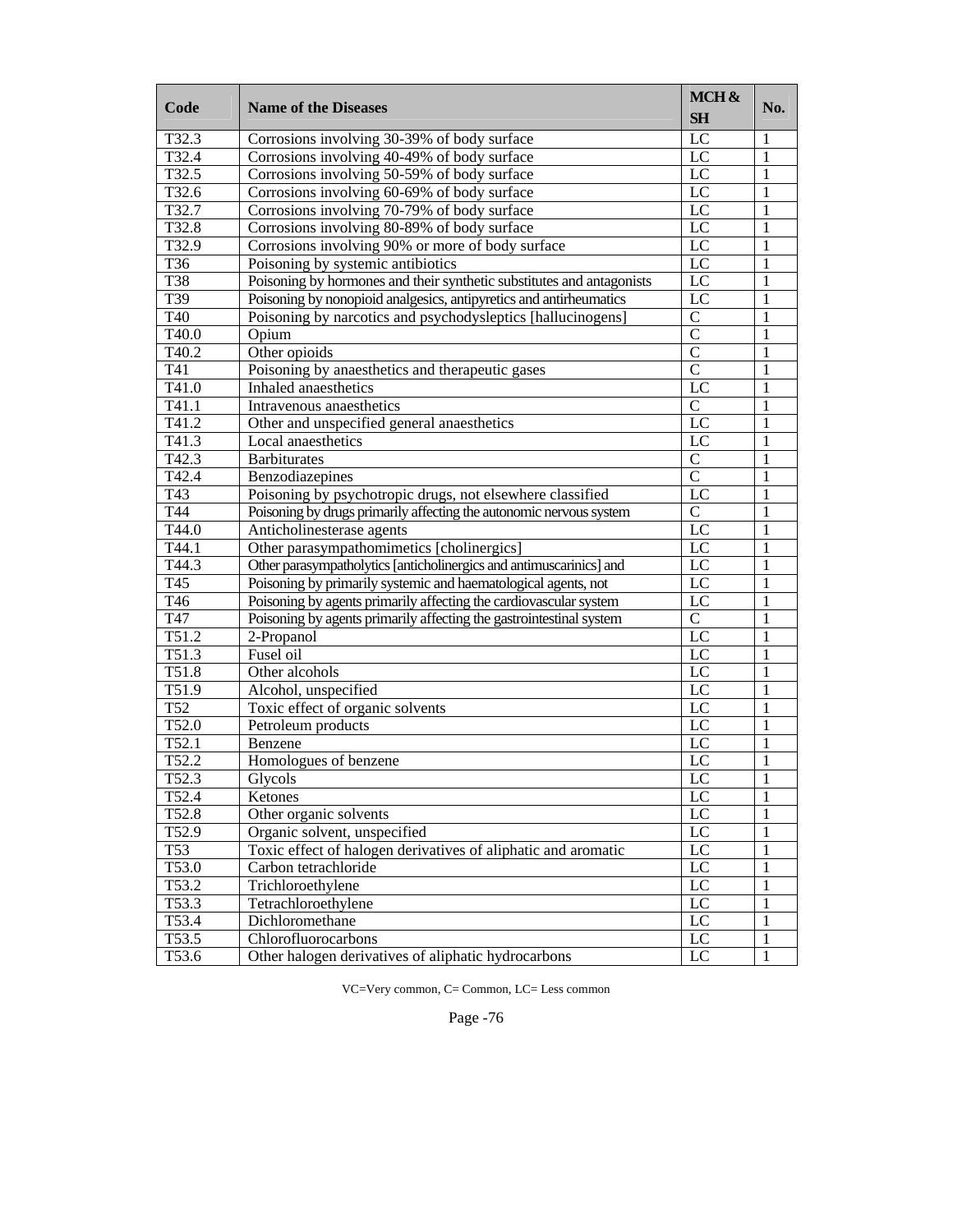| Code               | <b>Name of the Diseases</b>                                                | MCH&<br><b>SH</b> | No. |
|--------------------|----------------------------------------------------------------------------|-------------------|-----|
| T53.7              | Other halogen derivatives of aromatic hydrocarbons                         | $\overline{LC}$   | 1   |
| T53.9              | Halogen derivative of aliphatic and aromatic hydrocarbons,<br>unspecified  | LC                | 1   |
| $\overline{T54.0}$ | Phenol and phenol homologues                                               | LC                | 1   |
| <b>T58</b>         | Toxic effect of carbon monoxide                                            | LC                | 1   |
| T59.4              | Chlorine gas                                                               | $\mathbf C$       | 1   |
| T59.7              | Carbon dioxide                                                             | LC                | 1   |
| T68                | Hypothermia                                                                | $L\overline{C}$   |     |
| T69.1              | Chilblains                                                                 | LC                |     |
| <b>T70</b>         | Effects of air pressure and water pressure                                 | $\overline{LC}$   |     |
| T70.0              | Otitic barotrauma                                                          | LC                | 1   |
| T71                | Asphyxiation                                                               | $\overline{LC}$   | 1   |
| T74.2              | Sexual abuse                                                               | $\mathcal{C}$     |     |
| T74.3              | Psychological abuse                                                        | $\overline{C}$    | 1   |
| T75.3              | Motion sickness                                                            | <b>VC</b>         |     |
| T78.4              | Allergy, unspecified                                                       | $\mathcal{C}$     | 1   |
| T79.0              | Air embolism (traumatic)                                                   | LC                | 1   |
| T79.1              | Fat embolism (traumatic)                                                   | LC                |     |
| T79.2              | Traumatic secondary and recurrent haemorrhage                              | LC                | 1   |
| T79.5              | Traumatic anuria                                                           | LC                |     |
| T79.6              | Traumatic ischaemia of muscle                                              | LC                | 1   |
| T79.7              | Traumatic subcutaneous emphysema                                           | LC                | 1   |
| T80.3              | ABO incompatibility reaction                                               | LC                | 1   |
| T80.4              | Rh incompatibility reaction                                                | $L\overline{C}$   | 1   |
| T80.5              | Anaphylactic shock due to serum                                            | LC                | 1   |
| T80.6              | Other serum reactions                                                      | $L\overline{C}$   |     |
| T81.5              | Foreign body accidentally left in body cavity or operation wound           | LC                | 1   |
| T82                | Complications of cardiac and vascular prosthetic devices, implants and     | LC                |     |
| T86                | Failure and rejection of transplanted organs and tissues                   | LC                |     |
| T86.0              | Bone-marrow transplant rejection                                           | $\overline{LC}$   | 1   |
| T86.1              | Kidney transplant failure and rejection                                    | LC                |     |
| T86.2              | Heart transplant failure and rejection                                     | $L\overline{C}$   | 1   |
| T86.3              | Heart-lung transplant failure and rejection                                | $\overline{LC}$   | 1   |
| T86.4              | Liver transplant failure and rejection                                     | $L\overline{C}$   |     |
| <b>T90</b>         | Sequelae of injuries of head                                               | LC                |     |
| T92                | Sequelae of injuries of upper limb                                         | LC                | 1   |
| T93                | Sequelae of injuries of lower limb                                         | LC                |     |
| T94                | Sequelae of injuries involving multiple and unspecified body regions       | LC                | 1   |
| T95                | Sequelae of burns, corrosions and frostbite                                | $\mathbf C$       |     |
| T96                | Sequelae of poisoning by drugs, medicaments and biological substances      | LC                |     |
| <b>T98</b>         | Sequelae of other and unspecified effects of external causes               | LC                |     |
| H02.4              | Ptosis of eyelid                                                           | LC                |     |
| H02.6              | Xanthelasma of eyelid                                                      | $\overline{LC}$   |     |
| $H03*$             | Disorders of eyelid in diseases classified elsewhere                       | <b>UC</b>         |     |
| $H03.0*$           | Parasitic infestation of eyelid in diseases classified elsewhere           | $\overline{UC}$   |     |
| $H03.1*$           | Involvement of eyelid in other infectious diseases classified<br>elsewhere | <b>UC</b>         |     |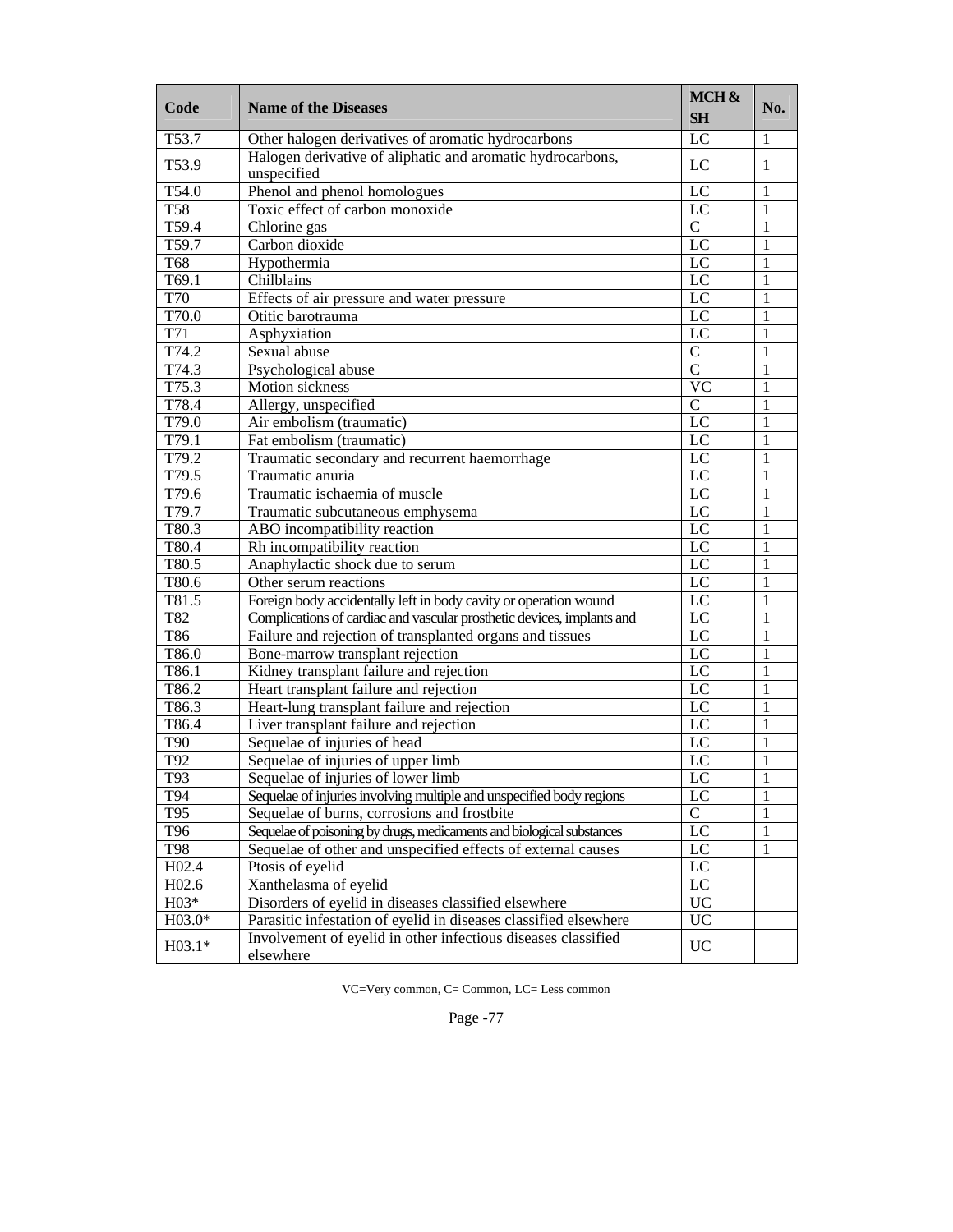| Code               | <b>Name of the Diseases</b>                                             | MCH &<br><b>SH</b> | No. |
|--------------------|-------------------------------------------------------------------------|--------------------|-----|
| $H03.8*$           | Involvement of eyelid in other diseases classified elsewhere            | <b>UC</b>          |     |
| H <sub>04.6</sub>  | Other changes in lacrimal passages                                      | <b>UC</b>          |     |
| H04.8              | Other disorders of lacrimal system                                      | $\overline{UC}$    |     |
| H04.9              | Disorder of lacrimal system, unspecified                                | $\overline{UC}$    |     |
| H <sub>05</sub>    | Disorders of orbit                                                      | <b>UC</b>          |     |
| H05.0              | Acute inflammation of orbit                                             | <b>UC</b>          |     |
| H05.1              | Chronic inflammatory disorders of orbit                                 | <b>UC</b>          |     |
| H05.2              | Exophthalmic conditions                                                 | <b>UC</b>          |     |
| H05.3              | Deformity of orbit                                                      | <b>UC</b>          |     |
| H05.4              | Enophthalmos                                                            | <b>UC</b>          |     |
| H05.5              | Retained (old) foreign body following penetrating wound of orbit        | $\overline{UC}$    |     |
| H05.8              | Other disorders of orbit                                                | $\overline{UC}$    |     |
| H05.9              | Disorder of orbit, unspecified                                          | <b>UC</b>          |     |
| $H06*$             | Disorders of lacrimal system and orbit in diseases classified elsewhere | $\overline{UC}$    |     |
| $H06.0*$           | Disorders of lacrimal system in diseases classified elsewhere           | $\overline{UC}$    |     |
| $H06.1*$           | Parasitic infestation of orbit in diseases classified elsewhere         | $\overline{UC}$    |     |
| $H06.2*$           | Dysthyroid exophthalmos $(E05.+)$                                       | $\overline{UC}$    |     |
| H06.3*             | Other disorders of orbit in diseases classified elsewhere               | <b>UC</b>          |     |
| H10.1              | Acute atopic conjunctivitis                                             | LC                 |     |
| H10.3              | Acute conjunctivitis, unspecified                                       | LC                 |     |
| H10.4              | Chronic conjunctivitis                                                  | $\mathbf C$        |     |
| H10.9              | Conjunctivitis, unspecified                                             | LC                 |     |
| H11.1              | Conjunctival degenerations and deposits                                 | LC                 |     |
| H11.4              | Other conjunctival vascular disorders and cysts                         | $\overline{UC}$    |     |
| H11.8              | Other specified disorders of conjunctiva                                | LC                 |     |
| H11.9              | Disorder of conjunctiva, unspecified                                    | <b>UC</b>          |     |
| $H13*$             | Disorders of conjunctiva in diseases classified elsewhere               | <b>UC</b>          |     |
| $H13.0*$           | Filarial infection of conjunctiva $(B74.+)$                             | $\overline{UC}$    |     |
| $H13.1*$           | Conjunctivitis in infectious and parasitic diseases classified          | $\overline{UC}$    |     |
| H13.2*             | Conjunctivitis in other diseases classified elsewhere                   | <b>UC</b>          |     |
| $H13.3*$           | Ocular pemphigoid $(L12.+)$                                             |                    |     |
| H13.8*             | Other disorders of conjunctiva in diseases classified elsewhere         | <b>UC</b>          |     |
| H15                | Disorders of sclera                                                     | $\overline{UC}$    |     |
| H16.3              | Interstitial and deep keratitis                                         | LC                 |     |
| H16.9              | Keratitis, unspecified                                                  | <b>UC</b>          |     |
| H17                | Corneal scars and opacities                                             | <b>UC</b>          |     |
| H18                | Other disorders of cornea                                               | <b>UC</b>          |     |
| H18.7              | Other corneal deformities                                               | <b>UC</b>          |     |
| H18.8              | Other specified disorders of cornea                                     | <b>UC</b>          |     |
| H18.9              | Disorder of cornea, unspecified                                         | <b>UC</b>          |     |
| $H19*$             | Disorders of sclera and cornea in diseases classified elsewhere         | $\overline{UC}$    |     |
| H19.8*             | Other disorders of sclera and cornea in diseases classified elsewhere   | $\overline{UC}$    |     |
| H20                | Iridocyclitis                                                           | LC                 |     |
| H <sub>20.0</sub>  | Acute and subacute iridocyclitis                                        | $_{\rm LC}$        |     |
| $H2\overline{0.1}$ | Chronic iridocyclitis                                                   | $\overline{LC}$    |     |
| H <sub>20.2</sub>  | Lens-induced iridocyclitis                                              | LC                 |     |
| H <sub>20.8</sub>  | Other iridocyclitis                                                     | LC                 |     |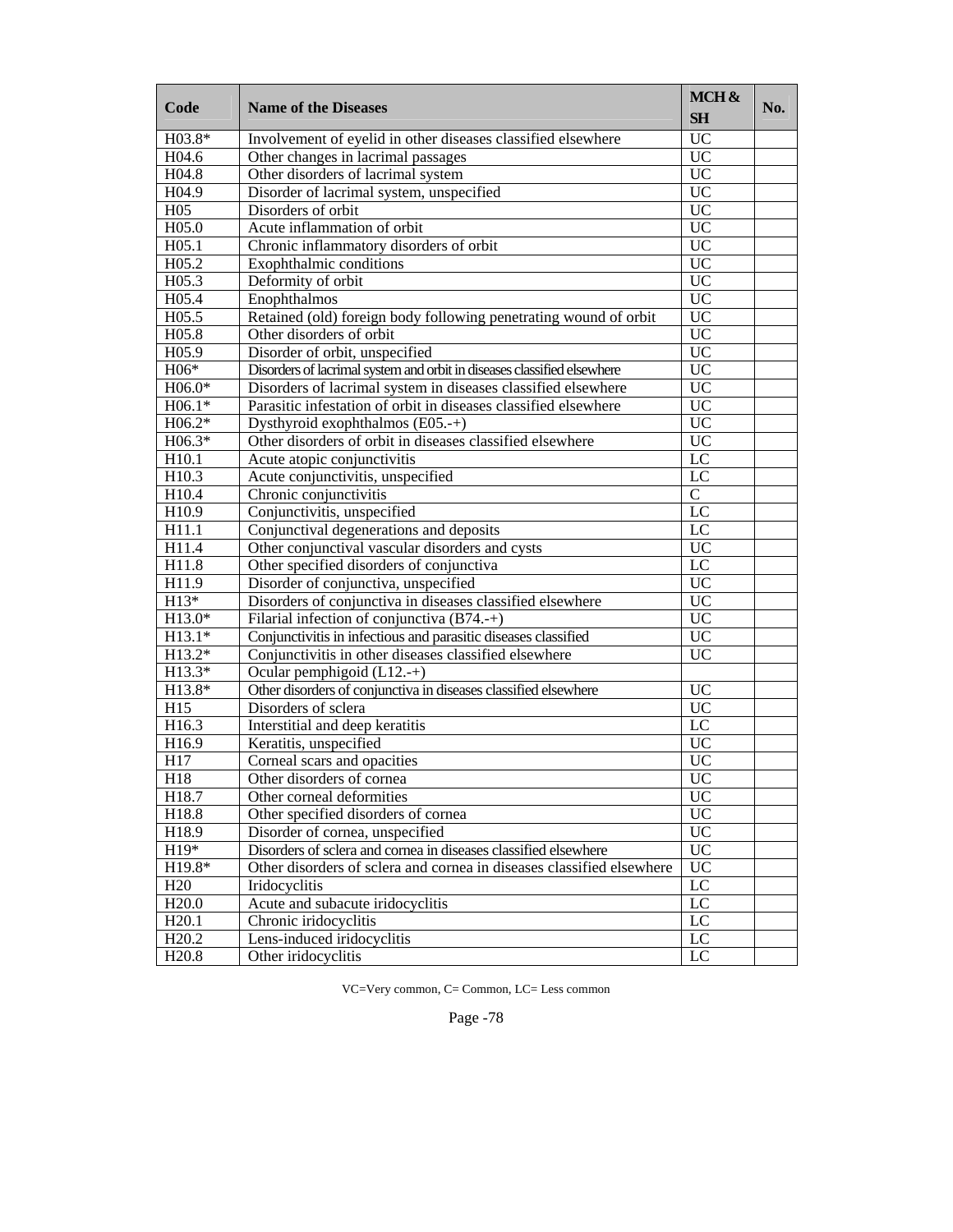| <b>UC</b><br>H <sub>20.9</sub><br>Iridocyclitis, unspecified<br>Other disorders of iris and ciliary body<br><b>UC</b><br>H21<br>$H22*$<br>$\overline{UC}$<br>Disorders of iris and ciliary body in diseases classified elsewhere<br>$H22.0*$<br><b>UC</b><br>Iridocyclitis in infectious and parasitic diseases classified elsewhere<br>Iridocyclitis in other diseases classified elsewhere<br><b>UC</b><br>$H22.1*$<br>Other disorders of iris and ciliary body in diseases classified<br><b>UC</b><br>$H22.8*$<br><b>VC</b><br>H <sub>25</sub><br>Senile cataract<br>H <sub>26</sub><br>LC<br>Other cataract<br>H <sub>26.0</sub><br>Infantile, juvenile and presenile cataract<br>LC<br>Traumatic cataract<br>LC<br>H <sub>26.1</sub><br>LC<br>H <sub>26.2</sub><br>Complicated cataract<br>LC<br>H <sub>26.3</sub><br>Drug-induced cataract<br>After-cataract<br>LC<br>H <sub>26.4</sub><br>Other specified cataract<br>LC<br>H <sub>26.8</sub><br>$\overline{UC}$<br>H <sub>26.9</sub><br>Cataract, unspecified<br>Other disorders of lens<br>LC<br>H <sub>27</sub><br>H <sub>27.0</sub><br>Aphakia<br>LC<br>H <sub>27.1</sub><br>Dislocation of lens<br>LC<br>$H28*$<br>Cataract and other disorders of lens in diseases classified elsewhere<br>$\mathbf C$<br>$\overline{C}$<br>H28.0*<br>Diabetic cataract (E10-E14+ with common fourth character .3)<br><b>UC</b><br>Chorioretinal inflammation<br>H <sub>30</sub><br>$\overline{UC}$<br>H31<br>Other disorders of choroid<br>Other specified disorders of choroid<br><b>UC</b><br>H31.8<br>$\overline{UC}$<br>H31.9<br>Disorder of choroid, unspecified<br><b>UC</b><br>H32.0*<br>Chorioretinal inflammation in infectious and parasitic diseases<br>Other chorioretinal disorders in diseases classified elsewhere<br><b>UC</b><br>H32.8*<br>Retinal detachments and breaks<br><b>UC</b><br>H33<br>H34<br>LC<br>Retinal vascular occlusions<br>H34.0<br>$L\overline{C}$<br>Transient retinal artery occlusion<br>H34.1<br>LC<br>Central retinal artery occlusion<br>LC<br>H34.2<br>Other retinal artery occlusions<br>LC<br>H34.8<br>Other retinal vascular occlusions<br>LC<br>H34.9<br>Retinal vascular occlusion, unspecified<br>H35<br>Other retinal disorders<br>$\mathsf{C}$<br>Background retinopathy and retinal vascular changes<br>$\mathcal{C}$<br>H35.0<br>$\overline{C}$<br>H35.1<br>Retinopathy of prematurity<br>H35.2<br>$\mathcal{C}$<br>Other proliferative retinopathy<br>$\mathcal{C}$<br>H35.3<br>Degeneration of macula and posterior pole<br>$\mathcal{C}$<br>H35.4<br>Peripheral retinal degeneration<br>$\mathcal{C}$<br>H35.5<br>Hereditary retinal dystrophy<br>$\overline{C}$<br>H35.6<br>Retinal haemorrhage<br><b>UC</b><br>H35.8<br>Other specified retinal disorders<br><b>UC</b><br>H35.9<br>Retinal disorder, unspecified<br>$\overline{UC}$<br>$H36*$<br>Retinal disorders in diseases classified elsewhere<br>$\overline{C}$<br>H36.0*<br>Diabetic retinopathy (E10-E14+ with common fourth character .3)<br>$\overline{C}$<br>H36.8*<br>Other retinal disorders in diseases classified elsewhere | Code  | <b>Name of the Diseases</b>     | MCH &<br><b>SH</b> | No. |
|----------------------------------------------------------------------------------------------------------------------------------------------------------------------------------------------------------------------------------------------------------------------------------------------------------------------------------------------------------------------------------------------------------------------------------------------------------------------------------------------------------------------------------------------------------------------------------------------------------------------------------------------------------------------------------------------------------------------------------------------------------------------------------------------------------------------------------------------------------------------------------------------------------------------------------------------------------------------------------------------------------------------------------------------------------------------------------------------------------------------------------------------------------------------------------------------------------------------------------------------------------------------------------------------------------------------------------------------------------------------------------------------------------------------------------------------------------------------------------------------------------------------------------------------------------------------------------------------------------------------------------------------------------------------------------------------------------------------------------------------------------------------------------------------------------------------------------------------------------------------------------------------------------------------------------------------------------------------------------------------------------------------------------------------------------------------------------------------------------------------------------------------------------------------------------------------------------------------------------------------------------------------------------------------------------------------------------------------------------------------------------------------------------------------------------------------------------------------------------------------------------------------------------------------------------------------------------------------------------------------------------------------------------------------------------------------------------------------------------------------------------------------------------------------------------------------------------------------------------------------------------------------------------------------------------------------------------------------------------------------------------------------------------------------------------------------------------------------------|-------|---------------------------------|--------------------|-----|
|                                                                                                                                                                                                                                                                                                                                                                                                                                                                                                                                                                                                                                                                                                                                                                                                                                                                                                                                                                                                                                                                                                                                                                                                                                                                                                                                                                                                                                                                                                                                                                                                                                                                                                                                                                                                                                                                                                                                                                                                                                                                                                                                                                                                                                                                                                                                                                                                                                                                                                                                                                                                                                                                                                                                                                                                                                                                                                                                                                                                                                                                                                    |       |                                 |                    |     |
|                                                                                                                                                                                                                                                                                                                                                                                                                                                                                                                                                                                                                                                                                                                                                                                                                                                                                                                                                                                                                                                                                                                                                                                                                                                                                                                                                                                                                                                                                                                                                                                                                                                                                                                                                                                                                                                                                                                                                                                                                                                                                                                                                                                                                                                                                                                                                                                                                                                                                                                                                                                                                                                                                                                                                                                                                                                                                                                                                                                                                                                                                                    |       |                                 |                    |     |
|                                                                                                                                                                                                                                                                                                                                                                                                                                                                                                                                                                                                                                                                                                                                                                                                                                                                                                                                                                                                                                                                                                                                                                                                                                                                                                                                                                                                                                                                                                                                                                                                                                                                                                                                                                                                                                                                                                                                                                                                                                                                                                                                                                                                                                                                                                                                                                                                                                                                                                                                                                                                                                                                                                                                                                                                                                                                                                                                                                                                                                                                                                    |       |                                 |                    |     |
|                                                                                                                                                                                                                                                                                                                                                                                                                                                                                                                                                                                                                                                                                                                                                                                                                                                                                                                                                                                                                                                                                                                                                                                                                                                                                                                                                                                                                                                                                                                                                                                                                                                                                                                                                                                                                                                                                                                                                                                                                                                                                                                                                                                                                                                                                                                                                                                                                                                                                                                                                                                                                                                                                                                                                                                                                                                                                                                                                                                                                                                                                                    |       |                                 |                    |     |
|                                                                                                                                                                                                                                                                                                                                                                                                                                                                                                                                                                                                                                                                                                                                                                                                                                                                                                                                                                                                                                                                                                                                                                                                                                                                                                                                                                                                                                                                                                                                                                                                                                                                                                                                                                                                                                                                                                                                                                                                                                                                                                                                                                                                                                                                                                                                                                                                                                                                                                                                                                                                                                                                                                                                                                                                                                                                                                                                                                                                                                                                                                    |       |                                 |                    |     |
|                                                                                                                                                                                                                                                                                                                                                                                                                                                                                                                                                                                                                                                                                                                                                                                                                                                                                                                                                                                                                                                                                                                                                                                                                                                                                                                                                                                                                                                                                                                                                                                                                                                                                                                                                                                                                                                                                                                                                                                                                                                                                                                                                                                                                                                                                                                                                                                                                                                                                                                                                                                                                                                                                                                                                                                                                                                                                                                                                                                                                                                                                                    |       |                                 |                    |     |
|                                                                                                                                                                                                                                                                                                                                                                                                                                                                                                                                                                                                                                                                                                                                                                                                                                                                                                                                                                                                                                                                                                                                                                                                                                                                                                                                                                                                                                                                                                                                                                                                                                                                                                                                                                                                                                                                                                                                                                                                                                                                                                                                                                                                                                                                                                                                                                                                                                                                                                                                                                                                                                                                                                                                                                                                                                                                                                                                                                                                                                                                                                    |       |                                 |                    |     |
|                                                                                                                                                                                                                                                                                                                                                                                                                                                                                                                                                                                                                                                                                                                                                                                                                                                                                                                                                                                                                                                                                                                                                                                                                                                                                                                                                                                                                                                                                                                                                                                                                                                                                                                                                                                                                                                                                                                                                                                                                                                                                                                                                                                                                                                                                                                                                                                                                                                                                                                                                                                                                                                                                                                                                                                                                                                                                                                                                                                                                                                                                                    |       |                                 |                    |     |
|                                                                                                                                                                                                                                                                                                                                                                                                                                                                                                                                                                                                                                                                                                                                                                                                                                                                                                                                                                                                                                                                                                                                                                                                                                                                                                                                                                                                                                                                                                                                                                                                                                                                                                                                                                                                                                                                                                                                                                                                                                                                                                                                                                                                                                                                                                                                                                                                                                                                                                                                                                                                                                                                                                                                                                                                                                                                                                                                                                                                                                                                                                    |       |                                 |                    |     |
|                                                                                                                                                                                                                                                                                                                                                                                                                                                                                                                                                                                                                                                                                                                                                                                                                                                                                                                                                                                                                                                                                                                                                                                                                                                                                                                                                                                                                                                                                                                                                                                                                                                                                                                                                                                                                                                                                                                                                                                                                                                                                                                                                                                                                                                                                                                                                                                                                                                                                                                                                                                                                                                                                                                                                                                                                                                                                                                                                                                                                                                                                                    |       |                                 |                    |     |
|                                                                                                                                                                                                                                                                                                                                                                                                                                                                                                                                                                                                                                                                                                                                                                                                                                                                                                                                                                                                                                                                                                                                                                                                                                                                                                                                                                                                                                                                                                                                                                                                                                                                                                                                                                                                                                                                                                                                                                                                                                                                                                                                                                                                                                                                                                                                                                                                                                                                                                                                                                                                                                                                                                                                                                                                                                                                                                                                                                                                                                                                                                    |       |                                 |                    |     |
|                                                                                                                                                                                                                                                                                                                                                                                                                                                                                                                                                                                                                                                                                                                                                                                                                                                                                                                                                                                                                                                                                                                                                                                                                                                                                                                                                                                                                                                                                                                                                                                                                                                                                                                                                                                                                                                                                                                                                                                                                                                                                                                                                                                                                                                                                                                                                                                                                                                                                                                                                                                                                                                                                                                                                                                                                                                                                                                                                                                                                                                                                                    |       |                                 |                    |     |
|                                                                                                                                                                                                                                                                                                                                                                                                                                                                                                                                                                                                                                                                                                                                                                                                                                                                                                                                                                                                                                                                                                                                                                                                                                                                                                                                                                                                                                                                                                                                                                                                                                                                                                                                                                                                                                                                                                                                                                                                                                                                                                                                                                                                                                                                                                                                                                                                                                                                                                                                                                                                                                                                                                                                                                                                                                                                                                                                                                                                                                                                                                    |       |                                 |                    |     |
|                                                                                                                                                                                                                                                                                                                                                                                                                                                                                                                                                                                                                                                                                                                                                                                                                                                                                                                                                                                                                                                                                                                                                                                                                                                                                                                                                                                                                                                                                                                                                                                                                                                                                                                                                                                                                                                                                                                                                                                                                                                                                                                                                                                                                                                                                                                                                                                                                                                                                                                                                                                                                                                                                                                                                                                                                                                                                                                                                                                                                                                                                                    |       |                                 |                    |     |
|                                                                                                                                                                                                                                                                                                                                                                                                                                                                                                                                                                                                                                                                                                                                                                                                                                                                                                                                                                                                                                                                                                                                                                                                                                                                                                                                                                                                                                                                                                                                                                                                                                                                                                                                                                                                                                                                                                                                                                                                                                                                                                                                                                                                                                                                                                                                                                                                                                                                                                                                                                                                                                                                                                                                                                                                                                                                                                                                                                                                                                                                                                    |       |                                 |                    |     |
|                                                                                                                                                                                                                                                                                                                                                                                                                                                                                                                                                                                                                                                                                                                                                                                                                                                                                                                                                                                                                                                                                                                                                                                                                                                                                                                                                                                                                                                                                                                                                                                                                                                                                                                                                                                                                                                                                                                                                                                                                                                                                                                                                                                                                                                                                                                                                                                                                                                                                                                                                                                                                                                                                                                                                                                                                                                                                                                                                                                                                                                                                                    |       |                                 |                    |     |
|                                                                                                                                                                                                                                                                                                                                                                                                                                                                                                                                                                                                                                                                                                                                                                                                                                                                                                                                                                                                                                                                                                                                                                                                                                                                                                                                                                                                                                                                                                                                                                                                                                                                                                                                                                                                                                                                                                                                                                                                                                                                                                                                                                                                                                                                                                                                                                                                                                                                                                                                                                                                                                                                                                                                                                                                                                                                                                                                                                                                                                                                                                    |       |                                 |                    |     |
|                                                                                                                                                                                                                                                                                                                                                                                                                                                                                                                                                                                                                                                                                                                                                                                                                                                                                                                                                                                                                                                                                                                                                                                                                                                                                                                                                                                                                                                                                                                                                                                                                                                                                                                                                                                                                                                                                                                                                                                                                                                                                                                                                                                                                                                                                                                                                                                                                                                                                                                                                                                                                                                                                                                                                                                                                                                                                                                                                                                                                                                                                                    |       |                                 |                    |     |
|                                                                                                                                                                                                                                                                                                                                                                                                                                                                                                                                                                                                                                                                                                                                                                                                                                                                                                                                                                                                                                                                                                                                                                                                                                                                                                                                                                                                                                                                                                                                                                                                                                                                                                                                                                                                                                                                                                                                                                                                                                                                                                                                                                                                                                                                                                                                                                                                                                                                                                                                                                                                                                                                                                                                                                                                                                                                                                                                                                                                                                                                                                    |       |                                 |                    |     |
|                                                                                                                                                                                                                                                                                                                                                                                                                                                                                                                                                                                                                                                                                                                                                                                                                                                                                                                                                                                                                                                                                                                                                                                                                                                                                                                                                                                                                                                                                                                                                                                                                                                                                                                                                                                                                                                                                                                                                                                                                                                                                                                                                                                                                                                                                                                                                                                                                                                                                                                                                                                                                                                                                                                                                                                                                                                                                                                                                                                                                                                                                                    |       |                                 |                    |     |
|                                                                                                                                                                                                                                                                                                                                                                                                                                                                                                                                                                                                                                                                                                                                                                                                                                                                                                                                                                                                                                                                                                                                                                                                                                                                                                                                                                                                                                                                                                                                                                                                                                                                                                                                                                                                                                                                                                                                                                                                                                                                                                                                                                                                                                                                                                                                                                                                                                                                                                                                                                                                                                                                                                                                                                                                                                                                                                                                                                                                                                                                                                    |       |                                 |                    |     |
|                                                                                                                                                                                                                                                                                                                                                                                                                                                                                                                                                                                                                                                                                                                                                                                                                                                                                                                                                                                                                                                                                                                                                                                                                                                                                                                                                                                                                                                                                                                                                                                                                                                                                                                                                                                                                                                                                                                                                                                                                                                                                                                                                                                                                                                                                                                                                                                                                                                                                                                                                                                                                                                                                                                                                                                                                                                                                                                                                                                                                                                                                                    |       |                                 |                    |     |
|                                                                                                                                                                                                                                                                                                                                                                                                                                                                                                                                                                                                                                                                                                                                                                                                                                                                                                                                                                                                                                                                                                                                                                                                                                                                                                                                                                                                                                                                                                                                                                                                                                                                                                                                                                                                                                                                                                                                                                                                                                                                                                                                                                                                                                                                                                                                                                                                                                                                                                                                                                                                                                                                                                                                                                                                                                                                                                                                                                                                                                                                                                    |       |                                 |                    |     |
|                                                                                                                                                                                                                                                                                                                                                                                                                                                                                                                                                                                                                                                                                                                                                                                                                                                                                                                                                                                                                                                                                                                                                                                                                                                                                                                                                                                                                                                                                                                                                                                                                                                                                                                                                                                                                                                                                                                                                                                                                                                                                                                                                                                                                                                                                                                                                                                                                                                                                                                                                                                                                                                                                                                                                                                                                                                                                                                                                                                                                                                                                                    |       |                                 |                    |     |
|                                                                                                                                                                                                                                                                                                                                                                                                                                                                                                                                                                                                                                                                                                                                                                                                                                                                                                                                                                                                                                                                                                                                                                                                                                                                                                                                                                                                                                                                                                                                                                                                                                                                                                                                                                                                                                                                                                                                                                                                                                                                                                                                                                                                                                                                                                                                                                                                                                                                                                                                                                                                                                                                                                                                                                                                                                                                                                                                                                                                                                                                                                    |       |                                 |                    |     |
|                                                                                                                                                                                                                                                                                                                                                                                                                                                                                                                                                                                                                                                                                                                                                                                                                                                                                                                                                                                                                                                                                                                                                                                                                                                                                                                                                                                                                                                                                                                                                                                                                                                                                                                                                                                                                                                                                                                                                                                                                                                                                                                                                                                                                                                                                                                                                                                                                                                                                                                                                                                                                                                                                                                                                                                                                                                                                                                                                                                                                                                                                                    |       |                                 |                    |     |
|                                                                                                                                                                                                                                                                                                                                                                                                                                                                                                                                                                                                                                                                                                                                                                                                                                                                                                                                                                                                                                                                                                                                                                                                                                                                                                                                                                                                                                                                                                                                                                                                                                                                                                                                                                                                                                                                                                                                                                                                                                                                                                                                                                                                                                                                                                                                                                                                                                                                                                                                                                                                                                                                                                                                                                                                                                                                                                                                                                                                                                                                                                    |       |                                 |                    |     |
|                                                                                                                                                                                                                                                                                                                                                                                                                                                                                                                                                                                                                                                                                                                                                                                                                                                                                                                                                                                                                                                                                                                                                                                                                                                                                                                                                                                                                                                                                                                                                                                                                                                                                                                                                                                                                                                                                                                                                                                                                                                                                                                                                                                                                                                                                                                                                                                                                                                                                                                                                                                                                                                                                                                                                                                                                                                                                                                                                                                                                                                                                                    |       |                                 |                    |     |
|                                                                                                                                                                                                                                                                                                                                                                                                                                                                                                                                                                                                                                                                                                                                                                                                                                                                                                                                                                                                                                                                                                                                                                                                                                                                                                                                                                                                                                                                                                                                                                                                                                                                                                                                                                                                                                                                                                                                                                                                                                                                                                                                                                                                                                                                                                                                                                                                                                                                                                                                                                                                                                                                                                                                                                                                                                                                                                                                                                                                                                                                                                    |       |                                 |                    |     |
|                                                                                                                                                                                                                                                                                                                                                                                                                                                                                                                                                                                                                                                                                                                                                                                                                                                                                                                                                                                                                                                                                                                                                                                                                                                                                                                                                                                                                                                                                                                                                                                                                                                                                                                                                                                                                                                                                                                                                                                                                                                                                                                                                                                                                                                                                                                                                                                                                                                                                                                                                                                                                                                                                                                                                                                                                                                                                                                                                                                                                                                                                                    |       |                                 |                    |     |
|                                                                                                                                                                                                                                                                                                                                                                                                                                                                                                                                                                                                                                                                                                                                                                                                                                                                                                                                                                                                                                                                                                                                                                                                                                                                                                                                                                                                                                                                                                                                                                                                                                                                                                                                                                                                                                                                                                                                                                                                                                                                                                                                                                                                                                                                                                                                                                                                                                                                                                                                                                                                                                                                                                                                                                                                                                                                                                                                                                                                                                                                                                    |       |                                 |                    |     |
|                                                                                                                                                                                                                                                                                                                                                                                                                                                                                                                                                                                                                                                                                                                                                                                                                                                                                                                                                                                                                                                                                                                                                                                                                                                                                                                                                                                                                                                                                                                                                                                                                                                                                                                                                                                                                                                                                                                                                                                                                                                                                                                                                                                                                                                                                                                                                                                                                                                                                                                                                                                                                                                                                                                                                                                                                                                                                                                                                                                                                                                                                                    |       |                                 |                    |     |
|                                                                                                                                                                                                                                                                                                                                                                                                                                                                                                                                                                                                                                                                                                                                                                                                                                                                                                                                                                                                                                                                                                                                                                                                                                                                                                                                                                                                                                                                                                                                                                                                                                                                                                                                                                                                                                                                                                                                                                                                                                                                                                                                                                                                                                                                                                                                                                                                                                                                                                                                                                                                                                                                                                                                                                                                                                                                                                                                                                                                                                                                                                    |       |                                 |                    |     |
|                                                                                                                                                                                                                                                                                                                                                                                                                                                                                                                                                                                                                                                                                                                                                                                                                                                                                                                                                                                                                                                                                                                                                                                                                                                                                                                                                                                                                                                                                                                                                                                                                                                                                                                                                                                                                                                                                                                                                                                                                                                                                                                                                                                                                                                                                                                                                                                                                                                                                                                                                                                                                                                                                                                                                                                                                                                                                                                                                                                                                                                                                                    |       |                                 |                    |     |
|                                                                                                                                                                                                                                                                                                                                                                                                                                                                                                                                                                                                                                                                                                                                                                                                                                                                                                                                                                                                                                                                                                                                                                                                                                                                                                                                                                                                                                                                                                                                                                                                                                                                                                                                                                                                                                                                                                                                                                                                                                                                                                                                                                                                                                                                                                                                                                                                                                                                                                                                                                                                                                                                                                                                                                                                                                                                                                                                                                                                                                                                                                    |       |                                 |                    |     |
|                                                                                                                                                                                                                                                                                                                                                                                                                                                                                                                                                                                                                                                                                                                                                                                                                                                                                                                                                                                                                                                                                                                                                                                                                                                                                                                                                                                                                                                                                                                                                                                                                                                                                                                                                                                                                                                                                                                                                                                                                                                                                                                                                                                                                                                                                                                                                                                                                                                                                                                                                                                                                                                                                                                                                                                                                                                                                                                                                                                                                                                                                                    |       |                                 |                    |     |
|                                                                                                                                                                                                                                                                                                                                                                                                                                                                                                                                                                                                                                                                                                                                                                                                                                                                                                                                                                                                                                                                                                                                                                                                                                                                                                                                                                                                                                                                                                                                                                                                                                                                                                                                                                                                                                                                                                                                                                                                                                                                                                                                                                                                                                                                                                                                                                                                                                                                                                                                                                                                                                                                                                                                                                                                                                                                                                                                                                                                                                                                                                    |       |                                 |                    |     |
|                                                                                                                                                                                                                                                                                                                                                                                                                                                                                                                                                                                                                                                                                                                                                                                                                                                                                                                                                                                                                                                                                                                                                                                                                                                                                                                                                                                                                                                                                                                                                                                                                                                                                                                                                                                                                                                                                                                                                                                                                                                                                                                                                                                                                                                                                                                                                                                                                                                                                                                                                                                                                                                                                                                                                                                                                                                                                                                                                                                                                                                                                                    |       |                                 |                    |     |
|                                                                                                                                                                                                                                                                                                                                                                                                                                                                                                                                                                                                                                                                                                                                                                                                                                                                                                                                                                                                                                                                                                                                                                                                                                                                                                                                                                                                                                                                                                                                                                                                                                                                                                                                                                                                                                                                                                                                                                                                                                                                                                                                                                                                                                                                                                                                                                                                                                                                                                                                                                                                                                                                                                                                                                                                                                                                                                                                                                                                                                                                                                    |       |                                 |                    |     |
|                                                                                                                                                                                                                                                                                                                                                                                                                                                                                                                                                                                                                                                                                                                                                                                                                                                                                                                                                                                                                                                                                                                                                                                                                                                                                                                                                                                                                                                                                                                                                                                                                                                                                                                                                                                                                                                                                                                                                                                                                                                                                                                                                                                                                                                                                                                                                                                                                                                                                                                                                                                                                                                                                                                                                                                                                                                                                                                                                                                                                                                                                                    |       |                                 |                    |     |
|                                                                                                                                                                                                                                                                                                                                                                                                                                                                                                                                                                                                                                                                                                                                                                                                                                                                                                                                                                                                                                                                                                                                                                                                                                                                                                                                                                                                                                                                                                                                                                                                                                                                                                                                                                                                                                                                                                                                                                                                                                                                                                                                                                                                                                                                                                                                                                                                                                                                                                                                                                                                                                                                                                                                                                                                                                                                                                                                                                                                                                                                                                    |       |                                 |                    |     |
|                                                                                                                                                                                                                                                                                                                                                                                                                                                                                                                                                                                                                                                                                                                                                                                                                                                                                                                                                                                                                                                                                                                                                                                                                                                                                                                                                                                                                                                                                                                                                                                                                                                                                                                                                                                                                                                                                                                                                                                                                                                                                                                                                                                                                                                                                                                                                                                                                                                                                                                                                                                                                                                                                                                                                                                                                                                                                                                                                                                                                                                                                                    |       |                                 |                    |     |
|                                                                                                                                                                                                                                                                                                                                                                                                                                                                                                                                                                                                                                                                                                                                                                                                                                                                                                                                                                                                                                                                                                                                                                                                                                                                                                                                                                                                                                                                                                                                                                                                                                                                                                                                                                                                                                                                                                                                                                                                                                                                                                                                                                                                                                                                                                                                                                                                                                                                                                                                                                                                                                                                                                                                                                                                                                                                                                                                                                                                                                                                                                    |       |                                 |                    |     |
|                                                                                                                                                                                                                                                                                                                                                                                                                                                                                                                                                                                                                                                                                                                                                                                                                                                                                                                                                                                                                                                                                                                                                                                                                                                                                                                                                                                                                                                                                                                                                                                                                                                                                                                                                                                                                                                                                                                                                                                                                                                                                                                                                                                                                                                                                                                                                                                                                                                                                                                                                                                                                                                                                                                                                                                                                                                                                                                                                                                                                                                                                                    |       |                                 |                    |     |
|                                                                                                                                                                                                                                                                                                                                                                                                                                                                                                                                                                                                                                                                                                                                                                                                                                                                                                                                                                                                                                                                                                                                                                                                                                                                                                                                                                                                                                                                                                                                                                                                                                                                                                                                                                                                                                                                                                                                                                                                                                                                                                                                                                                                                                                                                                                                                                                                                                                                                                                                                                                                                                                                                                                                                                                                                                                                                                                                                                                                                                                                                                    |       |                                 |                    |     |
|                                                                                                                                                                                                                                                                                                                                                                                                                                                                                                                                                                                                                                                                                                                                                                                                                                                                                                                                                                                                                                                                                                                                                                                                                                                                                                                                                                                                                                                                                                                                                                                                                                                                                                                                                                                                                                                                                                                                                                                                                                                                                                                                                                                                                                                                                                                                                                                                                                                                                                                                                                                                                                                                                                                                                                                                                                                                                                                                                                                                                                                                                                    |       |                                 |                    |     |
|                                                                                                                                                                                                                                                                                                                                                                                                                                                                                                                                                                                                                                                                                                                                                                                                                                                                                                                                                                                                                                                                                                                                                                                                                                                                                                                                                                                                                                                                                                                                                                                                                                                                                                                                                                                                                                                                                                                                                                                                                                                                                                                                                                                                                                                                                                                                                                                                                                                                                                                                                                                                                                                                                                                                                                                                                                                                                                                                                                                                                                                                                                    | H36.a | <b>Hypertensive Retinopathy</b> | $_{\text{LC}}$     |     |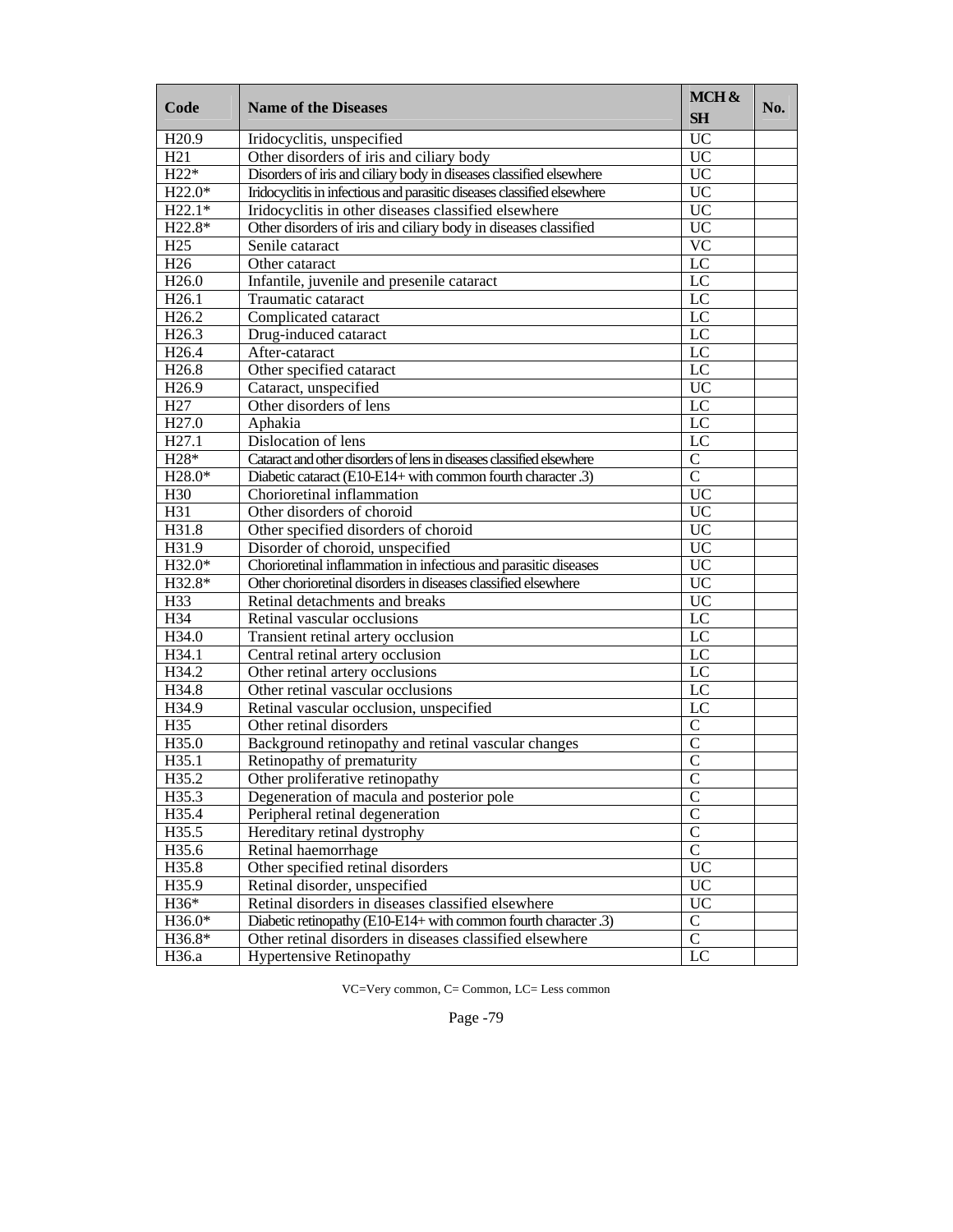| Code                | <b>Name of the Diseases</b>                                           | MCH&<br><b>SH</b> | No. |
|---------------------|-----------------------------------------------------------------------|-------------------|-----|
| H40                 | Glaucoma                                                              | $\mathsf{C}$      |     |
| H40.0               | Glaucoma suspect                                                      | $\overline{C}$    |     |
| H40.1               | Primary open-angle glaucoma                                           | $\overline{C}$    |     |
| H40.2               | Primary angle-closure glaucoma                                        | $\overline{C}$    |     |
| H40.3               | Glaucoma secondary to eye trauma                                      | $\mathsf{C}$      |     |
| H40.4               | Glaucoma secondary to eye inflammation                                | $\mathcal{C}$     |     |
| H40.5               | Glaucoma secondary to other eye disorders                             | $\mathcal{C}$     |     |
| H40.6               | Glaucoma secondary to drugs                                           | $\mathcal{C}$     |     |
| H40.8               | Other glaucoma                                                        | $\overline{C}$    |     |
| H40.9               | Glaucoma, unspecified                                                 | $\mathcal{C}$     |     |
| $H42*$              | Glaucoma in diseases classified elsewhere                             | $\overline{UC}$   |     |
| H42.0*              | Glaucoma in endocrine, nutritional and metabolic diseases             | $\overline{UC}$   |     |
| H42.8*              | Glaucoma in other diseases classified elsewhere                       | <b>UC</b>         |     |
| H43                 | Disorders of vitreous body                                            | LC                |     |
| H43.0               | Vitreous prolapse                                                     | LC                |     |
| H43.1               | Vitreous haemorrhage                                                  | LC                |     |
| H43.2               | Crystalline deposits in vitreous body                                 | LC                |     |
| H43.3               | Other vitreous opacities                                              | LC                |     |
| H43.8               | Other disorders of vitreous body                                      | LC                |     |
| H43.9               | Disorder of vitreous body, unspecified                                | LC                |     |
| H44                 | Disorders of globe                                                    | LC                |     |
| H44.0               | Purulent endophthalmitis                                              | $L\overline{C}$   |     |
| H44.1               | Other endophthalmitis                                                 | LC                |     |
| H44.2               | Degenerative myopia                                                   | $L\overline{C}$   |     |
| H44.3               | Other degenerative disorders of globe                                 | LC                |     |
| H44.4               | Hypotony of eye                                                       | LC                |     |
| H44.5               | Degenerated conditions of globe                                       | LC                |     |
| H44.6               | Retained (old) intraocular foreign body, magnetic                     | LC                |     |
| H44.7               | Retained (old) intraocular foreign body, nonmagnetic                  | LC                |     |
| H44.8               | Other disorders of globe                                              | <b>UC</b>         |     |
| $H45*$              | Disorders of vitreous body and globe in diseases classified elsewhere | $\overline{UC}$   |     |
| $H45.\overline{0*}$ | Vitreous haemorrhage in diseases classified elsewhere                 | $\overline{UC}$   |     |
| H45.1*              | Endophthalmitis in diseases classified elsewhere                      | $\overline{UC}$   |     |
| H45.8*              | Other disorders of vitreous body and globe in diseases classified     | <b>UC</b>         |     |
| H46                 | Optic neuritis                                                        | <b>UC</b>         |     |
| H47                 | Other disorders of optic [2nd] nerve and visual pathways              | LC                |     |
| H47.0               | Disorders of optic nerve, not elsewhere classified                    | LC                |     |
| H47.1               | Papilloedema, unspecified                                             | LC                |     |
| H47.2               | Optic atrophy                                                         | LC                |     |
| H48*                | Disorders of optic [2nd] nerve and visual pathways in diseases        | <b>UC</b>         |     |
| H48.0*              | Optic atrophy in diseases classified elsewhere                        | $\overline{UC}$   |     |
| H48.1*              | Retrobulbar neuritis in diseases classified elsewhere                 | $\overline{UC}$   |     |
| H48.8*              | Other disorders of optic nerve and visual pathways in diseases        | <b>UC</b>         |     |
| H49                 | Paralytic strabismus                                                  | <b>UC</b>         |     |
| H49.0               | Third [oculomotor] nerve palsy                                        | $\overline{UC}$   |     |
| H49.1               | Fourth [trochlear] nerve palsy                                        | <b>UC</b>         |     |
| H49.2               | Sixth [abducent] nerve palsy                                          | <b>UC</b>         |     |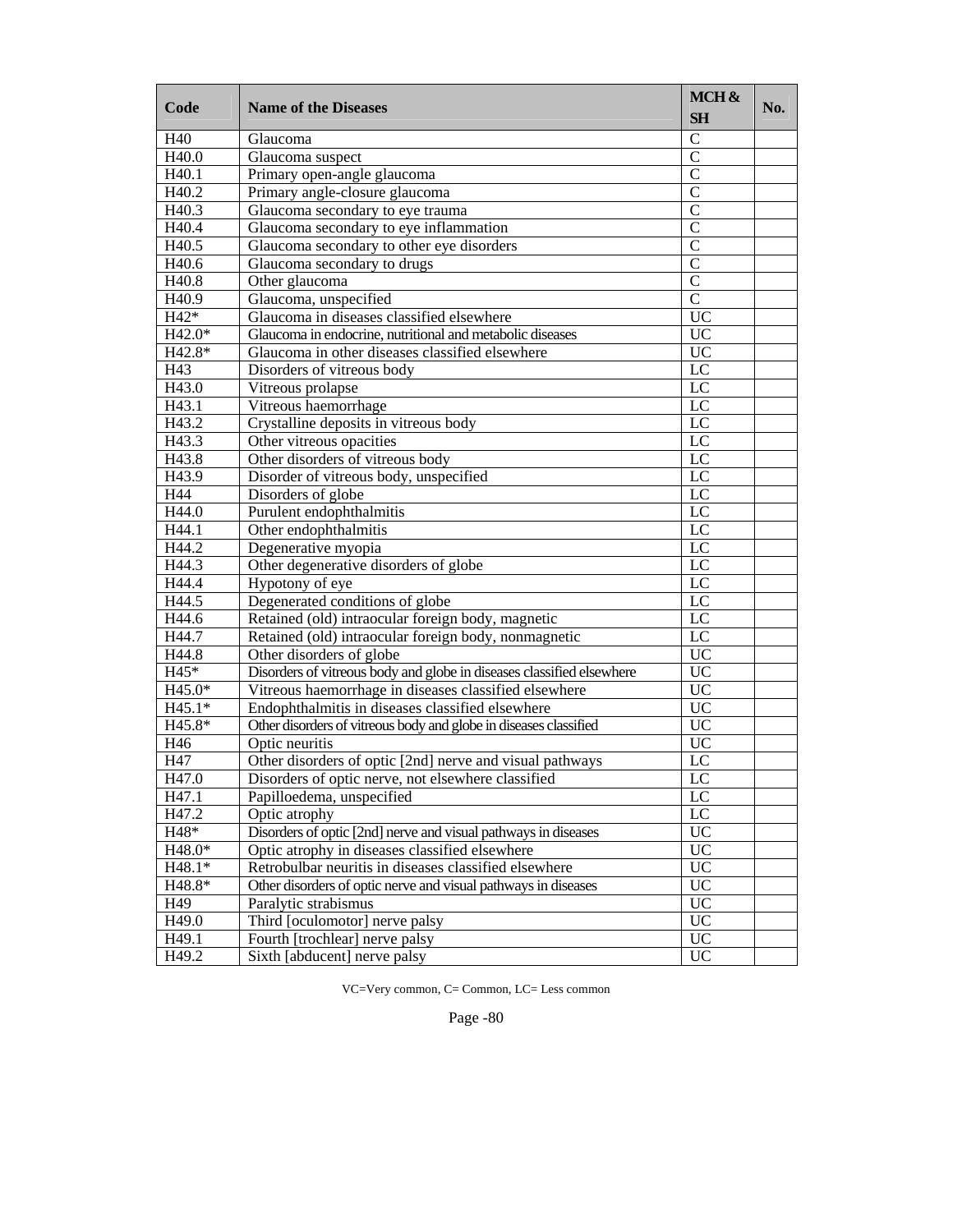| Code               | <b>Name of the Diseases</b>                                          | MCH&<br><b>SH</b> | No. |
|--------------------|----------------------------------------------------------------------|-------------------|-----|
| H <sub>49.3</sub>  | Total (external) ophthalmoplegia                                     | <b>UC</b>         |     |
| H49.4              | Progressive external ophthalmoplegia                                 | $\overline{UC}$   |     |
| H <sub>50</sub>    | Other strabismus                                                     | <b>UC</b>         |     |
| H50.0              | Convergent concomitant strabismus                                    |                   |     |
| H50.3              | Intermittent heterotropia                                            |                   |     |
| H50.4              | Other and unspecified heterotropia                                   |                   |     |
| H50.5              | Heterophoria                                                         |                   |     |
| H50.6              | Mechanical strabismus                                                |                   |     |
| H50.8              | Other specified strabismus                                           |                   |     |
| H50.9              | Strabismus, unspecified                                              |                   |     |
| H51                | Other disorders of binocular movement                                | <b>UC</b>         |     |
| H51.0              | Palsy of conjugate gaze                                              | $\overline{UC}$   |     |
| H51.1              | Convergence insufficiency and excess                                 | <b>UC</b>         |     |
| H51.2              | Internuclear ophthalmoplegia                                         | <b>UC</b>         |     |
| H51.8              | Other specified disorders of binocular movement                      | <b>UC</b>         |     |
| H51.9              | Disorder of binocular movement, unspecified                          | <b>UC</b>         |     |
| H <sub>53</sub>    | Visual disturbances                                                  | $\mathcal{C}$     |     |
| H53.0              | Amblyopia ex anopsia                                                 | $\mathsf{C}$      |     |
| H53.1              | Subjective visual disturbances                                       | $\overline{C}$    |     |
| H53.2              | Diplopia                                                             | $\overline{C}$    |     |
| H53.3              | Other disorders of binocular vision                                  | $\mathcal{C}$     |     |
| H53.4              | Visual field defects                                                 | $\mathcal{C}$     |     |
| H53.5              | Colour vision deficiencies                                           | $\mathcal{C}$     |     |
| H53.6              | Night blindness                                                      | $\overline{C}$    |     |
| H53.8              | Other visual disturbances                                            | $\mathbf C$       |     |
| H53.9              | Visual disturbance, unspecified                                      | $\mathbf C$       |     |
| H54                | Blindness and low vision                                             | LC                |     |
| H54.0              | Blindness, both eyes                                                 | LC                |     |
| H54.1              | Blindness, one eye, low vision other eye                             | $\overline{LC}$   |     |
| H54.2              | Low vision, both eyes                                                | LC                |     |
| H54.3              | Unqualified visual loss, both eyes                                   | LC                |     |
| H54.4              | Blindness, one eye                                                   | LC                |     |
| H54.5              | Low vision, one eye                                                  | $\overline{LC}$   |     |
| $H5\overline{4.6}$ | Unqualified visual loss, one eye                                     | LC                |     |
| H54.7              | Unspecified visual loss                                              | LC                |     |
| H <sub>55</sub>    | Nystagmus and other irregular eye movements                          | <b>UC</b>         |     |
| H <sub>57</sub>    | Other disorders of eve and adnexa                                    | <b>UC</b>         |     |
| H57.0              | Anomalies of pupillary function                                      | LC                |     |
| H <sub>60.9</sub>  | Otitis externa, unspecified                                          | <b>UC</b>         |     |
| H61                | Other disorders of external ear                                      | $\mathbf C$       |     |
| H61.0              | Perichondritis of external ear                                       | LC                |     |
| H61.1              | Noninfective disorders of pinna                                      | $\mathbf C$       |     |
| H61.2              | Impacted cerumen                                                     | $\overline{C}$    |     |
| H61.8              | Other specified disorders of external ear                            | <b>UC</b>         |     |
| H61.9              | Disorder of external ear, unspecified                                | <b>UC</b>         |     |
| H62.2*             | Otitis externa in mycoses                                            | <b>UC</b>         |     |
| H62.3*             | Otitis externa in other infectious and parasitic diseases classified | <b>UC</b>         |     |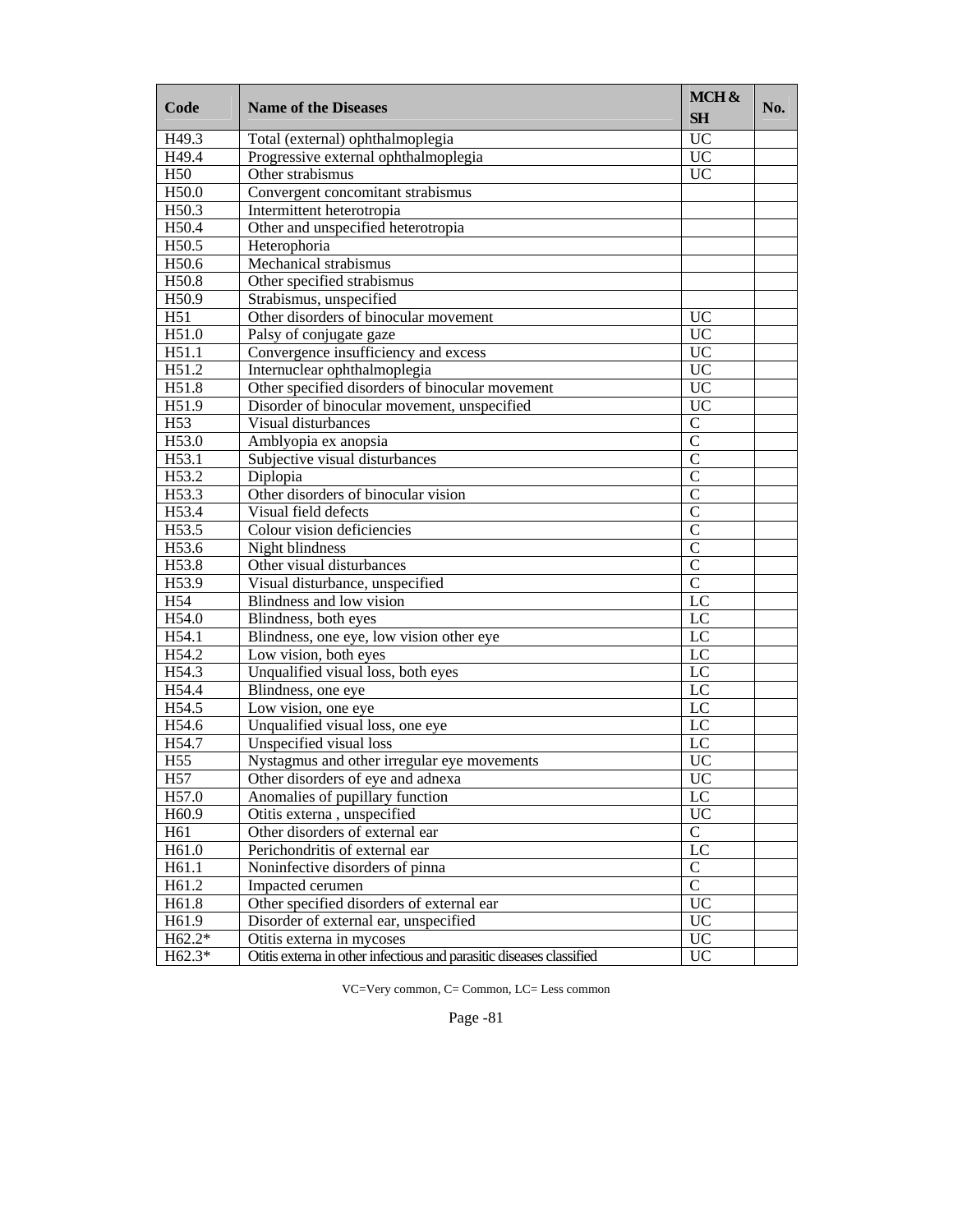| H62.4*<br>Otitis externa in other diseases classified elsewhere<br><b>UC</b><br>$\mathbf C$<br>H62.8*<br>Other disorders of external ear in diseases classified elsewhere<br>$\overline{C}$<br>H <sub>66</sub><br>Suppurative and unspecified otitis media<br>$\mathcal{C}$<br>H66.0<br>Acute suppurative otitis media<br>$\overline{C}$<br>Chronic tubotympanic suppurative otitis media<br>H66.1<br>$\mathcal{C}$<br>H66.2<br>Chronic atticoantral suppurative otitis media<br>H66.3<br><b>UC</b><br>Other chronic suppurative otitis media<br><b>UC</b><br>H66.4<br>Suppurative otitis media, unspecified<br><b>UC</b><br>H66.9<br>Otitis media, unspecified<br>Otitis media in diseases classified elsewhere<br><b>UC</b><br>H67*<br>$\overline{UC}$<br>H67.0*<br>Otitis media in bacterial diseases classified elsewhere<br>$\overline{UC}$<br>H67.1*<br>Otitis media in viral diseases classified elsewhere<br>H67.8*<br>Otitis media in other diseases classified elsewhere<br>$\mathsf{C}$<br>$\mathcal{C}$<br>H <sub>68</sub><br>Eustachian salpingitis and obstruction<br>$\overline{C}$<br>H68.1<br>Obstruction of Eustachian tube<br>Other disorders of Eustachian tube<br>$\mathbf C$<br>H <sub>69</sub><br>H69.0<br>Patulous Eustachian tube<br>$\mathsf{C}$<br>H69.8<br>Other specified disorders of Eustachian tube<br>$\mathcal{C}$<br>H70.0<br>$\mathcal{C}$<br>Acute mastoiditis<br>$\overline{C}$<br>H70.2<br>Petrositis<br>$\overline{C}$<br>H70.8<br>Other mastoiditis and related conditions<br>H72.0<br>$\mathcal{C}$<br>Central perforation of tympanic membrane<br>$\mathcal{C}$<br>H72.1<br>Attic perforation of tympanic membrane<br>$\overline{C}$<br>H72.2<br>Other marginal perforations of tympanic membrane<br>$\overline{C}$<br>H72.8<br>Other perforations of tympanic membrane<br>LC<br>H72.9<br>Perforation of tympanic membrane, unspecified<br>Other disorders of tympanic membrane<br>H73<br>LC<br>H73.0<br>Acute myringitis<br>LC<br>H73.1<br>$L\overline{C}$<br>Chronic myringitis<br>H73.8<br>Other specified disorders of tympanic membrane<br>LC<br><b>UC</b><br>H73.9<br>Disorder of tympanic membrane, unspecified<br>$\overline{UC}$<br>H74<br>Other disorders of middle ear and mastoid<br>$\overline{UC}$<br>H74.0<br>Tympanosclerosis<br>Adhesive middle ear disease<br><b>UC</b><br>H74.1<br><b>UC</b><br>H74.2<br>Discontinuity and dislocation of ear ossicles<br>H74.3<br><b>UC</b><br>Other acquired abnormalities of ear ossicles<br>H74.4<br><b>UC</b><br>Polyp of middle ear<br>Other specified disorders of middle ear and mastoid<br><b>UC</b><br>H74.8<br><b>UC</b><br>H74.9<br>Disorder of middle ear and mastoid, unspecified<br>$H75*$<br><b>UC</b><br>Other disorders of middle ear and mastoid in diseases classified<br><b>UC</b><br>H75.0*<br>Mastoiditis in infectious and parasitic diseases classified elsewhere<br>$\overline{UC}$<br>H75.8*<br>Other specified disorders of middle ear and mastoid in diseases<br><b>UC</b><br>H80.2<br>Cochlear otosclerosis<br><b>UC</b><br>H80.8<br>Other otosclerosis<br>$\overline{LC}$<br>H81<br>Disorders of vestibular function<br>LC<br>H81.0<br>Meniere's disease<br>H81.1<br>LC<br>Benign paroxysmal vertigo | Code | <b>Name of the Diseases</b> | MCH&<br><b>SH</b> | No. |
|-----------------------------------------------------------------------------------------------------------------------------------------------------------------------------------------------------------------------------------------------------------------------------------------------------------------------------------------------------------------------------------------------------------------------------------------------------------------------------------------------------------------------------------------------------------------------------------------------------------------------------------------------------------------------------------------------------------------------------------------------------------------------------------------------------------------------------------------------------------------------------------------------------------------------------------------------------------------------------------------------------------------------------------------------------------------------------------------------------------------------------------------------------------------------------------------------------------------------------------------------------------------------------------------------------------------------------------------------------------------------------------------------------------------------------------------------------------------------------------------------------------------------------------------------------------------------------------------------------------------------------------------------------------------------------------------------------------------------------------------------------------------------------------------------------------------------------------------------------------------------------------------------------------------------------------------------------------------------------------------------------------------------------------------------------------------------------------------------------------------------------------------------------------------------------------------------------------------------------------------------------------------------------------------------------------------------------------------------------------------------------------------------------------------------------------------------------------------------------------------------------------------------------------------------------------------------------------------------------------------------------------------------------------------------------------------------------------------------------------------------------------------------------------------------------------------------------------------------------------------------------------------------------------------------------------------------------------------------------------------------------------------------------------------------------------------------------------------------------------------------------------------------------------------------------------------------------------------------------------|------|-----------------------------|-------------------|-----|
|                                                                                                                                                                                                                                                                                                                                                                                                                                                                                                                                                                                                                                                                                                                                                                                                                                                                                                                                                                                                                                                                                                                                                                                                                                                                                                                                                                                                                                                                                                                                                                                                                                                                                                                                                                                                                                                                                                                                                                                                                                                                                                                                                                                                                                                                                                                                                                                                                                                                                                                                                                                                                                                                                                                                                                                                                                                                                                                                                                                                                                                                                                                                                                                                                                   |      |                             |                   |     |
|                                                                                                                                                                                                                                                                                                                                                                                                                                                                                                                                                                                                                                                                                                                                                                                                                                                                                                                                                                                                                                                                                                                                                                                                                                                                                                                                                                                                                                                                                                                                                                                                                                                                                                                                                                                                                                                                                                                                                                                                                                                                                                                                                                                                                                                                                                                                                                                                                                                                                                                                                                                                                                                                                                                                                                                                                                                                                                                                                                                                                                                                                                                                                                                                                                   |      |                             |                   |     |
|                                                                                                                                                                                                                                                                                                                                                                                                                                                                                                                                                                                                                                                                                                                                                                                                                                                                                                                                                                                                                                                                                                                                                                                                                                                                                                                                                                                                                                                                                                                                                                                                                                                                                                                                                                                                                                                                                                                                                                                                                                                                                                                                                                                                                                                                                                                                                                                                                                                                                                                                                                                                                                                                                                                                                                                                                                                                                                                                                                                                                                                                                                                                                                                                                                   |      |                             |                   |     |
|                                                                                                                                                                                                                                                                                                                                                                                                                                                                                                                                                                                                                                                                                                                                                                                                                                                                                                                                                                                                                                                                                                                                                                                                                                                                                                                                                                                                                                                                                                                                                                                                                                                                                                                                                                                                                                                                                                                                                                                                                                                                                                                                                                                                                                                                                                                                                                                                                                                                                                                                                                                                                                                                                                                                                                                                                                                                                                                                                                                                                                                                                                                                                                                                                                   |      |                             |                   |     |
|                                                                                                                                                                                                                                                                                                                                                                                                                                                                                                                                                                                                                                                                                                                                                                                                                                                                                                                                                                                                                                                                                                                                                                                                                                                                                                                                                                                                                                                                                                                                                                                                                                                                                                                                                                                                                                                                                                                                                                                                                                                                                                                                                                                                                                                                                                                                                                                                                                                                                                                                                                                                                                                                                                                                                                                                                                                                                                                                                                                                                                                                                                                                                                                                                                   |      |                             |                   |     |
|                                                                                                                                                                                                                                                                                                                                                                                                                                                                                                                                                                                                                                                                                                                                                                                                                                                                                                                                                                                                                                                                                                                                                                                                                                                                                                                                                                                                                                                                                                                                                                                                                                                                                                                                                                                                                                                                                                                                                                                                                                                                                                                                                                                                                                                                                                                                                                                                                                                                                                                                                                                                                                                                                                                                                                                                                                                                                                                                                                                                                                                                                                                                                                                                                                   |      |                             |                   |     |
|                                                                                                                                                                                                                                                                                                                                                                                                                                                                                                                                                                                                                                                                                                                                                                                                                                                                                                                                                                                                                                                                                                                                                                                                                                                                                                                                                                                                                                                                                                                                                                                                                                                                                                                                                                                                                                                                                                                                                                                                                                                                                                                                                                                                                                                                                                                                                                                                                                                                                                                                                                                                                                                                                                                                                                                                                                                                                                                                                                                                                                                                                                                                                                                                                                   |      |                             |                   |     |
|                                                                                                                                                                                                                                                                                                                                                                                                                                                                                                                                                                                                                                                                                                                                                                                                                                                                                                                                                                                                                                                                                                                                                                                                                                                                                                                                                                                                                                                                                                                                                                                                                                                                                                                                                                                                                                                                                                                                                                                                                                                                                                                                                                                                                                                                                                                                                                                                                                                                                                                                                                                                                                                                                                                                                                                                                                                                                                                                                                                                                                                                                                                                                                                                                                   |      |                             |                   |     |
|                                                                                                                                                                                                                                                                                                                                                                                                                                                                                                                                                                                                                                                                                                                                                                                                                                                                                                                                                                                                                                                                                                                                                                                                                                                                                                                                                                                                                                                                                                                                                                                                                                                                                                                                                                                                                                                                                                                                                                                                                                                                                                                                                                                                                                                                                                                                                                                                                                                                                                                                                                                                                                                                                                                                                                                                                                                                                                                                                                                                                                                                                                                                                                                                                                   |      |                             |                   |     |
|                                                                                                                                                                                                                                                                                                                                                                                                                                                                                                                                                                                                                                                                                                                                                                                                                                                                                                                                                                                                                                                                                                                                                                                                                                                                                                                                                                                                                                                                                                                                                                                                                                                                                                                                                                                                                                                                                                                                                                                                                                                                                                                                                                                                                                                                                                                                                                                                                                                                                                                                                                                                                                                                                                                                                                                                                                                                                                                                                                                                                                                                                                                                                                                                                                   |      |                             |                   |     |
|                                                                                                                                                                                                                                                                                                                                                                                                                                                                                                                                                                                                                                                                                                                                                                                                                                                                                                                                                                                                                                                                                                                                                                                                                                                                                                                                                                                                                                                                                                                                                                                                                                                                                                                                                                                                                                                                                                                                                                                                                                                                                                                                                                                                                                                                                                                                                                                                                                                                                                                                                                                                                                                                                                                                                                                                                                                                                                                                                                                                                                                                                                                                                                                                                                   |      |                             |                   |     |
|                                                                                                                                                                                                                                                                                                                                                                                                                                                                                                                                                                                                                                                                                                                                                                                                                                                                                                                                                                                                                                                                                                                                                                                                                                                                                                                                                                                                                                                                                                                                                                                                                                                                                                                                                                                                                                                                                                                                                                                                                                                                                                                                                                                                                                                                                                                                                                                                                                                                                                                                                                                                                                                                                                                                                                                                                                                                                                                                                                                                                                                                                                                                                                                                                                   |      |                             |                   |     |
|                                                                                                                                                                                                                                                                                                                                                                                                                                                                                                                                                                                                                                                                                                                                                                                                                                                                                                                                                                                                                                                                                                                                                                                                                                                                                                                                                                                                                                                                                                                                                                                                                                                                                                                                                                                                                                                                                                                                                                                                                                                                                                                                                                                                                                                                                                                                                                                                                                                                                                                                                                                                                                                                                                                                                                                                                                                                                                                                                                                                                                                                                                                                                                                                                                   |      |                             |                   |     |
|                                                                                                                                                                                                                                                                                                                                                                                                                                                                                                                                                                                                                                                                                                                                                                                                                                                                                                                                                                                                                                                                                                                                                                                                                                                                                                                                                                                                                                                                                                                                                                                                                                                                                                                                                                                                                                                                                                                                                                                                                                                                                                                                                                                                                                                                                                                                                                                                                                                                                                                                                                                                                                                                                                                                                                                                                                                                                                                                                                                                                                                                                                                                                                                                                                   |      |                             |                   |     |
|                                                                                                                                                                                                                                                                                                                                                                                                                                                                                                                                                                                                                                                                                                                                                                                                                                                                                                                                                                                                                                                                                                                                                                                                                                                                                                                                                                                                                                                                                                                                                                                                                                                                                                                                                                                                                                                                                                                                                                                                                                                                                                                                                                                                                                                                                                                                                                                                                                                                                                                                                                                                                                                                                                                                                                                                                                                                                                                                                                                                                                                                                                                                                                                                                                   |      |                             |                   |     |
|                                                                                                                                                                                                                                                                                                                                                                                                                                                                                                                                                                                                                                                                                                                                                                                                                                                                                                                                                                                                                                                                                                                                                                                                                                                                                                                                                                                                                                                                                                                                                                                                                                                                                                                                                                                                                                                                                                                                                                                                                                                                                                                                                                                                                                                                                                                                                                                                                                                                                                                                                                                                                                                                                                                                                                                                                                                                                                                                                                                                                                                                                                                                                                                                                                   |      |                             |                   |     |
|                                                                                                                                                                                                                                                                                                                                                                                                                                                                                                                                                                                                                                                                                                                                                                                                                                                                                                                                                                                                                                                                                                                                                                                                                                                                                                                                                                                                                                                                                                                                                                                                                                                                                                                                                                                                                                                                                                                                                                                                                                                                                                                                                                                                                                                                                                                                                                                                                                                                                                                                                                                                                                                                                                                                                                                                                                                                                                                                                                                                                                                                                                                                                                                                                                   |      |                             |                   |     |
|                                                                                                                                                                                                                                                                                                                                                                                                                                                                                                                                                                                                                                                                                                                                                                                                                                                                                                                                                                                                                                                                                                                                                                                                                                                                                                                                                                                                                                                                                                                                                                                                                                                                                                                                                                                                                                                                                                                                                                                                                                                                                                                                                                                                                                                                                                                                                                                                                                                                                                                                                                                                                                                                                                                                                                                                                                                                                                                                                                                                                                                                                                                                                                                                                                   |      |                             |                   |     |
|                                                                                                                                                                                                                                                                                                                                                                                                                                                                                                                                                                                                                                                                                                                                                                                                                                                                                                                                                                                                                                                                                                                                                                                                                                                                                                                                                                                                                                                                                                                                                                                                                                                                                                                                                                                                                                                                                                                                                                                                                                                                                                                                                                                                                                                                                                                                                                                                                                                                                                                                                                                                                                                                                                                                                                                                                                                                                                                                                                                                                                                                                                                                                                                                                                   |      |                             |                   |     |
|                                                                                                                                                                                                                                                                                                                                                                                                                                                                                                                                                                                                                                                                                                                                                                                                                                                                                                                                                                                                                                                                                                                                                                                                                                                                                                                                                                                                                                                                                                                                                                                                                                                                                                                                                                                                                                                                                                                                                                                                                                                                                                                                                                                                                                                                                                                                                                                                                                                                                                                                                                                                                                                                                                                                                                                                                                                                                                                                                                                                                                                                                                                                                                                                                                   |      |                             |                   |     |
|                                                                                                                                                                                                                                                                                                                                                                                                                                                                                                                                                                                                                                                                                                                                                                                                                                                                                                                                                                                                                                                                                                                                                                                                                                                                                                                                                                                                                                                                                                                                                                                                                                                                                                                                                                                                                                                                                                                                                                                                                                                                                                                                                                                                                                                                                                                                                                                                                                                                                                                                                                                                                                                                                                                                                                                                                                                                                                                                                                                                                                                                                                                                                                                                                                   |      |                             |                   |     |
|                                                                                                                                                                                                                                                                                                                                                                                                                                                                                                                                                                                                                                                                                                                                                                                                                                                                                                                                                                                                                                                                                                                                                                                                                                                                                                                                                                                                                                                                                                                                                                                                                                                                                                                                                                                                                                                                                                                                                                                                                                                                                                                                                                                                                                                                                                                                                                                                                                                                                                                                                                                                                                                                                                                                                                                                                                                                                                                                                                                                                                                                                                                                                                                                                                   |      |                             |                   |     |
|                                                                                                                                                                                                                                                                                                                                                                                                                                                                                                                                                                                                                                                                                                                                                                                                                                                                                                                                                                                                                                                                                                                                                                                                                                                                                                                                                                                                                                                                                                                                                                                                                                                                                                                                                                                                                                                                                                                                                                                                                                                                                                                                                                                                                                                                                                                                                                                                                                                                                                                                                                                                                                                                                                                                                                                                                                                                                                                                                                                                                                                                                                                                                                                                                                   |      |                             |                   |     |
|                                                                                                                                                                                                                                                                                                                                                                                                                                                                                                                                                                                                                                                                                                                                                                                                                                                                                                                                                                                                                                                                                                                                                                                                                                                                                                                                                                                                                                                                                                                                                                                                                                                                                                                                                                                                                                                                                                                                                                                                                                                                                                                                                                                                                                                                                                                                                                                                                                                                                                                                                                                                                                                                                                                                                                                                                                                                                                                                                                                                                                                                                                                                                                                                                                   |      |                             |                   |     |
|                                                                                                                                                                                                                                                                                                                                                                                                                                                                                                                                                                                                                                                                                                                                                                                                                                                                                                                                                                                                                                                                                                                                                                                                                                                                                                                                                                                                                                                                                                                                                                                                                                                                                                                                                                                                                                                                                                                                                                                                                                                                                                                                                                                                                                                                                                                                                                                                                                                                                                                                                                                                                                                                                                                                                                                                                                                                                                                                                                                                                                                                                                                                                                                                                                   |      |                             |                   |     |
|                                                                                                                                                                                                                                                                                                                                                                                                                                                                                                                                                                                                                                                                                                                                                                                                                                                                                                                                                                                                                                                                                                                                                                                                                                                                                                                                                                                                                                                                                                                                                                                                                                                                                                                                                                                                                                                                                                                                                                                                                                                                                                                                                                                                                                                                                                                                                                                                                                                                                                                                                                                                                                                                                                                                                                                                                                                                                                                                                                                                                                                                                                                                                                                                                                   |      |                             |                   |     |
|                                                                                                                                                                                                                                                                                                                                                                                                                                                                                                                                                                                                                                                                                                                                                                                                                                                                                                                                                                                                                                                                                                                                                                                                                                                                                                                                                                                                                                                                                                                                                                                                                                                                                                                                                                                                                                                                                                                                                                                                                                                                                                                                                                                                                                                                                                                                                                                                                                                                                                                                                                                                                                                                                                                                                                                                                                                                                                                                                                                                                                                                                                                                                                                                                                   |      |                             |                   |     |
|                                                                                                                                                                                                                                                                                                                                                                                                                                                                                                                                                                                                                                                                                                                                                                                                                                                                                                                                                                                                                                                                                                                                                                                                                                                                                                                                                                                                                                                                                                                                                                                                                                                                                                                                                                                                                                                                                                                                                                                                                                                                                                                                                                                                                                                                                                                                                                                                                                                                                                                                                                                                                                                                                                                                                                                                                                                                                                                                                                                                                                                                                                                                                                                                                                   |      |                             |                   |     |
|                                                                                                                                                                                                                                                                                                                                                                                                                                                                                                                                                                                                                                                                                                                                                                                                                                                                                                                                                                                                                                                                                                                                                                                                                                                                                                                                                                                                                                                                                                                                                                                                                                                                                                                                                                                                                                                                                                                                                                                                                                                                                                                                                                                                                                                                                                                                                                                                                                                                                                                                                                                                                                                                                                                                                                                                                                                                                                                                                                                                                                                                                                                                                                                                                                   |      |                             |                   |     |
|                                                                                                                                                                                                                                                                                                                                                                                                                                                                                                                                                                                                                                                                                                                                                                                                                                                                                                                                                                                                                                                                                                                                                                                                                                                                                                                                                                                                                                                                                                                                                                                                                                                                                                                                                                                                                                                                                                                                                                                                                                                                                                                                                                                                                                                                                                                                                                                                                                                                                                                                                                                                                                                                                                                                                                                                                                                                                                                                                                                                                                                                                                                                                                                                                                   |      |                             |                   |     |
|                                                                                                                                                                                                                                                                                                                                                                                                                                                                                                                                                                                                                                                                                                                                                                                                                                                                                                                                                                                                                                                                                                                                                                                                                                                                                                                                                                                                                                                                                                                                                                                                                                                                                                                                                                                                                                                                                                                                                                                                                                                                                                                                                                                                                                                                                                                                                                                                                                                                                                                                                                                                                                                                                                                                                                                                                                                                                                                                                                                                                                                                                                                                                                                                                                   |      |                             |                   |     |
|                                                                                                                                                                                                                                                                                                                                                                                                                                                                                                                                                                                                                                                                                                                                                                                                                                                                                                                                                                                                                                                                                                                                                                                                                                                                                                                                                                                                                                                                                                                                                                                                                                                                                                                                                                                                                                                                                                                                                                                                                                                                                                                                                                                                                                                                                                                                                                                                                                                                                                                                                                                                                                                                                                                                                                                                                                                                                                                                                                                                                                                                                                                                                                                                                                   |      |                             |                   |     |
|                                                                                                                                                                                                                                                                                                                                                                                                                                                                                                                                                                                                                                                                                                                                                                                                                                                                                                                                                                                                                                                                                                                                                                                                                                                                                                                                                                                                                                                                                                                                                                                                                                                                                                                                                                                                                                                                                                                                                                                                                                                                                                                                                                                                                                                                                                                                                                                                                                                                                                                                                                                                                                                                                                                                                                                                                                                                                                                                                                                                                                                                                                                                                                                                                                   |      |                             |                   |     |
|                                                                                                                                                                                                                                                                                                                                                                                                                                                                                                                                                                                                                                                                                                                                                                                                                                                                                                                                                                                                                                                                                                                                                                                                                                                                                                                                                                                                                                                                                                                                                                                                                                                                                                                                                                                                                                                                                                                                                                                                                                                                                                                                                                                                                                                                                                                                                                                                                                                                                                                                                                                                                                                                                                                                                                                                                                                                                                                                                                                                                                                                                                                                                                                                                                   |      |                             |                   |     |
|                                                                                                                                                                                                                                                                                                                                                                                                                                                                                                                                                                                                                                                                                                                                                                                                                                                                                                                                                                                                                                                                                                                                                                                                                                                                                                                                                                                                                                                                                                                                                                                                                                                                                                                                                                                                                                                                                                                                                                                                                                                                                                                                                                                                                                                                                                                                                                                                                                                                                                                                                                                                                                                                                                                                                                                                                                                                                                                                                                                                                                                                                                                                                                                                                                   |      |                             |                   |     |
|                                                                                                                                                                                                                                                                                                                                                                                                                                                                                                                                                                                                                                                                                                                                                                                                                                                                                                                                                                                                                                                                                                                                                                                                                                                                                                                                                                                                                                                                                                                                                                                                                                                                                                                                                                                                                                                                                                                                                                                                                                                                                                                                                                                                                                                                                                                                                                                                                                                                                                                                                                                                                                                                                                                                                                                                                                                                                                                                                                                                                                                                                                                                                                                                                                   |      |                             |                   |     |
|                                                                                                                                                                                                                                                                                                                                                                                                                                                                                                                                                                                                                                                                                                                                                                                                                                                                                                                                                                                                                                                                                                                                                                                                                                                                                                                                                                                                                                                                                                                                                                                                                                                                                                                                                                                                                                                                                                                                                                                                                                                                                                                                                                                                                                                                                                                                                                                                                                                                                                                                                                                                                                                                                                                                                                                                                                                                                                                                                                                                                                                                                                                                                                                                                                   |      |                             |                   |     |
|                                                                                                                                                                                                                                                                                                                                                                                                                                                                                                                                                                                                                                                                                                                                                                                                                                                                                                                                                                                                                                                                                                                                                                                                                                                                                                                                                                                                                                                                                                                                                                                                                                                                                                                                                                                                                                                                                                                                                                                                                                                                                                                                                                                                                                                                                                                                                                                                                                                                                                                                                                                                                                                                                                                                                                                                                                                                                                                                                                                                                                                                                                                                                                                                                                   |      |                             |                   |     |
|                                                                                                                                                                                                                                                                                                                                                                                                                                                                                                                                                                                                                                                                                                                                                                                                                                                                                                                                                                                                                                                                                                                                                                                                                                                                                                                                                                                                                                                                                                                                                                                                                                                                                                                                                                                                                                                                                                                                                                                                                                                                                                                                                                                                                                                                                                                                                                                                                                                                                                                                                                                                                                                                                                                                                                                                                                                                                                                                                                                                                                                                                                                                                                                                                                   |      |                             |                   |     |
|                                                                                                                                                                                                                                                                                                                                                                                                                                                                                                                                                                                                                                                                                                                                                                                                                                                                                                                                                                                                                                                                                                                                                                                                                                                                                                                                                                                                                                                                                                                                                                                                                                                                                                                                                                                                                                                                                                                                                                                                                                                                                                                                                                                                                                                                                                                                                                                                                                                                                                                                                                                                                                                                                                                                                                                                                                                                                                                                                                                                                                                                                                                                                                                                                                   |      |                             |                   |     |
|                                                                                                                                                                                                                                                                                                                                                                                                                                                                                                                                                                                                                                                                                                                                                                                                                                                                                                                                                                                                                                                                                                                                                                                                                                                                                                                                                                                                                                                                                                                                                                                                                                                                                                                                                                                                                                                                                                                                                                                                                                                                                                                                                                                                                                                                                                                                                                                                                                                                                                                                                                                                                                                                                                                                                                                                                                                                                                                                                                                                                                                                                                                                                                                                                                   |      |                             |                   |     |
|                                                                                                                                                                                                                                                                                                                                                                                                                                                                                                                                                                                                                                                                                                                                                                                                                                                                                                                                                                                                                                                                                                                                                                                                                                                                                                                                                                                                                                                                                                                                                                                                                                                                                                                                                                                                                                                                                                                                                                                                                                                                                                                                                                                                                                                                                                                                                                                                                                                                                                                                                                                                                                                                                                                                                                                                                                                                                                                                                                                                                                                                                                                                                                                                                                   |      |                             |                   |     |
|                                                                                                                                                                                                                                                                                                                                                                                                                                                                                                                                                                                                                                                                                                                                                                                                                                                                                                                                                                                                                                                                                                                                                                                                                                                                                                                                                                                                                                                                                                                                                                                                                                                                                                                                                                                                                                                                                                                                                                                                                                                                                                                                                                                                                                                                                                                                                                                                                                                                                                                                                                                                                                                                                                                                                                                                                                                                                                                                                                                                                                                                                                                                                                                                                                   |      |                             |                   |     |
|                                                                                                                                                                                                                                                                                                                                                                                                                                                                                                                                                                                                                                                                                                                                                                                                                                                                                                                                                                                                                                                                                                                                                                                                                                                                                                                                                                                                                                                                                                                                                                                                                                                                                                                                                                                                                                                                                                                                                                                                                                                                                                                                                                                                                                                                                                                                                                                                                                                                                                                                                                                                                                                                                                                                                                                                                                                                                                                                                                                                                                                                                                                                                                                                                                   |      |                             |                   |     |
|                                                                                                                                                                                                                                                                                                                                                                                                                                                                                                                                                                                                                                                                                                                                                                                                                                                                                                                                                                                                                                                                                                                                                                                                                                                                                                                                                                                                                                                                                                                                                                                                                                                                                                                                                                                                                                                                                                                                                                                                                                                                                                                                                                                                                                                                                                                                                                                                                                                                                                                                                                                                                                                                                                                                                                                                                                                                                                                                                                                                                                                                                                                                                                                                                                   |      |                             |                   |     |
|                                                                                                                                                                                                                                                                                                                                                                                                                                                                                                                                                                                                                                                                                                                                                                                                                                                                                                                                                                                                                                                                                                                                                                                                                                                                                                                                                                                                                                                                                                                                                                                                                                                                                                                                                                                                                                                                                                                                                                                                                                                                                                                                                                                                                                                                                                                                                                                                                                                                                                                                                                                                                                                                                                                                                                                                                                                                                                                                                                                                                                                                                                                                                                                                                                   |      |                             |                   |     |
|                                                                                                                                                                                                                                                                                                                                                                                                                                                                                                                                                                                                                                                                                                                                                                                                                                                                                                                                                                                                                                                                                                                                                                                                                                                                                                                                                                                                                                                                                                                                                                                                                                                                                                                                                                                                                                                                                                                                                                                                                                                                                                                                                                                                                                                                                                                                                                                                                                                                                                                                                                                                                                                                                                                                                                                                                                                                                                                                                                                                                                                                                                                                                                                                                                   |      |                             |                   |     |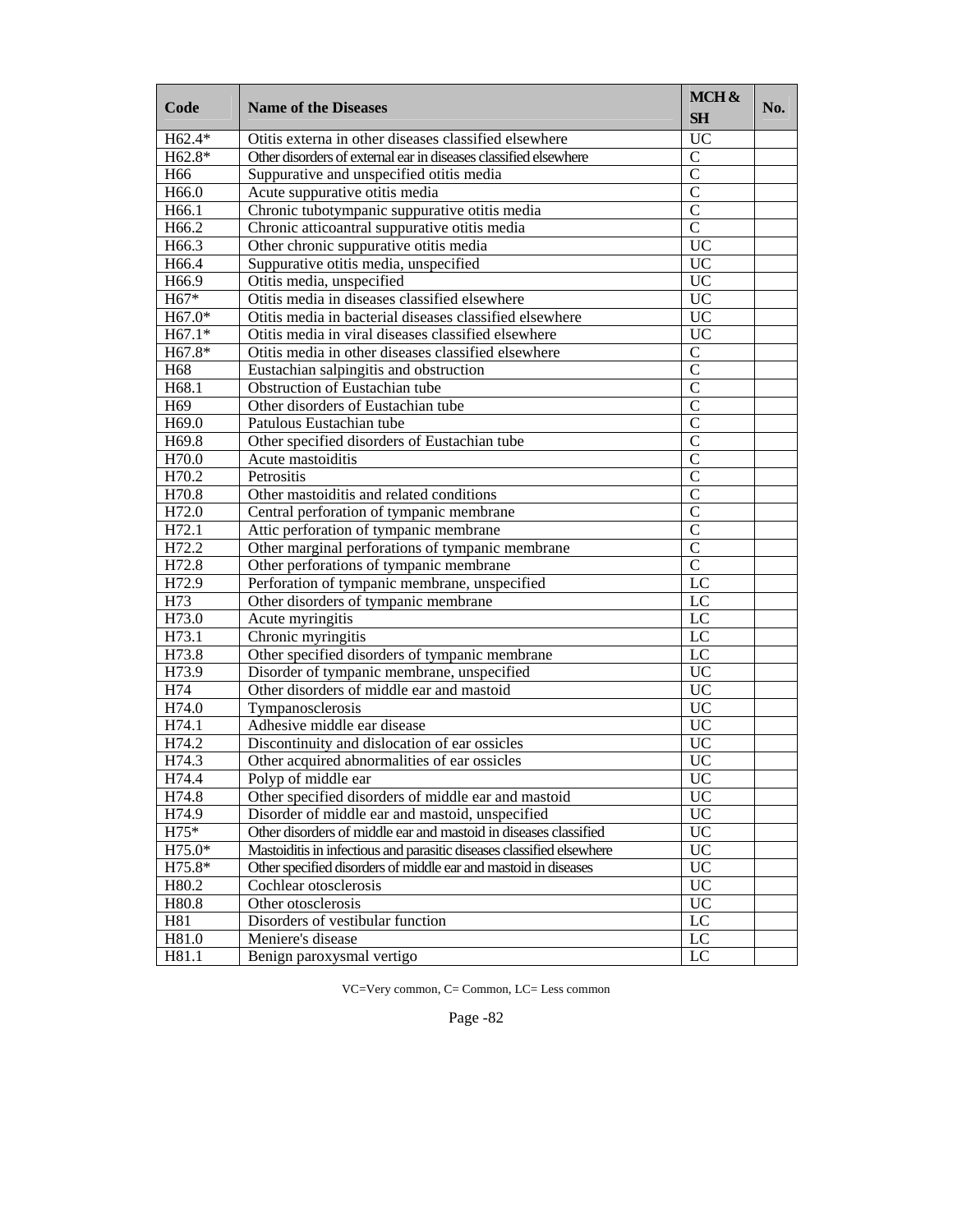| Code   | <b>Name of the Diseases</b>                                             | MCH&            | No. |
|--------|-------------------------------------------------------------------------|-----------------|-----|
|        |                                                                         | SH              |     |
| H81.2  | Vestibular neuronitis                                                   | $\overline{LC}$ |     |
| H81.3  | Other peripheral vertigo                                                | $\overline{LC}$ |     |
| H81.4  | Vertigo of central origin                                               | $\overline{LC}$ |     |
| H81.8  | Other disorders of vestibular function                                  | $\overline{LC}$ |     |
| H81.9  | Disorder of vestibular function, unspecified                            | $\overline{UC}$ |     |
| $H82*$ | Vertiginous syndromes in diseases classified elsewhere                  | $\overline{UC}$ |     |
| H83    | Other diseases of inner ear                                             | $\overline{UC}$ |     |
| H83.2  | Labyrinthine dysfunction                                                | $\overline{UC}$ |     |
| H83.3  | Noise effects on inner ear                                              | $\overline{UC}$ |     |
| H83.8  | Other specified diseases of inner ear                                   | $\overline{UC}$ |     |
| H83.9  | Disease of inner ear, unspecified                                       | $\overline{C}$  |     |
| H90    | Conductive and sensorineural hearing loss                               | $\overline{C}$  |     |
| H90.0  | Conductive hearing loss, bilateral                                      | $\overline{C}$  |     |
| H90.1  | Conductive hearing loss, unilateral with unrestricted hearing on the    | $\overline{C}$  |     |
| H90.2  | Conductive hearing loss, unspecified                                    | $\overline{C}$  |     |
| H90.3  | Sensorineural hearing loss, bilateral                                   | $\overline{C}$  |     |
| H90.4  | Sensorineural hearing loss, unilateral with unrestricted hearing on the | $\overline{C}$  |     |
| H90.5  | Sensorineural hearing loss, unspecified                                 | $\overline{UC}$ |     |
| H90.6  | Mixed conductive and sensorineural hearing loss, bilateral              | $\overline{UC}$ |     |
| H90.7  | Mixed conductive and sensorineural hearing loss, unilateral with        | $\overline{UC}$ |     |
| H90.8  | Mixed conductive and sensorineural hearing loss, unspecified            | $\overline{LC}$ |     |
| H91    | Other hearing loss                                                      | $\overline{LC}$ |     |
| H91.0  | Ototoxic hearing loss                                                   | $\overline{LC}$ |     |
| H91.1  | Presbycusis                                                             | $\overline{UC}$ |     |
| H91.2  | Sudden idiopathic hearing loss                                          | $\overline{UC}$ |     |
| H91.3  | Deaf mutism, not elsewhere classified                                   | $\overline{UC}$ |     |
| H91.8  | Other specified hearing loss                                            | $\overline{UC}$ |     |
| H91.9  | Hearing loss, unspecified                                               | $\overline{C}$  |     |
| H92    | Otalgia and effusion of ear                                             | $\overline{C}$  |     |
| H92.0  | Otalgia                                                                 | $\overline{LC}$ |     |
| H92.1  | Otorrhoea                                                               | $\overline{LC}$ |     |
| H92.2  | Otorrhagia                                                              | $\overline{UC}$ |     |
| H93    | Other disorders of ear, not elsewhere classified                        | $\overline{UC}$ |     |
| H93.0  | Degenerative and vascular disorders of ear                              | $\overline{C}$  |     |
| H93.1  | <b>Tinnitus</b>                                                         | LC              |     |
| H93.2  | Other abnormal auditory perceptions                                     | $\overline{LC}$ |     |
| H93.3  | Disorders of acoustic nerve                                             | $\overline{UC}$ |     |
| H93.8  | Other specified disorders of ear                                        | <b>UC</b>       |     |
| H93.9  | Disorder of ear, unspecified                                            | $\overline{UC}$ |     |
| H94*   | Other disorders of ear in diseases classified elsewhere                 | $\overline{LC}$ |     |
| H94.0* | Acoustic neuritis in infectious and parasitic diseases classified       | $\overline{UC}$ |     |
| H94.8* | Other specified disorders of ear in diseases classified elsewhere       | $\overline{LC}$ |     |